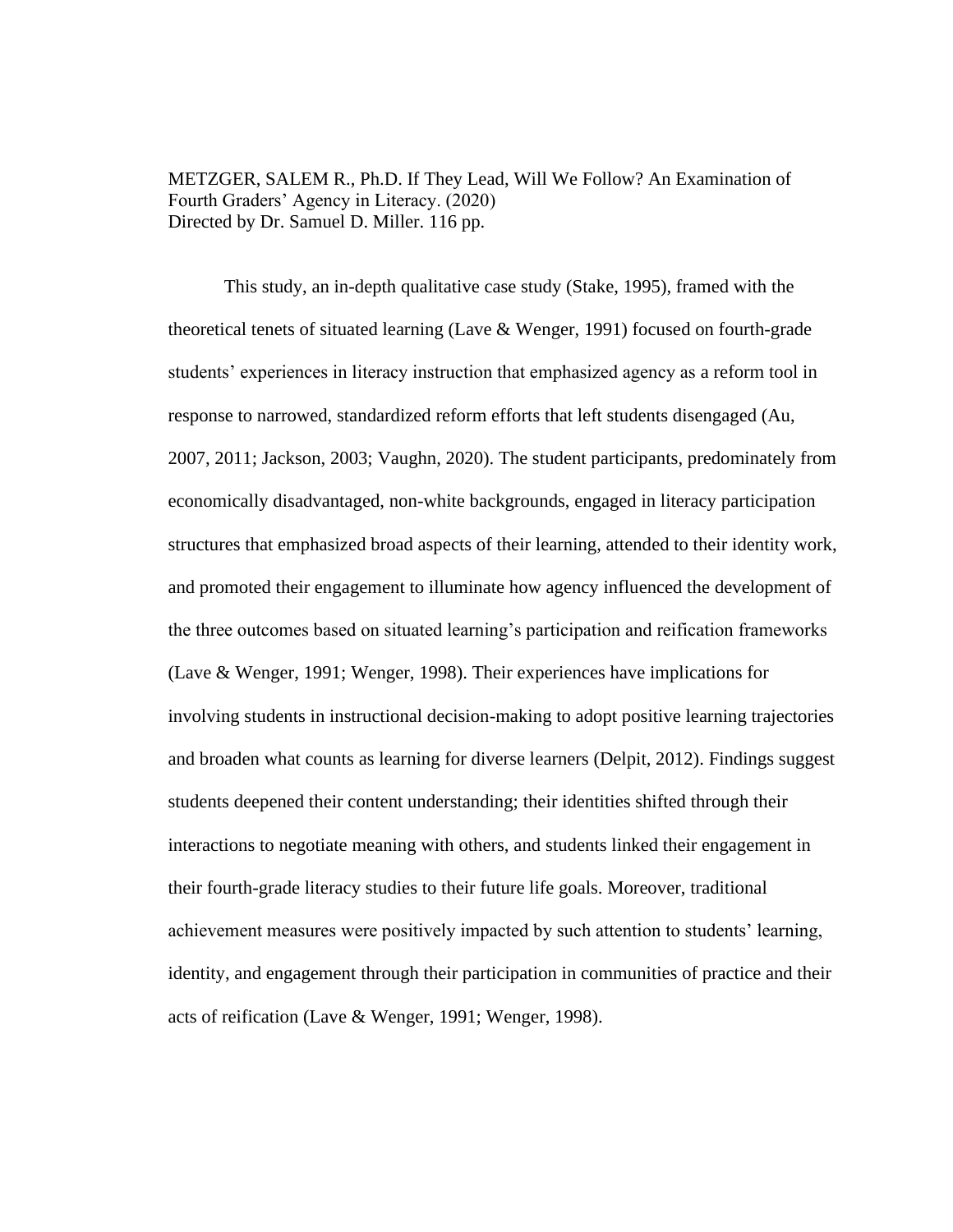# IF THEY LEAD, WILLWE FOLLOW? AN EXAMINATION OF FOURTH GRADERS' AGENCY IN LITERACY

by

Salem R. Metzger

A Dissertation Submitted to the Faculty of The Graduate School at The University of North Carolina at Greensboro in Partial Fulfillment of the Requirements for the Degree Doctor of Philosophy

> Greensboro 2020

> > Approved by

Committee Chair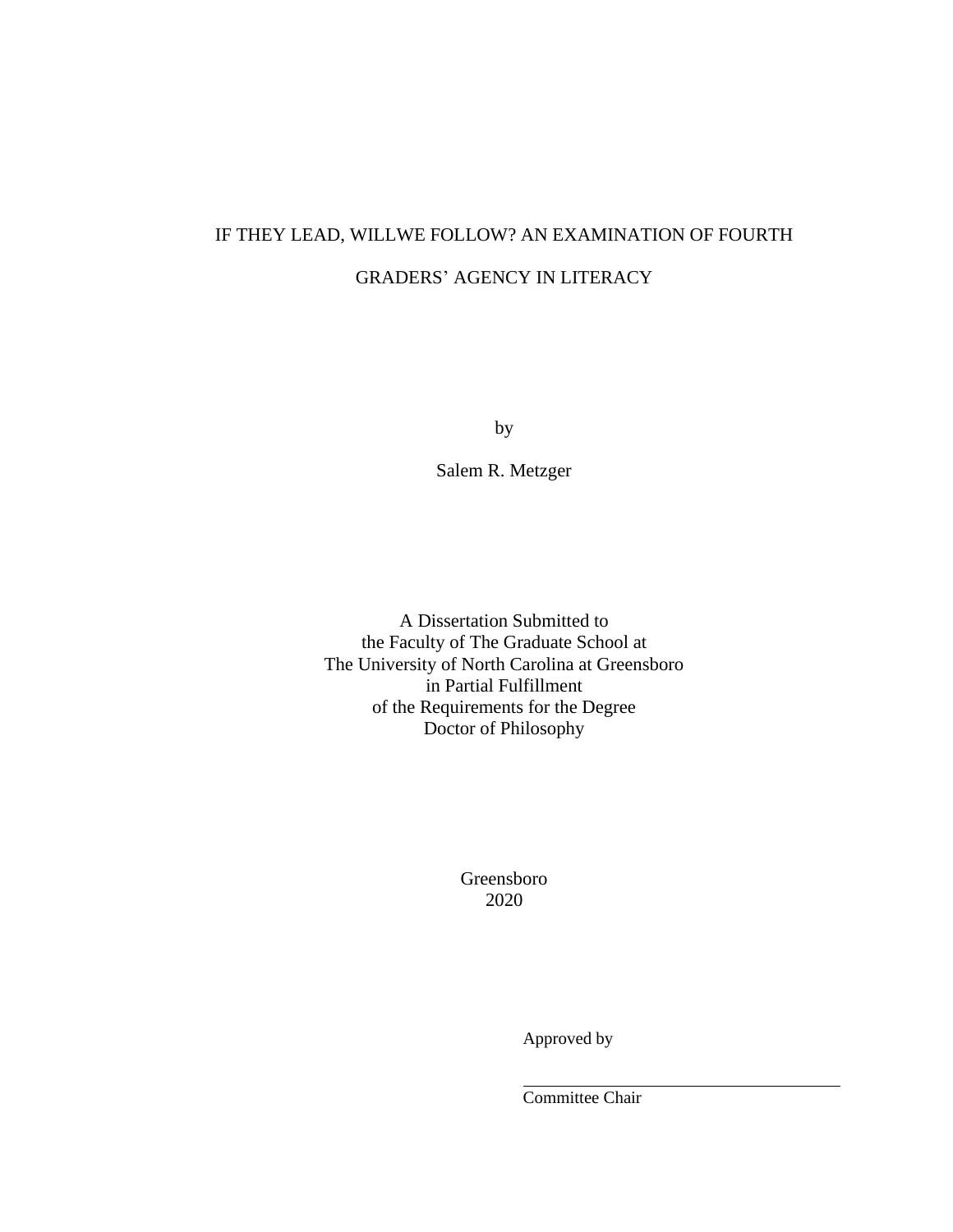# APPROVAL PAGE

This dissertation, written by Salem R. Metzger, has been approved by the following committee of the Faculty of The Graduate School at The University of North Carolina at Greensboro.

Committee Chair

Committee Members

Date of Acceptance by Committee

Date of Final Oral Examination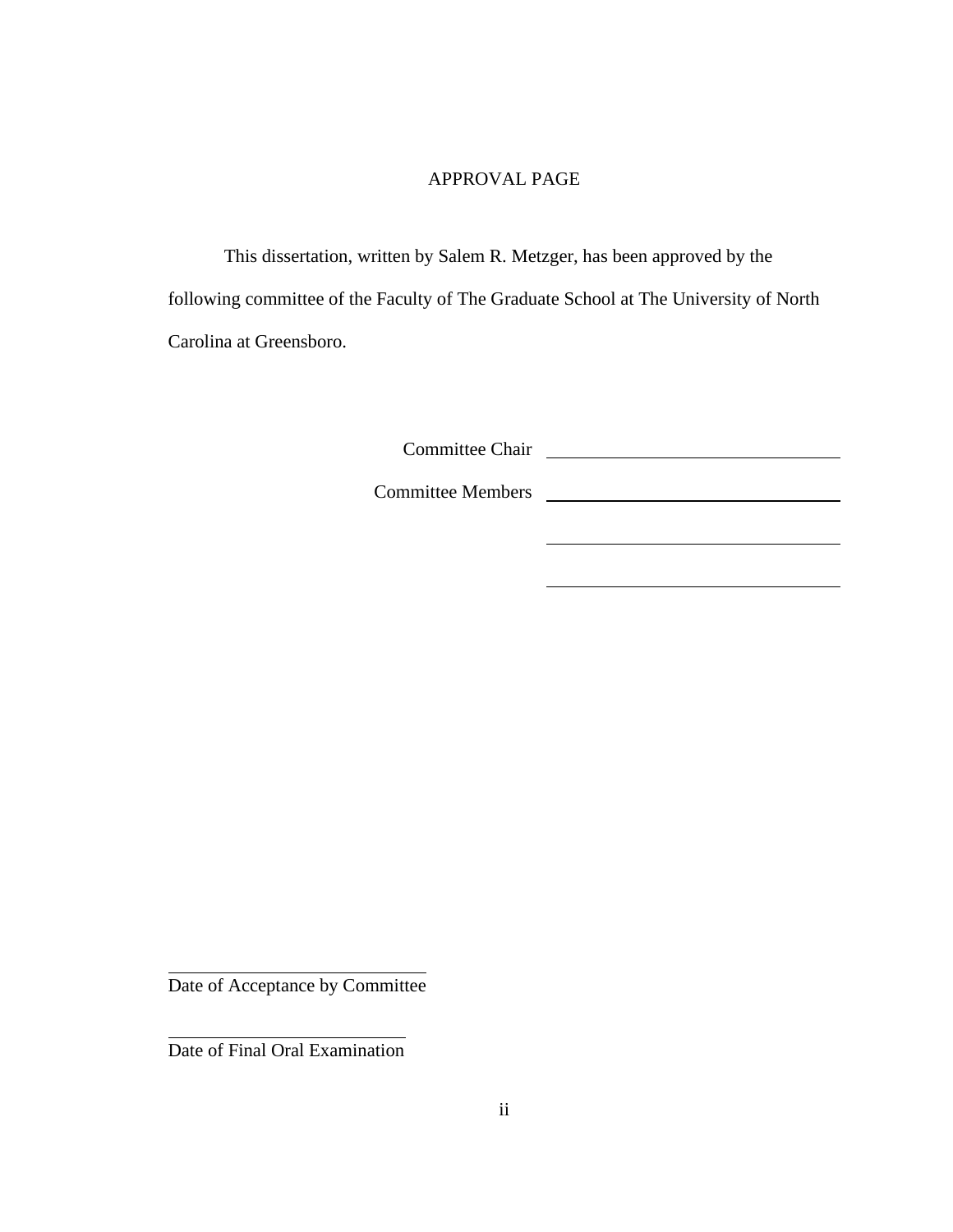# ACKNOWLEDGMENTS

#### *It is through others that we become ourselves. –* Lev Vygotsky

I am indebted to a strong network of support that encouraged me throughout my doctoral program and writing this dissertation.

Dr. Sam Miller, you are the epitome of thoughtfully adaptive teaching and student-centeredness. Thank you for the opportunity to work alongside you, always sharing your insights into scholarship, modeling how to balance teaching and research, talking baseball, and for so many walks to the coffeehouse. You have been a constant source of support since the turn of the century!

Dr. Heidi Carlone, Dr. Gay Ivey, and Dr. Vicki Jacobs, what a POWERHOUSE committee! I am indebted to each of you for your expertise, your commitment to developing my research, and your encouragement.

To Amber, Sarah, and Michelle, thank you for the opportunity to continue the work we started. You are cornerstones in my professional development.

To the students, participants in this study and the ones I taught, you are the why.

To Alison, Dixie, Doris, & Sandy, I appreciate your collaborative spirit and have learned so much from each of you as scholars and teachers of excellence.

> *Learning is not attained by chance; it must be sought for with ardor and diligence. –* Abigail Adams

To my steadfast family, without which any of this is possible. I extend my humble gratitude for your diligence in supporting my endeavors.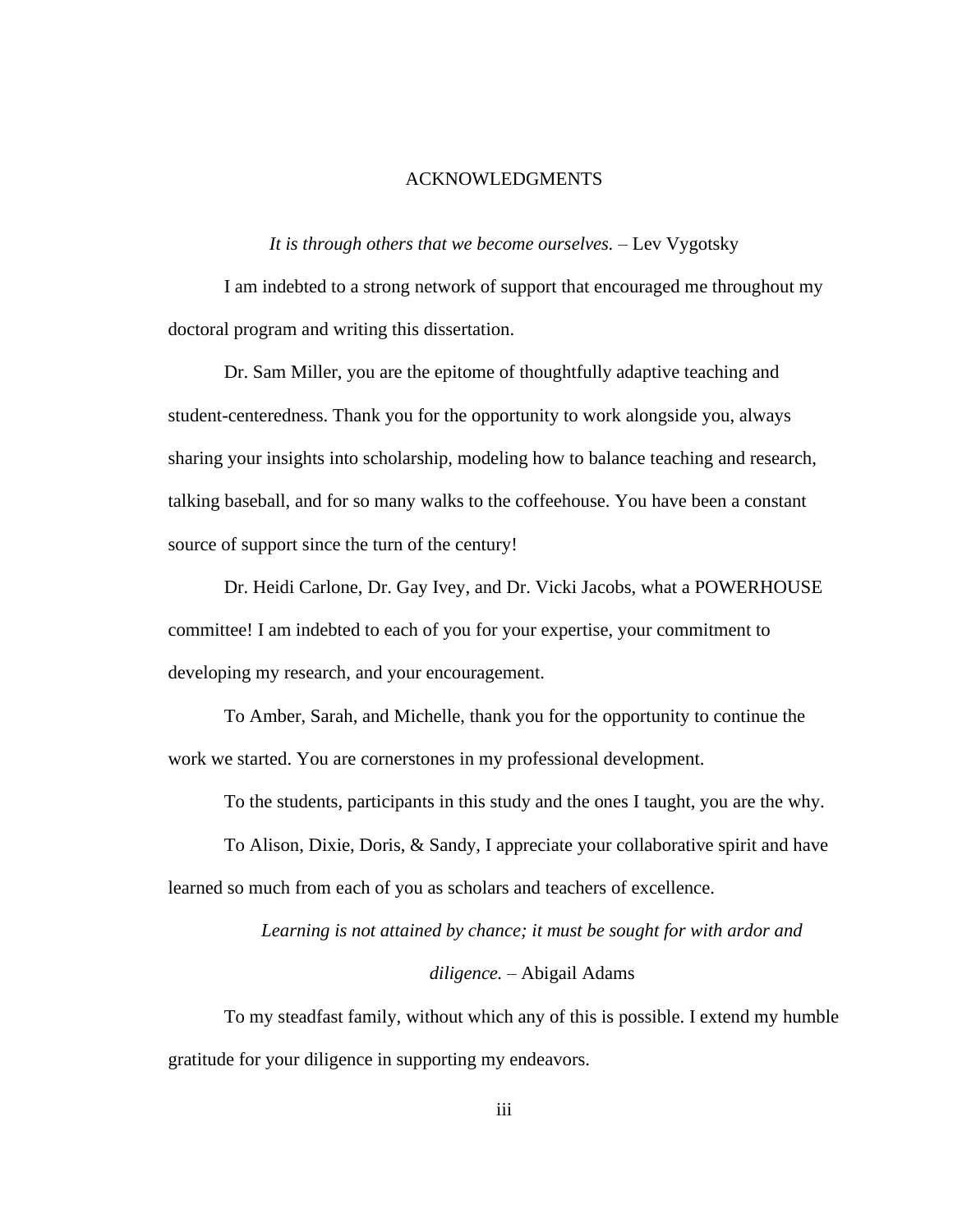To Mother and Dad, without you, my learning and professional opportunities would not be attainable. Thank you for always giving me possibilities.

To Donna and Joe, thank you for being my second parents and always stepping in in a moment's notice.

To Griffin and Sloan, your independence, sense of curiosity, and perfectly timed hugs sustain me. What a gift, to be your mother.

To Jay, you have been our family's 'Ace', you have come in 'in relief', and you have been the 'closer' throughout this journey. It is your vision and discipline that made my professional work possible.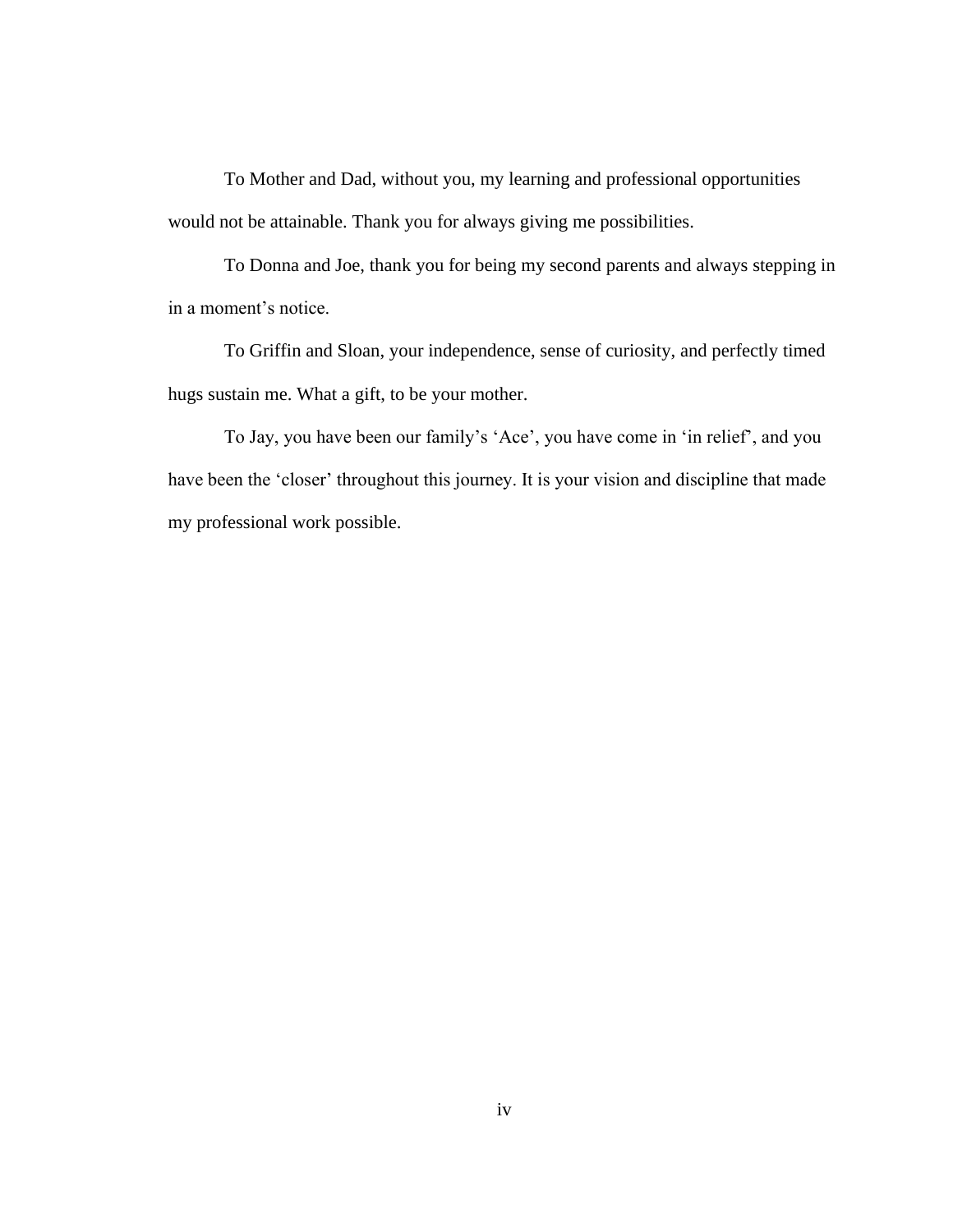# TABLE OF CONTENTS

|                |                                                              | Page |
|----------------|--------------------------------------------------------------|------|
|                |                                                              |      |
| <b>CHAPTER</b> |                                                              |      |
|                |                                                              |      |
| $\mathbf{I}$ . |                                                              |      |
|                |                                                              |      |
|                |                                                              |      |
|                |                                                              |      |
|                |                                                              |      |
|                |                                                              |      |
|                |                                                              |      |
|                |                                                              |      |
|                |                                                              |      |
|                |                                                              |      |
|                |                                                              |      |
|                |                                                              |      |
|                |                                                              |      |
|                |                                                              |      |
|                |                                                              |      |
|                |                                                              |      |
|                |                                                              |      |
|                |                                                              |      |
|                |                                                              |      |
|                |                                                              |      |
|                |                                                              |      |
|                |                                                              |      |
|                |                                                              |      |
|                |                                                              |      |
|                | Participation Framework: New Expectations for Kids 43        |      |
|                |                                                              |      |
|                |                                                              |      |
|                | Reification Framework: Student's Projections of Themselves52 |      |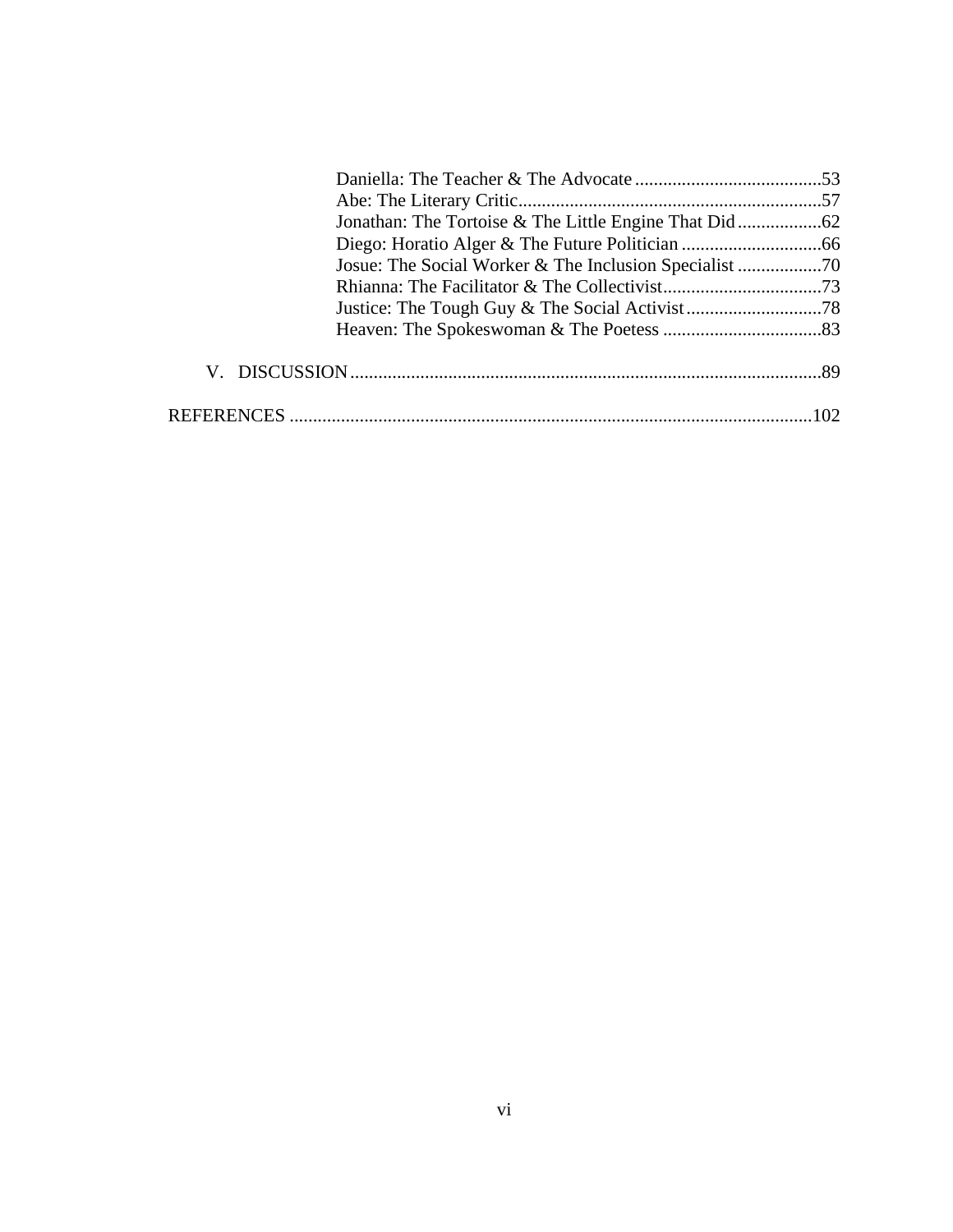# LIST OF TABLES

Page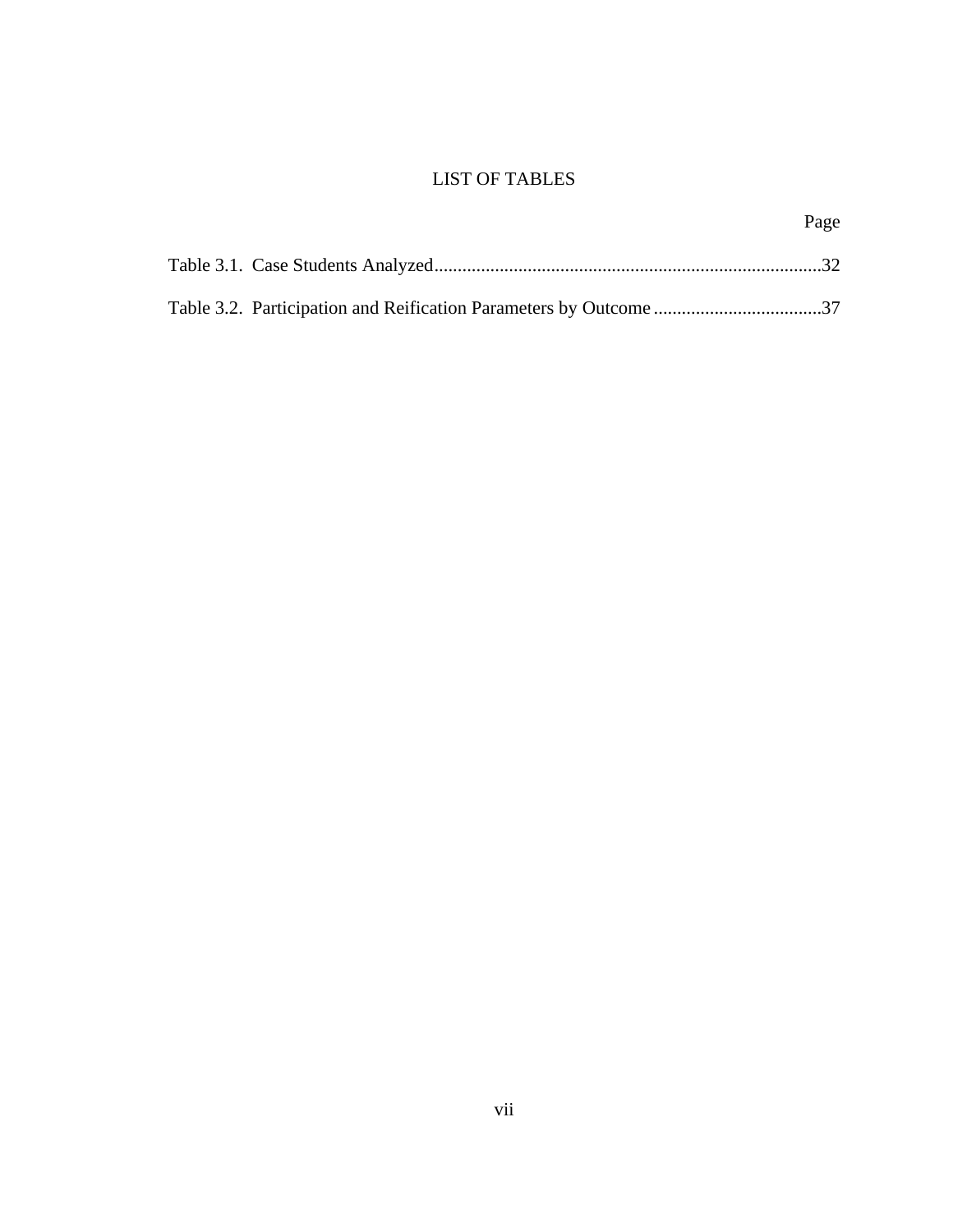# CHAPTER I

## INTRODUCTION

Two fourth grade teachers, Lila and Amanda, expressed frustration with district mandates to demonstrate fidelity with scripted literacy programs. While they were committed to teaching in Title I schools, accountability pressures were slowly undermining their desire to remain in the profession because they had lost confidence in the feasibility of externally mandated reform measures to improve their students' overall learning and attitudes (Anders, Hoffman, & Duffy 2000; Duffy, 1998; Miller & Duffy, 2006). They viewed district recommendations as supporting what Au (2007) described as a dominant accountability pedagogy: (a) a narrowing of the curriculum to focus on testdefined content, (b) a focus on mastery of isolated skills, and (c) an emphasis on teacher directed instruction with a prescribed curriculum. They believed such practices were the reason why students viewed the completion of classroom literacy assignments as a chore, completed mainly to address the school district's desire for higher test scores (Miller, 2003; Miller, Adkins, & Hooper, 1993). Moreover, teachers believed such practices limited their opportunities to discover students' interests and educational goals. They wanted to expand their classrooms' criteria for success to increase the likelihood of students becoming engaged in their studies.

Delpit (2012) viewed school dependent students, like those who participated in this study, as marginalized and because of this status she believed that they were ten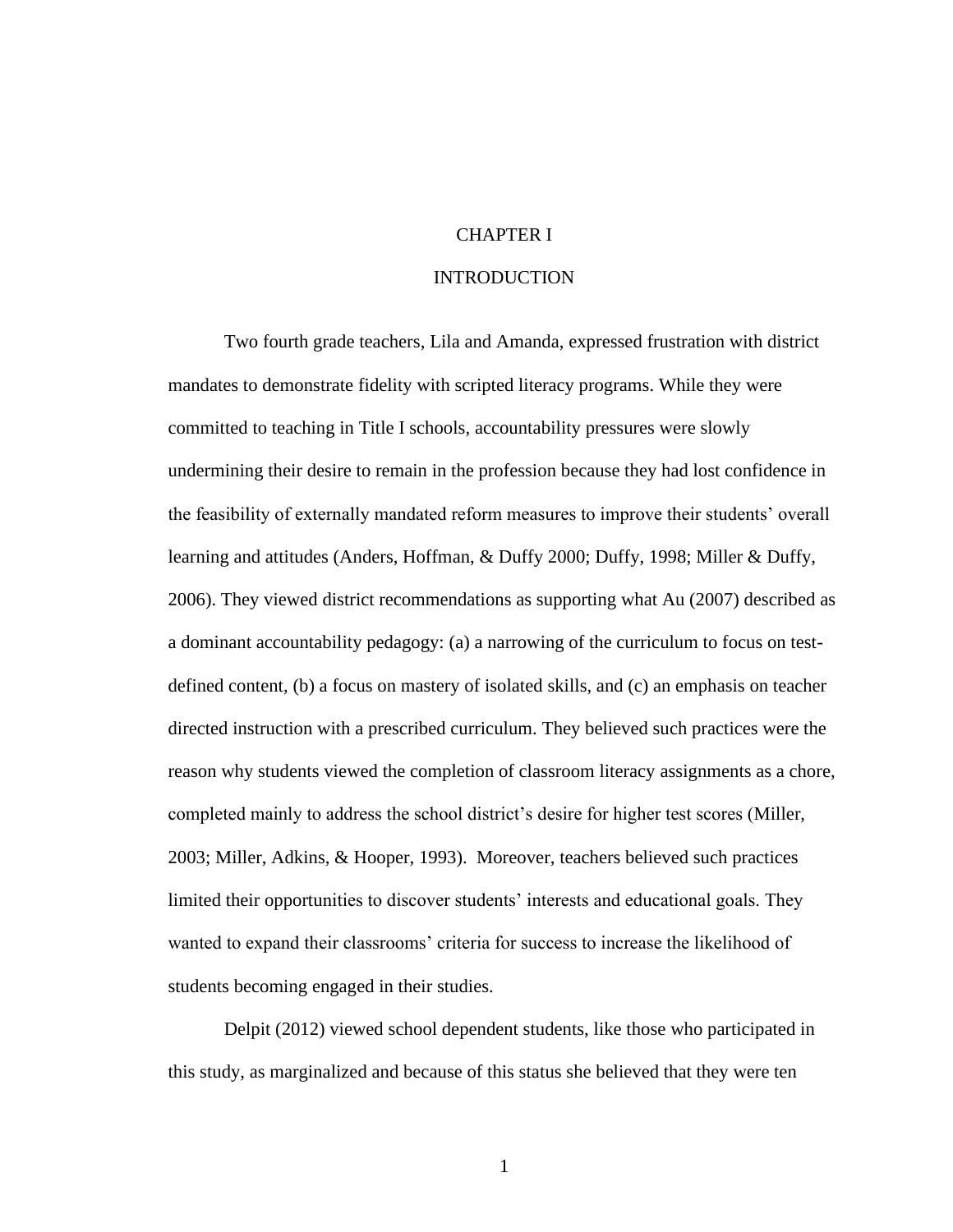times more likely than students from more affluent schools to need high quality teaching. Participating teachers did not view their district's reform-based instruction, which was based on evidence-based practices, as high quality. Teachers believed existing external mandates did not constitute high-quality instruction because they limited the number of pathways students had to become engaged successfully with their studies. They believed students' learning, broadly defined to include content understanding, strategic reading, test scores, and self-regulated learning abilities; views of themselves as learners; and engagement in daily studies were negatively affected by such practices.

Teachers wanted to change their school's reform practices so that they aligned more directly with students' interests and expectations, shifting the instructional focus from evidence-based practices to develop what Bryk (2015) called practice-based evidences. Teachers wanted to implement a higher quality of instruction by increasing pathways for students' success through the use of frequent discussions and collaborations, increasing opportunities for students to discover personal meaning in their studies by interacting with classmates (Delpit, 2012). They believed students would become more engaged in their learning if they were able to have more input into the nature of their studies, particularly if they shared opinions with classmates and teachers as they sought personal connections to the curriculum. Instead of working independently on prescribed curricula, teachers wanted students to have frequent opportunities to exchange opinions on self-selected texts, offer contributions regarding their participation in daily instructional activities, and share personal views on potentially inherent controversial subjects or topics (Haberman, 1991). If such opportunities occurred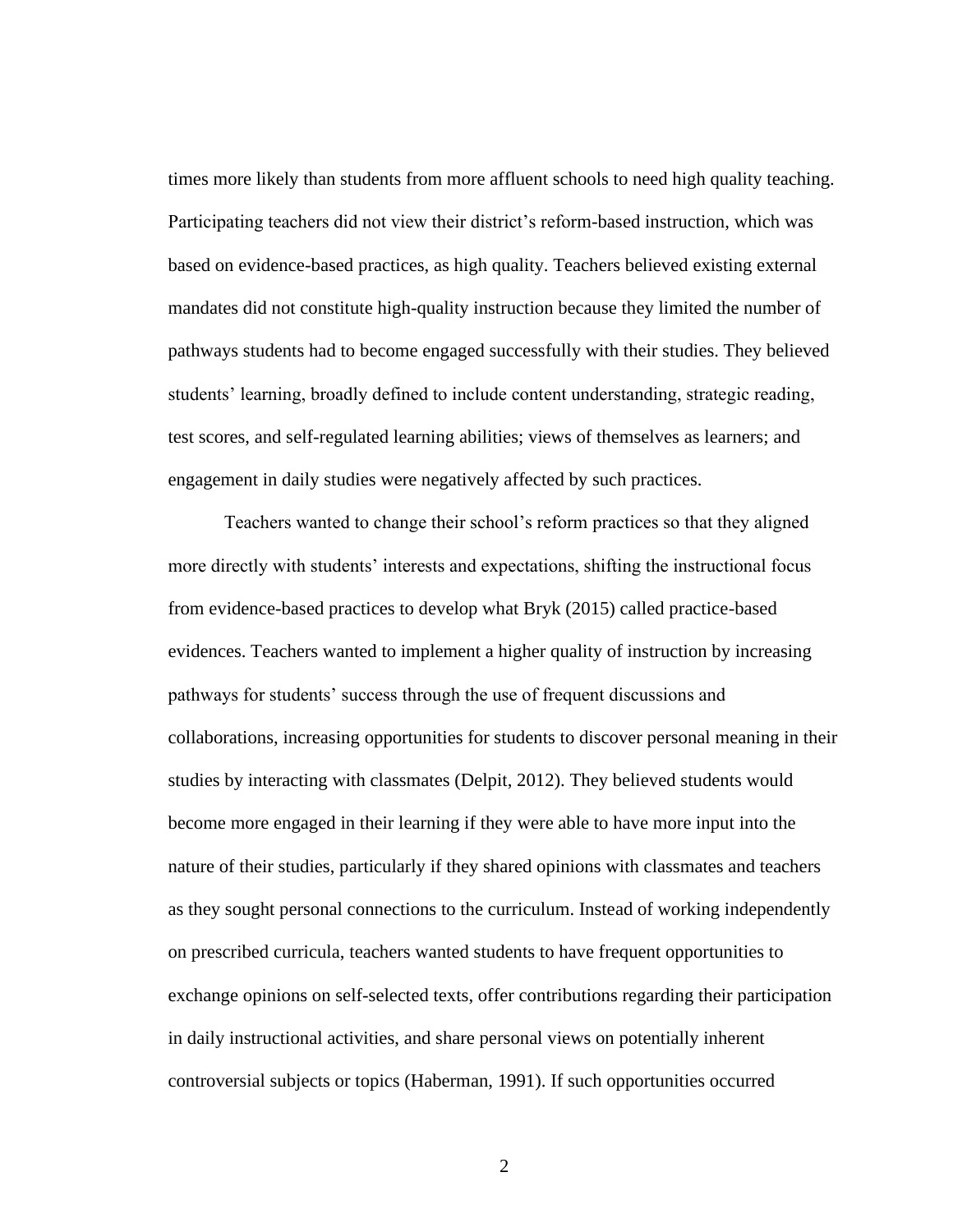regularly, teachers believed students would become more engaged, develop more positive academic identities, and demonstrate improved achievement.

To reach these goals, teachers aligned daily curriculum activities with students' interests and expectations, what Jackson (2003) referred to as 'identity congruence.' By promoting this congruence, teachers positioned students agentically, that is, they allowed them to become active decision-makers regarding who they wished to be and how they wanted to be positioned by others (Jackson, 2003). Vaughn (2020) viewed such opportunities for students to contribute to the focus, direction, and format of their academic studies (Akos, 2005; Jackson, 2003; Reeve & T'Seng, 2011) as critical for the education of students of color and English learners, particularly those from families with minimal economic resources. Teachers also addressed what Jackson (2003) referred to as 'identity watersheds,' students' failure to meet daily academic expectations, e.g. homework completion, studying outside of school, involvement in discussions. Once again, such actions are particularly critical for marginalized students, who traditionally have few opportunities to identify with schooling norms (Haberman, 1991; Wolter, 2016).

The critical question guiding this study is the extent to which such changes would positively influence the intended outcomes and whether students from different backgrounds, genders, and academic histories would benefit similarly. Across their academic careers, students spend roughly 14,000 hours in school; students in this study only would participate for approximately 1,000 hours. Would this instructional intervention for one school year make a difference or would this duration be too short a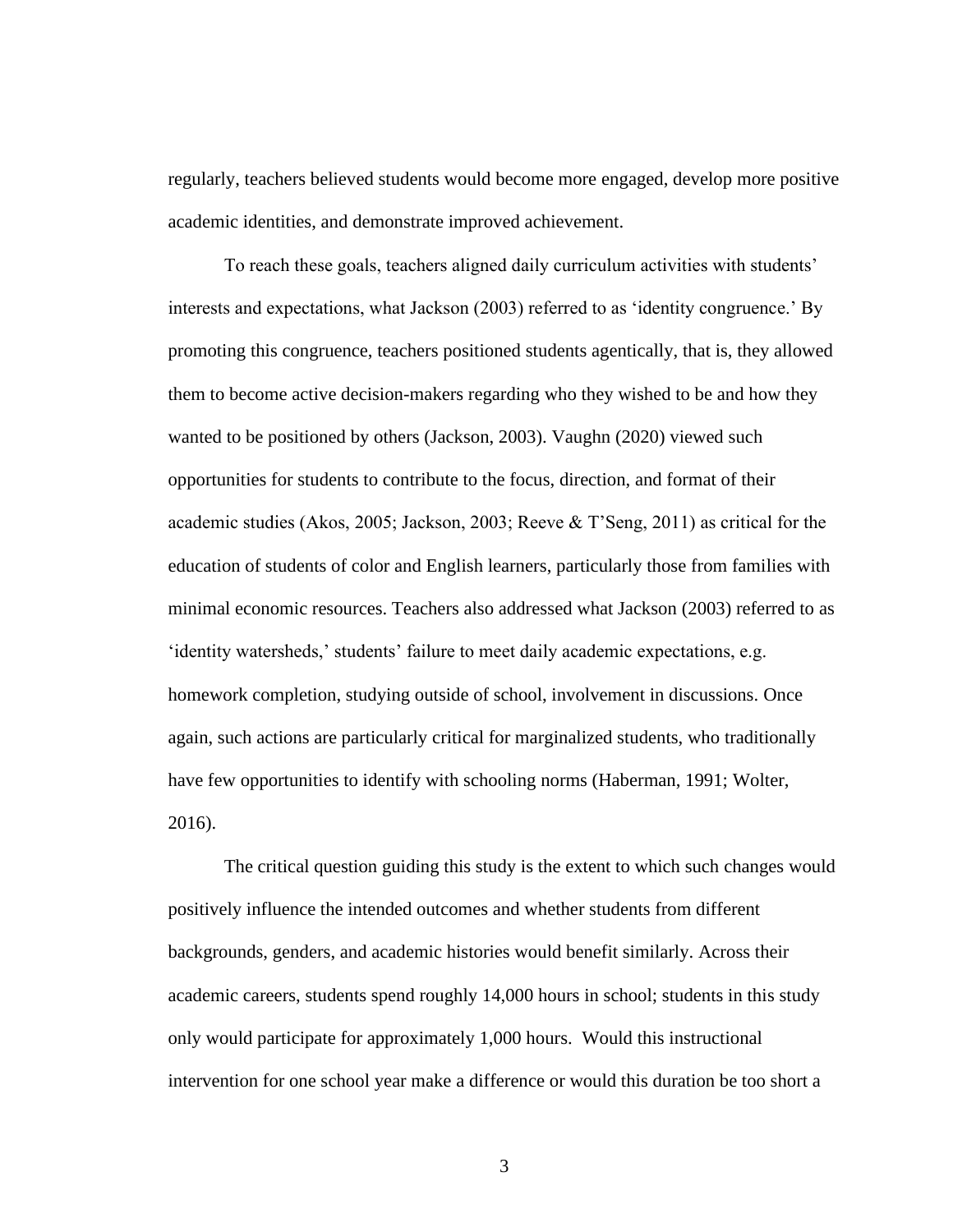period of time? My dissertation addresses the question of how the promotion of agency influenced learning, defined to include self-regulation, test scores, strategic reading, and content knowledge; how students viewed themselves as learners; and their engagement in daily academic studies.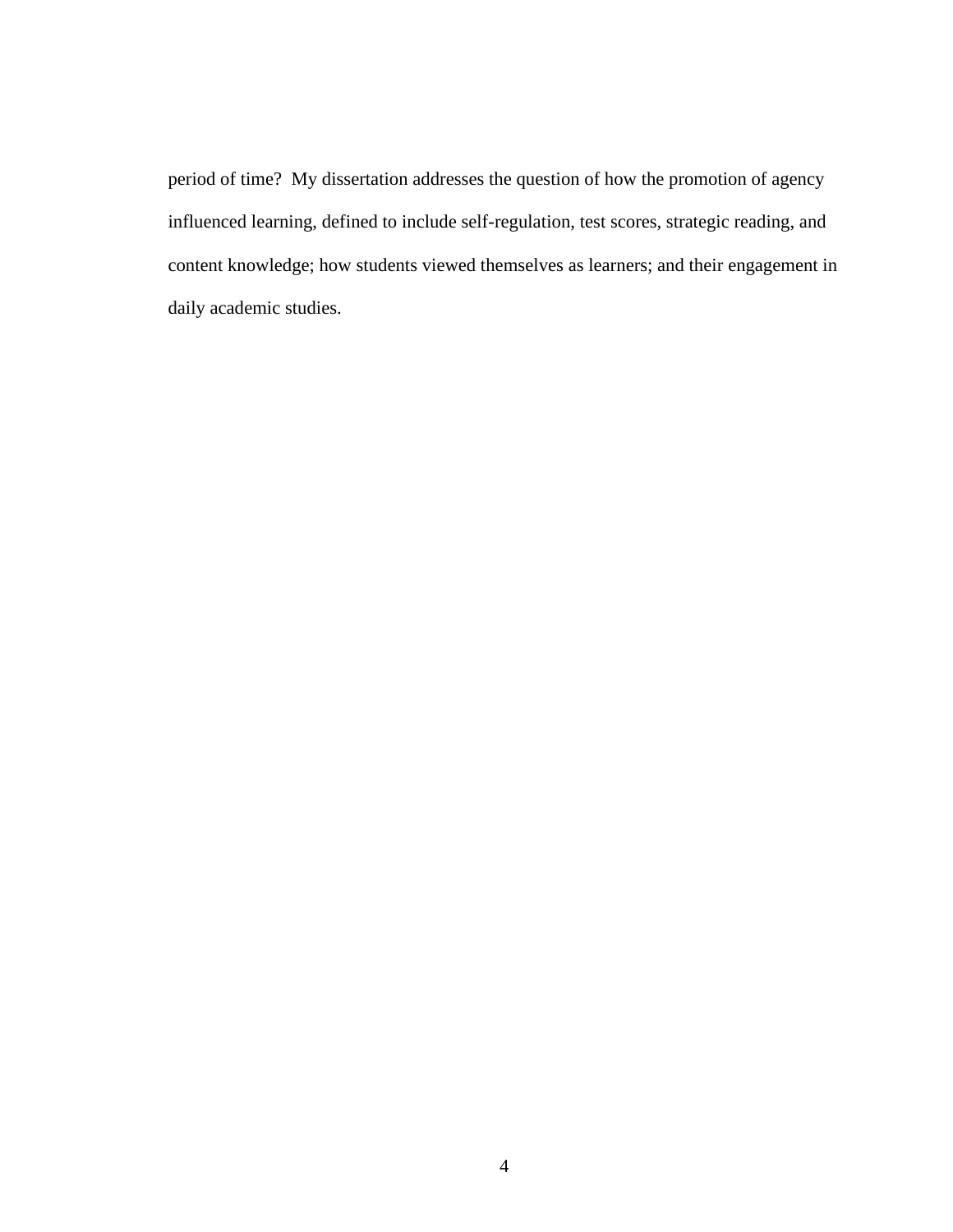# CHAPTER II

# REVIEW OF LITERATURE

#### **Theoretical Framework**

Situated learning, a sociocultural theory, serves as a theoretical framework for this study because it underscores the potential for students who have been marginalized, for whatever reason, to adopt positive learning trajectories when they see value in becoming members of a particular learning community (Lave  $&$  Wenger, 1991). The question of whether students see value and adopt a positive learning trajectory is related to the extent to which the number and type of instructional opportunities in their classrooms allow them to have input regarding what they believe matters with their education. Students have fewer opportunities when educators endorse an instructional model where learning is viewed as the acquisition of discrete facts, packaged in tightly sequenced curricula, delivered in a prescribed order, and measured by high-risk assessments. Research has documented the limiting effects of this instruction on students' overall engagement and views of themselves as learners (Aukerman & Chamber Schuldt, 2016; Wells, 2011; 2012). When students have opportunities to interact with classmates, contribute to the nature of their studies, and participate and reflect on joint meaning making, situated learning predicts their adoption of positive learning trajectories (Lave & Wenger, 1991).

This adoption occurs when educators attend to certain tenets of situated learning theory. Namely, educators need to examine what they view as the most important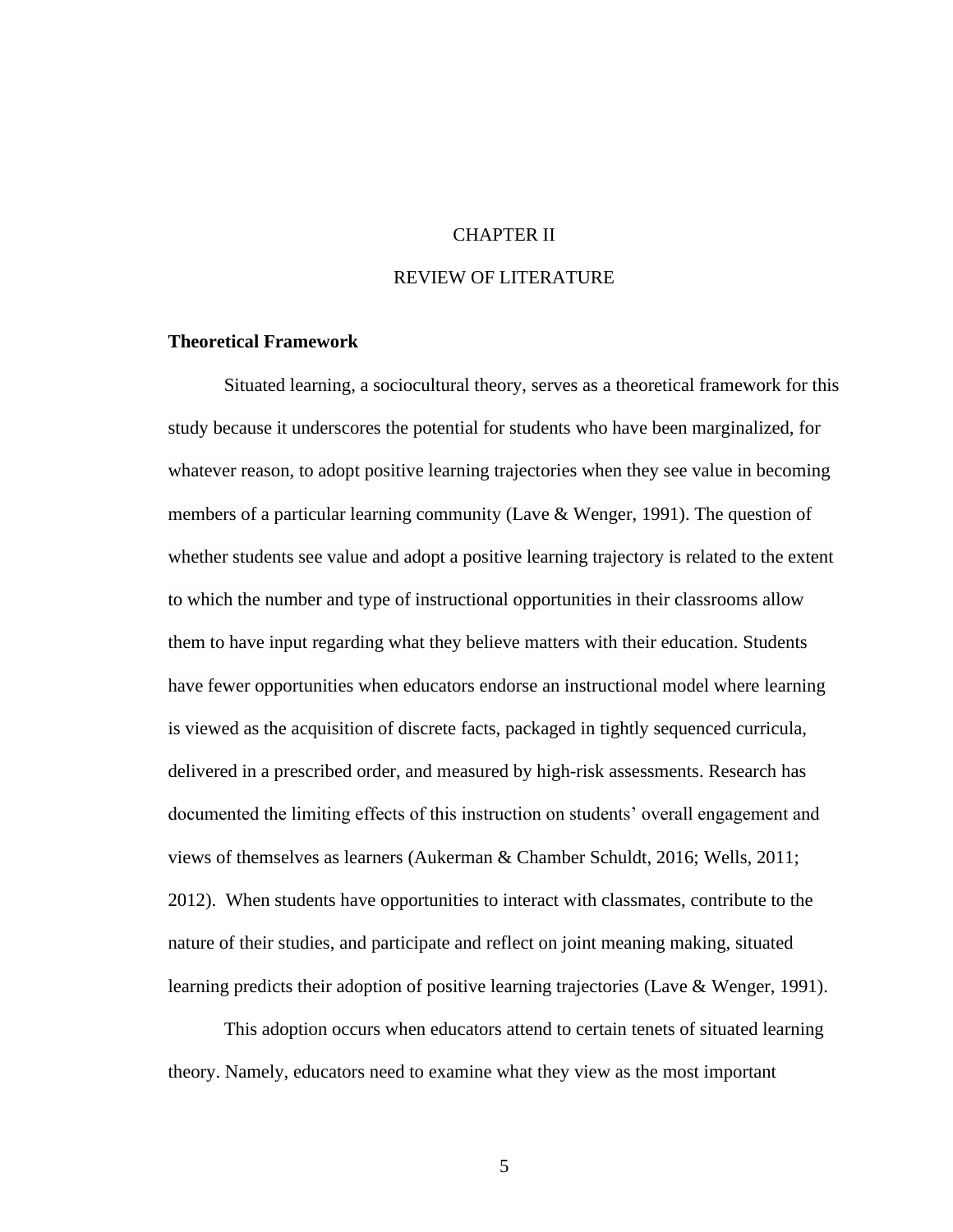conditions for teaching and learning (Wenger, 1998). Lave and Wenger (1991) posit necessary conditions for learning, which, if addressed, increase learning and engagement and promote positive identities, thereby increasing the likelihood of participating teachers achieving the expected outcomes. First, learning is social, therefore, students need opportunities to interact with one another and with teachers. It is through these social interactions that competence is defined in relation to their active engagement with the curriculum. Such interactions provide opportunities for students to discover and construct meaning through their engagement with others. It is this type of opportunity which allows students to negotiate personal meaning and reconcile past academic achievements with present challenges, and future goals. Lave and Wenger (1991) draw attention to this assertion, writing, "The generality of any form of knowledge always lies in the power to renegotiate the meaning of the past and future in constructing the meaning of present circumstances" (p. 34). Learning is thus conceptualized broadly, in accordance with situated learning's emphasis on the social interaction and participatory nature of competence, its 'situatedness' (Lave & Wenger, 1991). This attention to a learner's past, present, and future contrasts with the individualized, decontextualized nature of skills acquisition, similar to the dominant approach to teaching traditionally provided to marginalized learners.

Central to this belief was the idea that inviting students to act agentically, to offer input regarding the nature of their literacy studies and then to offer feedback on their engagement, would contribute to the adoption of positive learning trajectories. Such a perspective aligns with situated learning's views of learning as the connection between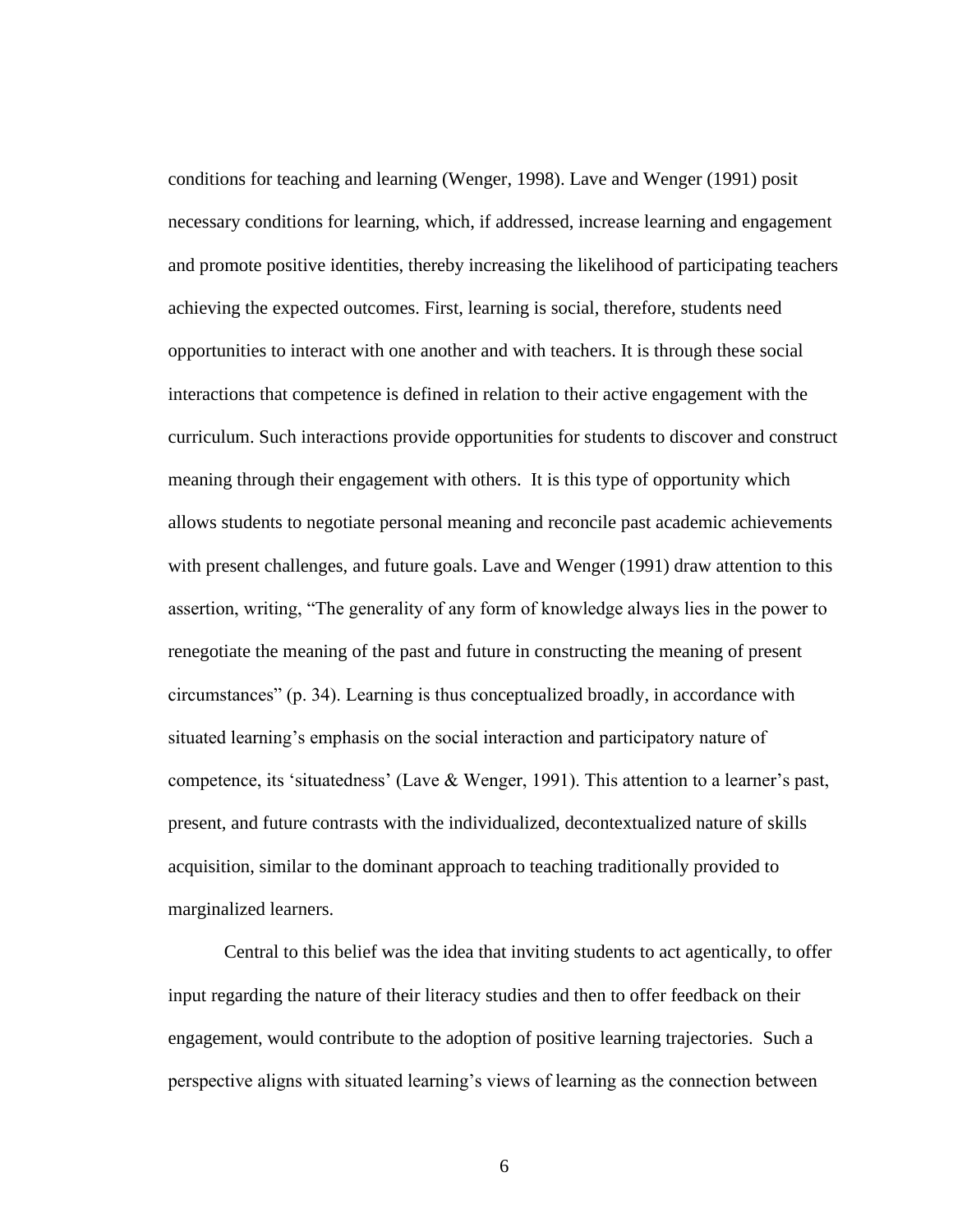the learner and their engagement in the learning process and is consistent with the community of practice fostered in the two participating fourth-grade literacy classrooms. This view of learning, one that privileges social interaction and coparticipation, promotes membership in the learning community and engages students in the expert work of performance, invites the development of positive learning trajectories. The community of practice participating teachers designed represented roughly 1,000 hours of students' 14,000 academic hours in public schools. As stated earlier, the critical question is how these 1,000 hours influenced learning, identity, and engagement for a group of students with different ethnic backgrounds, languages, gender, and achievement histories? The key to addressing this question is the establishment of communities of practice, in which, students have multiple pathways and opportunities to experience success by providing input and feedback into the nature and format of their academic studies.

### *Communities of Practice*

When designed appropriately, communities of practice, groups of students who share a common goal and learn how to collaborate to accomplish this goal, are inherently social and include broad membership opportunities (Wenger, 1998). They are critical to the intervention because they present new criteria for how teachers and students define and evaluate academic success, thereby providing parameters through which instructional activities are designed (Carlone, 2012). Quite simply, if students need to come together to have opportunities to influence the nature and direction of their studies, teachers need to design such opportunities accordingly. These opportunities provide a new way for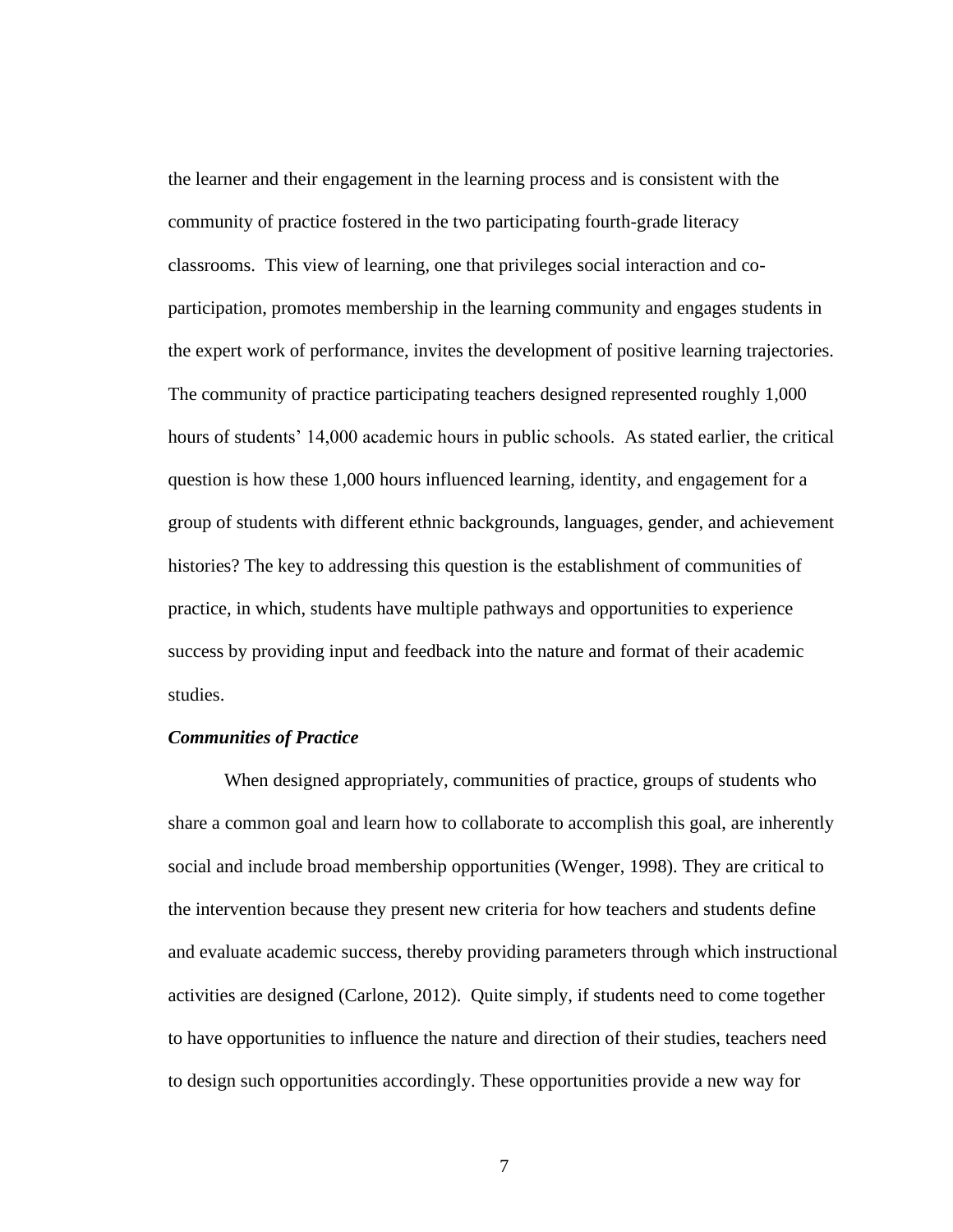students to be successful, a new set of norms, in that, learning, with a focus on participation, occurs both individually and in communities (Carlone, 2012). It happens in the reciprocal relationship between individuals and communities, where individuals, in this case, students, contribute input to the practices of their communities, which, in turn, refine their practice and involve new members (Wenger, 1998). This view of learning, based on mutual engagement in communities of practice, is consistent with the intervention's emphasis on student agency as an essential educational reform tool.

Mutual engagement assumes learners are involved with determining what matters and such parameters are negotiated collaboratively through participation within the community of practice. By participating in determining what matters, individuals establish a place and unique identity within a learning community (Wenger, 1998). Part of the membership is enabling engagement where students contribute to their community of practice. Here, engagement begets belonging, students thus negotiate what matters mutually and their involvement promotes competence and the shared practice of negotiating the norms for determining success. The mutual engagement negotiated among students in the community of practice does not presume everyone has the same understanding, rather, meaning can be negotiated and renegotiated because a community of practice is not a static enterprise.

As a result of their participation within a community of practice, students are able to construct new imagined worlds, where they project their own meanings into the discourse: Wenger refers to this projection as reification (1998), a term that was not mentioned in the earlier situated learning literature. Participation and reification overlap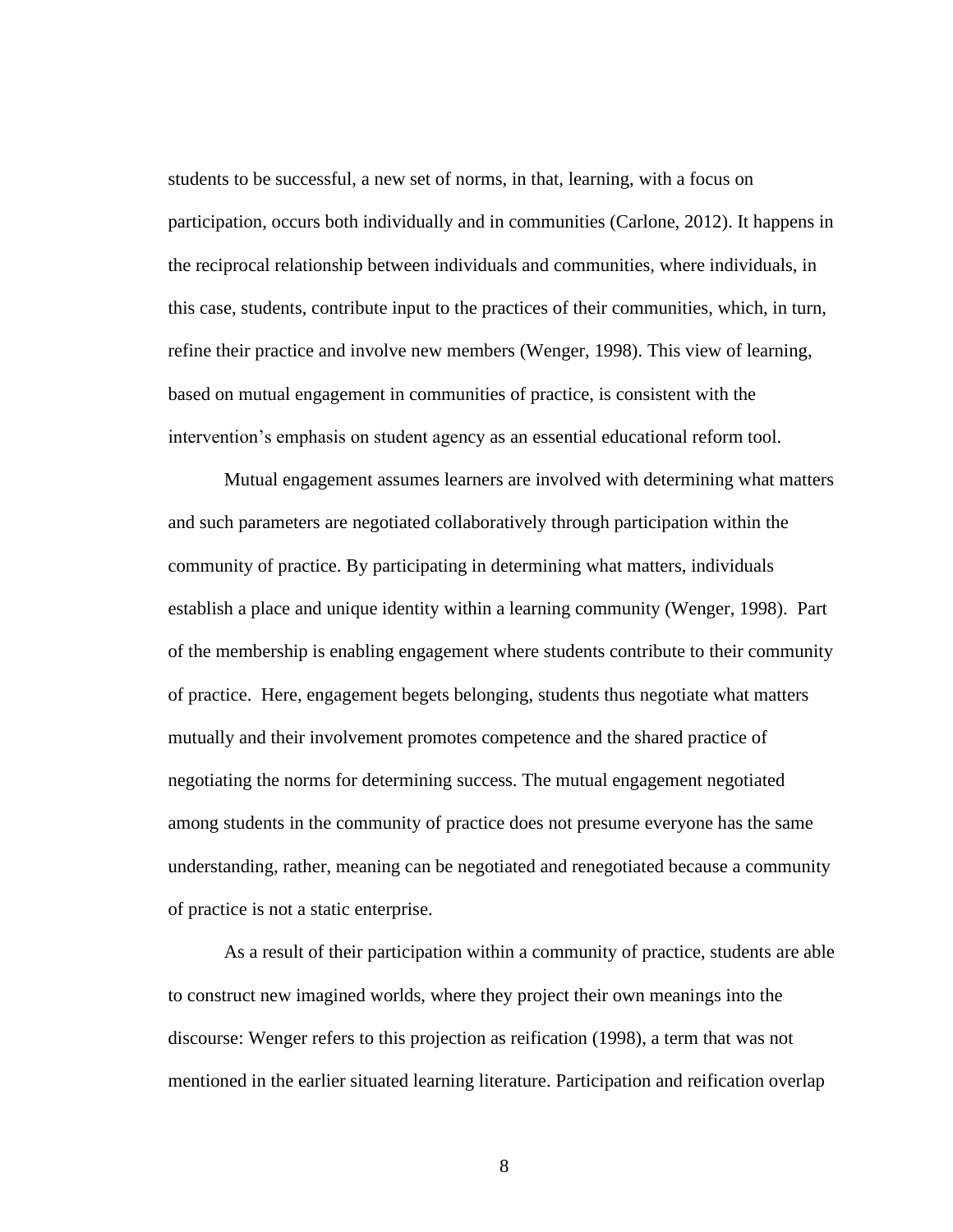with no clear demarcation between them as each enables the other, despite their unique yet complementary purposes. Most importantly, as Wenger stated, "Whereas in participation we recognize ourselves in each other, in reification we project ourselves onto the world" (1998, p. 58). Reification thus aligns more with students' construction and discovery of unique personal histories and their resulting contributions to the learning processes as they negotiate meaning within a developing personal area of studies, whereas participation aligns more directly with a student's ability to meet the challenges of a community of practice's newly established norms and practices. Reification and participation thus serve as a lens through which educators can understand the intertwining development of students', learning, engagement, and identity.

To establish a new community of practice, teachers intentionally sought to build on student interest, elicit feedback, and plan formatively based on their input---this process was an ongoing and dialectical endeavor, as students engaged in the social nature of learning. This engagement with and from their peers was intended to help them develop positive learning trajectories. This community of practice, which differed from the individualized, test-centric instruction of previous years, aimed to create space for students' unique, identity work, their reification, which developed through their active engagement in practice with peers. Because participating teachers centered students in the mutual engagement of negotiating the norms of the practice, they moved from traditional assumptions of teachers with sole decision-making authority and students as passive recipients towards a more balanced power differential, which reflected both parties' mutual engagement and interests (Johnston, 2012).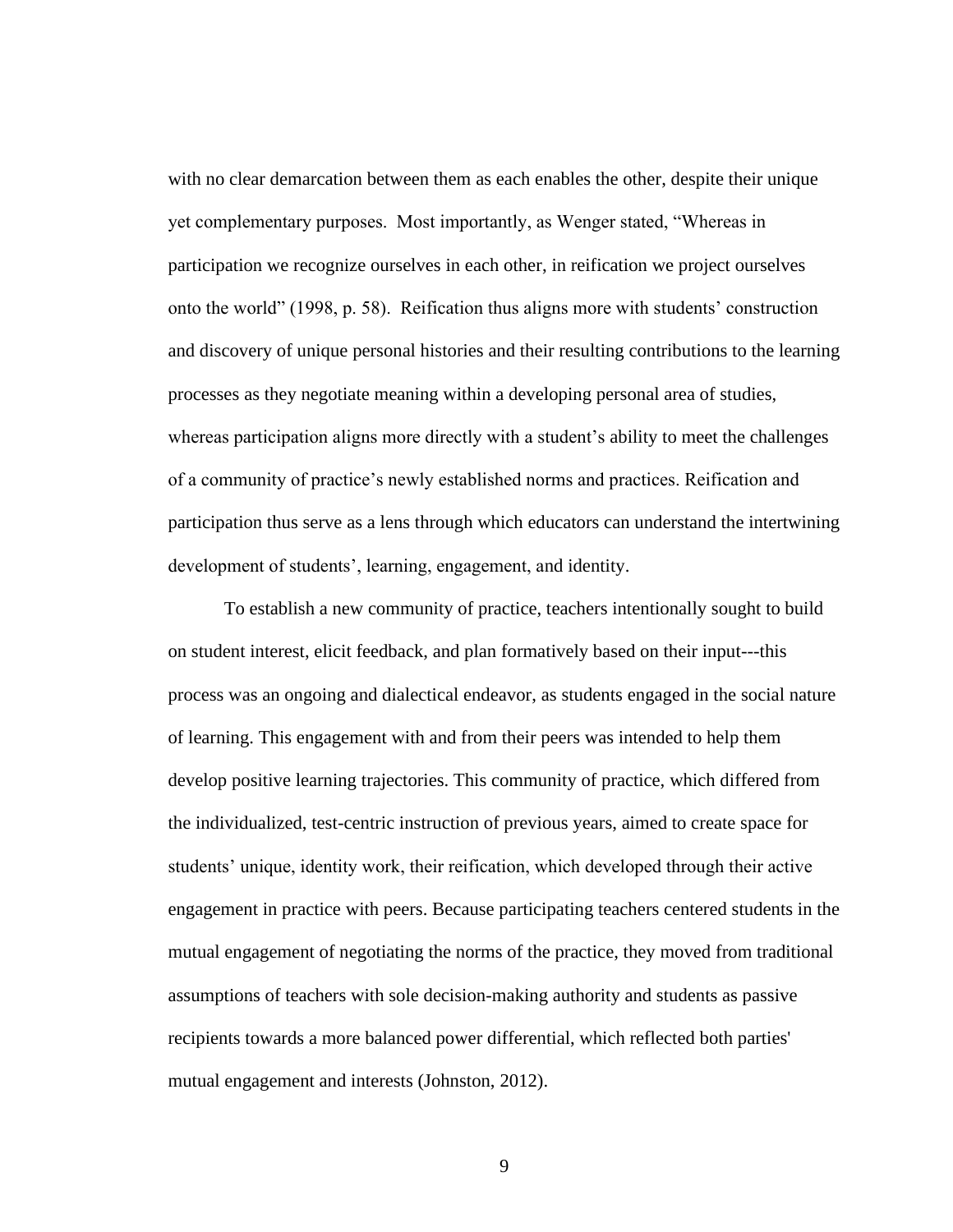Membership in communities of practice denotes the use of agency to negotiate meaning; joint enterprises are important for understanding positive learning trajectories for marginalized learners because each student is engaged in collective decisionmaking. Participation and reification within communities of practice includes all aspects of individuals, how they are situated historically, socially, culturally, and institutionally gets refracted in the joint enterprise (Wenger, 1998). Here joint enterprise does not ensure total membership agreement, rather, meaning is negotiated mainly within the community by its participants, not solely by external directives. Notably, negotiated meaning within joint enterprises is reflective of larger contexts within which the community of practice exists (Wenger, 1998); such meaning negotiation is predicated on students sharing perspectives as valued members of the learning community, setting parameters for how students use language and tools, interpret their actions and the actions of others; and how others define their contributions to a community of practice (Carlone, 2012). Holland and Lave (2009) refer to this tension between external forces and individual goals as the development of one's "history-in-person" (p. 4).

Such tensions allow for the simultaneous development of students' engagement, identity, and learning. Ambiguity is a central part of how students determine what matters for their meaning negotiation. Community members' consensus is not a requirement, "...mismatched interpretations or misunderstandings need to be addressed and resolved directly only when they interfere with mutual engagement" (Lave  $\&$ Wenger, 1991, p. 83). Misunderstandings are places for deeper understanding and negotiating new meaning, rather than problems to solve in traditional teacher-directed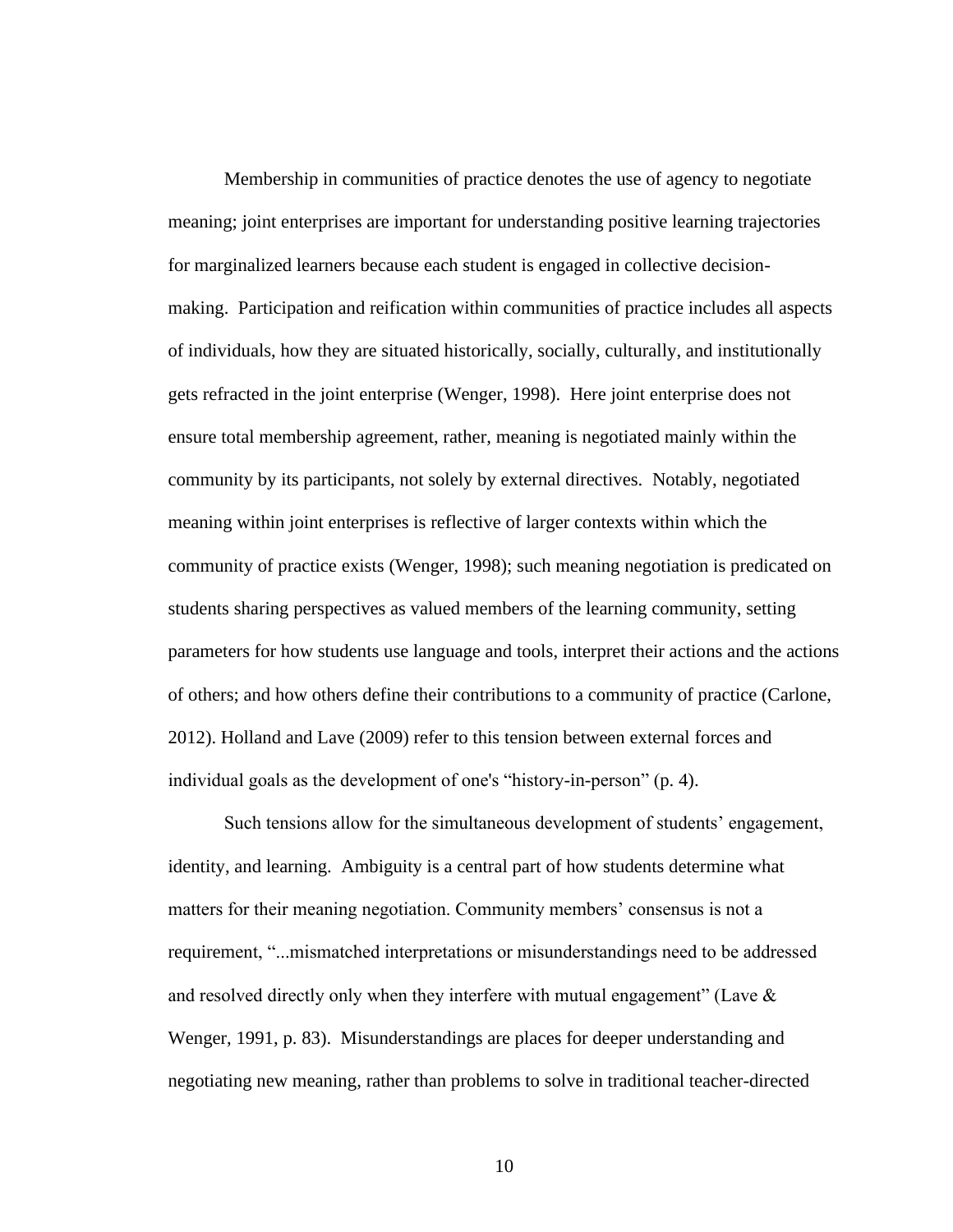instructional environments. Opportunities for students to participate within their community of practice shape the negotiation of norms that address such ambiguity and misunderstanding.

# *Student Agency*

Agency is the catalyst to promoting competence and socially negotiated meaning. Agency, students' ability to direct the nature of their studies based on their interests and input, served as an educational reform tool and framed the impetus for the yearlong intervention. Vaughn (2020) writes of the importance of capitalizing on opportunities to draw on students' ideas, questions, and interests to cultivate student agency in classrooms generally, and more specifically in school contexts where students of color, especially those with limited economic means and English learners, are typically denied such opportunities to demonstrate agency. Her work on student agency reflects the context of my study. Consistent with communities of practice, Vaughn (2020) forwards student agency as multi-dimensional; it is not simply an individual endeavor, agency extends to learning contexts that include consideration for students' cultures, languages, and interests, and opportunities for student agency exists in school contexts where students and teachers collaborate and co-construct learning. Examples of students acting agentically include offering opinions about topics of study, generating ideas about what to study, and designing and problem solving in response to their suggestions (Vaughn, 2020). Vaughn's view of student agency aligns with situated learning and, more specifically, the design of communities of practice, because of her attention to promoting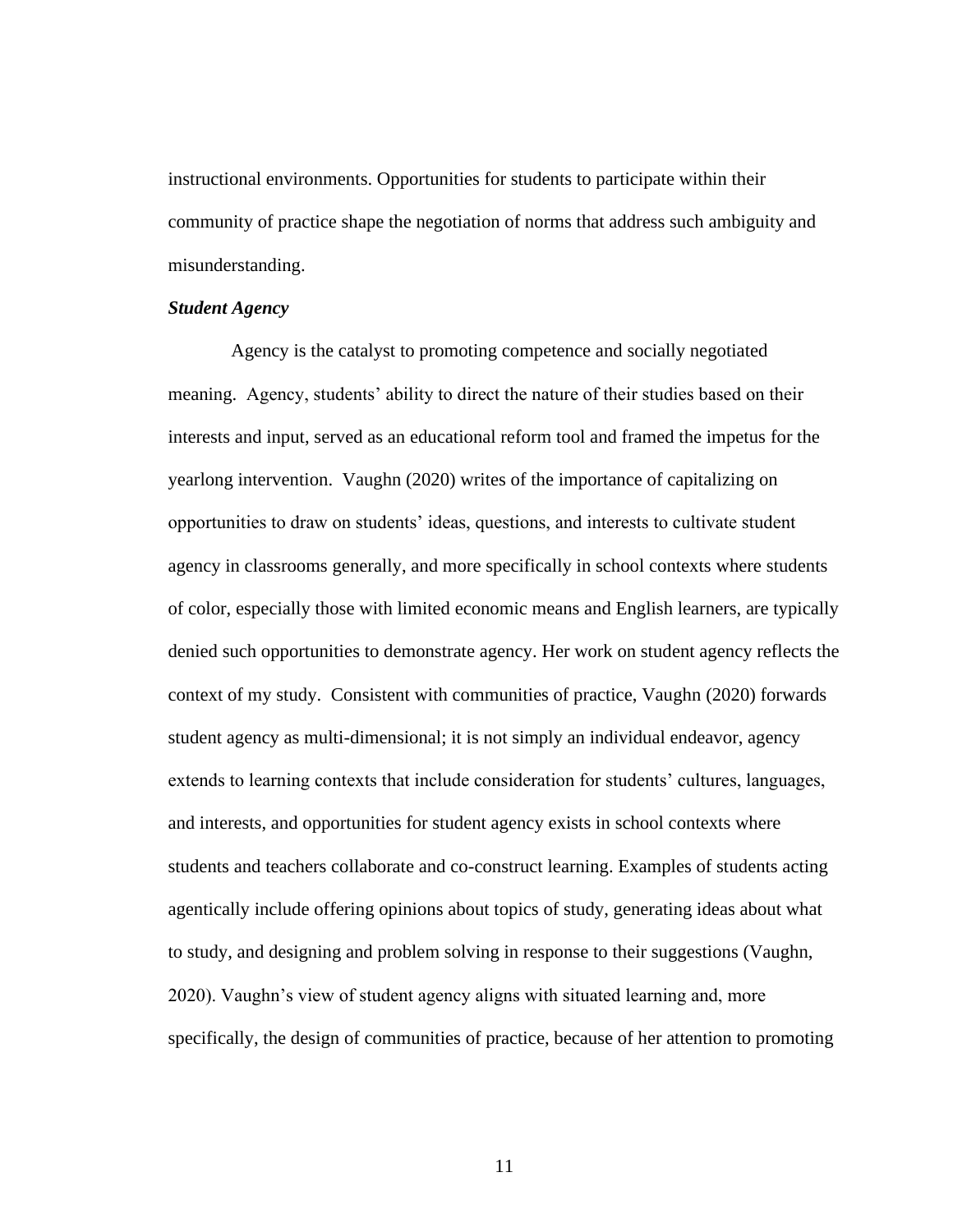positive learning trajectories for marginalized learners while involving them in their studies and meaning negotiation.

Each of Vaughn's dimensions for agency include individual acts and choices that transform the context of the learning environment, furthering the idea that agency is more than an individual construct. Her view of agency includes persistence when obstacles are presented because individuals learn how to make decisions and act on opportunities; this is consistent with self-regulated learning where students set and work towards goals and persist at points of challenge (Miller & Massey, 2017). Vaughn's (2020) analysis of student agency is important for understanding the students in my dissertation study because I see agency as co-created with peers and teachers across various interactions; "agency is co-constructed in communities of practice (Lave & Wenger, 1991) as students adopt various identities in complex social situations and experiences. As individuals negotiate across these communities, they develop perceptions of themselves in relation to schools (i.e., reader, writer, a certain type of learner, someone able to pursue their interests" (p. 112). This dialectic view of agency aligns with studies on student engagement that foreground dialogic classrooms (Johnston, 2012), as supportive of engaging adolescent readers (Ivey  $&$  Johnston, 2013). Opportunities to demonstrate agency have broad implications for expanding what students have the potential to be and includes choices for them in terms of their personal goals and who they want to become (Adair, 2014). This view of student agency is consistent with developing students' identity work (Carlone, 2012), how they wish to be seen by others, by attending to their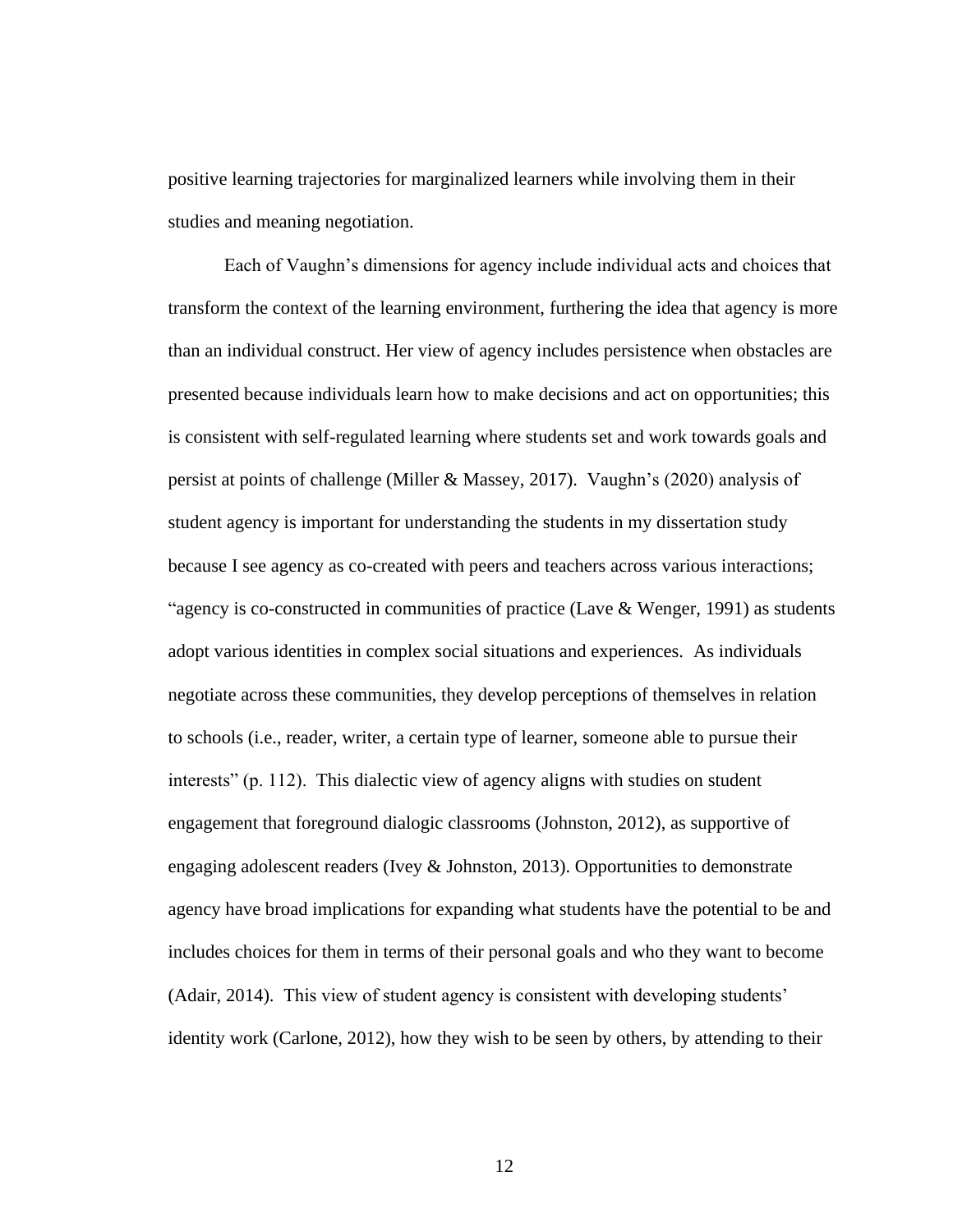history-in-person (Holland & Lave, 2009) and ideological becoming (Stetsenko, 2009) in their literacy studies.

## *Agency in Literacy*

The transition from traditional skills-based to student-initiated instruction required a consistent and prolonged instructional effort by teachers. At a surface level, the most apparent change was the creation of a more personally relevant curriculum, where teachers selected texts and designed challenging activities that aligned with students' cultural experiences and backgrounds (Gay, 2002). This change would not have occurred, however, without a commitment to a variety of complementary and supportive instructional practices---dynamic learning (Johnston, 2012), high-challenge tasks (Miller, 2003); and equity-focused discussions (Haberman, 1991). To promote dynamic learning (Johnston, 2012), teachers reduced asymmetrical power relationships with students by asking open questions, allowing for multiple interpretations; avoiding direct evaluation of ideas; positioning students so that they were facing each other, and sitting with students in groups. These practices helped students to counter negative beliefs regarding fixed and permanent abilities; view challenging assignments as engaging, requiring both time and effort to complete; see collaboration with classmates as central to school success, not necessarily tied to an individual's intelligence level; and view education as preparation for socially useful endeavors, all of which align with communities of practice theoretical tenets. To promote challenge, daily instructional assignments required the reading and writing of extended prose while students collaborated with classmates for extended time periods (Miller, 1995, 2003; Miller & Duffy 2006). To promote equity, the teachers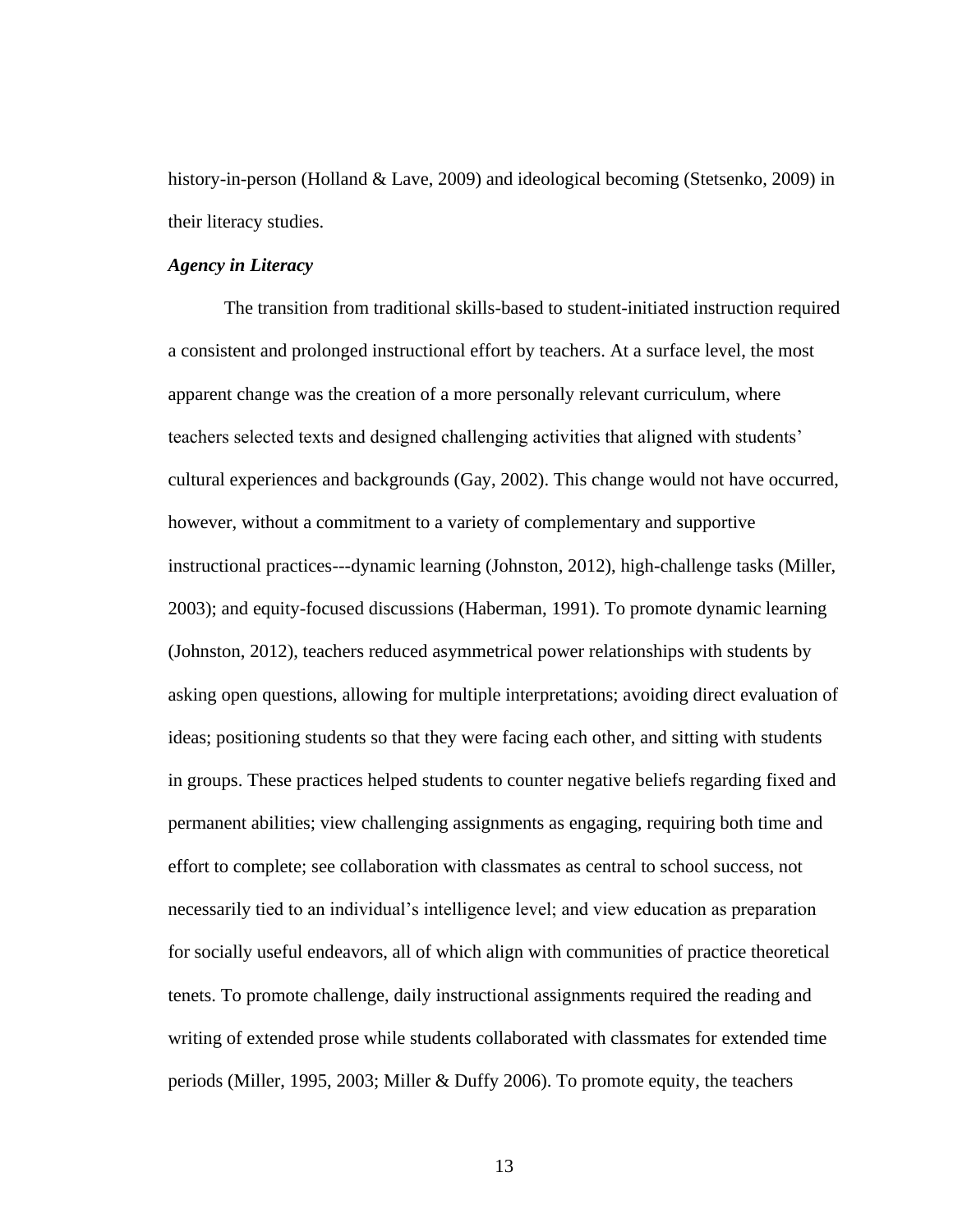adopted Haberman's (1991) recommendation by having students discuss issues of fairness, equity, and justice.

Given the focus on the literacy curriculum and the emphasis on developing opportunities for students to remake themselves as learners by helping them to make personal and social connections with their studies and each other, Aukerman's (2007) research framed the reading and writing instruction. She operationalized comprehension beyond its traditional emphasis on cognition by defining it in three ways: comprehension as outcome, comprehension as procedure, and comprehension as sensemaking (2007). Similar to Jackson (2003), who stated instruction rarely addresses the individual's perspective and interpretations, Aukerman argued traditional accountabilitybased reading instruction rests predominantly in the first two domains, where students are led to a singular standard understanding of text, either by teacher-initiated evaluations (passages) or by a set of strategies taught independently, such as predicting or summarizing (strategies) (Boardman, Boele, & Klingner, 2018; Broaddus & Bloodgood, 1999). Aukerman (2007) did not discount the utility of comprehension as outcome and comprehension as procedure, but she argued that if you start with comprehension as sensemaking as your central focus, you will embed the other two comprehension constructs based on student needs. Conversely, if you started with reading as outcome or procedure, teachers were unlikely to develop personal meanings between students' interests and daily curriculum topics.

Promoting an emphasis on sensemaking helped position students in a manner where they would come to value conversations with classmates because they would be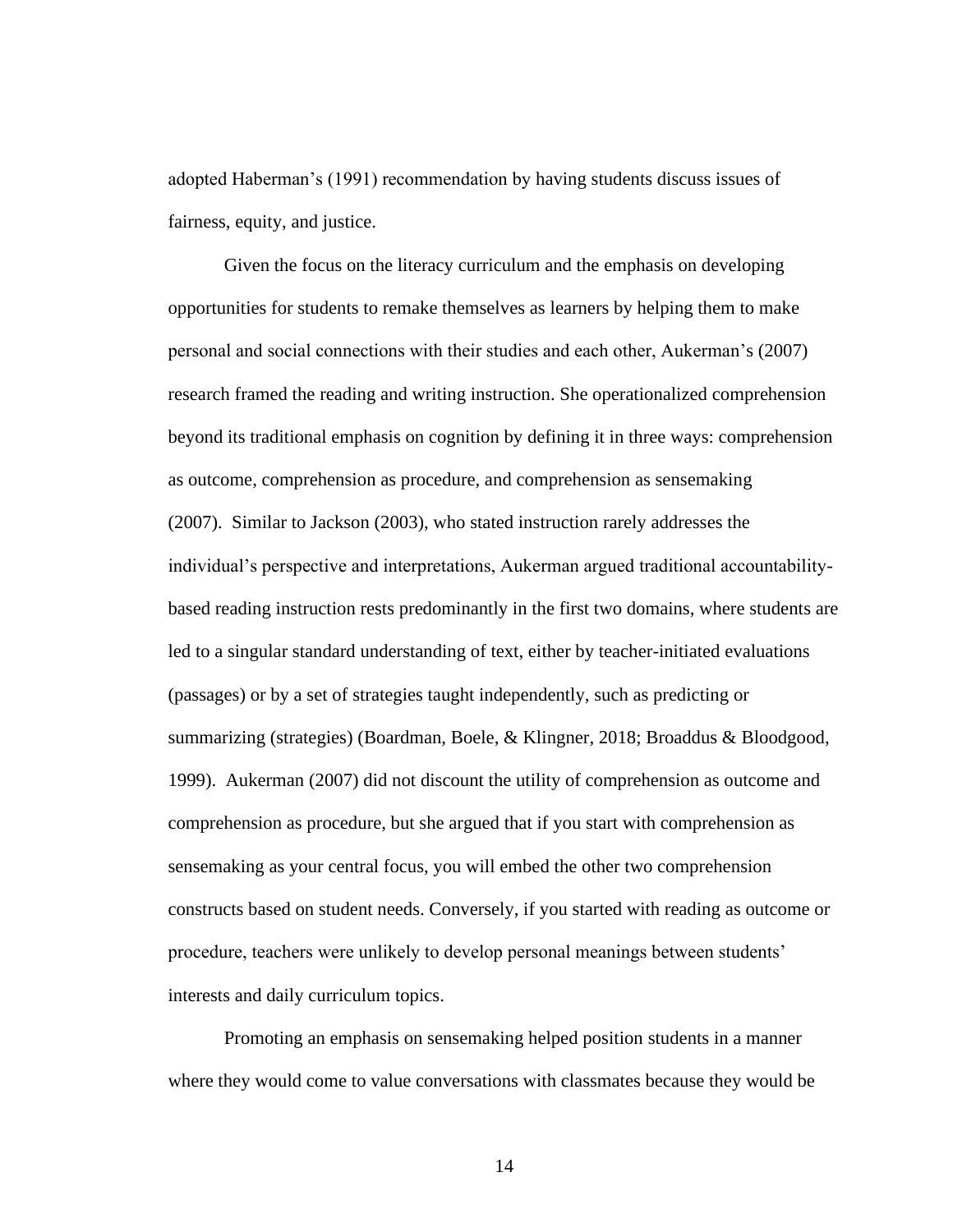exchanging multiple interpretations and perspectives, thereby allowing them to become engaged in a community of learners in their dialogic classroom (Johnston, 2012). An emphasis on interpretive authority and literacy participation structures prioritized students' textual interpretations, practices which privileged the demonstration of student agency (Aukerman, 2008; Santori, 2011; Wilkinson & Son, 2010) and meaning negotiation in a joint enterprise (Wenger, 1998). Similarly, Ivey and Johnston (2013, 2015) documented shifts in agency, finding dialogic discussion groups to be a transformational experience for students, their identities, and their social relationships with others; a hallmark of their study was the emphasis of student choice. Each of these practices are consistent with Lila's and Amanda's intent to access students' agency as a reform tool to promote students' personal connections with the curriculum and design collaborative opportunities for students to learn from and negotiate meaning with others in a variety of literacy activities.

### **Literacy Participation Structures**

Students engaged in literacy across their fourth-grade academic year in the following participation structures: book clubs, writer's workshop, whole group modeling, research projects, whole class reads, and independent reading. The participation structures afforded opportunities for students to hear feedback in multiple ways, including small group and whole group discussions that provided multiple perspectives; writing, and individual conferences and interactions; each of which were rich opportunities for negotiating meaning socially. The literacy participation structures expanded the adopted reading program by emphasizing student choice and feedback,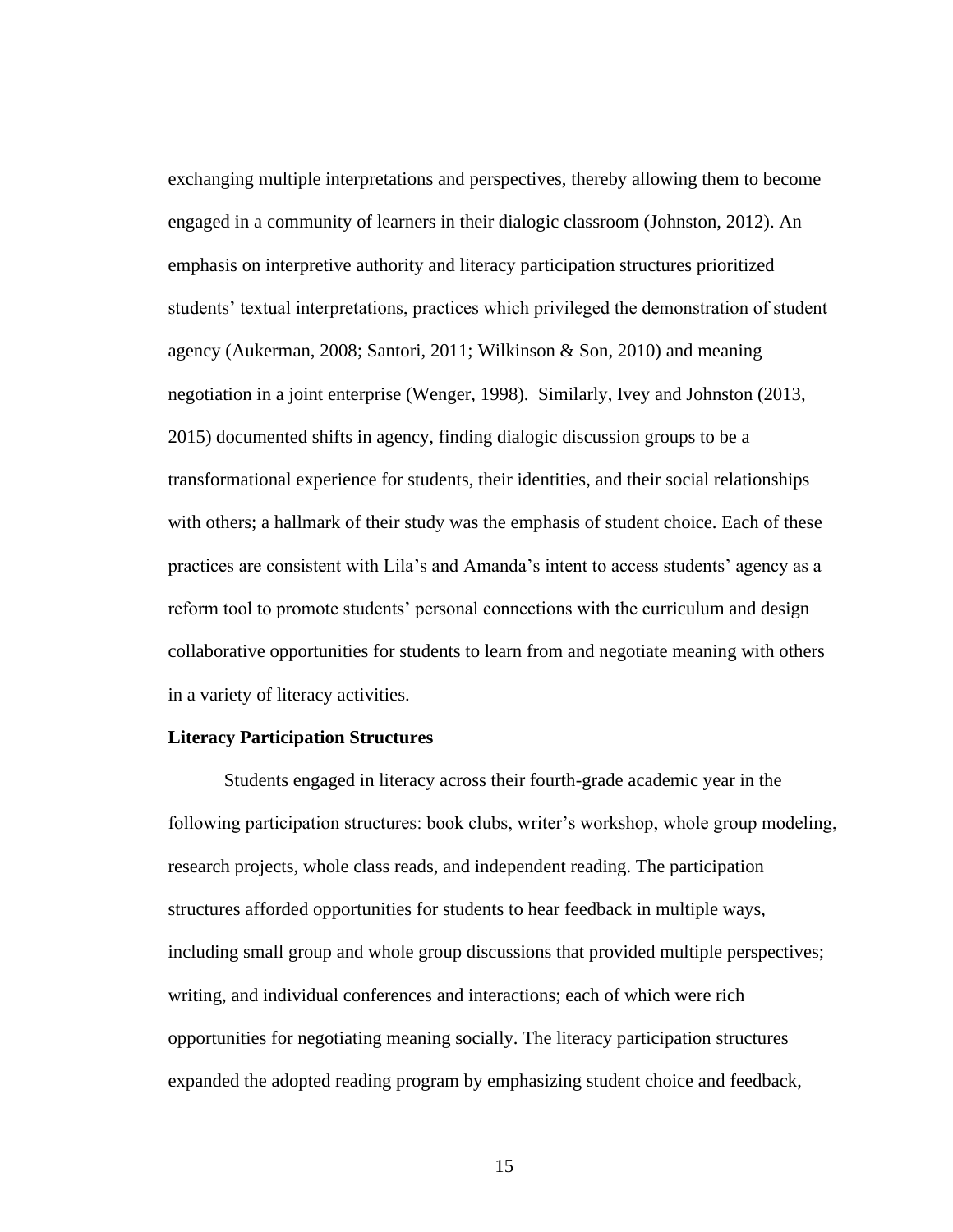characteristics of high-challenge tasks (Miller, 1993), dialogic communities of practice (Johnston, 2012), and opportunities for sensemaking (Aukerman, 2015). Communities of practice assume students' learning, identity, and engagement are always present; instructional opportunities promoted and emphasized all three as pertinent to student development throughout the year. Consistent with situated learning's view that learning is socially constructed (Lave & Wenger, 1991), I viewed opportunities for student interaction, including topics of interest as fundamental to the community of practice for fourth-grade literacy. Attending to students' past, present, and future selves (Markus  $\&$ Nurius, 1986), their 'history-in-person' (Holland & Lave, 2009) and 'ideological becoming' (Stetsenko, 2009), were viewed as central to their fourth-grade literacy experiences.

#### **Outcomes: Learning, Identity, Engagement**

In the following sections, I discuss more recently published studies, which I believe helped me evaluate students' learning, identity, and engagement, specifically by attending to how the literature aligns with situated learning, and specifically how this fit with the participation and reification frameworks. Maintaining situated learning's premise that students' learning, identity, and engagement develop concurrently, with their joint influences demonstrated differently with various participation and reification processes, any attempt to separate the three constructs as it relates to the eight case students' development was not viewed as feasible, nor practical. Therefore, I sought a nuanced understanding of their influence and intertwining by looking at the extent to which they vary according to students' backgrounds and types of instructional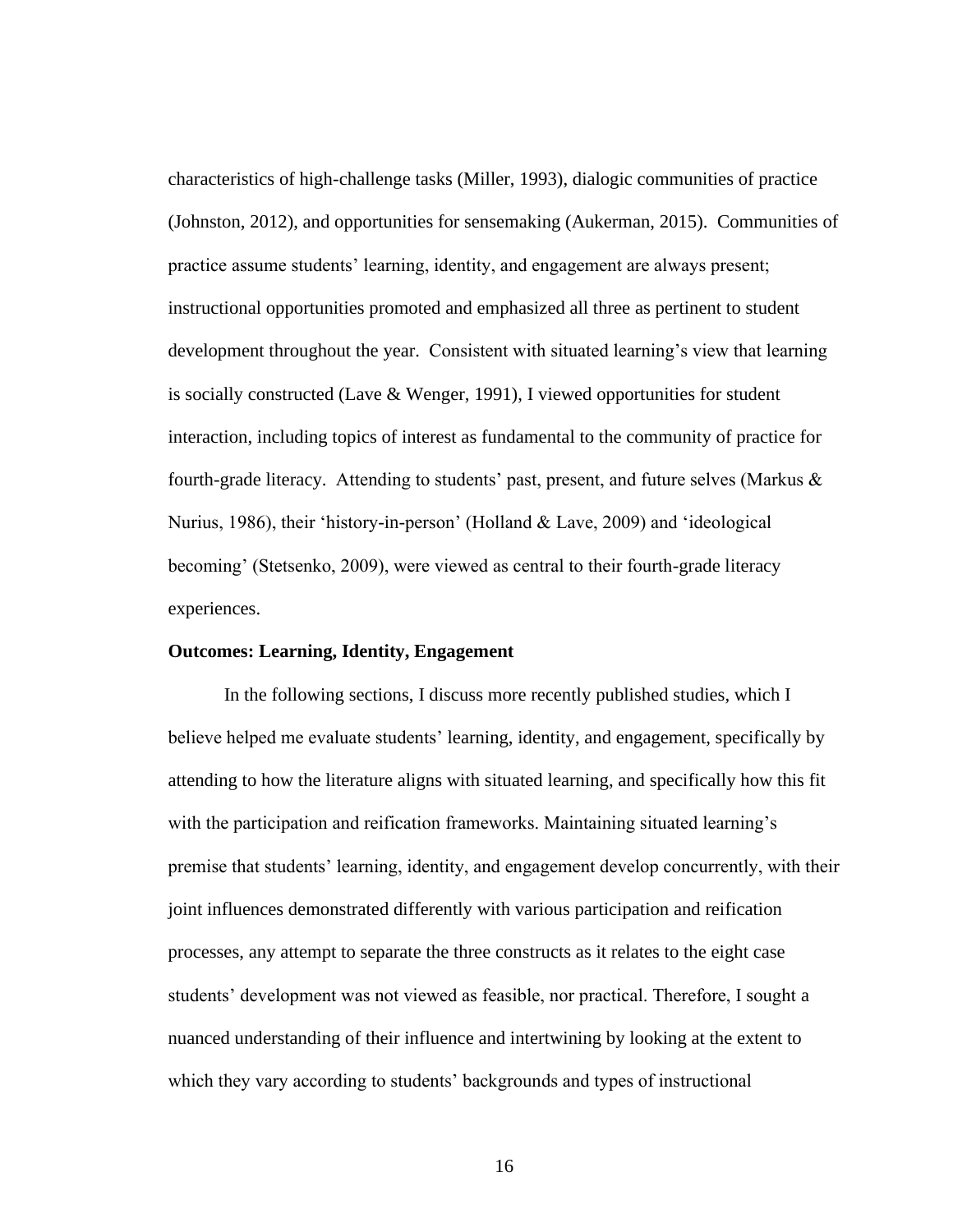opportunities (Nasir, 2002). A focus on individual case student data across time and data sources helped me illuminate the subtle aspects of students' development across these areas within their communities of practice.

# *Learning*

The goal of using student agency as an internal reform tool to initiate and sustain the intervention included a desire to broaden traditional views of learning through student participation; consequently, it included self-regulatory abilities, content understanding, strategic reading, and performances on traditional achievement measures. Across these areas, learning was conceptualized as students' ability to take future actions by expanding their control over various regulatory aspects of the learning process through their participation in their class' community of practice (Roth, 2011; Roth & Lee, 2007). Such an emphasis on student participation addressed identity watersheds and students' congruence with school expectations and their lived experiences (Jackson, 2003). The literature suggests learning is multi-faceted, despite external mandates' emphasis on learning as a singular focus on test scores; such an expanded view of learning aligns with situated learning's goals of multiple pathways for success within the community of practice.

Self-regulation is viewed as the ability to identify a goal, determine information sources to study this goal, monitor progress throughout, and persist when faced with difficulties (Massey  $&$  Miller, 2017). The development of these goals was viewed as occurring most successfully through a learner's active exploration of topics of interest and their participation in their studies (Hickey, 2011; Roth & Lee, 2007). This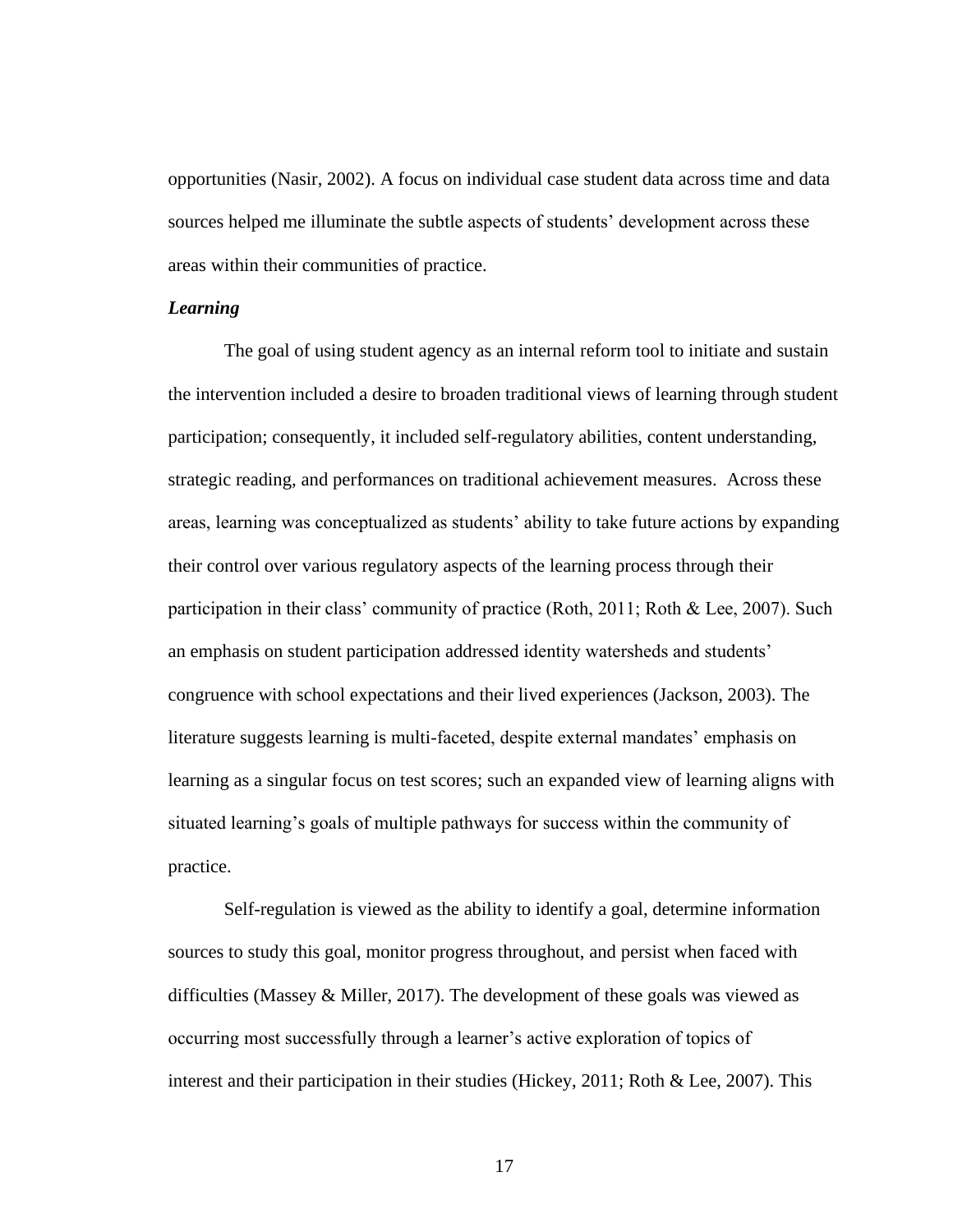assumption is consistent with ideas of how knowledge is constructed socially with others, moving beyond self-regulation as an individual process, reflective of opportunities to participate within an established community of practice. McCaslin (2009) expanded the notion of self-regulation to co-regulation, emphasizing its collaborative nature. Subsequently, Hickey (2011) extended her notion of co-regulation to community regulation, whereby knowledge is constructed in small groups and learning communities and participation is a joint enterprise (Lave & Wenger, 1991).

Both of these reconceptualizations of self-regulation are consistent with situated learning and the intervention's focus, in that, the unit-of-analysis is students' assuming different roles and responsibilities within a community of practice and not their mastery of isolated skills mastery. Instead of relying on traditional and individually focused intervention and enrichment strategies, teachers opted to situate the intervention by familiarizing students with tools to demonstrate their conceptual understanding in small and large groups, where the strategies and tools for disciplinary learning were modeled and co-constructed. Thinking about learning as co- or community regulation foregrounds students' participation in experiences that include the use of authentic tools and materials in their classroom community (Hickey, 2011). Such an exploration of learning illustrated how case students described their understanding in relation to the routines of their classroom communities, particularly to develop their understanding of new content. Most importantly, given the nature of discussions between teachers and students, the intervention viewed student misconceptions, not as a lack of content understanding on the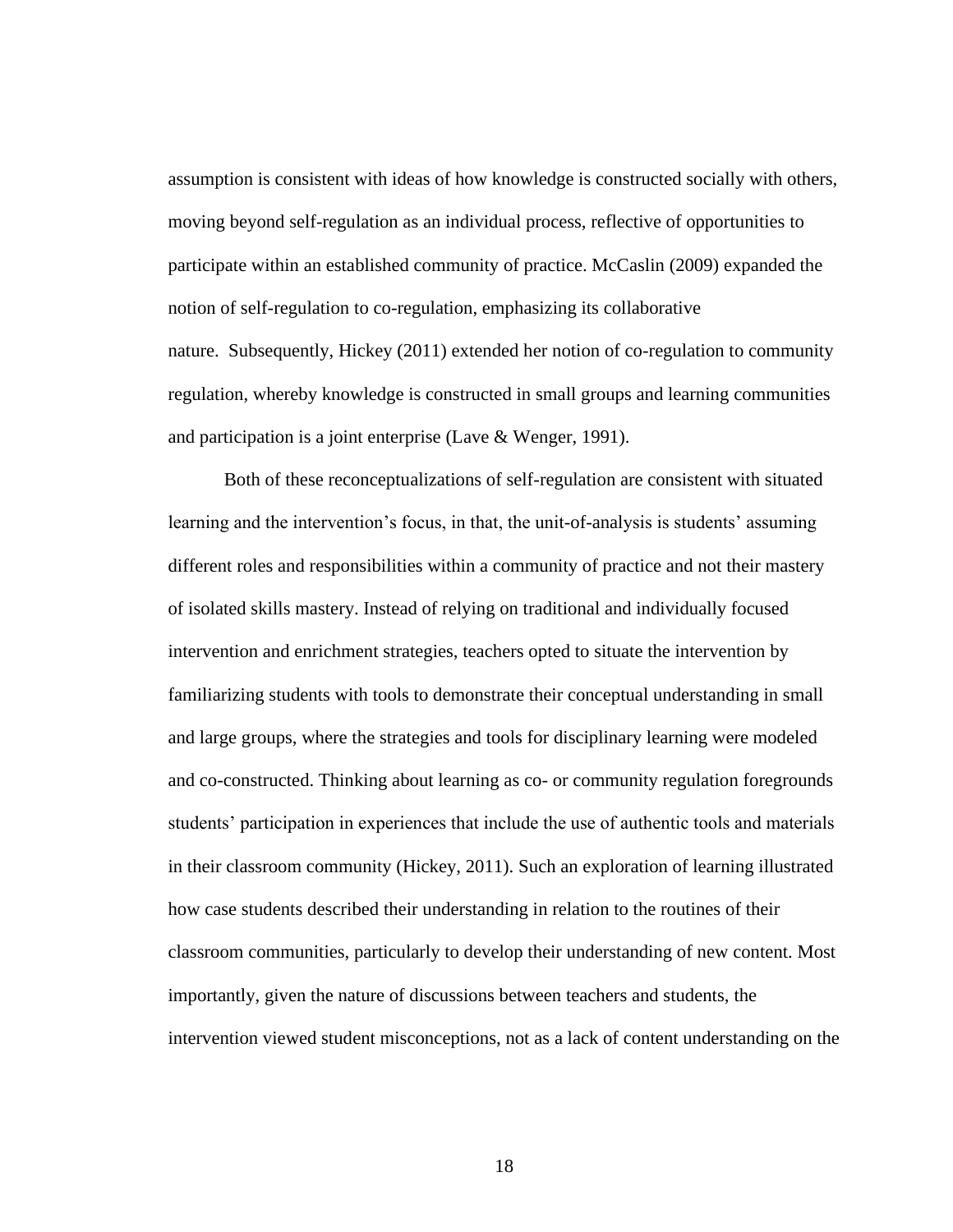part of students, but as a need for teachers to address any misunderstandings by students regarding their use of disciplinary tools (Hickey, 2003; Hickey & Shafer, 2006).

With content learning, I focused on opportunities for students to demonstrate meaning making within and across communities of practice (Lave & Wenger, 1991; Wenger, 1998). To further this goal, the intervention included student participation through opportunities to read, write, and discuss topics of interest over several weeks, consistent with studies on high-challenge tasks that promote understanding by studying topics deeply and for extended time, rather than taking a cursory, surface learning approach (Miller, 2003). Students' personal connections to their studies and sensemaking are evidence of their deeper understanding of content learning. As stated earlier, students were positioned with interpretive authority by embracing a comprehension as sensemaking approach that encouraged connections to students' lived experiences and prior readings (Aukerman, 2015).

I looked at the nature of students' personal connections between their lives, other texts, and connections to the world (Harvey & Goudvis, 2007) to explore aspects of their strategic reading that supported their sensemaking. As further evidence of their participation, consistent with close reading, students were expected to demonstrate an intent focus on text, read and reread sections, used textual evidence to support their answers, asked for help, and shared responses (Brown & Kappes, 2012; Pearson  $\&$ Heibert, 2013). Such a focus on text analysis requires multiple readings with the intent of deepening understanding, consistent with aspects of strategic and close reading, and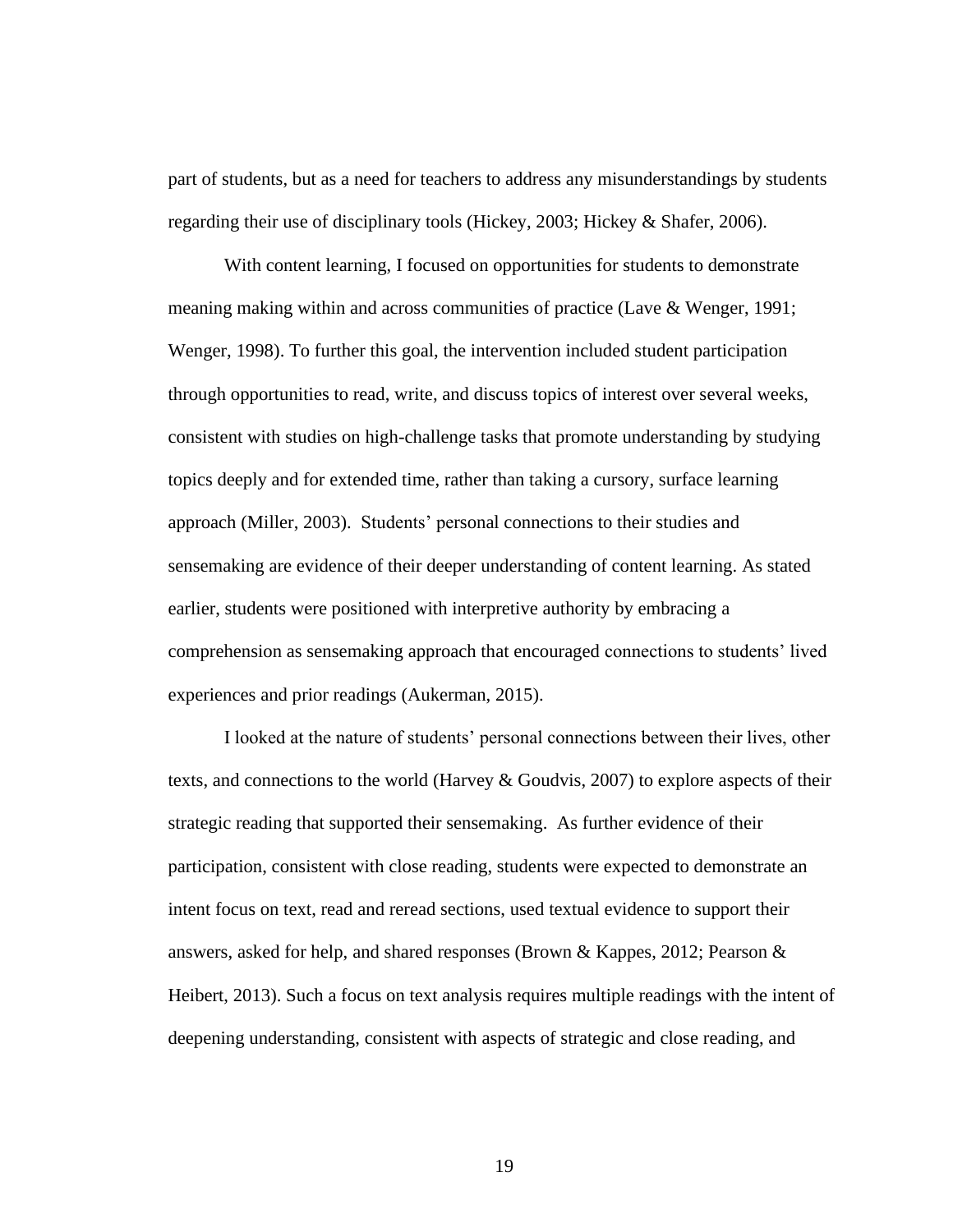supports broad notions of learning beyond skill acquisition. Such practices required students to exhibit new behaviors within their communities of practice.

For traditional achievement measures, I explored indicators of competence from our students' perspectives including performances on benchmark tests, end of grade tests, and reading levels. This outcome has a long history in research, in that, most researchers caution teachers against making such achievements as a public end-goal because it interferes with agency and increases anxiety (Eccles & Wang, 2012; Guthrie and Wigfield, 2018), restricts with the development of intrinsic motivation (Deci  $\&$  Ryan, 1985), and interferes with student's moral development (Johnston, 2019). Students demonstrated learning broadly evidenced by their goal setting and monitoring progress towards goals, content understanding, strategic reading, and traditional achievement measures through their participation in their fourth-grade communities of practice.

Each of these dimensions of learning provided a framework through which students' success was redefined, providing new parameters for their participation, within their new community of practice. Taken collectively, expanded notions of learning demonstrate how different types of learning are more inherent in the curriculum and instructional opportunities. Traditionally, the curriculum is not aligned with students' interests; Delpit (2012) sees this as a problem for certain populations for whom the gap between school curriculum and personal relevance is wide. Agency is the initiation of that alignment within situated learning and shows teachers how to successfully address the identity watersheds that could limit student participation and identification with the curriculum. Teachers assumed that unless students were successful across these different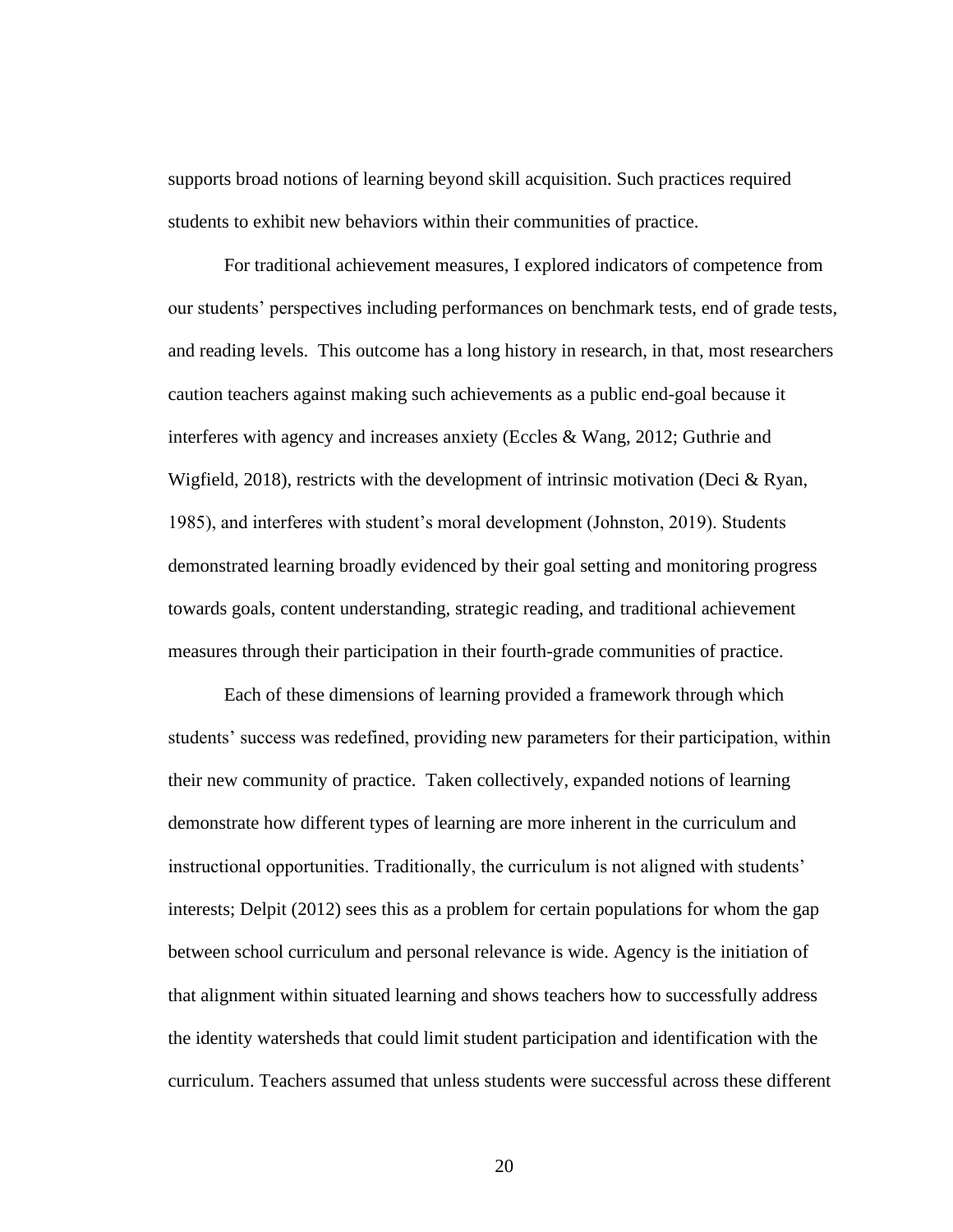dimensions of learning, then they would have few opportunities to remake their identities as learners and become engaged in their studies. Stated differently, without successful participation while meeting the different components of learning, students would not be able to express various aspects of reification, related to their identity work and engagement in their studies.

## *Identity*

Situated learning posits students' identities are co-constructed with others in communities of practice through meaning negotiation and can change based on new group understandings, thus students can have multiple identities operating concurrently (Lave & Wenger, 1991). These co-constructions and reconstructions are important because they provide opportunities to become a new person and explore ways of being beyond one's current conceptualization (Wenger, 1998). Where learning parameters were more aligned with the student participation framework, student's identity work was indicative of student's reification and, as stated earlier, was dependent upon their successful participation. Consistent with situated learning, I examined identity development by looking at students' academic rites of passage; descriptions of themselves and others as learners; and meaning negotiation at the social and personal levels. The community's rites of passage, or normative practices, largely determine who students are obligated to be and their local understandings of competence, with students authoring themselves based on the community of practice's joint understanding of identities (Carlone, 2012). The rites of passage and who students are obligated to be in their communities of practice are consistent with what Gee described as opportunities to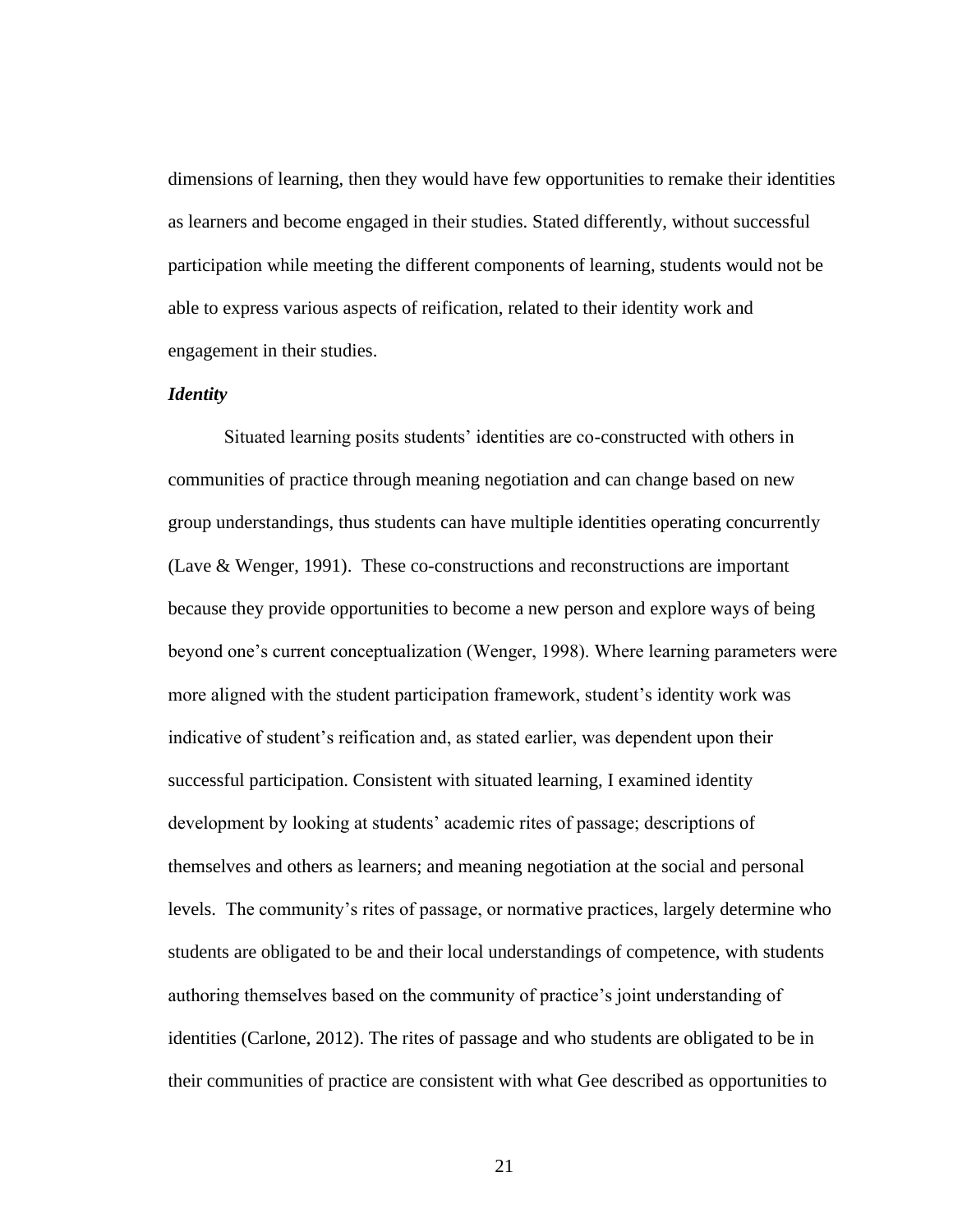be a certain "kind of person" (2000, p. 99); in this study students were obligated to be readers, writers, thinkers, and discussers. As students successfully adopted the community's rites of passage and addressed identity watersheds (Jackson, 2003) through participation in their community of practice, I expected to see aspects of their reification emerge through their identity work.

Participation in meaning negotiation in the joint enterprise occurs socially where students position themselves and others as competent and others either accept or reject such subject positioning (Moje et al., 2009); individual meaning making is related to students' seeing relationships between their academic studies and their personal lives (Jackson, 2003). Carlone's (2012) considerations for studying identities in school settings combined the individual and community influences of meaning making in students' emerging identity work. Her chapter pushed me to think about identity work as a question of who students are obligated to be in their communities of practice and the interplay of how students form identities in and through their literacy practices, and how such identity work leads to their reification and becoming. To explore aspects of students' identity work, I first looked for the rites of passage within communities of practice, that is, students' attitudes toward challenging assignments and traditional achievement measures, completion of identity watersheds (Jackson, 2003), and membership in literacy participation structures. Such rites of passage ultimately determine the extent to which students have a say in the curriculum and view their studies as meaningful. Additional indicators of students' identity work included how they described themselves and others as learners, and their collective meaning within the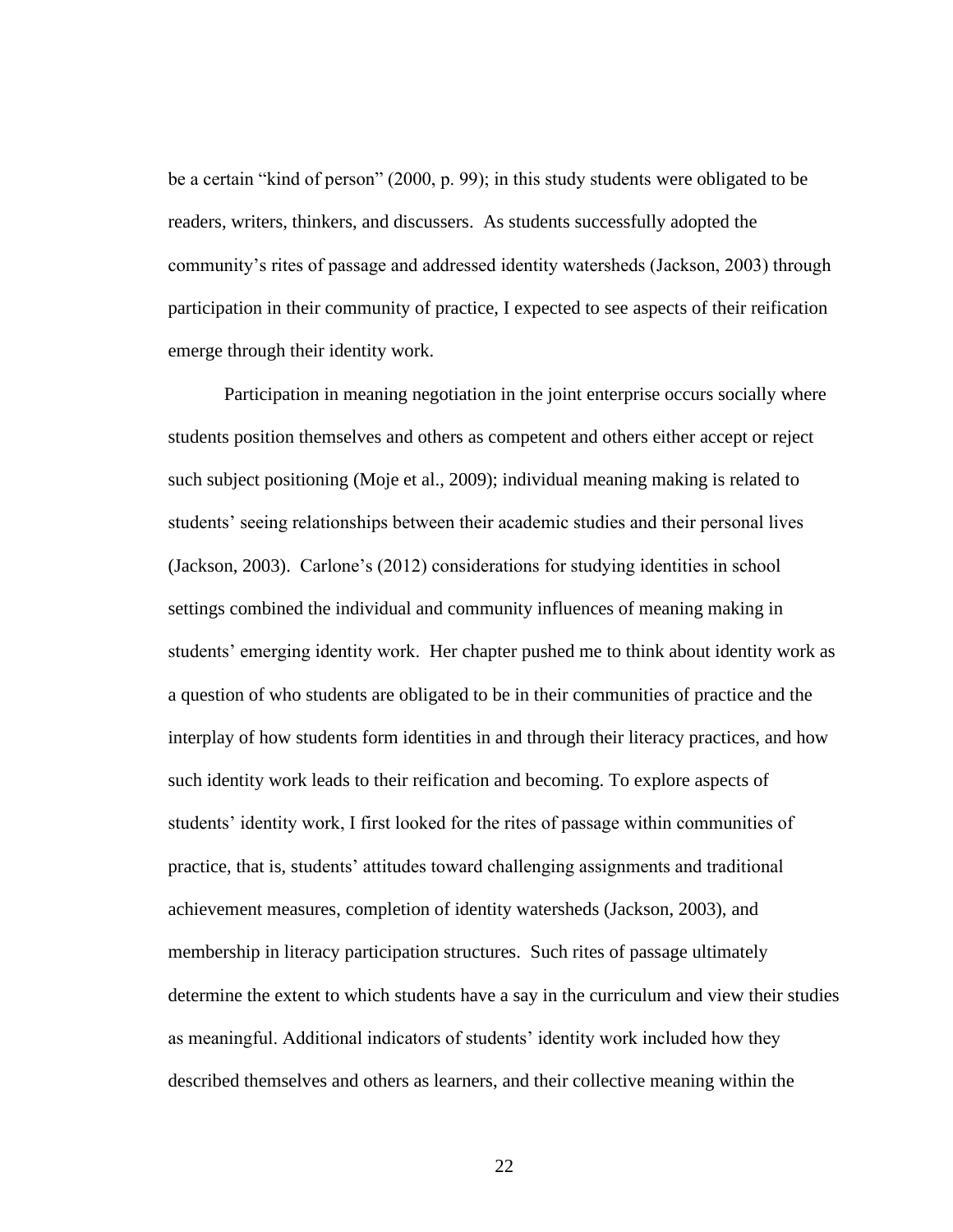obligations of who they are expected to be in their communities of practice (Carlone, 2012), again an emergence of their reification and becoming. Next, central to identity work is the relationships they draw between their studies and lived experiences, and personal stances towards agency, such as their points of self-advocacy and outreach to peers. Situated learning fits identity work in that students negotiating and finding their unique space within the community of practice can involve them demonstrating multiple identities based on the context because identity work is not individually achieved, but rather related to their contextual opportunities for participation and reification.

## *Engagement*

Consistent with situated learning, engagement is conceptualized as demonstrations of participation and reification. Participation occurs in communities of practice through mutual engagement in the joint enterprise, where learners work collectively to negotiate meaning through the groups' normative practices. Participation takes place through actions with others: it is how we recognize ourselves in others (Wenger, 1998). Alternately, reification is a projection of ourselves onto the world, covering a wide range of cognitive processes, including making, designing, representing, naming, encoding, and describing, as well as perceiving, interpreting, using, reusing, decoding, and recasting. Such processes allowed students to explore who they are, who they are not, and who they could be, given their expectation for future academic successes (Wenger, 1998). In sum, participation focuses on active engagement in daily academic studies, satisfaction with those tasks, and understanding others' thoughts, feelings, and intention, whereas reification concerns statements of personal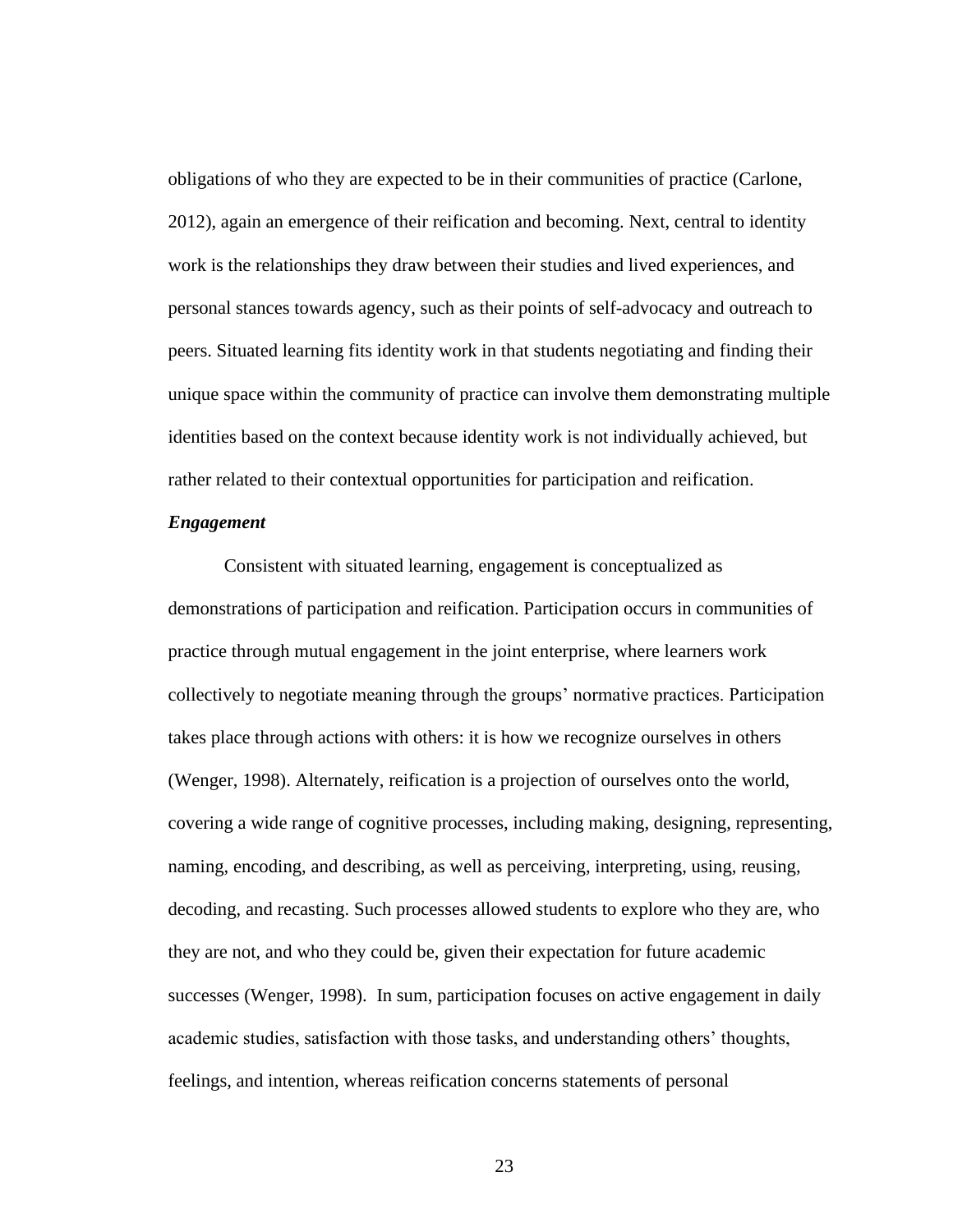transformation, students' ideological becoming (Ivey & Johnston, 2013, 2015; Stetsenko, 2009).

A focus on engagement as participation is consistent with what traditional achievement motivation research assumes; participation as getting students involved for utility purposes of increasing interaction (Eccles  $& Wang, 2012$ ). It is inclusive, albeit it quite implicitly, of relational and cultural implications, beyond a sole focus on individual constructs such as self-efficacy (Yazzie-Mintz, 2007), relating to both the social and interactive participation within communities of practice. Engagement as participation is necessary to students following their lines of interest and involving them in their academic studies.

Engagement in communities of practice with a dilemma-driven curriculum opens opportunities for education to be both formative and transformative, where students follow lines of interest, develop perceptions of themselves and others, and explore who they are, who they could be, based on where they come from and where they could go through their participation with others in their studies (Ivey & Johnston, 2013; Lave & Wenger, 1991). This view expanded how I thought about engagement and student participation as reification, by focusing on its ultimate purpose, students' becoming: hence the need to examine the relationships among students' past, present, and future learning goals, how they thus explore possibilities, reinvent themselves, and conceive different futures within valued communities (Crick, 2012; Ivey & Johnston, 2013; Lave & Wenger, 1991; Stetsenko, 2009).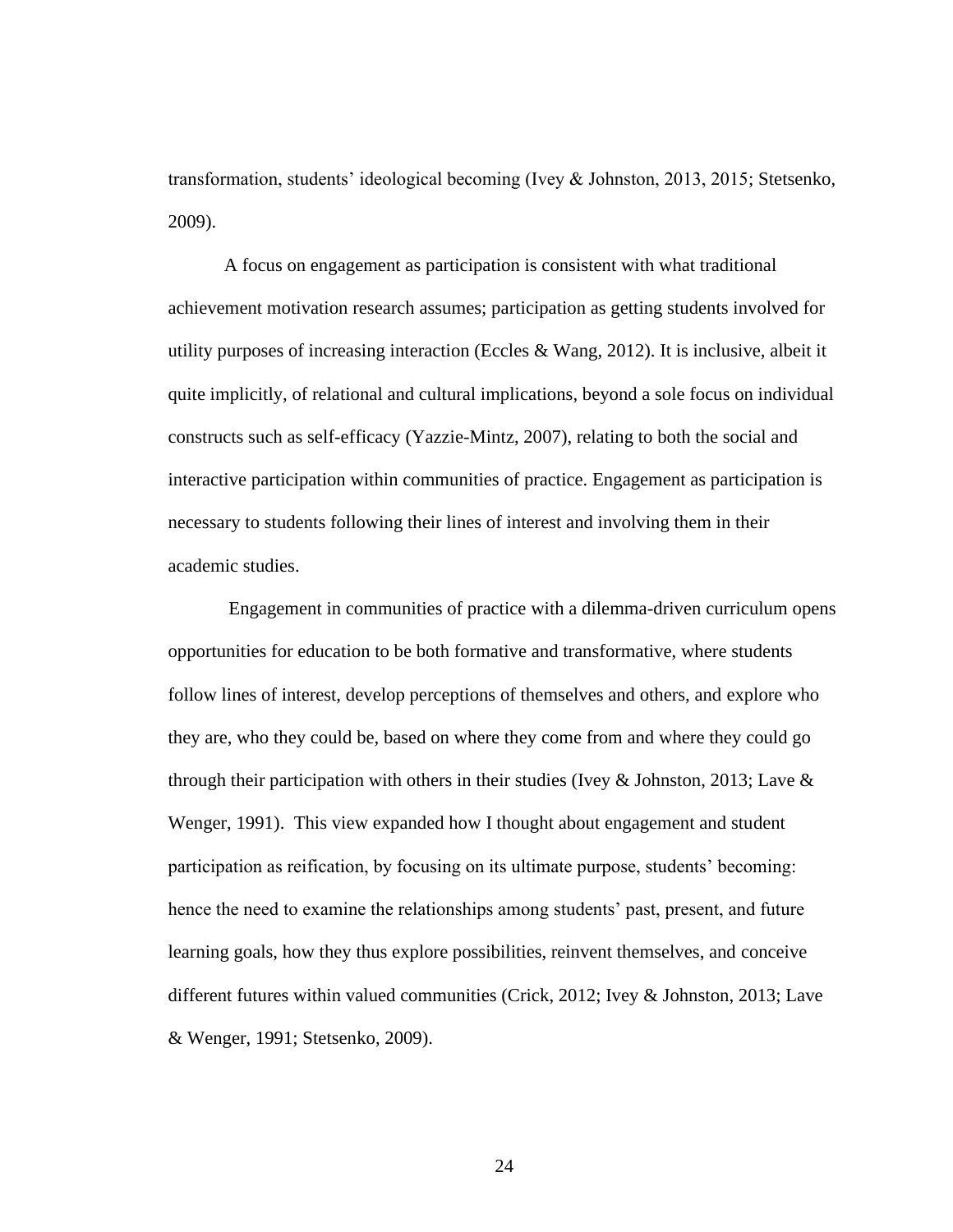Ivey and Johnston's studies on reading engagement (2013, 2015), show how personally relevant texts promote positive relationships, identity development, desire to make a moral difference, and social imagination, which is compatible with aspects of students projecting themselves in the world. Each of these outcomes are consistent with the goals of this intervention. Moreover, this view of engaged reading, beyond the reductionist fashion of reading to acquire specific content, reflects relationally oriented reading instruction that encompasses development of students' social imagination, that is the ability to "think about the thoughts, feelings, and intentions of others" (Lysaker  $\&$ Miller, 2012, p. 148), while simultaneously developing constructions of themselves. Additional studies with school-sanctioned reading (e.g. Allington, 1994; Worthy  $\&$ McKool, 1996; Worthy, 1998) highlight the importance of personally relevant texts that align with students' out of school experiences, allowing time for them to read and think deeply about such texts, and acknowledging the dichotomy between texts that engage adolescent readers and traditional skills focused reading materials, further acknowledgement of the importance of reification.

Specifically, I distinguish my study's examination of student engagement in literacy from behavioral engagement because I explored the ways elementary students link their engagement in their community of practice to their ideological becoming and their understanding of others in relation to themselves (Stetsenko, 2008, 2009), their reification as a consequence of their participation within their classroom's community of practice and their quest to find personal meaning in their studies. Students' statements about their participation in literacy tasks, their personal transformation and how their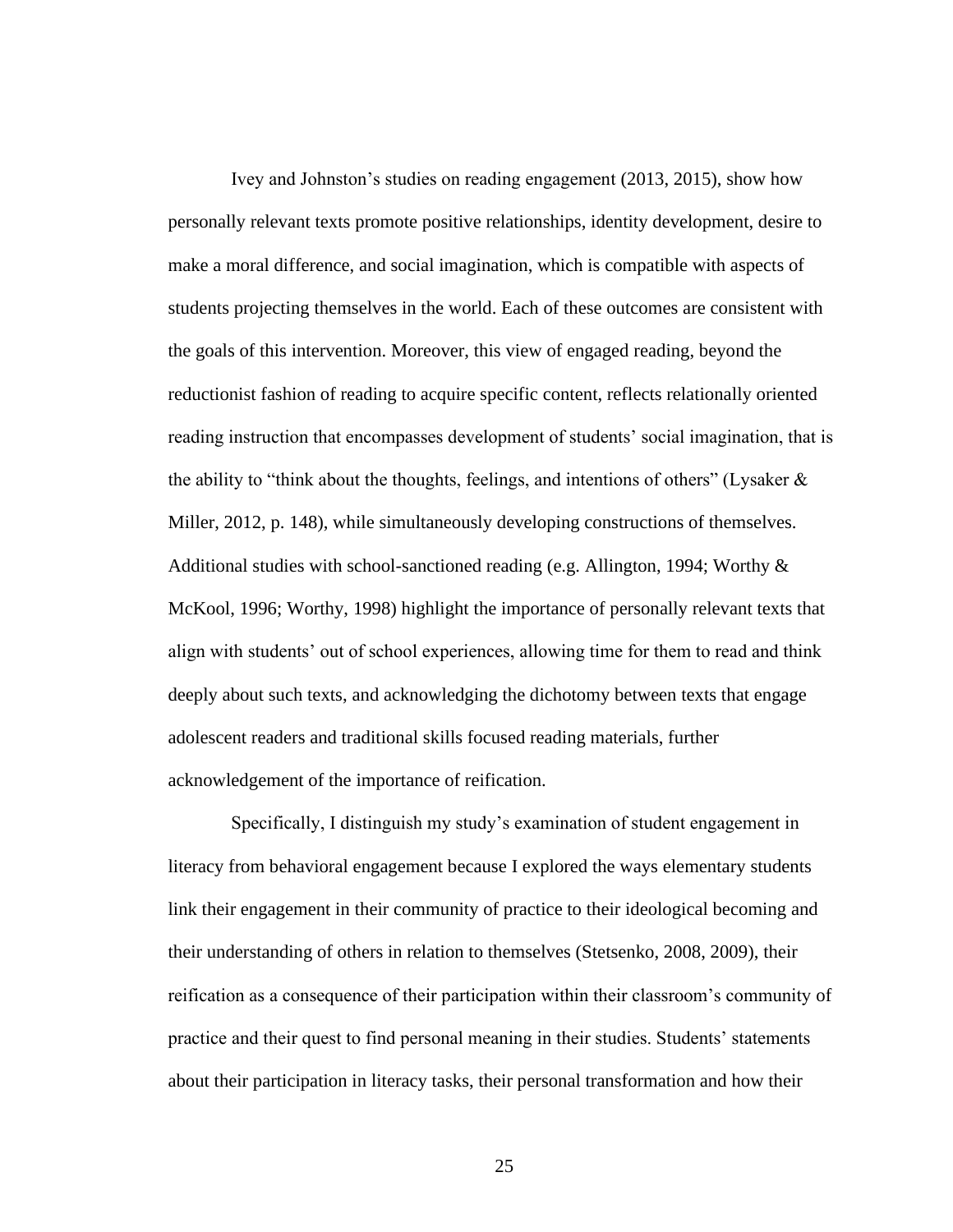identities as learners changed as a result of engaging in discussions of dilemma-driven texts, and their projections of themselves on the world through reification were indications of their engagement in literacy, where student participation increased the likelihood of reification and their reification led to further engagement in their studies.

In summary, the literature on broad notions of learning to include students abilities to set goals and monitor their progress towards such goals, deepen their content understanding, read strategically, and demonstrate proficiency on standardized tests reflects the need for students to participate in their communities of practice through developing shared norms and negotiating meaning within the joint enterprise collectively with their teacher and peers (Lave  $\&$  Wenger, 1991). Participation in their communities of practice support broad learning opportunities for students and is instrumental to reification that emerges more clearly in students' identity work and engagement with others in communities of practice that leverage student agency for sensemaking and their becoming.

In the preceding sections I separately outlined the parameters for learning, identity, and engagement, however, in situ they were all present and not simply disentangled for analysis. These ways of thinking about the three outcomes collectively are consistent with the social theory of learning, joint meaning negotiation within communities of practice, and the reificative processes of the communities, that is the manifestations of students' learning, identity, and engagement into 'thingness' (Wenger, 1998). By centering my study on specific students, I highlighted how foregrounding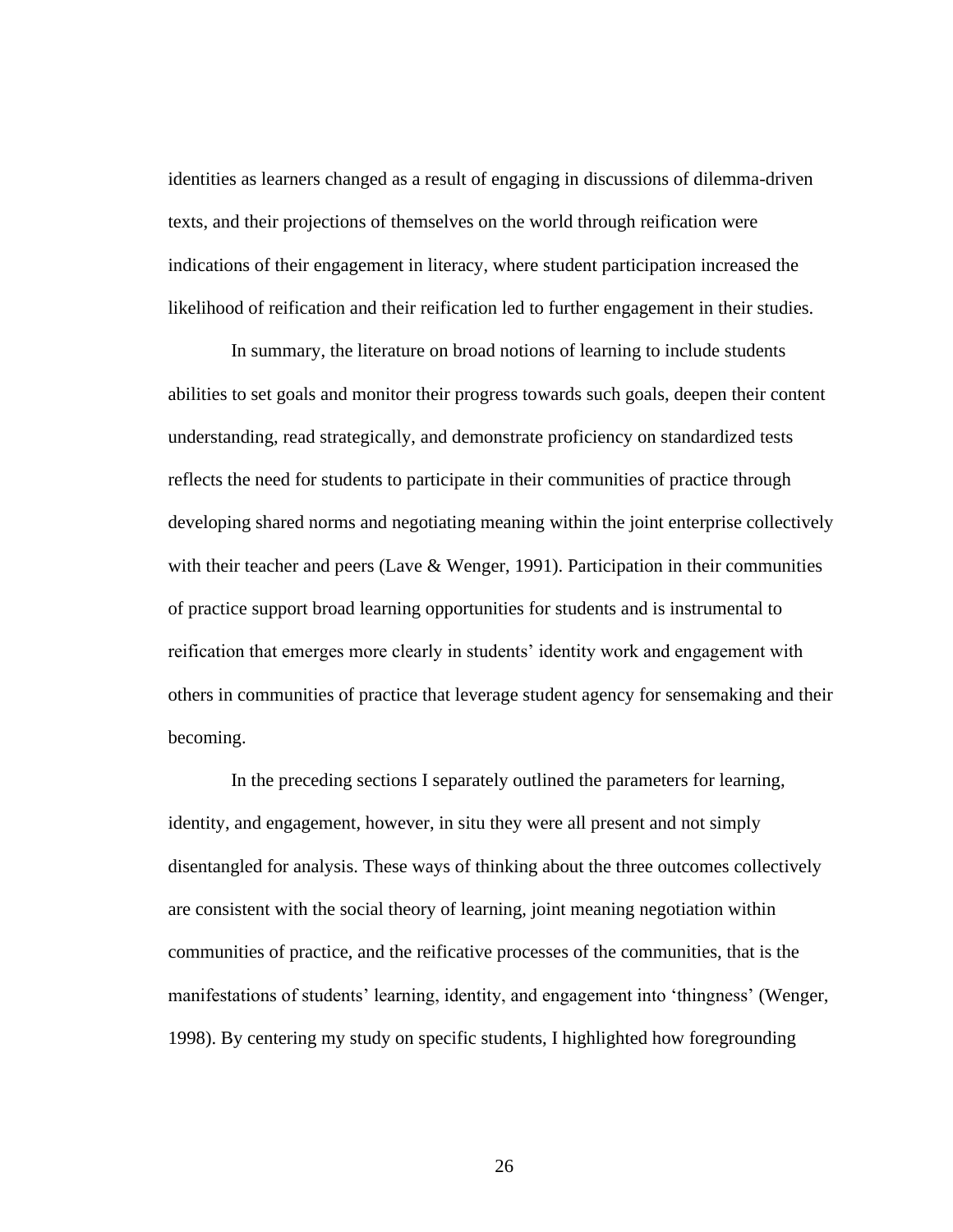student agency influenced the development of their learning, identity, and engagement in their literacy studies. I pose the following question to guide my dissertation study:

1. How do teacher-designed opportunities to demonstrate agency influence the learning, identity, and engagement through participation and reification frameworks of eight fourth graders from two classrooms across an academic year?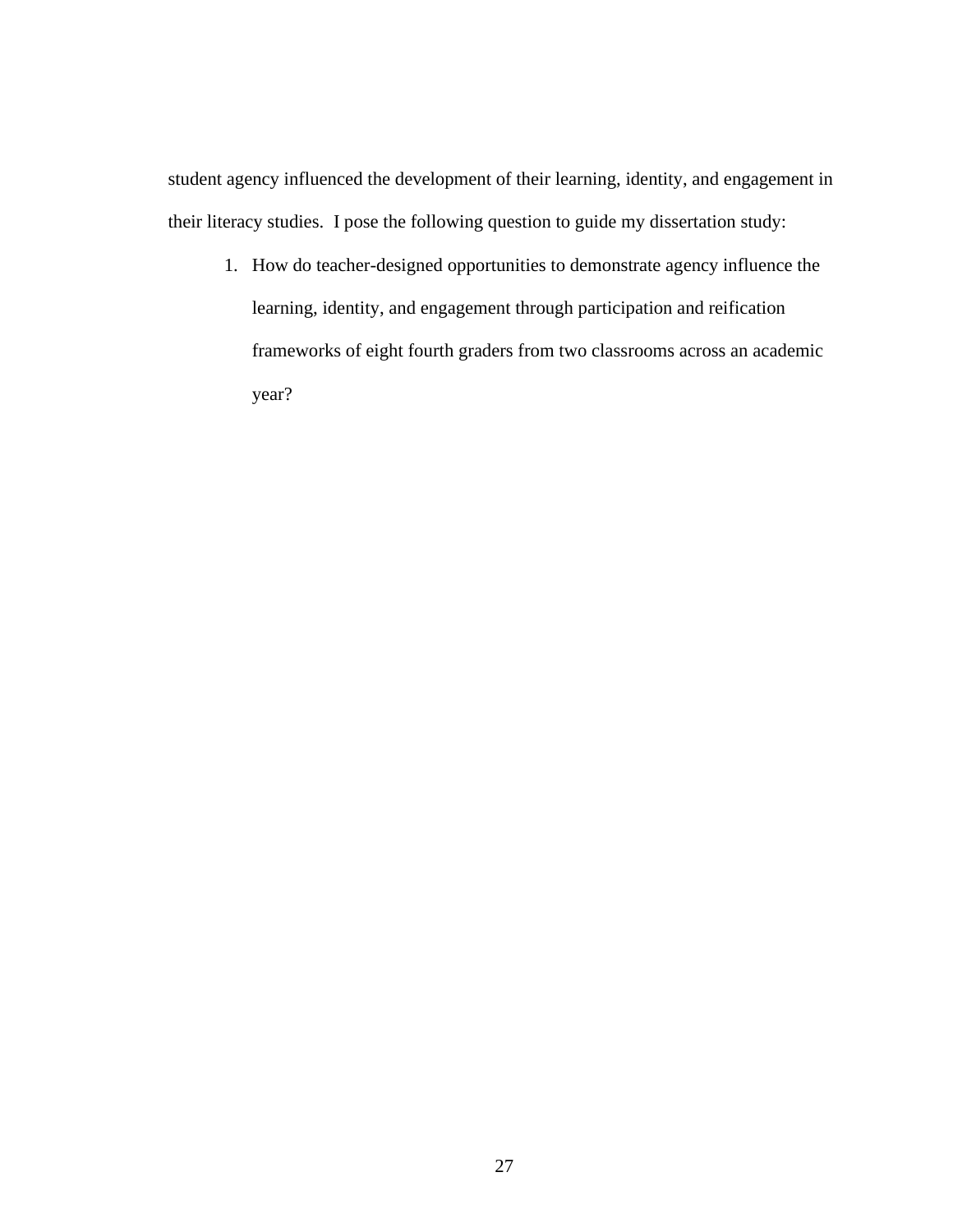# CHAPTER III

#### METHODOLOGY

# **Methods**

# *National Context*

Over the past forty years, while accountability pressures have increased in schools, external reform mandates have aimed to standardize teaching and view learning as tied mainly to measurable goals. Consistent with the writing of Taylor's, *Principles of Scientific Management* (Taylor, 1911), educators continually attempt through such efforts as Reading First (2002), No Child Left Behind (2002), Race to the Top (2009), and Common Core State Standards (2010) to maximize learning by teaching isolated skills; streamlining instruction with pacing guides and standards maps; incremental benchmark testing to measure standards; identification of targeted goals to design interventions; and reteaching and evaluations until mastery on benchmark assessments is attained (Au, 2007; Miller, et al., 1993),

As stated earlier, Lila and Amanda, questioned whether recommended reformbased practices, which are associated with Au's (2007) dominant accountability response, were effective with marginalized students who traditionally scored poorly on state mandated literacy assessments. They preferred to thoughtfully adapt their instruction (Duffy, 1993), using formative assessments to alter their practices on an ongoing basis. They wanted to be positioned as expert decision-makers who use their knowledge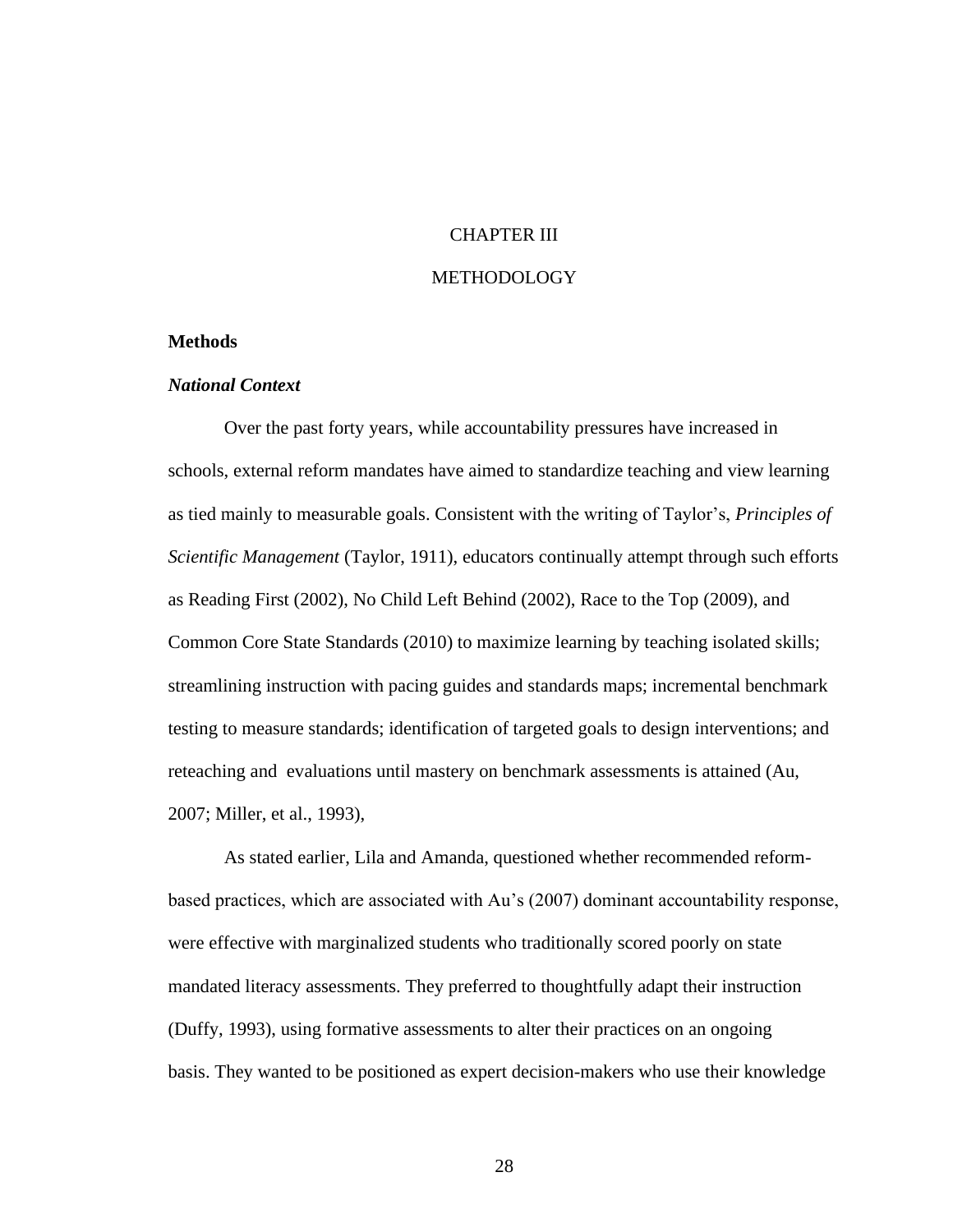of students to tailor instruction to benefit learning, based on in-the-moment decisions (Vaughn et al., 2016).

## *School Context*

This study is situated in classrooms composed of school-dependent students (Delpit, 2012), the majority of whom are food insecure, first generation students from immigrant families, and traditionally marginalized. Merritt School originally built in 1929 by a local mill owner opened its doors to the children of the local mill workers. In the last 90 years, the area surrounding Merritt Elementary has been a consistent home for local African American families, primarily blue collar and service workers; in 1990 refugees from war-torn Yugoslavia attended the school; in the early 2000s an influx of Sudanese families sought refuge in the neighborhood; central and Latin American immigrants began migrating to the district most recently. At present nearly 70% of students are Latinx; 28% are African American, and 2% are either bi-racial or Caucasian. Nearly all Merritt students (97-98.4%) qualify for free breakfast and lunch based on their families' economic means.

Historically, Merritt students have had low proficiency scores as measured on state EOG tests. Prior to the study year, about thirty percent of Merritt students scored in the lowest quintile, an estimated one-quarter in the second, thirteen percent in the third, about one-quarter in the fourth, and none scored in the top quintile. Despite repeated external reform mandates, each of which were consistent with the framework provided by Au's (2007) dominant accountability approach, the school's test scores remained largely unchanged. Because of the stagnant nature of test performances across the last twenty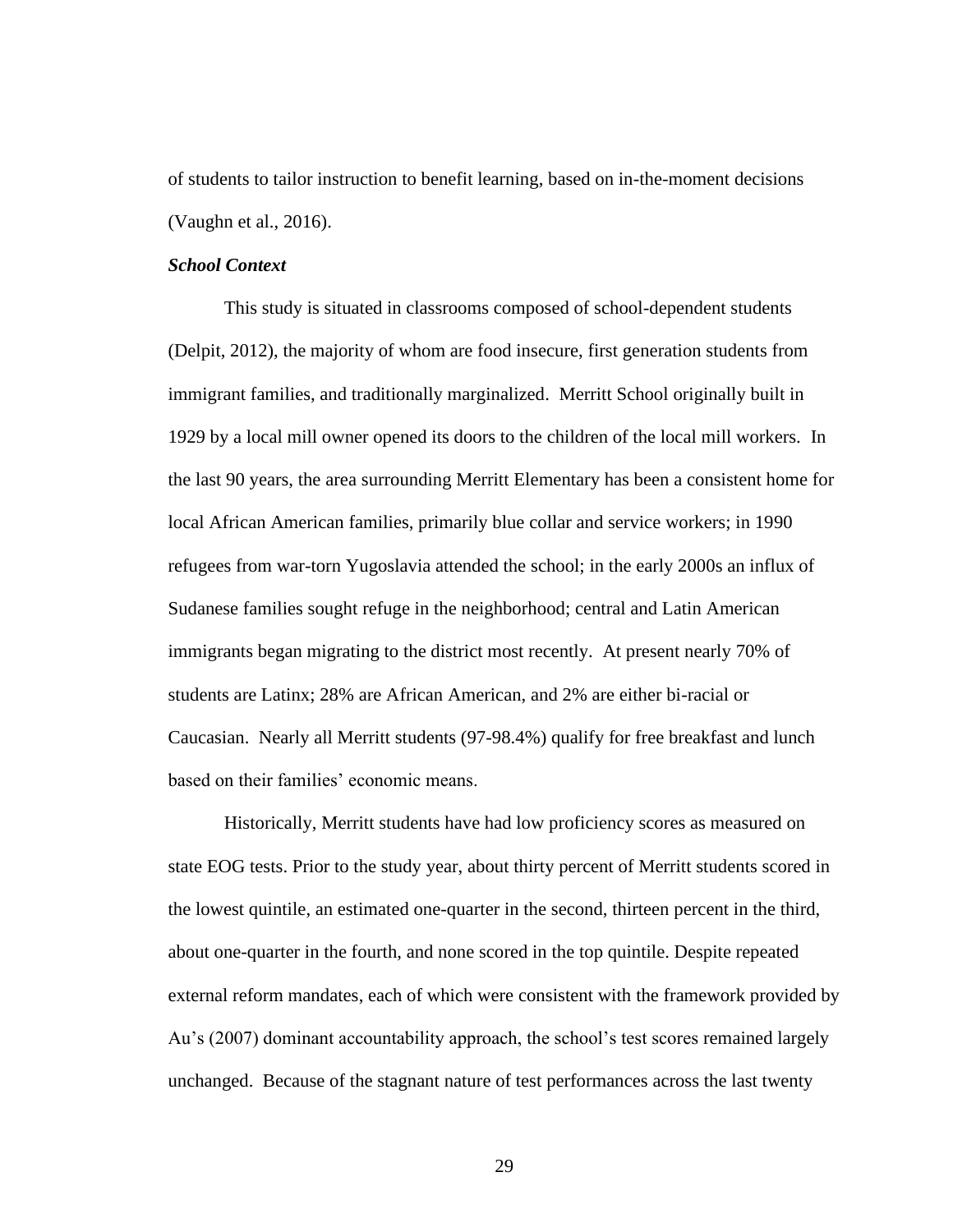years and their school's traditional emphasis on the dominant accountability response, Lila and Amanda sought an alternative approach for their students.

### *Researcher Positionality*

My professional experiences in an elementary school serve as the impetus for my quest to learn more about how to develop broad notions of learning, increase positive academic identities, and increase student engagement. I winced at the 'Pinterest' approach of printing out thematic materials and contributing to the minutiae while negating students' intellectual legacies (Delpit, 2012), depriving students' access to highquality instruction. In many instances, I felt empowered and believed I was making progress toward increasing literacy achievement with historically marginalized students. However, at times what I succumbed to instructionally and what I witnessed other well-intentioned practitioners do was little more than skills-based instruction that left students deprived of meaning making and connected learning, and even more troubling, I gave students a cache of strategies they failed to apply independently.

I realized schools were not reforming to reach the outcomes I sought. Thus, I returned to graduate school. Throughout my work in this study I have deliberated on how to attend to students' learning, identities, and engagement in literacy. I am particularly interested in developing such outcomes in schools like Merritt, serving 'schooldependent' (Delpit, 2012) students and families historically marginalized by reform efforts that emanate from a deficit perspective, further decentralizing students, and inordinately subjecting them to skills-based instruction (Au, 2007; 2011; Jackson, 2003). I have spent the entirety of my teaching career serving school-dependent students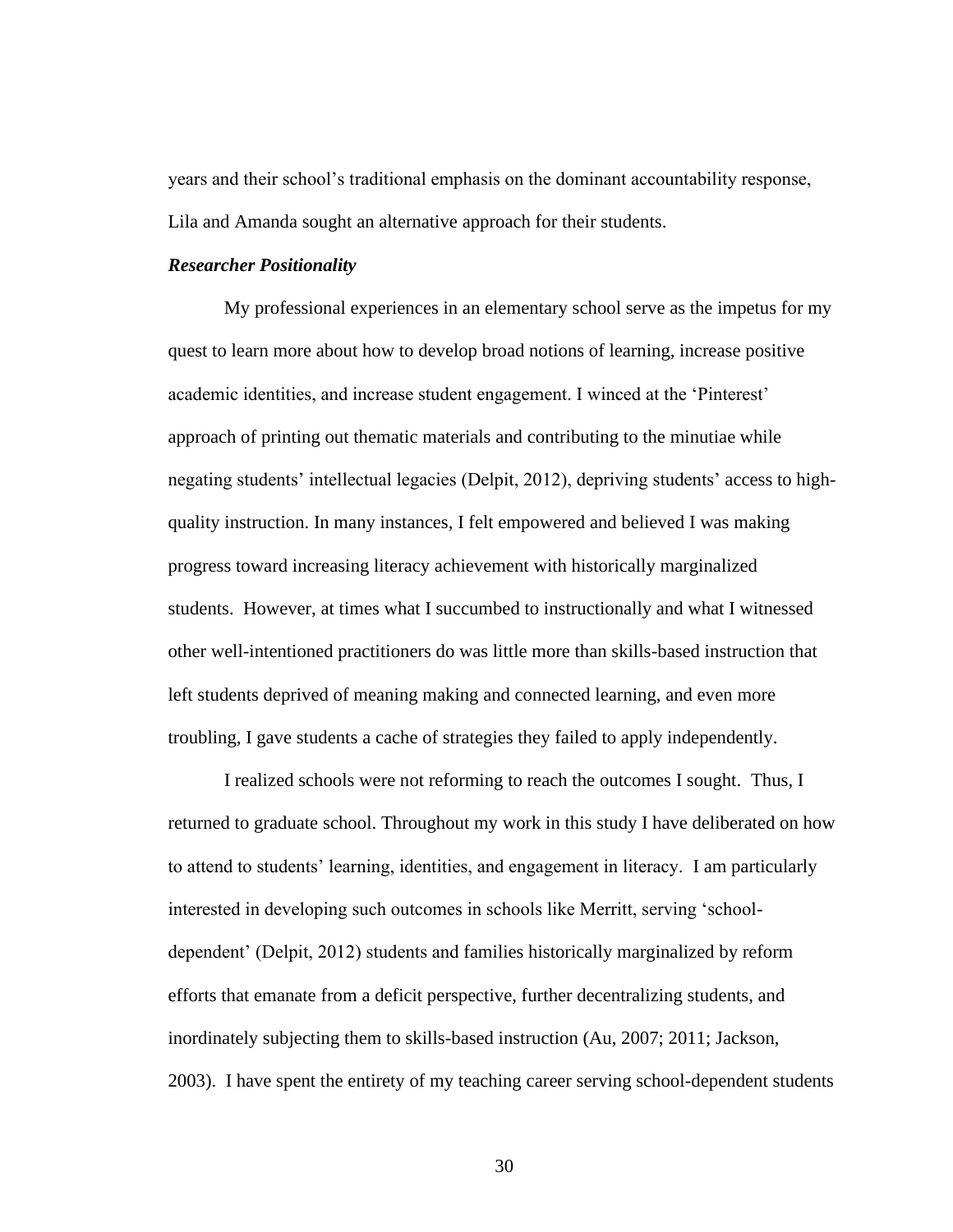in a variety of capacities from classroom teacher to literacy specialist, as a curriculum facilitator, and currently as a researcher and teacher educator. Unable to name it at the time, it was the disequilibrium between schooling and students' identification with school that prompted me to return to graduate school (Jackson, 2003).

My professional history at Merritt influenced my participation in this study. As a former classroom teacher, literacy specialist, and curriculum facilitator at the school, I worked with both teacher participants prior to my return to graduate school. Moreover, I collaborated with Sam, who has been involved at the school over the last 25 years, in various research efforts and partnerships with the university. Together, across the yearlong research project at Merritt we explored aspects of identity, engagement, and learning, broadly defined, through a sociocultural lens (Vygotsky, 1978; Vadeboncoeur, 2017; Tracey & Morrow, 2017, Tudge & Scrimsher, 2003; Scrimsher & Tudge, 2003). Undergirding this research is my belief that student learning is formative, complex, and socially constructed, rather than linear and predictive.

## *Study Design & Participants*

I selected an in-depth qualitative case study analysis to analyze eight case student participants and their literacy experiences in two fourth-grade classrooms (Merriam & Tisdell, 2016; Gillham, 2000). This approach identifies issues, frequently influenced by political, social, historical, and personal contexts, that expand the case and help us to see the case more contextually, thereby aligning with the sociocultural theoretical framework of my study: moreover, by doing so, this case study identifies the etic and emic issues to illuminate how case students perceived their instruction and classroom community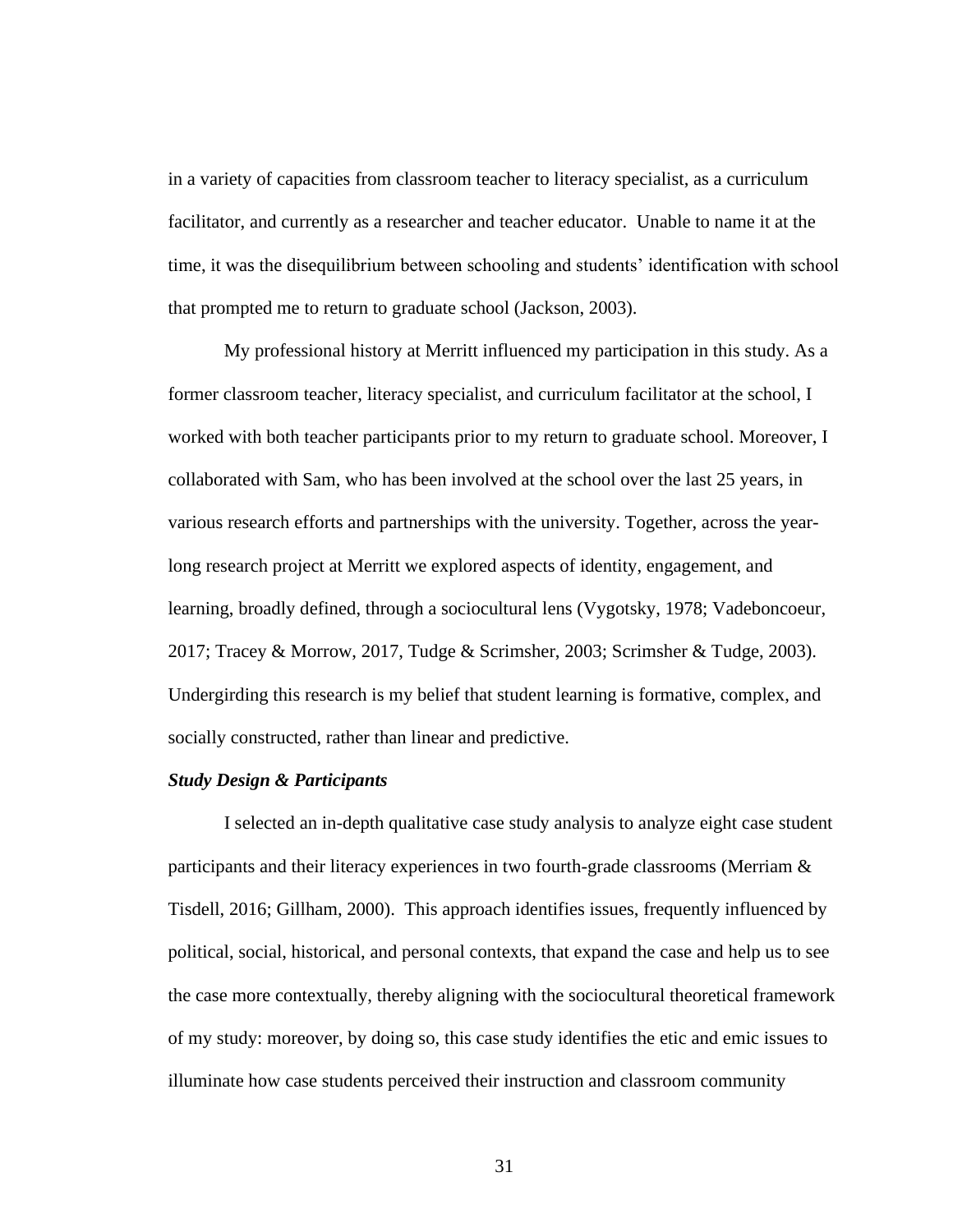(Stake, 1995). In accordance with recommended selection criteria, the case students represented a balance of gender, ethnicity, and competence: none of the selected students were pulled from the classroom for special instruction, thereby increasing their data points across the year (Stake, 1995). Of the eight case students, two were African American, one female and one male (Heaven and Justice); one was bi-racial, an African American female (Rhianna); and five Latinx, one female (Daniella) and four males (Abe, Diego, Jonathan, and Josue).

### Table 3.1

*Case Students Analyzed*

| Name          | Teacher         | Gender | Ethnicity               | Grade Level | Designation |
|---------------|-----------------|--------|-------------------------|-------------|-------------|
| Rhianna       | Franklin        | Female | Bi-racial               | Above       | AL          |
| <b>Heaven</b> | Franklin        | Female | African American        | Above       | AL          |
| Josue         | Franklin        | Male   | Latino                  | On          | EL          |
| Abe           | Franklin        | Male   | Latino                  | Above       | None        |
| Justice       | <b>Southern</b> | Male   | <b>African American</b> | Above       | None        |
| Daniella      | Southern        | Female | Latina                  | On          | None        |
| Jonathan      | Southern        | Male   | Latino                  | On          | None        |
| Diego         | Southern        | Male   | Latino                  | Above       | None        |

### *Data Sources*

My in-depth qualitative case study analysis included the following data: (1) surveys, (2) interviews, (3) observations (audio and video recorded), and (4) writing samples.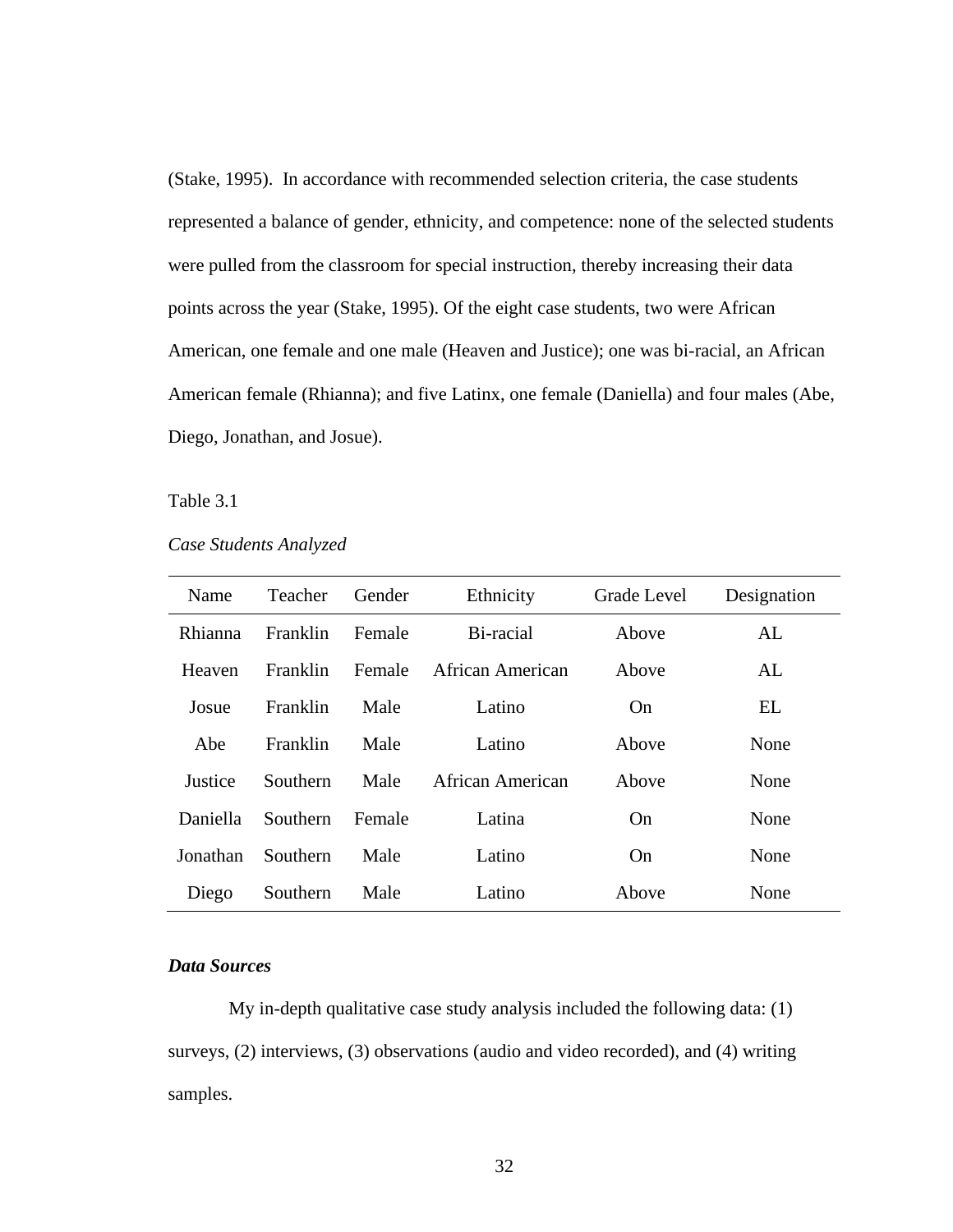**Surveys.** Survey questions were selected from a list adapted from Aukerman's research (2015) to elicit students' perceptions about their identities as readers, prior reading experiences, and how they perceived the school's and teacher's influences on their development of personal goals. The first set of questions, listed below, elicited students' perspectives about who they were as readers, how they perceived prior reading experiences, and what changes they would make if they could redesign their instructional opportunities. At the beginning of the school year, fourth graders in both classes to responded to the following questions:

- 1. In your opinion what makes a great teacher?
- 2. List three adjectives your teacher would use to describe you.
- 3. How would you describe reading last year?
- 4. What would you change about reading?
- 5. Why do you think Merritt teachers want you to become a successful reader?

At the end of first-quarter, students then responded to the following short answer questions:

- 1. What words would you use to describe reading first quarter?
- 2. What would you change?
- 3. If someone asked you, 'How does this year compare to last?' what would you tell them?

Both sets of questions helped to form a nascent understanding of the classes' normative practices, how students compared prior reading experiences with current instructional opportunities, and how they related their engagement in such normative practices with their ideas of successful readers.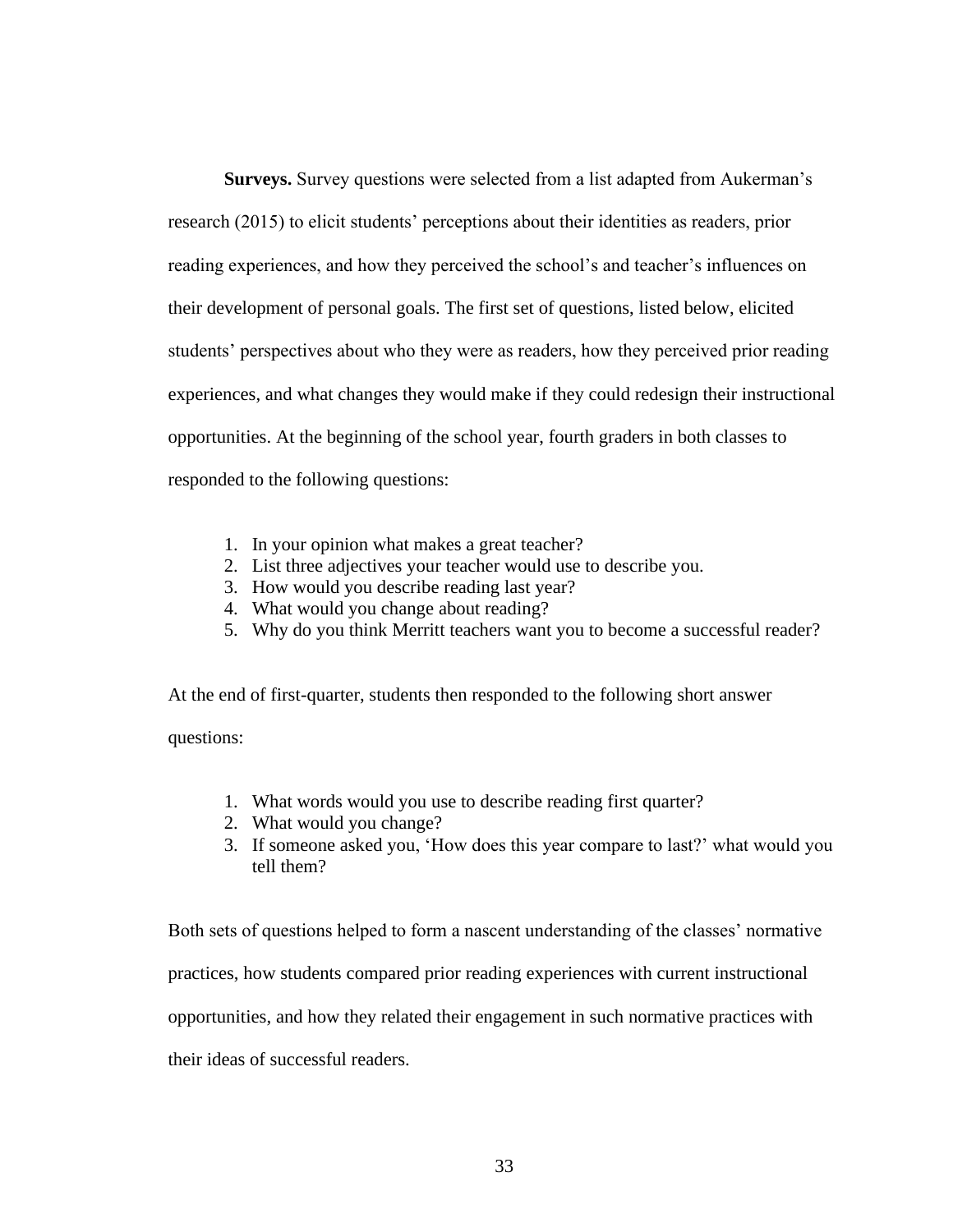**Interviews.** Beginning in December, case study students were interviewed individually about their literacy experiences the first half of fourth grade. Interviews lasted a half hour on average. Students reviewed responses to the survey from the end of first quarter, identified and talked about favorite literacy activities, and elaborated on their answers. A second round of interviews were conducted following the same protocol at the end of the year. Interviews were transcribed verbatim for coding and analysis.

**Observations.** Classroom observations were an integral part of data collection. Students were observed in whole class settings, small groups, book clubs, and individual conferences. Observations were used to determine students' developing identities, engagement in literacy activities, and learning over the course of the school year. Consistent with the ideas of communities of practice, classroom observations allowed me to examine the nature of students' participation in various literacy activities; how they negotiated meaning with others and reconstructed competence; how they related their learning to lived experiences, and the nature of their personal transformations during fourth grade. Content from these observations were used to further design and redesign communities of practice and instructional opportunities based on student feedback and input. I also recorded field notes and researcher memos after each visit.

**Writing Samples.** A key piece of formative assessment that informed the nature of instructional opportunities we implemented, writing samples were evidence we collected that illuminated students' content understanding, how they reified their learning and projected their understanding for others, and were demonstrative of their engagement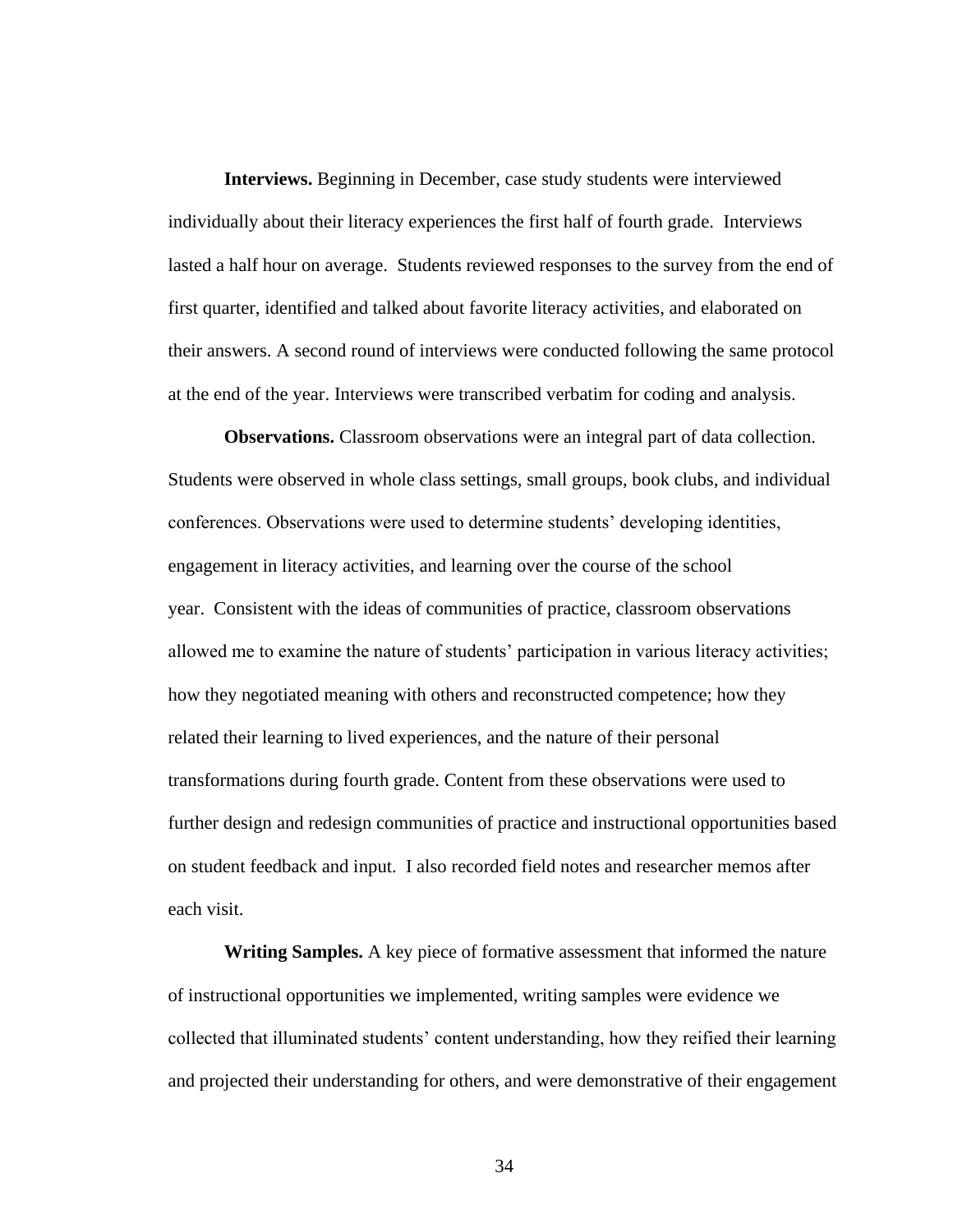in researching topics of interest and reading personally relevant texts. Student writing was a window to their content understanding and self-regulation abilities, reflecting who they were as learners, and how they shared points of interest.

Students maintained book club notebooks throughout the year that addressed their small group goals (e.g. what to read for homework), connections, and wonderings as they read to facilitate discussion and demonstrative of formative assessment of their comprehension. They also wrote summaries of whole group readings, wrote letters to Will Hobbs, the author of *Crossing the Wire* (2007), and wrote personal responses to the question 'what does my face say to the world?' after reading *The Skin I'm In* (Flake, 2007). Similar to my review of observation data, I analyzed writing samples, looking for patterns as evidence of development of their learning, identity, and engagement across the school year. Students discussed EOG data and word recognition performances in their final spring interviews. These data were included in my analysis qualitatively to support the case student descriptions.

To contextualize students' participation and reification, I reexamined my researcher reflections and informal planning notes with teachers as secondary sources of data that supported my understanding of the community of practice.

## *Coding*

To understand how learning, identity, and engagement developed through participation and reification frameworks from the perspective of those involved, I reexamined all of the videos, interviews, observations, field notes and planning meeting transactions, to develop my understanding of how students' learning, identities, and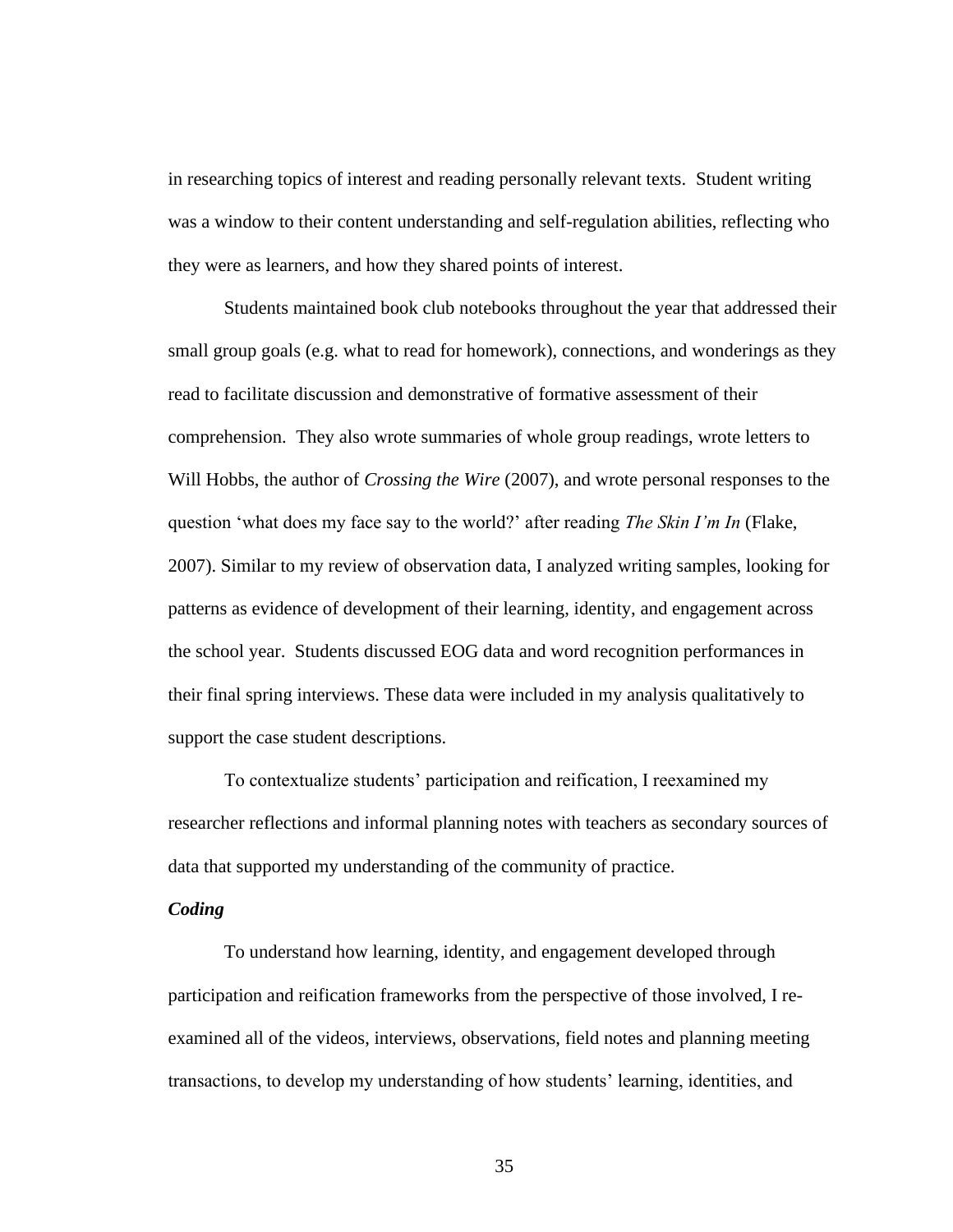engagement evolved throughout the year. To triangulate data, I looked for patterns by focusing on what the teachers did and what the students did using a constant comparison analysis (Lincoln & Guba, 1985). I coded across the different data sources within and across students during the academic year. I engaged in further peer debriefing and member checking with both teachers and Sam to increase reliability and addressed any disconfirming evidence (Lincoln & Guba, 1985).

I primarily relied on a constant comparative method (Lincoln & Guba, 1985; Strauss, 1987) with each iteration of analysis seeking to reduce, collapse, and conceptually code broad themes to draw conclusions (Miles & Huberman, 2014). I looked for instances of overlap between what the data suggested and during which literacy activity they occurred, and at what point in the school year, to add a temporal understanding of my outcomes; looking for such confirmatory evidence across data sets and time could illuminate commonalities among students or indicate which literacy activities were most influential to developing students' learning, identities, and engagement.

I first analyzed the newly designed criteria for determining success within communities of practice to determine the extent to which students were able to meet the new academic expectations. As noted in Table 3.2, the main difference between participation and reification is the participation codes were deductive and outlined the criteria for success, while the reification codes were mainly inductive, and were the criteria for individual development. Students' participation was determined largely by literacy structures and an emphasis on agency—students requested challenging material,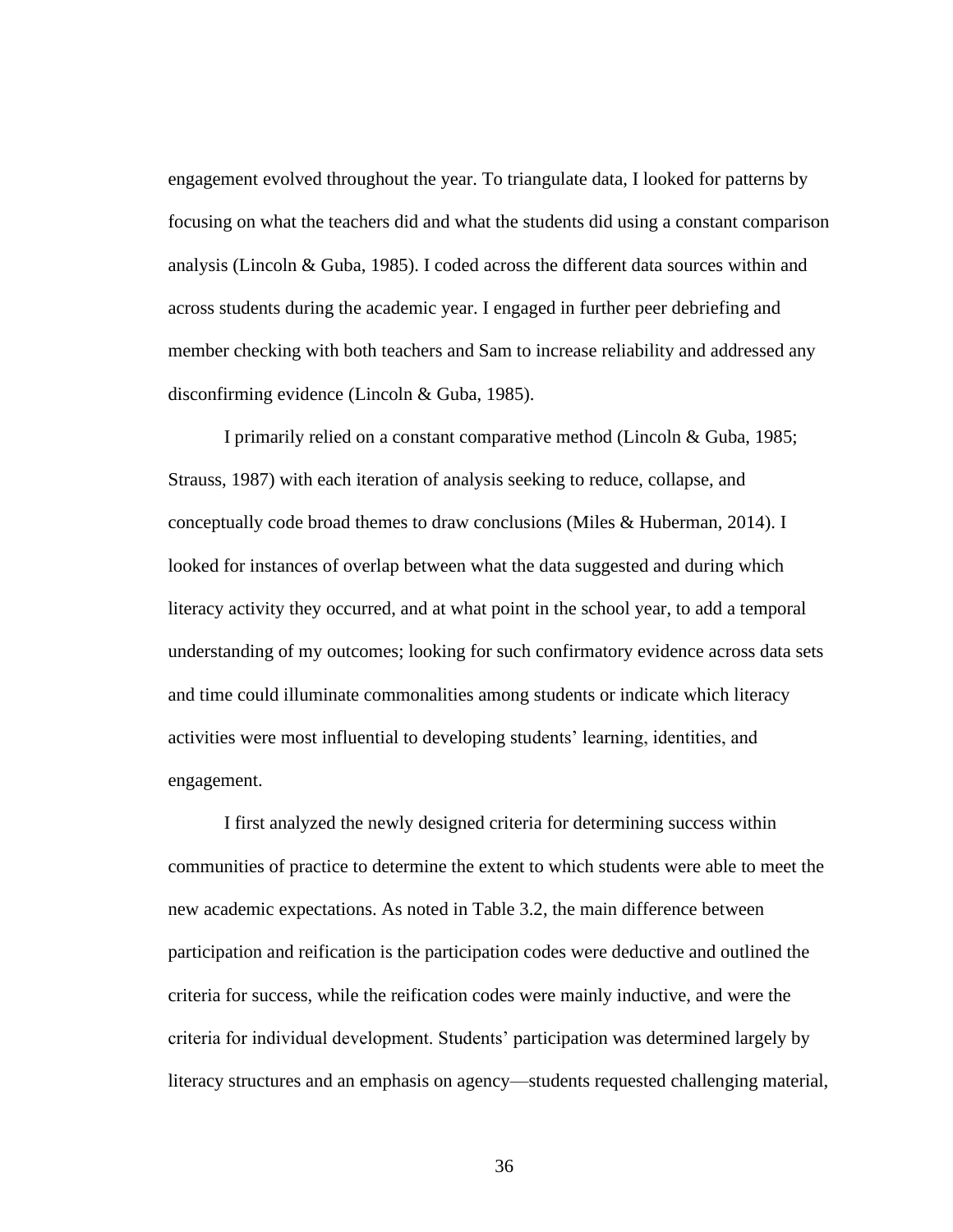their input influenced the nature of their instructional opportunities, and teachers developed tasks that promoted persistence across time in collaboration with others. To be successful, students were expected to offer their input, collaborate with others, and work on prolonged projects that included opportunities to read, write, and present their work.

# Table 3.2

|          | Participation<br>(criteria for success)                                                                               | Reification<br>(criteria for individual development)       |
|----------|-----------------------------------------------------------------------------------------------------------------------|------------------------------------------------------------|
|          | Select topics of interest with<br>increasing challenge                                                                | Find content consistent with<br>interests.                 |
|          | Construct responses with<br>multiple paragraphs over<br>extended time periods while<br>collaborating with classmates. | Share interests with classmates and<br>explain selections. |
|          | Set goals and monitor progress<br>towards goals,                                                                      | Develop questions and goals to<br>pursue interests.        |
| Learning | Read strategically – make<br>connections and claims and<br>provide evidence                                           |                                                            |
|          | Understand how task completion<br>requires ongoing persistent<br>engagement                                           |                                                            |
|          | Demonstrate one's<br>understanding of a topic                                                                         |                                                            |

Participation and Reification Parameters by Outcome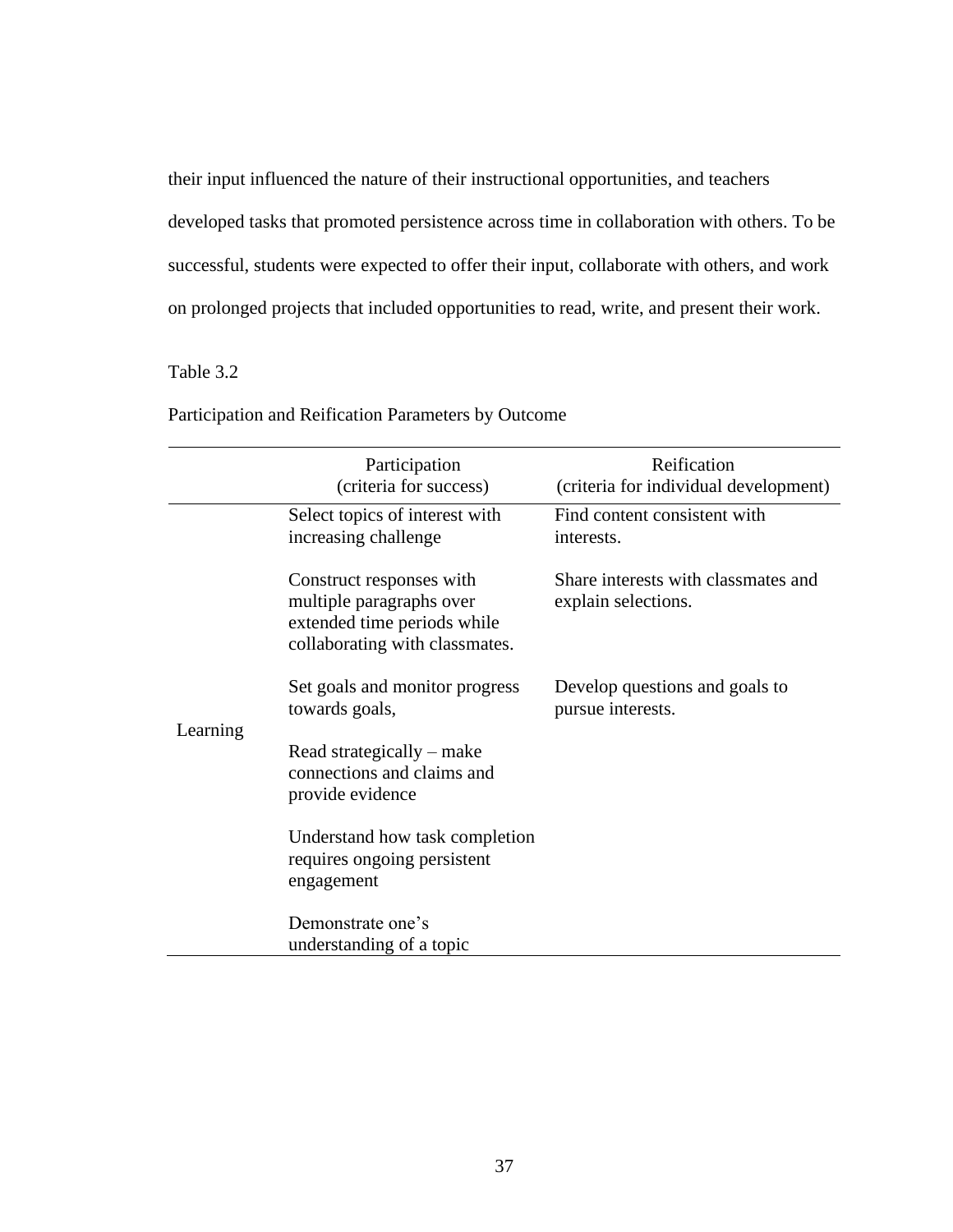Table 3.2

Cont.

|            | Participation                                                                                                                                                                                                                             | Reification                                                                                                        |
|------------|-------------------------------------------------------------------------------------------------------------------------------------------------------------------------------------------------------------------------------------------|--------------------------------------------------------------------------------------------------------------------|
|            | (criteria for success)                                                                                                                                                                                                                    | (criteria for individual development)                                                                              |
|            | Understand norms for success<br>and development: who you are<br>as a learner, your responsibility<br>to others (input, feedback,<br>reflection, select group<br>members, monitor group<br>progress, select texts and<br>response formats) | Develop an understanding of<br>emerging competencies.                                                              |
| Identity   | Provide input into direction of<br>studies by connecting with<br>personal experiences & interests<br>Provide feedback regarding                                                                                                           | Understand how emerging<br>competencies relate to future goals.                                                    |
|            | one's engagement within an<br>instructional activity                                                                                                                                                                                      | Understand how personality traits,<br>e.g., leadership, relate to<br>instructional activities and future<br>goals. |
|            |                                                                                                                                                                                                                                           | Reflect on how present interests<br>relate to evolving future goals and<br>expectations                            |
|            | Explore different topics relative<br>to one's interests                                                                                                                                                                                   | Find possibilities to personalize<br>studies                                                                       |
| Engagement | Identify others' who share<br>interests for collaboration                                                                                                                                                                                 | Discover links between engagement<br>in an activity and future goals                                               |
|            | Participate in prolonged effort<br>over time relating personal<br>experience, considering<br>character intention, issues of<br>fairness                                                                                                   |                                                                                                                    |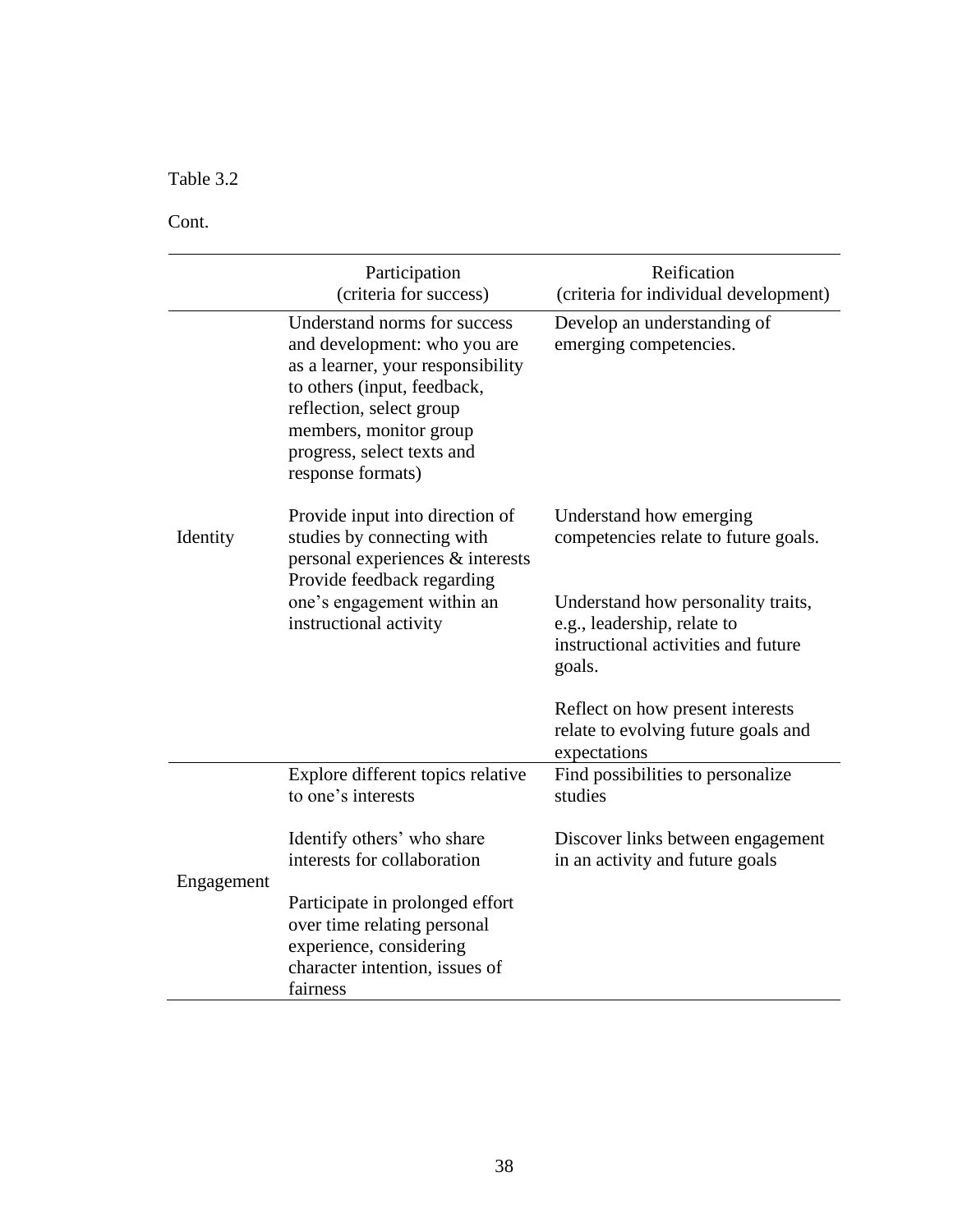This re-examination of the classrooms' communities of practice helped me see the nuance between students' mutual engagement in the joint enterprise and shared repertoire of their classroom experiences by more closely examining the instructional opportunities and types of tasks teachers provided (Wenger, 1998). Initially I had several codes for how teachers and students interacted together in different participation structures (e.g. book clubs, whole class modeling sessions), but as I began to look at the themes collectively through the community of practice lens, I interpreted the case students' interactions indicative of *participation* within their communities of practice. I broke down students' *participation* further by examining the nature of their participation within their classroom's communities of practice and how success was defined within each structure. I reanalyzed all the video and audio transcripts of classroom activities and developed codes for student participation across the school year and for each outcome, reflected in Table 3.2.

I conceptualized *participation* as group membership in the community of practice and the normative practices co-constructed amongst members, where successful participation in learning was evidenced in students' selection of topics, engaging in prolonged tasks that emphasized strategic reading and collaboration with others. Furthermore, successful participation involving students' identity work and engagement included students' input into the direction of their studies, group member selection, monitoring progress toward goals, and identifying potential group members who share interests and whose perspective will deepen understandings of inherently controversial issues involving justice and fairness. Such participation in the community of practice was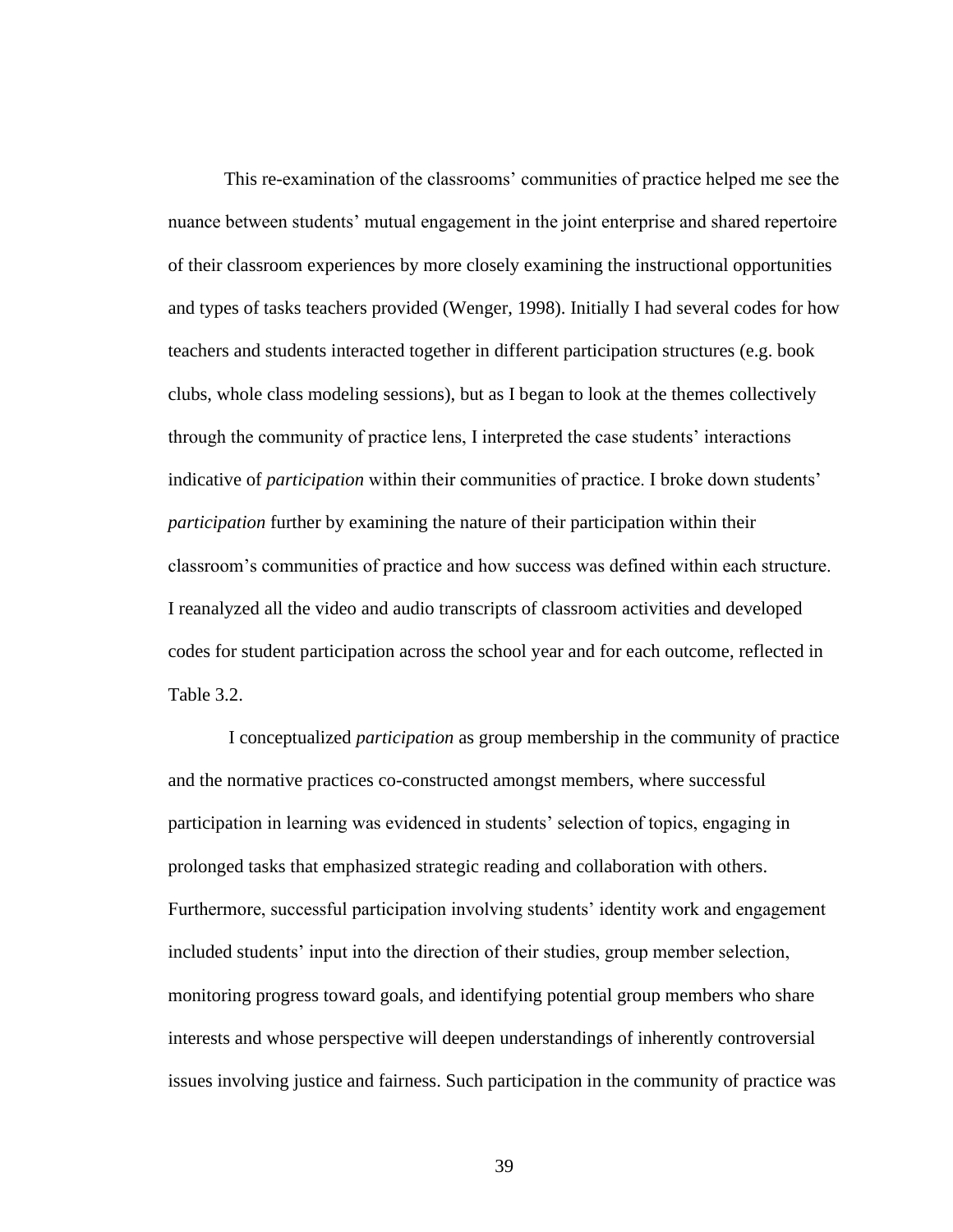central to students' reification opportunities, in that, their successful participation allowed them to develop unique places within the curriculum.

Next, I analyzed individual case student data to understand the aspects of their reification across their fourth-grade academic year in relationship to their participation in various instructional opportunities. I thought about *reification* as examining individuals' unique status in the group, how s/he perceived themself and the personal meanings they discovered and constructed through their studies. Successful reification in learning included finding content consistent with their interests and developing questions to study interests; evidence of reification in identity work included understanding personal competencies and how that understanding related to personal goals; and reification in engagement was evidenced in students discovering personal links between topics of study and how engaging in such study and interactions with others related to future life goals (see Table 3.2).

My initial intent for this study was to interpret how aspects of students' learning, identity, and engagement are influenced by their participation in agentic literacy opportunities. Therefore, to examine the reificative aspects of their participation in communities of practice they co-constructed, I returned to the data to look for indications of students' perspectives on their *identity* work, *engagement*, and broad definitions of *learning*. An examination of students' reification was less clear because there were no preexisting criteria in the literature from which to draw. Thus, I returned to the data to compare and contrast what the students indicated across their data sources and developed categories based on their responses. I analyzed the case student data (e.g. interviews,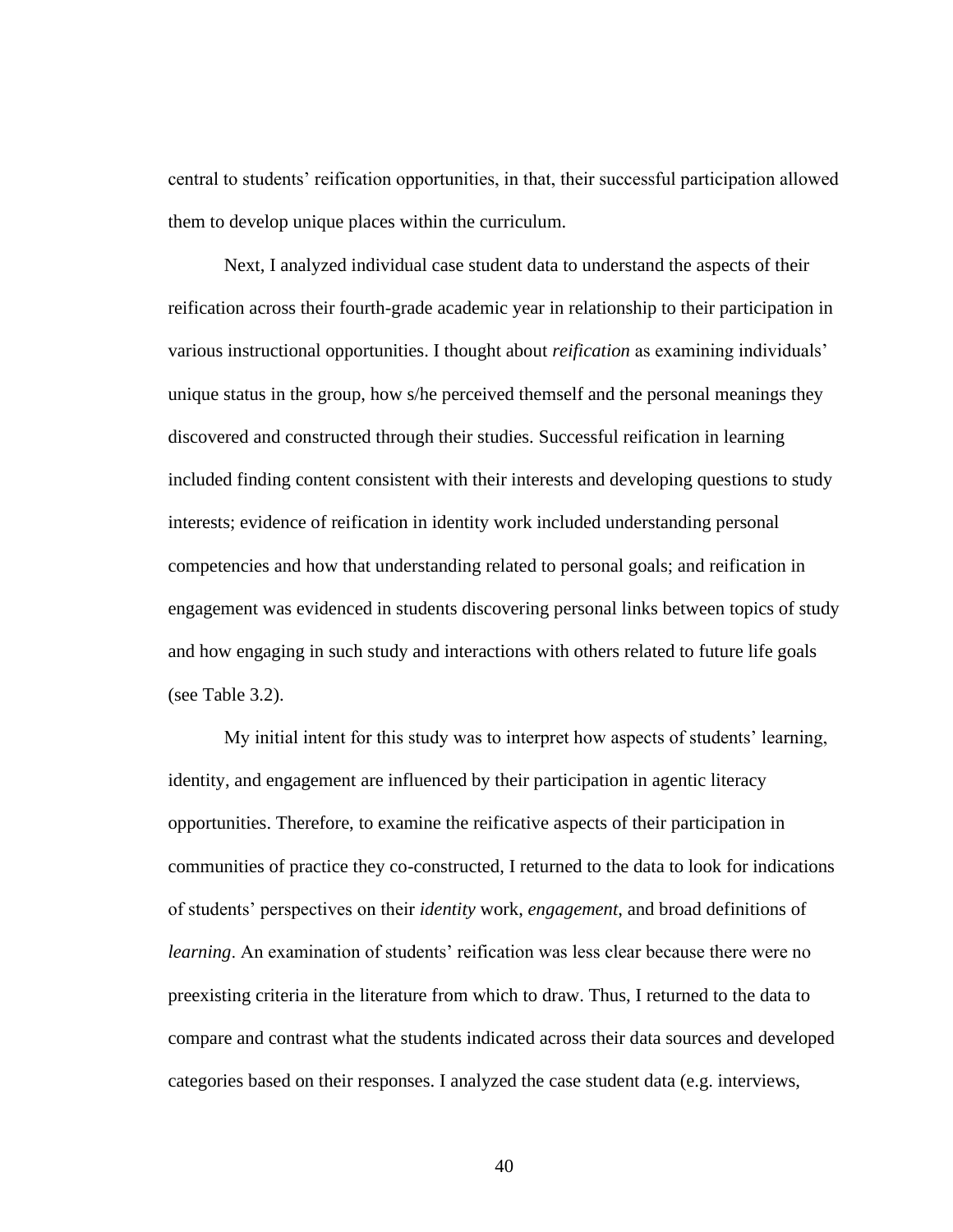survey responses, writing samples, video and audio recordings of their work in classroom activities) looking for indications of their perceptions of their *learning*, *identity*, and *engagement* based on these criteria. As I coded, I developed summaries, or narrative descriptions (Stake, 1995) of each student; similar to researcher reflections, I noted hallmarks of the nature of their contributions and how they emerged and developed in the data with each iteration of analysis. I examined each student individually first, then looked for emerging patterns across cases and temporally, connecting their interpretations of aspects of their learning experiences, identity work, and engagement to what was going on in the greater context of their classroom community. I developed student summaries and narrative descriptions and again reduced my analysis to four thematic descriptions for each case student, each of which reflected the emergence and development of their reification across the three outcomes. First, I developed a *personal orientation* profile for each student in which I analyzed aspects of their reification and how they projected themselves across the year, cognizant of the fact, based on the research literature on identity, that personal orientations are not necessarily unidimensional. Next, I categorized their individual *indicators of success*, or how they talked about their markers for achievement, followed by their *instructional focus* or *topic of interest*. Finally, I thought about each case student's *optimal instructional opportunity*, or the literacy participation structure in which they thrived and discussed their pathways to success.

My analysis emphasized the reciprocity between student participation in instructional opportunities and reification, and how these iteratively influenced each other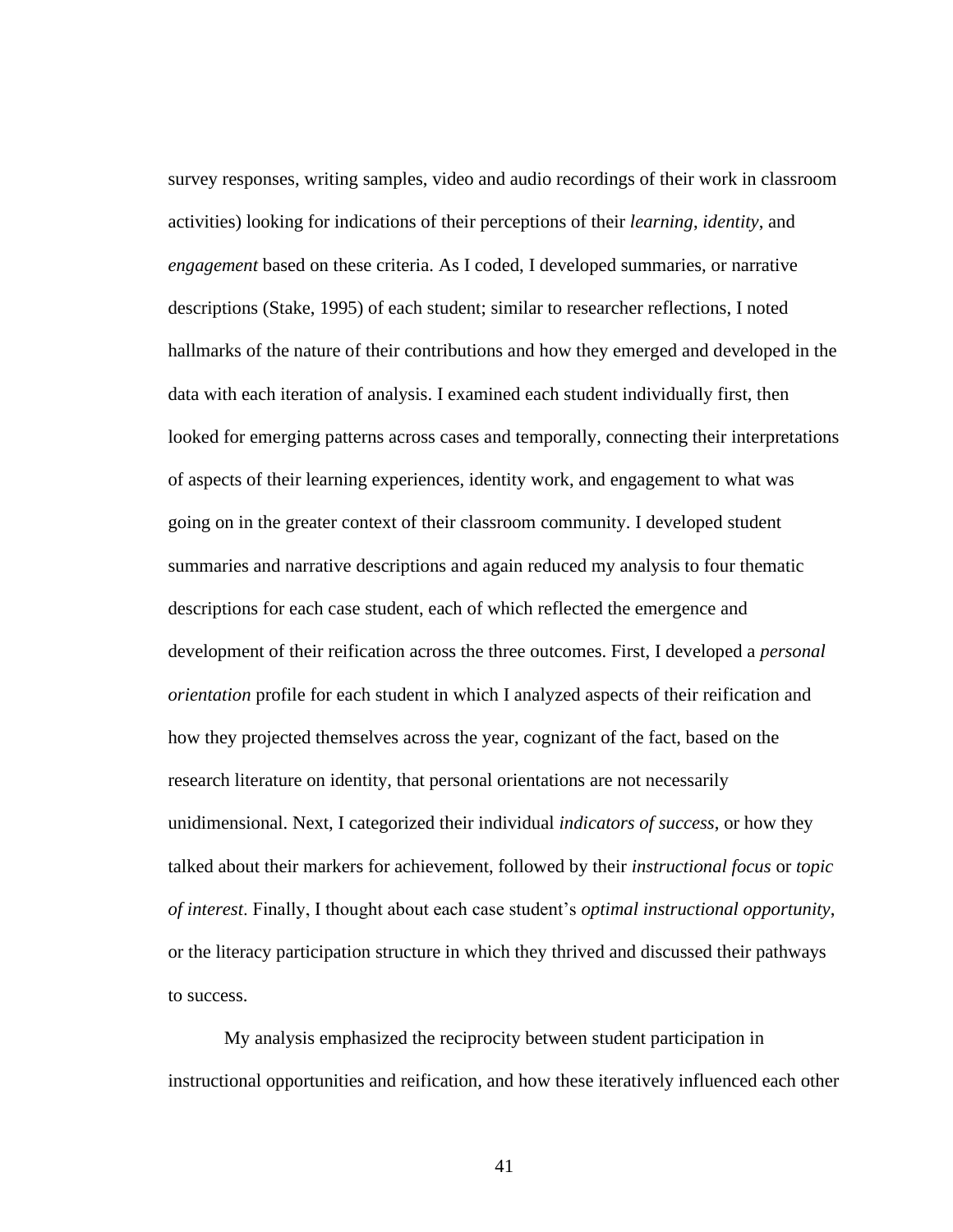(Wenger, 1998). With a final analytic pass, I inferred connections across cases and noted nuances between students. Throughout analysis, I met weekly with Sam to discuss my approach and ensure my methods were consistent with the data collection and events of the school year in which we collected data together. It is important to note while the teachers provided the context for the communities of practice in which these students participated; my analysis focused primarily on how students perceived being leveraged as agentic and their reificative aspects in their fourth-grade literacy practices. As such, I will not explore teacher contributions in depth in my dissertation; that analysis is the focus of a different manuscript.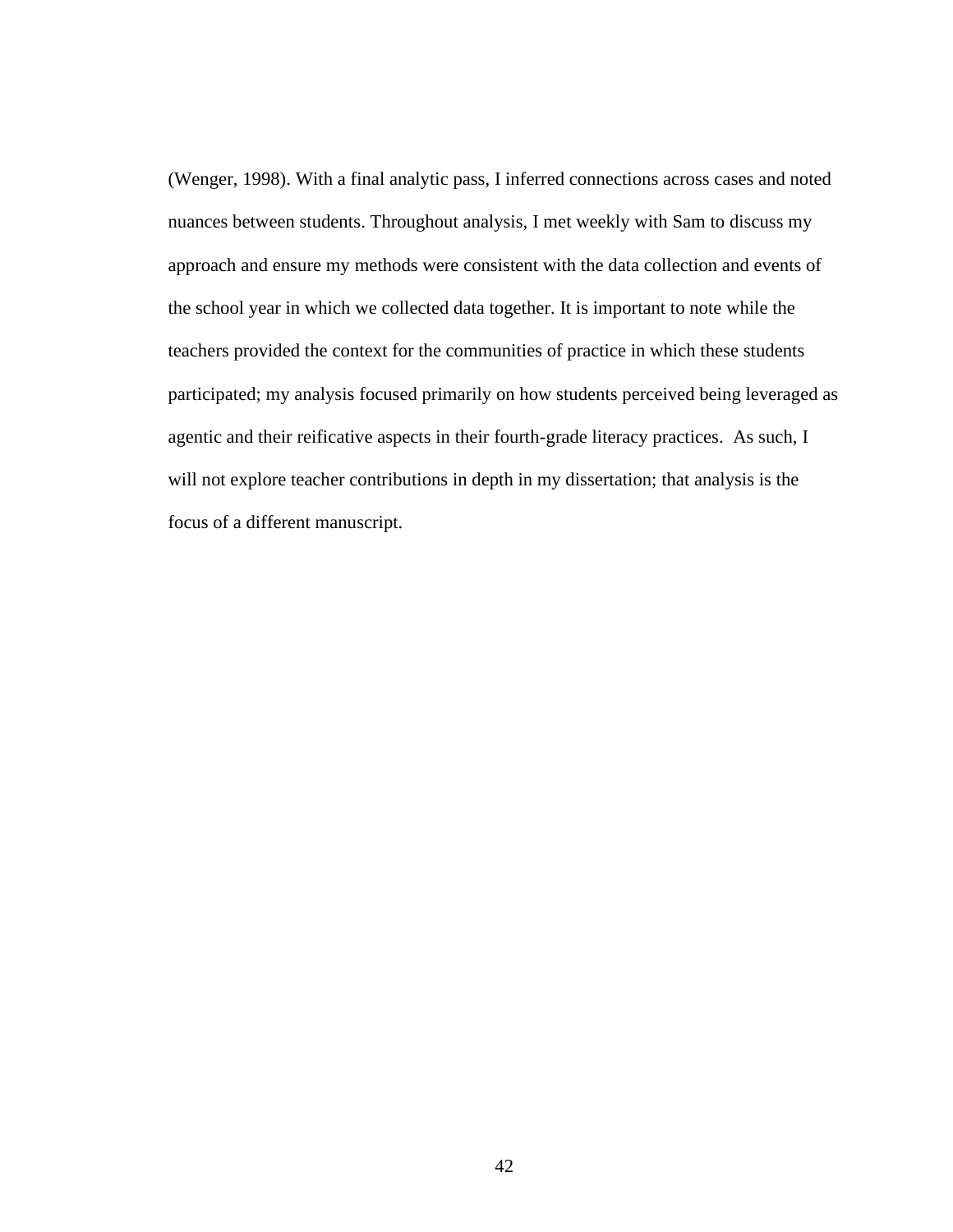## CHAPTER IV

# **FINDINGS**

### **Participation Framework: New Expectations for Kids**

Because students' learning, identities, and engagement are intertwined I looked at students' participation and reification in literacy studies across their fourth-grade school year, where I viewed participation as an individual student's ability to meet the challenges of the newly established norms within their community of practice, and reification as an individual's unique placement in the group. I present exemplary examples of the participation findings, each of which demonstrates how students' participation in communities of practice influenced their reification and individual development as a consequence of their engagement in agentic literacy practices. I analyzed all the video and audio transcripts of students engaged in different literacy participation structures throughout the school year and looked for patterns in the nature of students' participation in their literacy studies. After several iterations of analysis, I identified two participation themes across my three outcomes, learning, identity, and engagement (see Table 3.2): student *input* strongly influenced the design of daily instructional opportunities and students' *feedback* regarding their abilities to meet the demands of the high-challenge tasks largely determined the nature of students' participation in their community of practice and teachers' responses to their participation.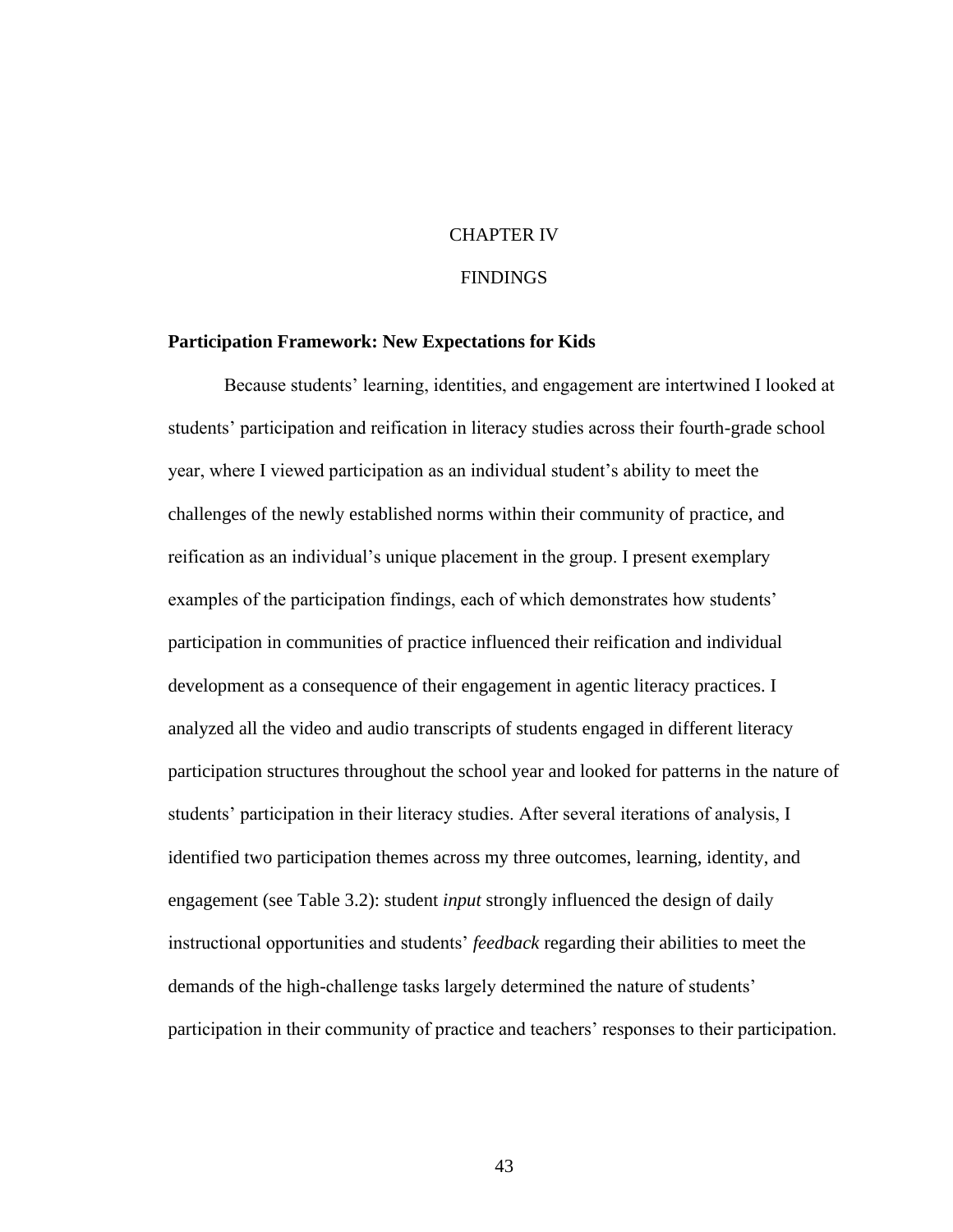## *Student Input*

Students engaged in establishing rites of passage, the pathways for success, early in the school year. One of the initial goals of the larger design-based study was to implement book clubs as a tool to increase student engagement in their literacy studies. I analyzed the video and audio recordings of both classes involved in establishing the parameters for group participation, discussion norms, and expectations for writing and demonstrating understanding in September. Even in this nascent stage of the study, students had input regarding the nature and direction of their participation---choice of texts, group membership, and response format. Each form of input was indicative of the influence of participation on their learning, identities, and engagement. For example, Lila's class spent considerable time developing discussion norms and modeling what successful participation in a discussion looks like and sounds like; specifically, they outlined the idea of piggybacking, or building on previously stated ideas to keep the flow of conversation going. Consider this whole class exchange from late in September, where a student suggested they should piggyback on ideas and that ideas should be wonderings:

Lila: We should be piggybacking on wonders.

Heaven: I respectfully disagree; they might just have the same wonderings, that's all they're doing.

Lila: I agree with you, our ideas are our wonderings.

Heaven: It's gonna stop the conversation.

Lila: On our poster maybe, we can brainstorm what these ideas look like. Heaven: Yeah.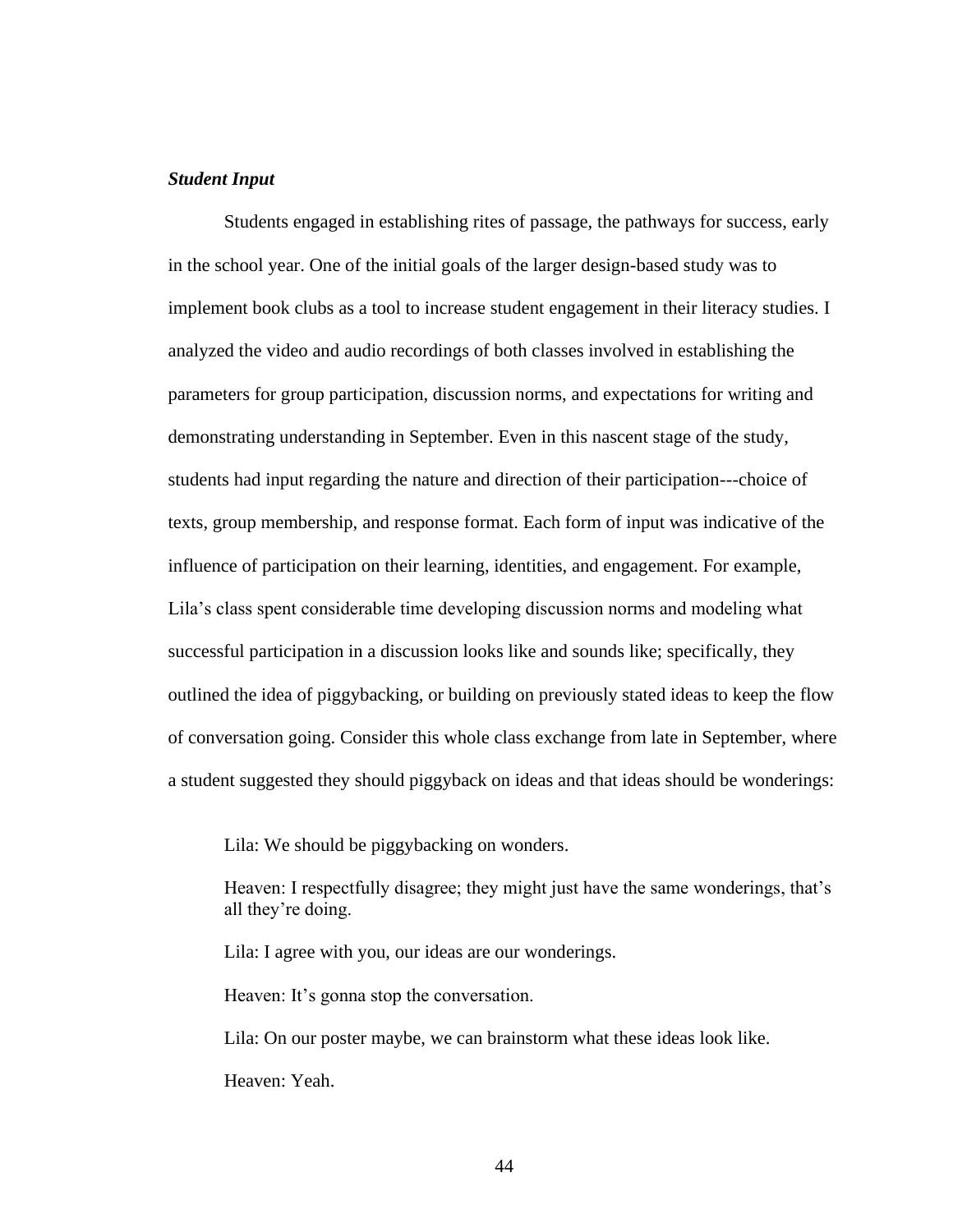Abe: I think that what they said, I disagree because if you only have wonderings, what about all the other stuff you're thinking?

Lila adds their thinking to the class anchor chart.

Josue: I think you're right, keeping your eye on the speaker, some people look at the speaker, but sometimes they don't listen. I think you're correct.

Heaven: [Nodding emphatically in agreement.] And maybe we can understand others.

Rhianna: I respectfully disagree with Neveah. Sometimes when you're looking at the speaker, when the teacher is walking around, they know you are participating and you are an active listener.

Infinit: I agree. Look at the speaker is very important because if you're looking at somebody else, not focusing on the speaker, you're hearing the noises.

Heaven: I respectfully disagree, but at the same time I agree. If you're looking at the speaker, but what if you need to look at the book?

Lila: Can I jump in? Can we keep both? Keep up with the group and look at the speaker. I see what you're saying. Can we keep both?

Heaven: Yeah.

During this minutes-long exchange between several students and teacher, students are

seated at desks, but physically turned to face each other when someone spoke, called on

each other and took talk turns without directing their comments to the teacher.

Meanwhile, their teacher stood at the corner of the room, near the door, purposefully

letting students talk while she took notes of their interactions, further instantiating the

normative practice of students contributing input and feedback to the joint enterprise. The

students and their teacher co-defined what success looked like in whole class discussions

and book clubs, and while they eventually reached a mutually agreed upon decision about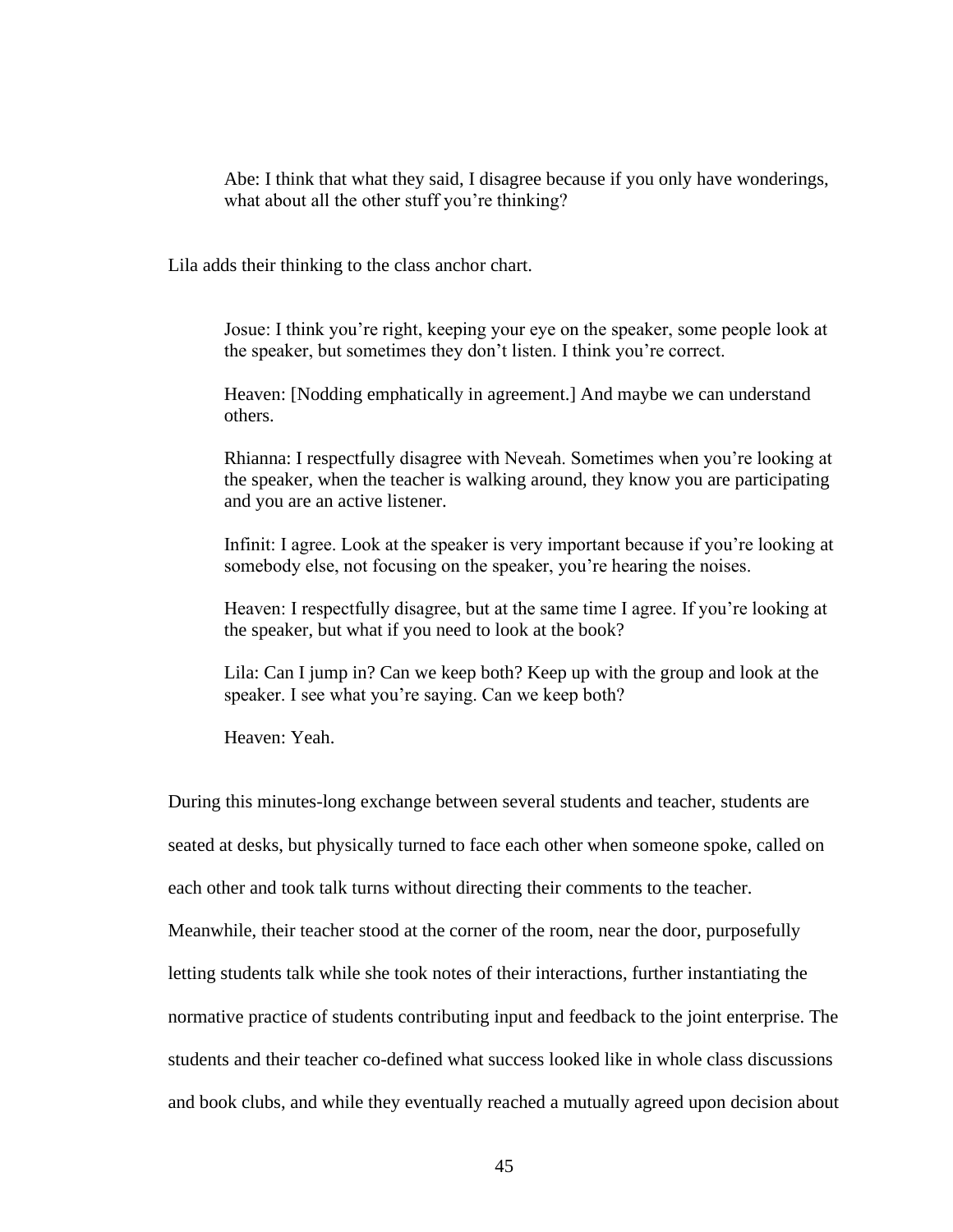successful participation, it was acceptable for students to 'respectfully disagree'. Such normative practices worked across other participation structures later in the year such as whole group modeling, whole class reads, and research projects, in which students were expected to make choices regarding texts and group member selection, come to the group prepared, share their understanding through group interactions, and monitor individual and group progress.

The first week of October was a much anticipated and celebrated week with the implementation of book clubs. While students had input over the text they read and group membership, the teachers expected students to read and write daily as part of their book club participation. Many of their conversations were rooted in text-based discussions, evidence of their strategic reading and acknowledgement of sharing their understanding with others. Groups' text-based discussions evidenced their close reading, featured lots of turn taking, expressions of enjoyment, citing specific excerpts, and animated laughter and chatter. Consider this book club discussion from a group on October 3:

Diego: Baby crying, I can relate to that. Am I allowed to say this bad word? Stupid. (reference to bird)

Jonathan: I wonder why Fudge doesn't want to be like his real name? Farley Drexel Hatcher. Right here he says [pointing to excerpt of text], don't call me Farley, I'm Fudge.

Diego: Fudge used to call Peter Petah.

Jonathan: That's how you know he's faking.

Diego: I think he's taking it seriously, he's the only one that doesn't know it's a joke.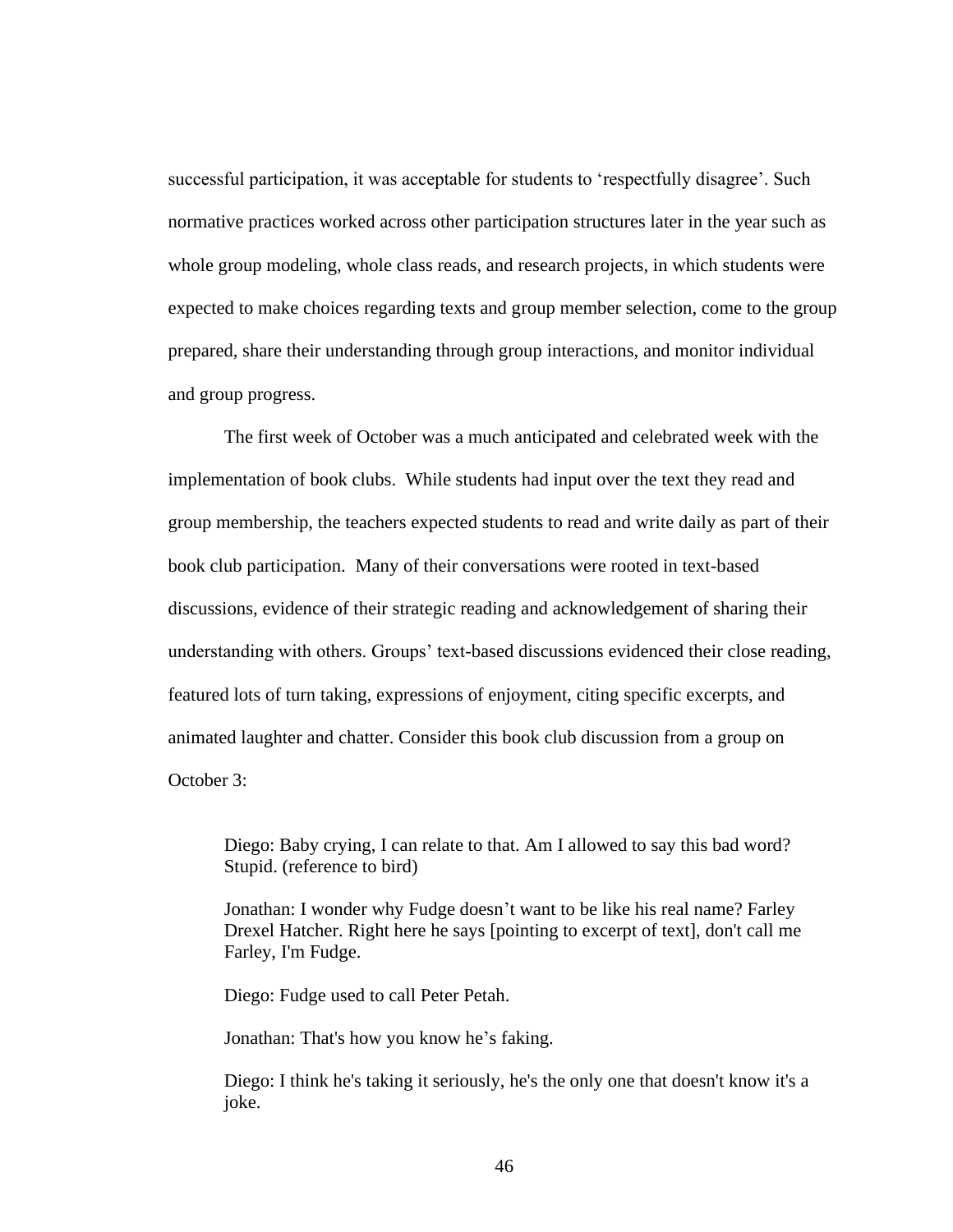Jonathan: I wonder why he has a basketball there on the cover? Diego: I wanted to ask, today do we want to do the same thing for lunch? Axel: Let's do it on Monday, Wednesday, Friday at lunch. Jonathan: What about Tuesday?

Diego: So, no Tuesday, no Thursday. At lunch yesterday [he turned to me to explain, we were reading chapters 1 and 2], we just started talking about it, started reading chapter 3. For HW read chapter 3 and reread 1 and 2.

This text-based discussion demonstrates some negotiation in the joint enterprise as they determined how much to read and if they will continue to read outside class-sanctioned times, but it also evidences they are making connections to their lives, though nothing too revealing, and it demonstrates their participation and interest in continuing to read and discuss further.

Students contributed input to direct the nature of the literacy instruction they were provided through their selection of texts, group member selection, and their negotiation of successful participation norms. Such input was formative to the literacy practices because it altered the nature of tasks in which students engaged in their community of practice.

#### *Student Feedback*

Within weeks of book club implementation, Lila and Amanda shared their frustration that group discussions were limited to superficial connections---students actively listened to one another, but they rarely built on each other's ideas. As we, the four adults, grappled with the teachers' concerns about superficial conversations, the students had concerns of their own. Students reported they misunderstood what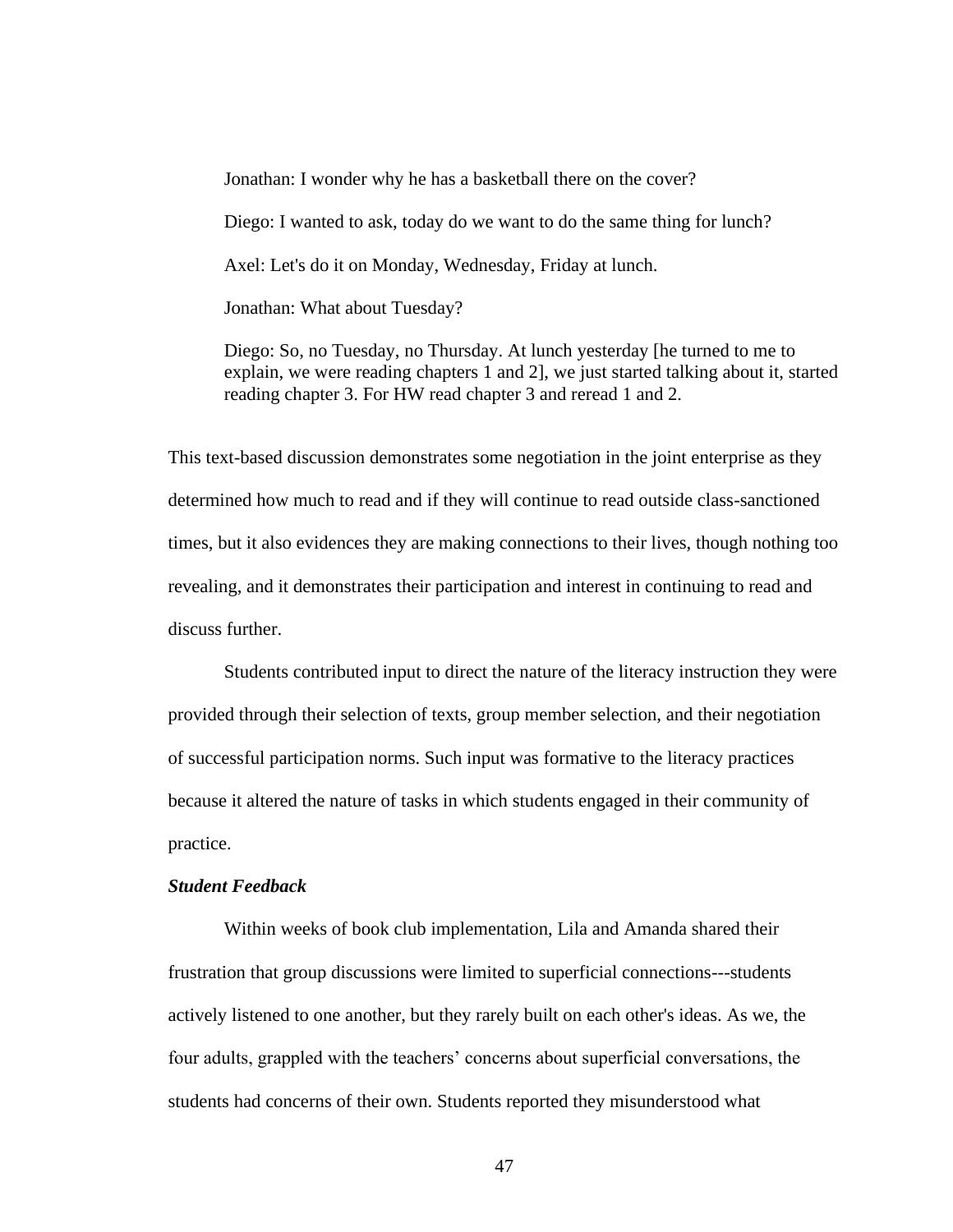summaries were and asked for help developing theme-based summaries of their readings, evidence of their personal progress monitoring and feedback on their abilities to meet the demands of high-challenge tasks. As such, we developed model lessons in which both classes gathered in one classroom and their teachers or Sam modeled how to summarize portions of text to identify a theme. These whole class models were infused with opportunities to work in small groups, with weeks of discussing, writing, and presenting collaborative summaries, demonstrative of students' participation in prolonged effort to read and writer over extended periods of time. Without students' feedback regarding this academic challenge, teachers noted how they would have proceeded to the next skill on the district recommended pacing guide. These summary writing model lessons were indicative of how students influenced the nature of instruction by providing feedback and indications of their misconceptions and also evidenced evolving rites of passage as students negotiated their new understanding within in established whole group and small group participation norms. The implementation of our whole group summary writing models was also a watershed moment because we read, discussed, and summarized interesting, challenging texts based on students' feedback.

To support students developing competencies in response to their feedback, we modeled how to summarize with high interest, challenging texts such as Langston Hughes poetry, a short story from Sandra Cisneros, and decodable expository texts that centered on issues of justice and fairness, such as school shootings, civil rights, and immigration policy. Our inclusion of personally relevant texts afforded students the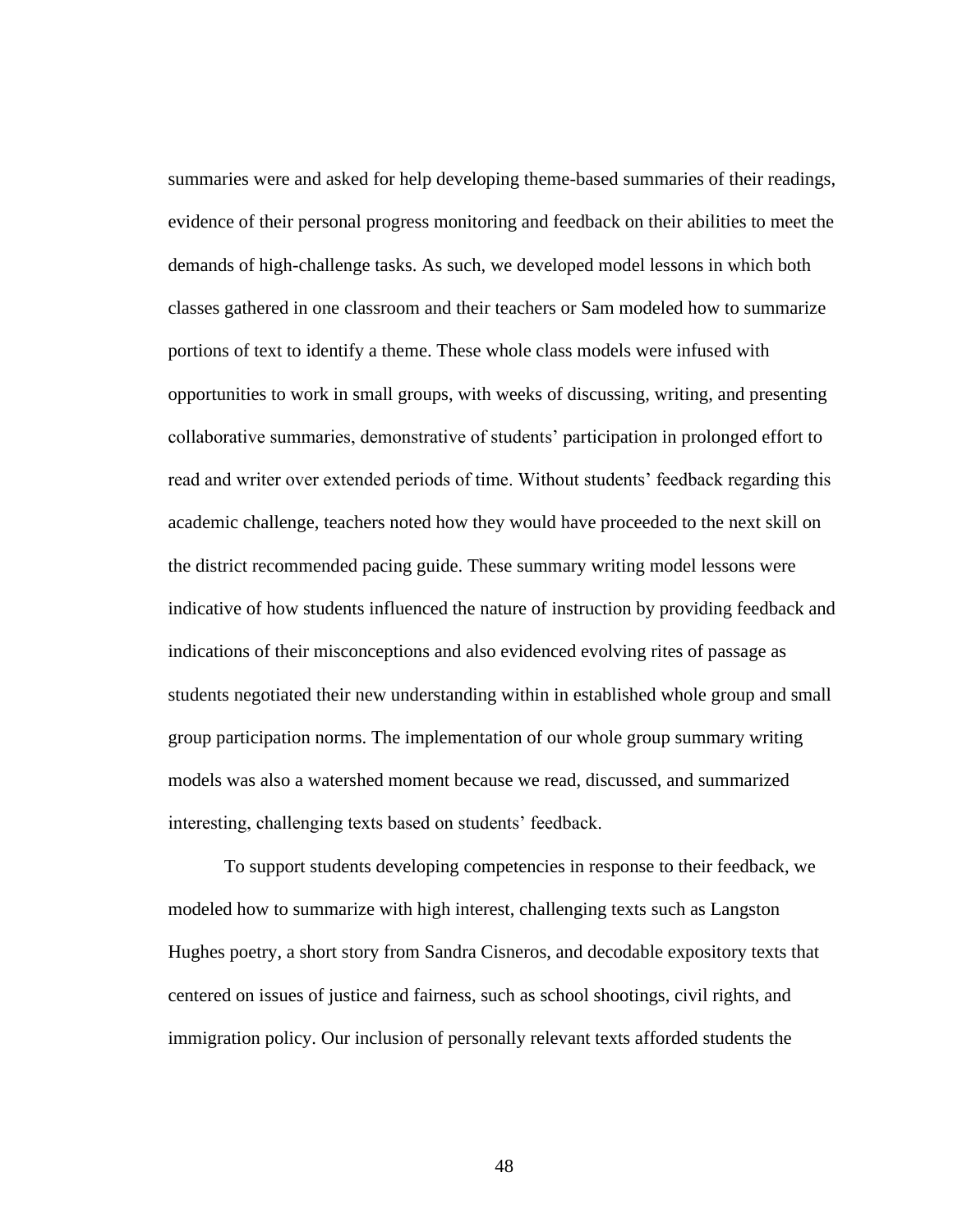opportunity to wrestle with divergent ideas, consider alternative perspectives, and explore literary language.

One November morning I recorded a group of three boys taking turns reading a poem; their reading included the intonation and prosody evocative of a poetry slam. Justice directed who would read each line and invited me to join them. Following the reading, Justice led a discussion on hypocrisy, a theme he noted in the poem. Alexis asked what hypocrisy meant and Justice offered his definition and followed up his comment by drawing our attention to a line in the poem, "I carry around the pain like so many nickels and dimes." Discussion ensued about how heavy nickels and dimes are, what a great simile that was, and how our narrator keeps adding pain, building our idea of the metaphorical weight. Diego asked about a specific line and its meaning and the guys reflected on double standards, being judged by others, and insecurities. Finally, about ten minutes into their reflection of the poem, Justice powerfully stated:

In third grade people started judging me. Other people were doing the wrong thing, doing something bad, they wanted me to do it with them. I could hang with the crowd, but it would have been the wrong crowd. In third grade I was bad, I was hanging around the wrong crowd. They kept telling me to do bad things and I just did it.

I observed similar conversations around other personally relevant texts; as students read and thought about challenging topics collaboratively, issues of fairness and justice, they revealed personal anecdotes, and their place in the world became central to their small group discussions and summaries they shared with both classes during whole group modeling. Student questions transitioned from technical aspects such as desired length to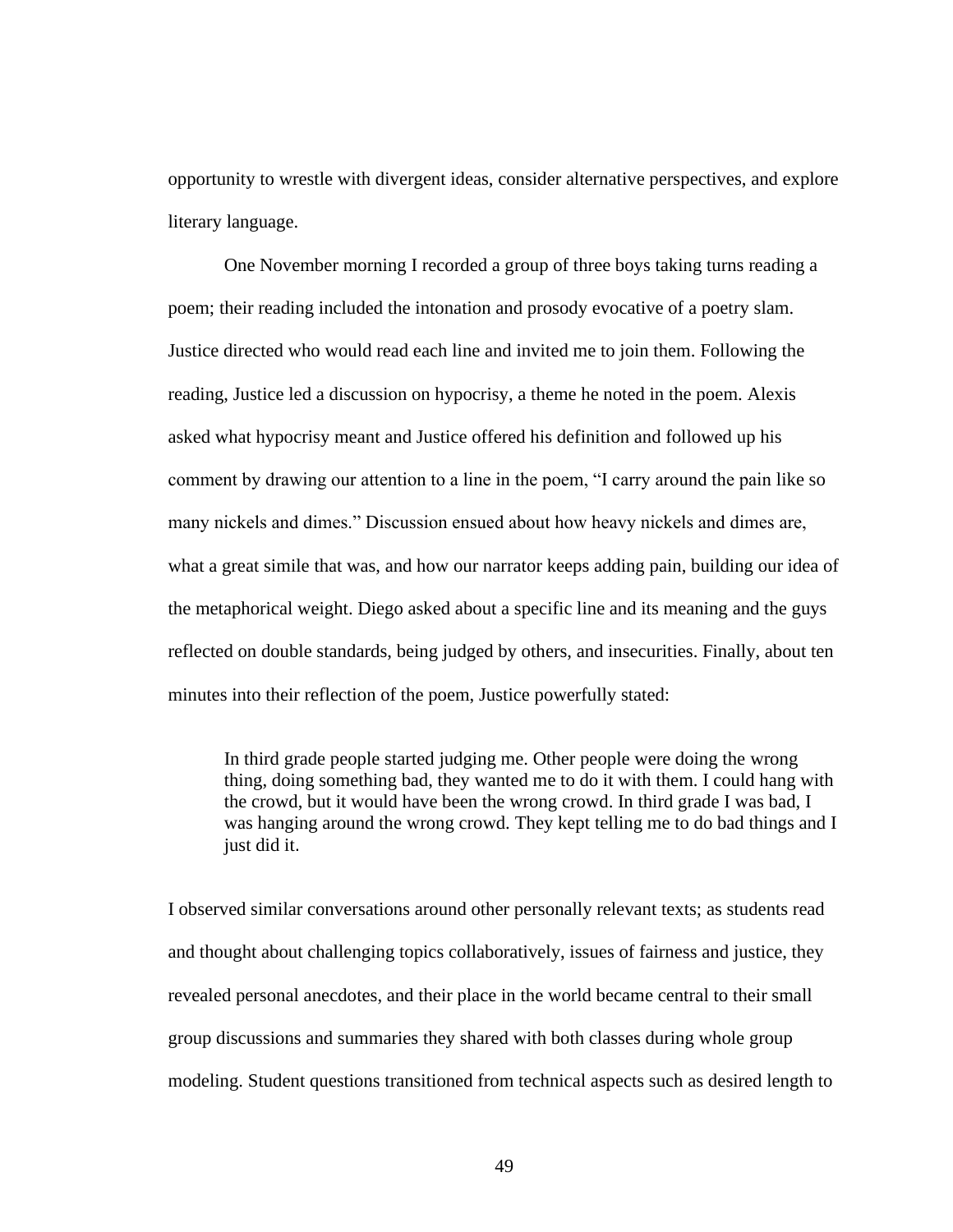considering precise word choice and how to condense many ideas into central themes that captured their collective understanding, a signal of their successful adaptation of the new norms for success.

In response to students' feedback requesting challenging material, we continued reading personally relevant texts when we returned to school in January. Sam modeled how to write a themed summary using an article from newsELA on gender equality and Title IX legislation. As students split into groups around the room to develop their summaries, I observed a group of four Latino boys. The foursome discussed their personal interpretations of the article and worked collaboratively to draft a summary. Diego related the article to his sister's competitive swimming, followed by a connection to his older brother's tenuous immigration status. Diego, Alexis, Bryan, and Jonathan shared a deep understanding of immigration reform, how their older siblings would be impacted with changes to Deferred Action for Childhood Arrivals (DACA), and fear for their families and uncertain futures. I share a brief excerpt here:

Alexis: It's just that people are being selfish about other people or what they do or the color of what because like, right now, they don't really let us, what we want to do, because there have been different changes with the president.

Jonathan: Ever since, Dr. Miller said, the government did something to let the girls do the same sports as boys.

Salem: Yes, he was talking about Title IX. Talk more about that, Alexis.

Alexis: In the old days there's some changes, too, but now here we have some more difficult changes because since Donald Trump has been president. It can actually do what we...

Jonathan: We basically hit a, we hit a...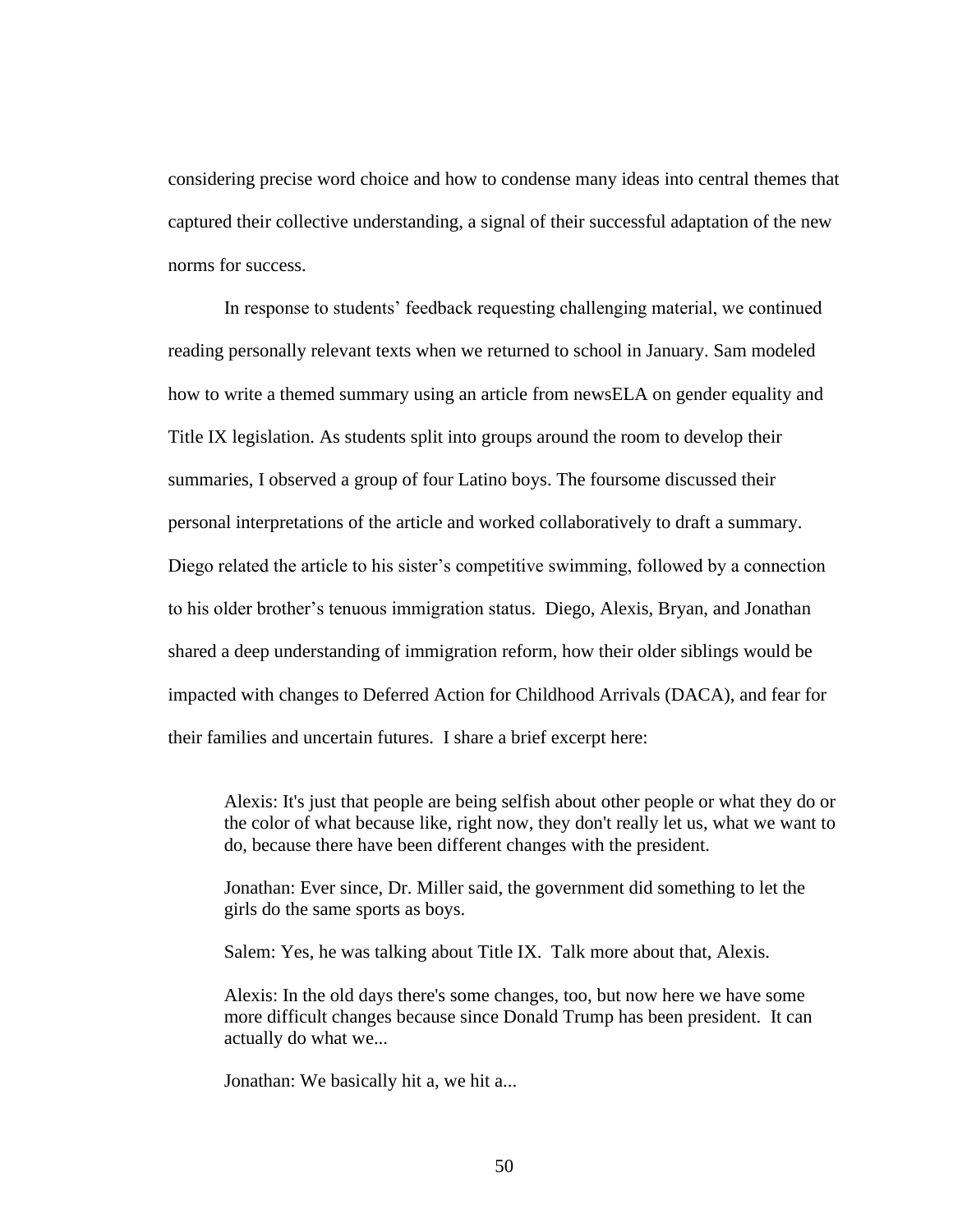Diego: Dead end almost.

Jonathan: Yeah! Dead end.

Diego: Well not a dead end, but a dead end. But that hasn't exit, there's only one exit to it. Well it has many places to go, but only one shall let you go completely. Kinda like a maze.

Jonathan: It's like if you hit the dead end you want to turn around, and you like want to...

Alexis: You can always turn around your feelings or your thoughts, but

Jonathan: It restarted basically.

Diego: When you said about the president Donald Trump, we cannot turn around right now and say, well not that we see Donald Trump how he is, we can't switch him right now. We have to wait two years.

Alexis: Yeah.

Jonathan: Or maybe eight. They can expand it like they did with Barack Obama. Four years or eight years.

Diego: Kind a like a benchmark. You get an answer, get it wrong, too bad, too sad.

Salem: So, what does it mean for you in your everyday life?

Jonathan: Mostly...

Alexis: That means we're getting affected because we don't get to do what we want to do in our lives.

Salem: Why is that?

Alexis: Because they've been changes in our lives that were maybe too hard for us. And...

Diego: One day we will conquer over it.

Alexis: Maybe they were too hard for how they affected us, now we can't do that much stuff anymore.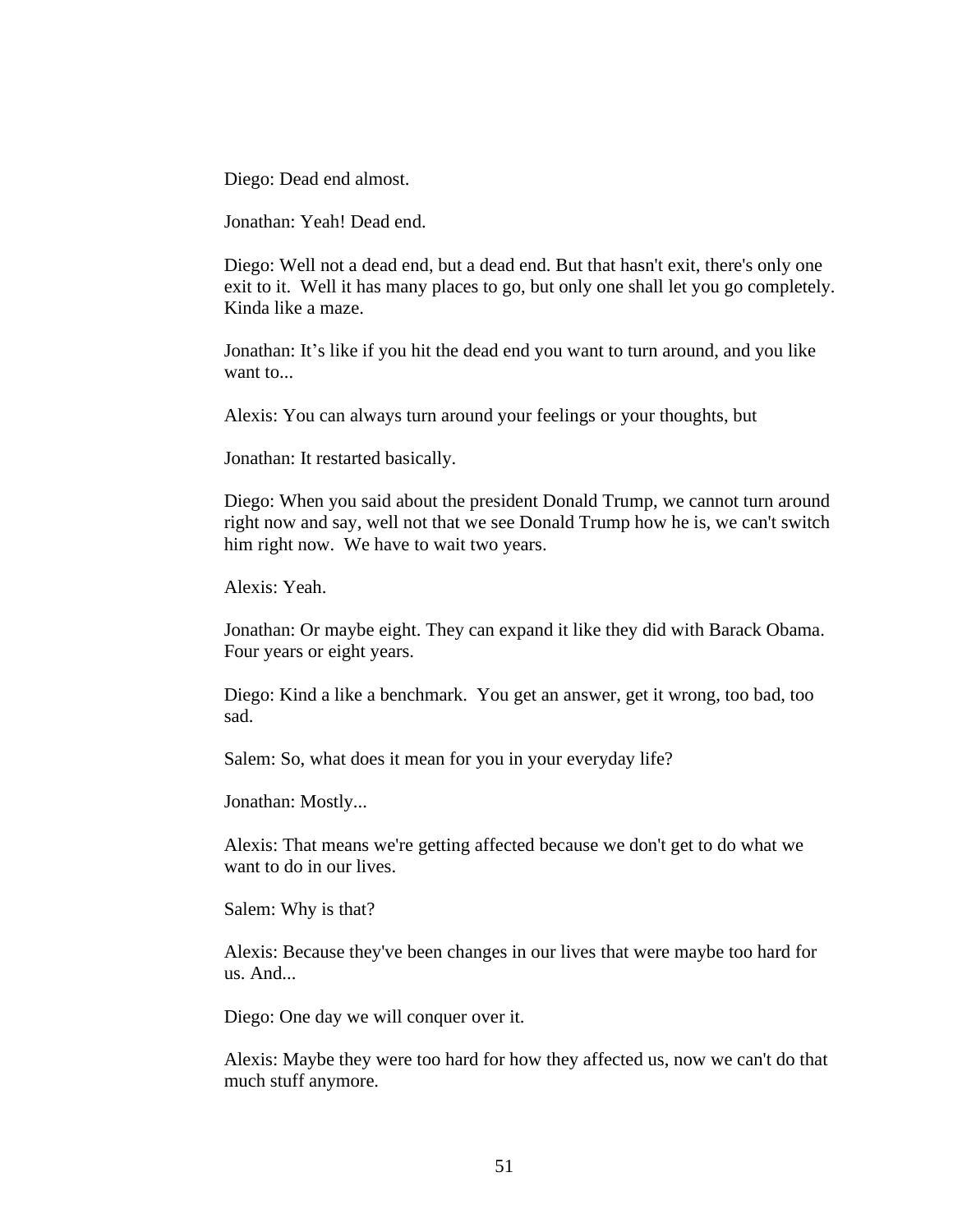The boys continued, discussing the border wall, local ICE raids, and deportation fears. The boys' conversation was the impetus for our reading *Crossing the Wire* (Hobbs, 2007) and *The Skin I'm In* (Flake, 2007) as whole class reads. Expanding on our format of using personally relevant texts, we sought chapter books with challenging material that reflected our students' lived histories, their requests for topics of fairness and discrimination, and engaged them in deep thinking about the world and their place in it. Consistent with the communities of practice literature, my data indicated student participation in their literacy communities of practice influenced their learning, identities, and engagement through opportunities to select topics of interest with increasing challenge, set goals and monitor progress, engage in prolonged studies, and share their understanding publicly. Moreover, through participation students demonstrated an understanding of themselves as learners and who they were obligated to be in their communities of practice, by providing *input* and *feedback* into the direction of their studies, by relating personal experience, and collaborating with others to study topics of interest through prolonged effort, foreground issues of fairness and linking their personal becoming. The nature of their participation within their communities of practice was uniform in that they engaged in the same literacy participation structures; next I explore the reification findings for a better understanding of the individual nuances across cases. **Reification Framework: Student's Projections of Themselves** 

After reviewing the affordances of the communities of practice established in the two classrooms, I examined individual case student data to deepen my understanding of how engaging in agentic literacy practices influenced the nature of the three student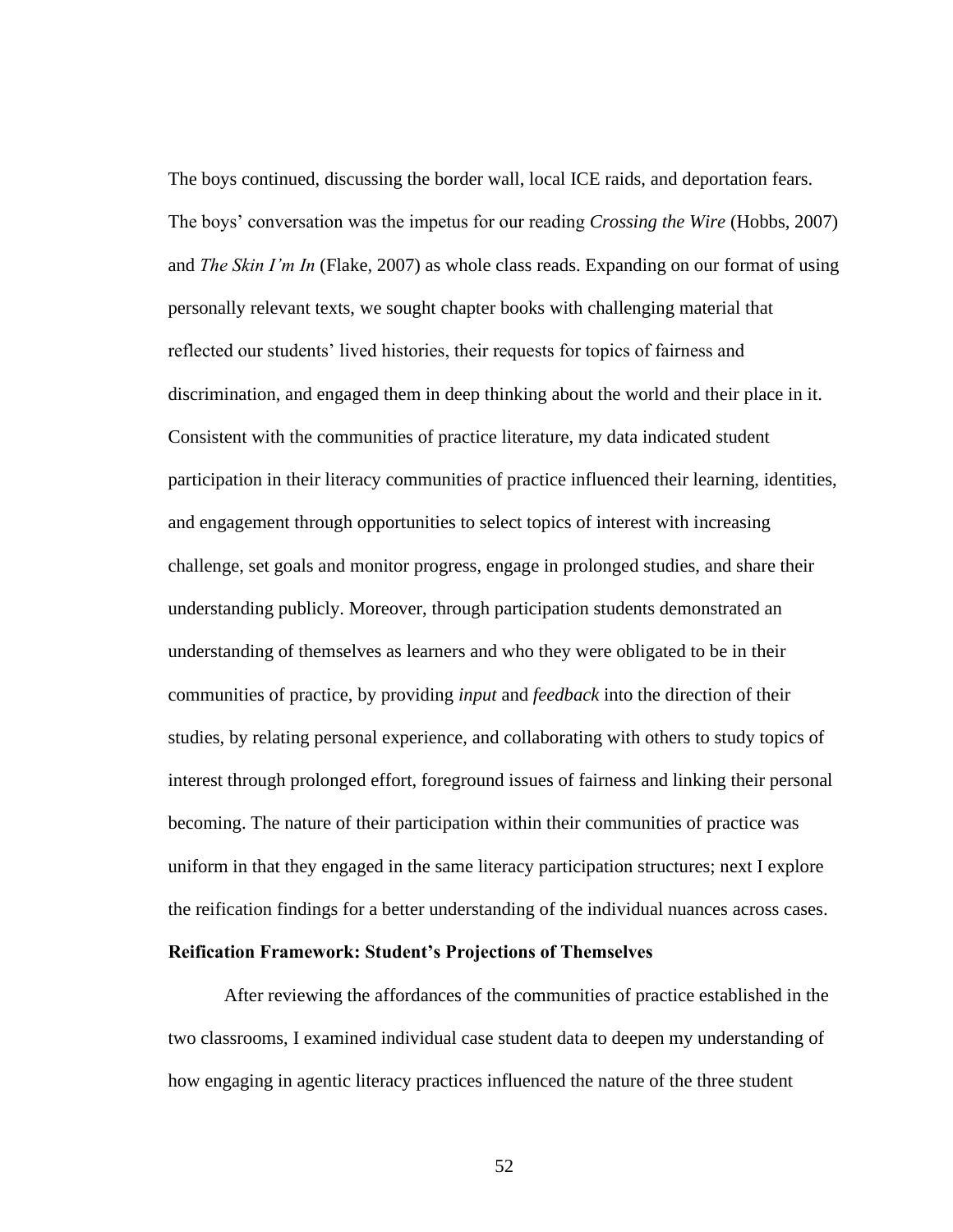outcomes, through a reification framework. For each case student I analyzed all of their sources of data and developed profiles as evidence of their reification through their *personal orientation*, their *indicators of success*, the *instructional focus or topic of interest* in which they engaged, and their *optimal supportive instructional opportunity*. I present eight cases.

### *Daniella: The Teacher & The Advocate*

I like it [book club] because you can know about someone that you don't know. And you can help other people from other classes. So, they can become like, like they can become smart and get, get Bs and As. And so, they can get a better life. (12.14.17)

Daniella was a petite Latina student with a kind smile and quiet disposition. She would be easily overlooked in a traditional lecture format because she rarely offered verbal contributions in the whole class setting. The nature of Daniella's participation in small group discussions contributed to the emergence of her *personal orientation* as a teacher. She was often the group scribe, summarizing and recording group discussions, and standing up to coach her group's presenter, though never the sole presenter. Daniella talked about her goals of becoming a teacher and actively supported group mates' understanding, particularly a peer who found comprehension challenging. Her orientation as a teacher was evident in her comment, "I want to challenge other students so they can know what they can do in fourth grade." Initially, in the fall she discussed becoming a teacher generally, but by spring she was more specific, stating she thought perhaps a high school teacher so she could teach history or biology, reflective of her emerging interest in historical fiction. Daniella grinned a huge smile when we told her teachers have to get up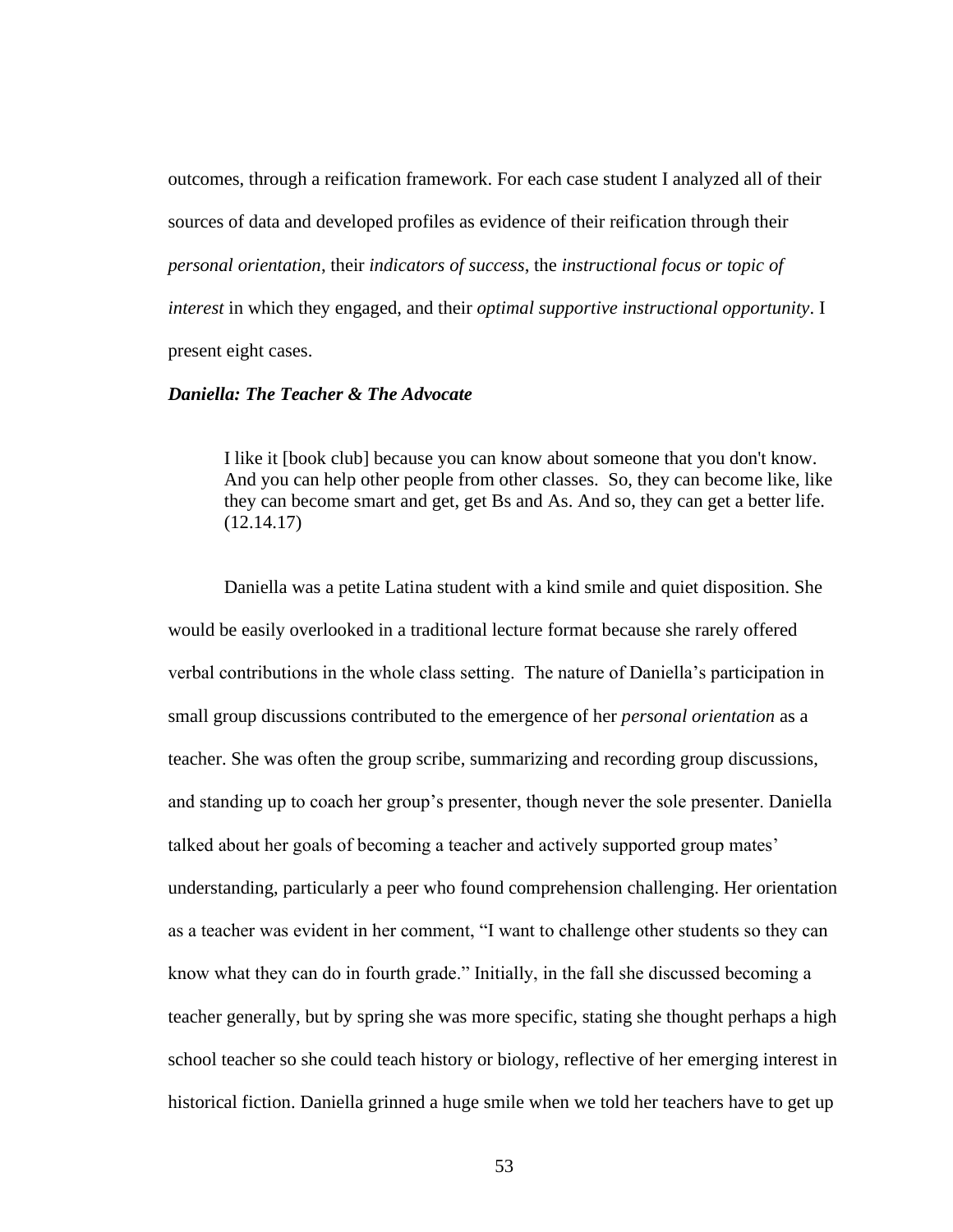early; she was not fazed by our good-natured teasing. Staying steadfast to her goal, Daniella assured us it was okay to get up early if she was helping others, a signal of her emergence as *The Advocate* to come.

Daniella discussed her personal *indicators of success* in terms of traditional reading levels. Early in the year, she could quickly relay each of her reading levels since Kindergarten when asked to talk about herself as a reader. She was conscious of what would make her a better reader, telling me, "I have some work to do on summaries" (12.14.17). When she discussed her appreciation for reading *Crossing the Wire* (Hobbs, 2007) in the spring, she proudly noted it was above her level, but she was able to understand.

In the fall as part of their animal research project, Daniella elected to study spiders. She worked diligently to read and research information and design a digital storybook of her learning. We asked her about why she chose to study spiders and she timidly responded that she was terrified of spiders in her backyard. She saw this research project as an opportunity to learn more in hopes of allaying her fears. Daniella was the only student who discussed her choice of topic in relation to learning more about her life; others discussed it as a more perfunctory task that increased their content understanding. Later in the spring Daniella discussed a variety of topics that interested her, including 'culture and society', 'bullying', inclusion and 'popularity', and liking people for who they are, not what they look like. She discussed researching the Bermuda Triangle before offering she wanted to study the KKK next because she questioned why they hated people so much. Her *topics of interest* included learning more about her fears and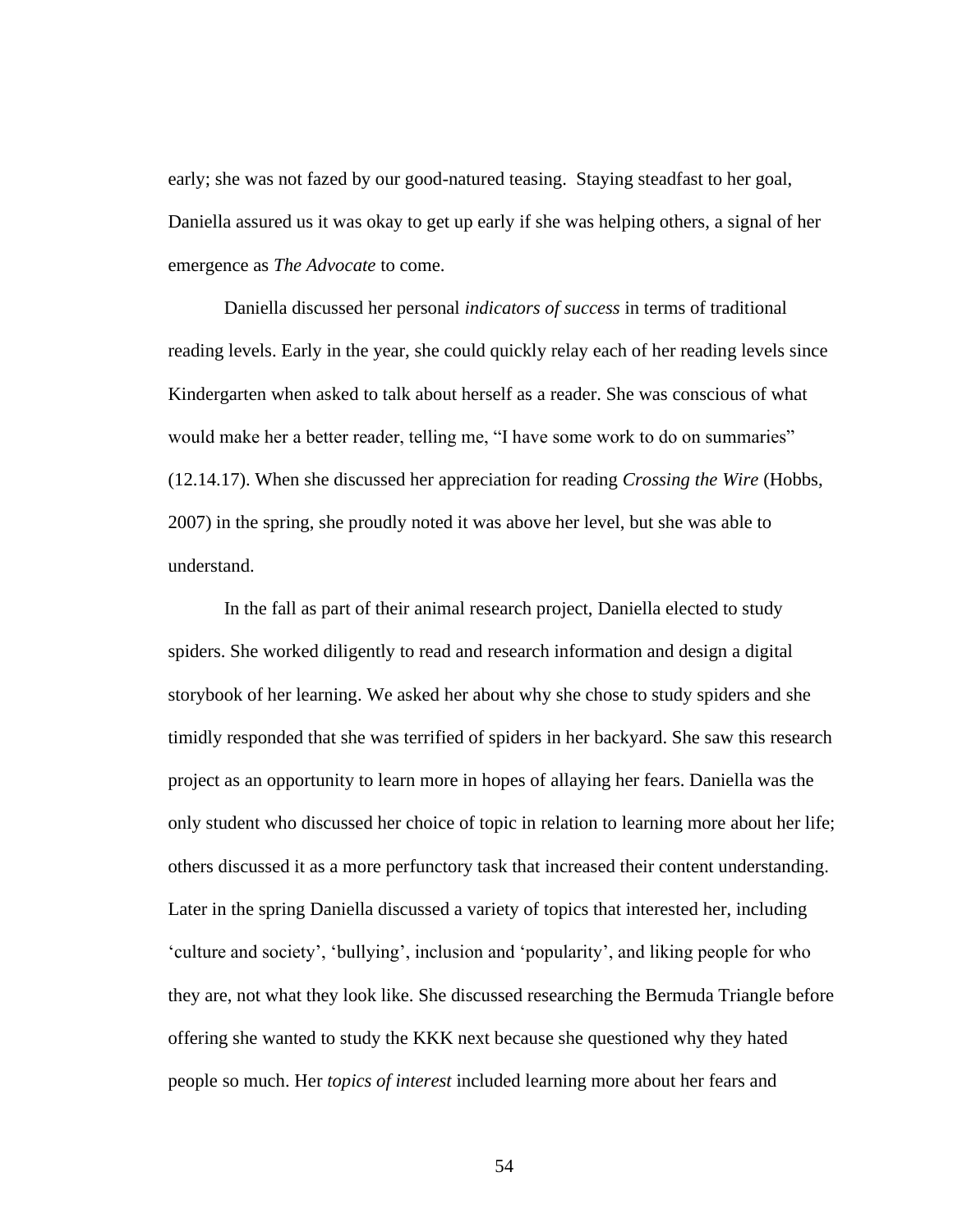uncovering a deeper understanding of cultural topics such as bullying and discrimination, and how such topics surfaced in her life.

Daniella credited book club and small group discussions as influential to her reading growth in fourth grade. She said, "I liked it [book club] because it got my grades up a little bit up in reading. Since we did our EOGs, I got 4 on reading and last time, I didn't do so well. Last time I got a 2." Where her contributions in whole class settings were more of a silent supporter, her timidity dissolved and she assumed a more active role in book clubs and small group discussions, often prompting her peers to return to the text to clarify misconceptions, as a teacher might. Further, she credited discussions with her peers as valuable to deepening her understanding, clarifying her misunderstandings, and helping her decode 'tricky' words as she encountered them. She liked discussing interesting and challenging books with others: "I liked shared reading because, I got to talk a lot in there. When we did shared reading, when I started having rough times understanding it, I started talking more and more." Daniella praised getting to spend time talking about a book she was interested in with others and valued the opportunity to learn more about her peers. Daniella prioritized book clubs and small groups as *optimal instructional opportunities*.

Daniella appreciated the opportunity to read, write, and discuss challenging texts that were personally relevant. She spoke eloquently at the end of the year about her family's immigration experience and how she connected that to the class reading of *Crossing the Wire* (Hobbs, 2007). She told her older sister about the book and her sister read it, surprised that as a fourth grader Daniella read it in school. Across the year,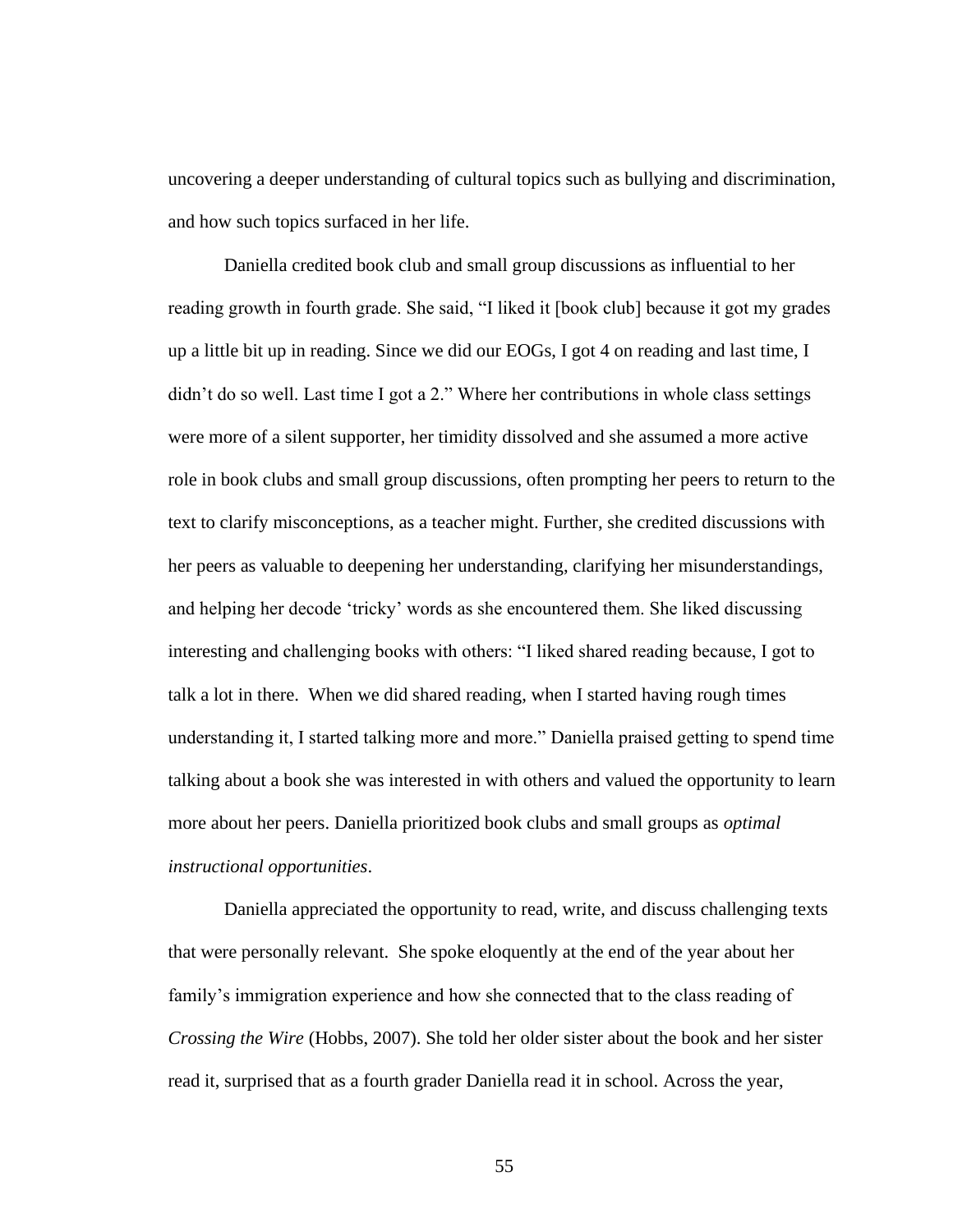Daniella named small group opportunities as influential to her development as a reader. She reported disliking reading previously, but in fourth grade she read more than 50 books. Finally, while Daniella, *The Teacher* appreciated the affordances of small group discussions, she credited her teacher, Amanda with giving her space to develop her confidence to participate without fear of having the wrong answer. She poignantly said, "Ms. Southern is my favorite teacher out of every teacher. She helps us a lot. And tells us no one is wrong. No one told me that before. Other teachers used to say that's wrong in front of the whole class and that's why I got really shy. I'm not shy anymore."

Finally, Daniella's perspective on her developing confidence was evidenced in her writing. She indicated the extent of her change from a quiet, timid student towards more confidently participating when she wrote:

Shy. I am shy like a turtle. I have answers but never respond. I'm not really confident talking to my class. My mouth is quiet my head or brain is thinking. I just sit and listen. But now I will be confident as a bull. (I'm a Girl personal writing, 2018)

She wrote of her eagerness to learn and connected her goal of becoming a teacher and how helping others is a benefit of her learning. Daniella's commitment to learning and developing her confidence in small group instructional settings continued the following year. As a fifth grader, dismayed with the type of instructional opportunities she was provided, Daniella, *The Advocate*, wrote a letter to her principal advocating for the fifth-grade teachers to include book clubs because students felt successful and engaged with book clubs as fourth graders. Sadly, her efforts did not yield changes in her fifth-grade instruction. However, as a seventh grader, Daniella returned to visit Amanda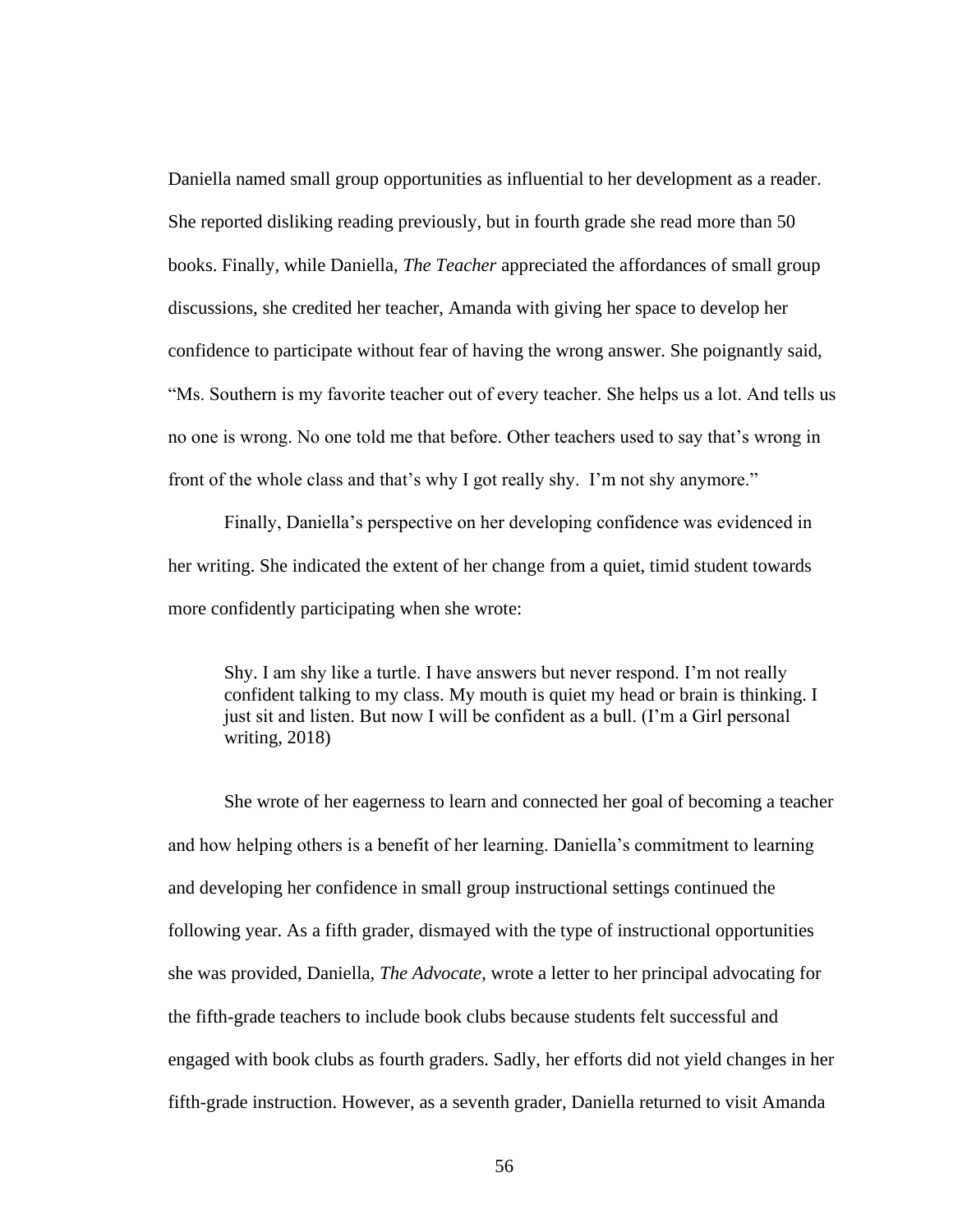and self-reported being in the advanced reading class and how her experiences in fourth grade stuck with her and encouraged her to speak up more in classes.

## *Abe: The Literary Critic*

Sometimes in my head I sometimes think I am in a book, and I'm making the book my world. (6.8.2018)

Abe joined Lila's class after the first weeks of school, transferring from a school in a nearby state. He took it in stride when there was no desk for him due to overcrowded classes, quietly working at a table under the window with his books and folders stacked neatly beside him. This was evocative of the same 'roll with the punches' attitude Abe demonstrated throughout the year. Abe's father spoke Spanish, yet he and his sister were not fluent and spoke English with their mom. He expressed concern for his sister knowing Spanish and was hopeful she would be accepted into the school's dual language program as a kindergartener the following year. The nature of Abe's participation was consistent through the initial stages of observation and data collection when students were negotiating the rites of passage and their communities' normative practices. Abe was especially focused on group membership and homework completion in book clubs, "And the first book club I got into, we were doing good and I noticed that not everybody does their homework. There was one person in my group…I wanted everybody to do it so that they could participate and have fun" (6.4.2018). He frequently contributed to class discussions as they prepared for book clubs and established group norms.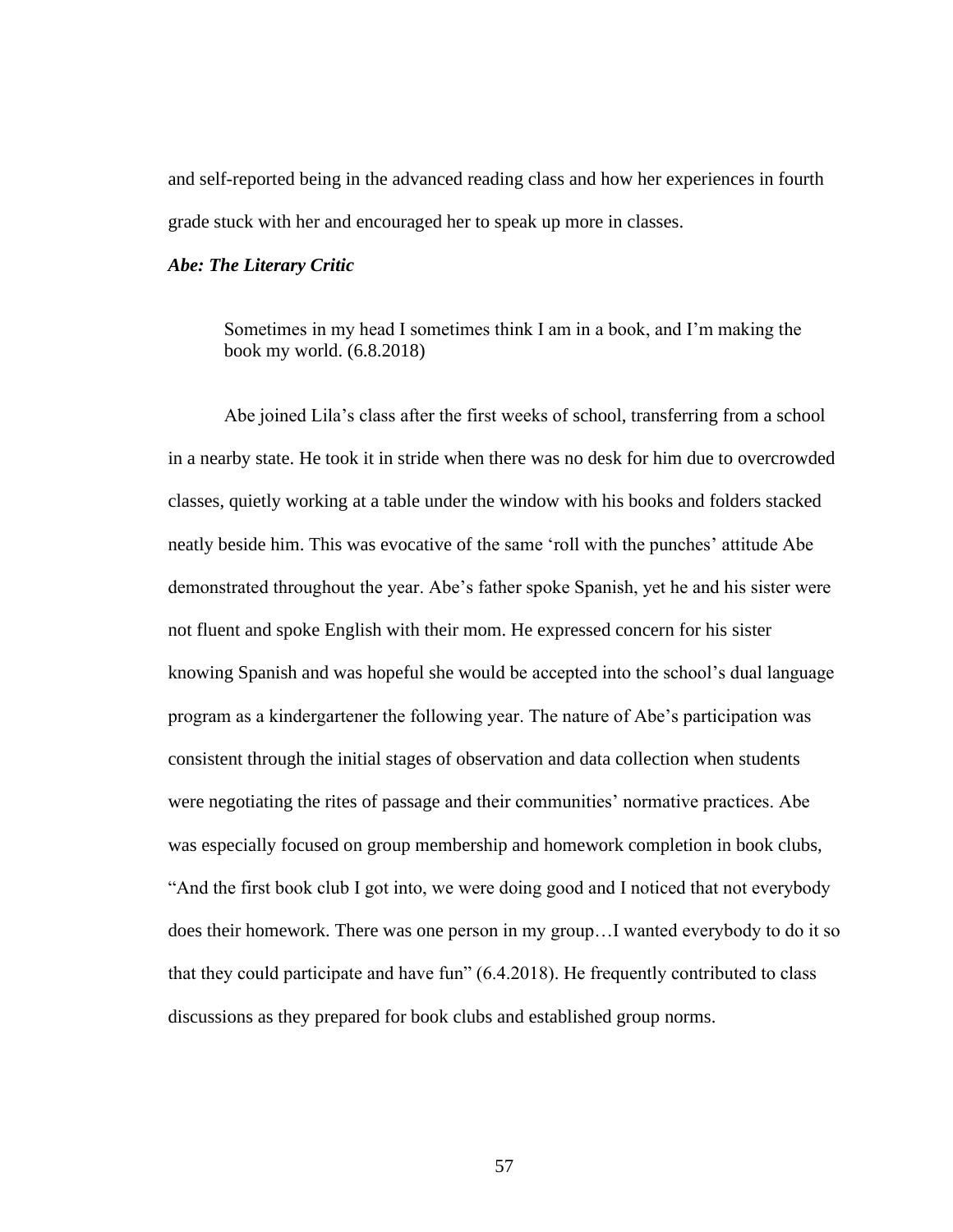I dubbed Abe The Literary Critic as his *personal orientation* because overwhelmingly his comments revolved around character intention and motivation, how he related to characters, and how he saw writing as demonstration of 'deep understanding'. In the spring Abe discussed at length different books he read commenting on the characters saying things like:

I liked that book [The Skin I'm In] because Malika starts exactly like my writing it started not that good and then it improved. And she starts as if she has no friends and she's lonely. But she ends up turning out and respecting herself and not letting people boss her. And well, she has a lot of power, but she can't use it because everybody in there thinks she's a joke. But, until Kayla came, it made the story a little deeper, and I like that.

Discussing another book, the class he read he continued:

I liked "Crossing the Wire" because he tried his best to do a lot of stuff, and even though he didn't get to stay with his best friend, he still stayed there because he cared about his family and he knew that if he went his family would still be poor. So, he was a very good character. He did a lot.

He summarized his talk about different books he read: "Well, I like a lot of books it has stuff that makes it go deep and deep, with characters that are not named but they go into the story a lot" (6.4.2018). Abe's explicit wishes for 'deep', challenging material were consistent throughout the year.

Abe's *indicators of success* included his acknowledgement of slowing down,

rereading, and thinking carefully as a reader; and he saw his writing as a measure of his understanding. He reflected on his changes as a reader from third grade when he told us he thought being a good reader meant being 'very speedy'; he thought being the second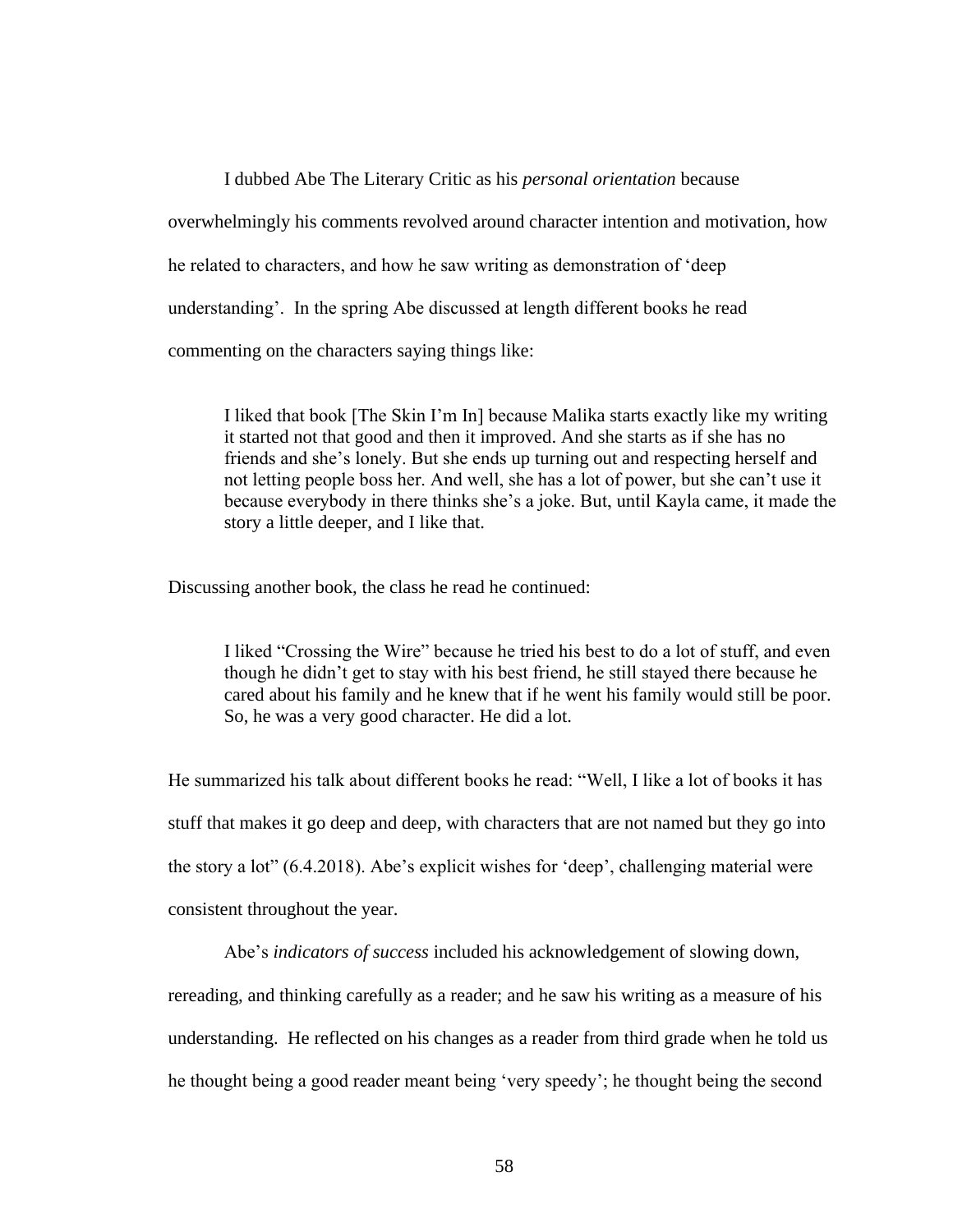or third person to finish indicated he was a good reader. Abe shared he did not raise his hand in previous grades, 'because we still had a lot of hours left', further indication he thought work completion was the measure of success previously. Conversely, as a fourth grader he changed his approach, "So, in fourth grade I take my time, I check over my work, I see if I have the correct answer, and I use all the strategies that I've been helped with" (6.4.2018).

Abe appeared unaffected by standardized testing; when asked about his EOG score he simply replied, "I got the same score as my grade [4]" (6.4.2018). I pressed him about his disposition towards testing and asked if he thought about his scores during the year. Abe nonchalantly offered, 'not really' before confirming a final thought on testing, "I just wanted to get a four or a five to see if I was good at fourth grade, if I listened or if I didn't" (6.4.2018). He spoke more extensively about the books he was reading, his writing, and his experiences in different participation structures.

Abe's desired *instructional focus and topics of interest* revolved around his desire to improve his writing. He was keenly aware of his development as a writer. He brought up the topic of his writing early in the year when he said:

Well, when I was in other grades, I wasn't the best writer. Most people couldn't understand it. I didn't write very neat, or I didn't space out my words in other grades. I wasn't the best writer. And, um, when I got into this class, I started writing about a book that I might like. It took me a while with the writing because I don't write a lot. I didn't write a lot in my other grades. (12.12.17)

Here his comment focused more initially on writing conventions, with an undertone of conveying meaning, yet, he indicated that he was writing more as a fourth grader and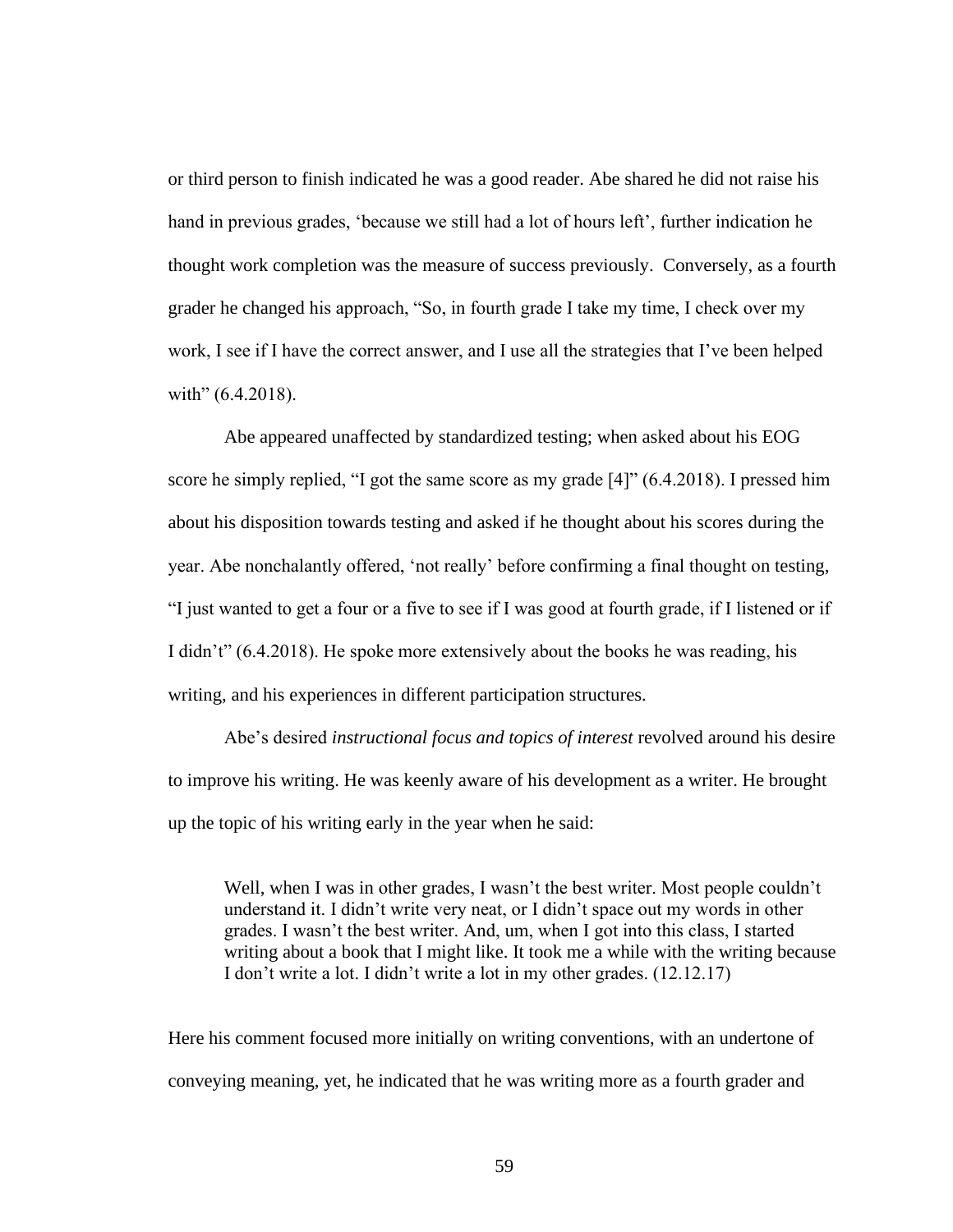related his writing to books he read. During his spring interview, Abe again brought up his writing and I pressed him to say more. He commented:

Because when I do the writing, I can go deep in it, and I don't always have to share it. But I do because I want to see if my work is good or not. And the writing we are doing now, "What does my face say to the world?", it's a very deep one, so not many people share. So, when I share, I say it with joy and happiness. And that's what I like.

As the year evolved, the way Abe discussed his writing transitioned from an emphasis on conventions to more content and his quest to personally relate to books and his experiences as a reader. Over the course of the school year Abe increased the amount of writing he did and his comment above indicates he appreciated sharing his work with peers and getting feedback.

Abe's *optimal instructional opportunities* occurred through writer's workshop and the inclusion of challenging, personally relevant texts. Whereas he discussed the perfunctory affordances and constraints of each of the participation structures when asked, Abe spoke animatedly about his opportunities to write. Abe saw writing as a way to learn more and expand his view on topics; he focused on the utility of writing as a tool to support his learning, but also as an expression of his identity when he discussed how to maximize his learning by slowing down. On April 18, 2018 I observed Abe in a writing conference with Ms. Franklin. Afterwards I asked him to talk about his work as a writer. His explanation follows:

I thought writing was one thing; when I wrote this, I thought to write what came from the book, not anything that came from my brain. When I write this, I inspire myself to write more, more than just things that come from a book, stuff that you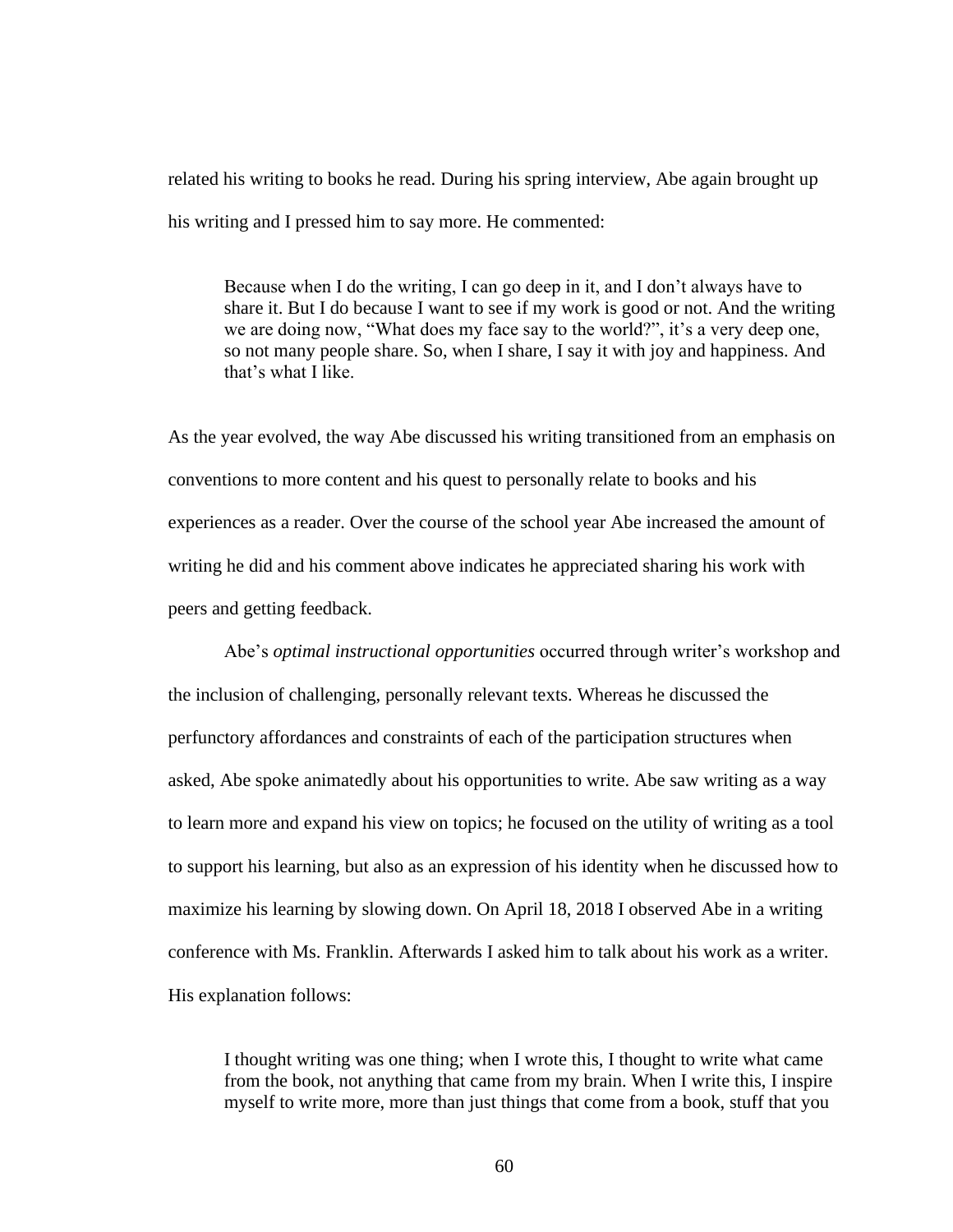know that might happen. This had thinkings in it, I put thoughts, I really didn't know what to think about. So, when I think about a book, I read it, when I write about it, I really want to know if I can write more, more, more.

Here we see Abe challenging himself to extend himself as a writer. Later in our conversation Abe commented how his writing improved when he came to this class because of writer's workshop. He appreciated how writing was modeled and attempted to tailor his own writing after his teacher's instructional conferences. Further, he conveyed opportunities to share his writing with others was important to his work; he wanted their feedback, "I want to see if it's good or not, if I've improved. I want to see if it's better" (4.18.2018). Finally, Abe poignantly connected his improvement in writing with his quest for deeper understanding when he expressed writing helped him find the important points and helped him understand why people love texts so much. He further connected the importance of developing such a deep understanding and appreciating a variety of work, "...because there's writing in the whole world" (4.18.2018).

Abe, *The Literary Critic*, wrote a two-page theme analysis of *Crossing the Wire* (Hobbs, 2007). He opened his analysis with these two sentences, "There are times when people have hopes they can provide the needs for their family to survive. A theme from Crossing the Wire is hope for family" (3.21.2018). He artfully described the protagonist, Victor and his journey to support his family financially and to protect his risky friend, Rico, as evidence to support his theme of hope. Ever the one to connect his reading to his deep understanding, he concluded his theme analysis with this sentence, "We all hope when something bad happens, we want it to be better" (3.21.2018). Opportunities to think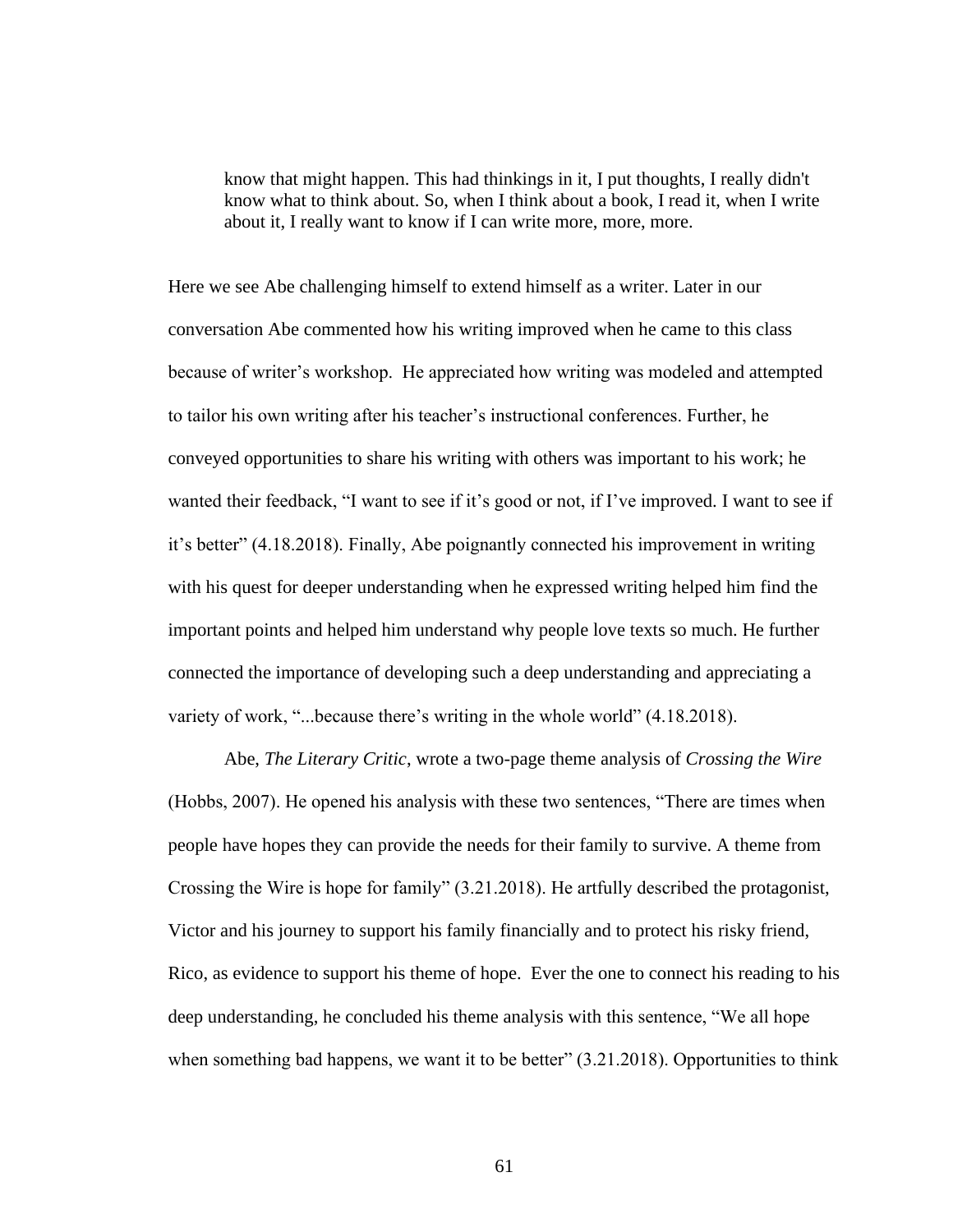deeply and share his perspective through writing contributed to Abe's success as a fourthgrade literary critic.

### *Jonathan: The Tortoise & The Little Engine That Did*

I try to work my best and try, try to do it harder. I try my best to never give up, and to succeed (12.12.2017)

Jonathan, a short Latino boy, was the middle child. His older brother in high school, was a strong student academically, and his younger sister, a Kindergartener was happy to let her older brothers do everything for her, according to Jonathan. He talked about his parents in terms of their hard work, both working long hours to support the family. Jonathan was kind to others, a perceptive listener, and was observed inviting his peers into the conversation and building on others' ideas in whole group discussions. He was unassuming and yet, passionate about social topics.

Jonathan's personal orientation as *The Tortoise* or *The Little Engine That Did* was evidenced in his perspective to testing and traditional achievement measures. His mantra of 'slow and steady' growth and expansion continued when he talked about his projection and his satisfaction of beating his projected score, "Well, since my projection was to make a three and I made a four, that is a huge step up to me" (6.4.2018). We congratulated him on his success and I pressed him to talk about the significance of beating his projection. Jonathan's response was powerful, he stated: "I wanted to pass that test to have a better grade, like a huge one, to show them that I'm not that number  $-$ I'm a bigger one. And that I'm not one single number, I can become any number" (6.4.2018). Jonathan's pride at achieving his goal, beating his projected state test score,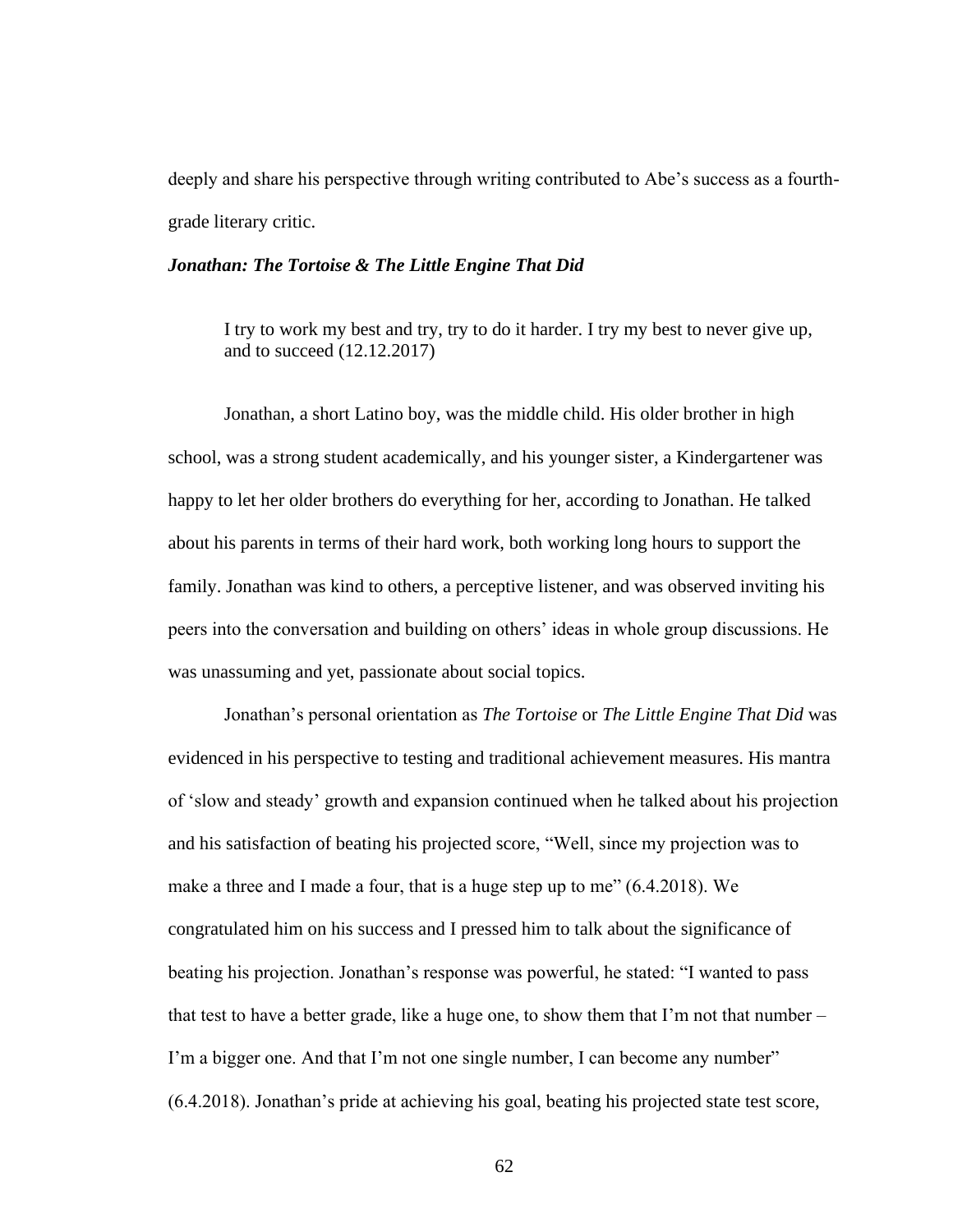was important because Jonathan was not an academic super achiever, yet he was reflective and prioritized goal setting and taking actionable steps towards his goals. He was *The Little Engine That Did* because he made steady progress throughout the year, by reading challenging texts, engaging in conversations about relevant topics with his peers, and writing about his interpretations of his experiences. Of the eight case students I analyzed, he made the least progress on his word lists assessments, a measure of decoding, however, he capitalized on opportunities to study relevant topics, discuss his learning with peers, and monitor his progress toward his goals, and with a sustained effort he defied the traditional odds and achieved his goal.

Jonathan embodied some aspects of an individual work ethic, however, he privileged individual growth and expansion as opposed to individual achievement as his personal *indicators of success*. Jonathan consistently described his fourth-grade literacy experiences using some form of the word expansion throughout the year. In their very first book club meeting, I observed Jonathan dutifully talking to his group members about his goal for book clubs:

Axel [to Jonathan]: What did you have?

Jonathan: I want to write fast, read bigger books, make higher achievements. Diego: So, like go to grade level, if you can, go above grade level? Jonathan: Yes.

Jonathan frequently discussed goal setting and expanding his learning. In the fall we asked him to rank the participation structures by which he liked most and for each he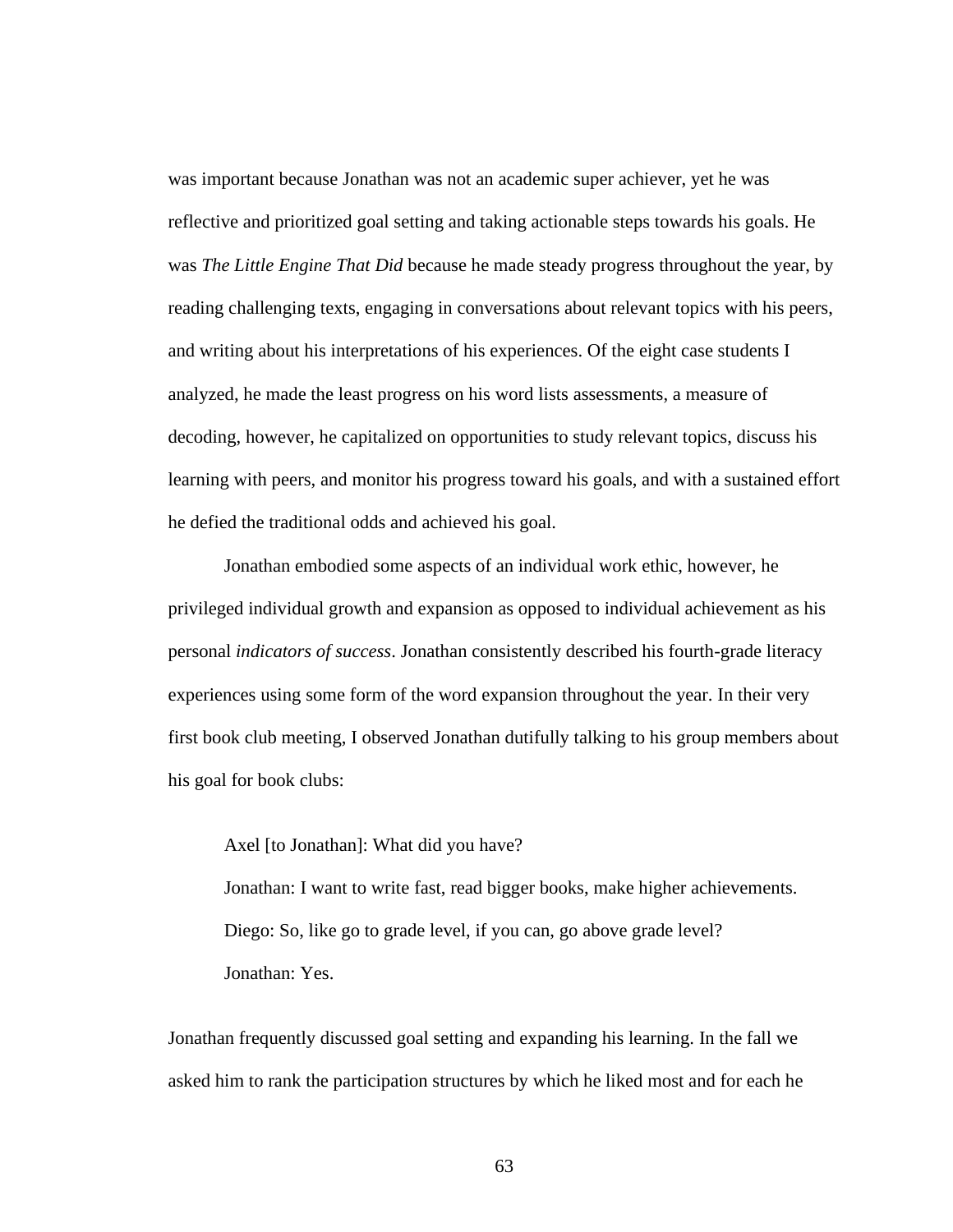described how they benefited him personally and contributed to his growth. Jonathan saw the utility of reading and writing in various participation structures as helpful to his efforts to achieving his goals of being on grade level, or beyond.

Jonathan's instructional focus or *topic of interest* evolved from researching dolphins in the fall because they seemed interesting to more compelling, democratic social issues in the spring. Jonathan's interest in political events and his participation in a small group conversation between four Latino boys I recorded in January, was the catalyst for our reading *Crossing the Wire* (Hobbs, 2007) with the two classes. Jonathan was a passionate voice, combined with three of his peers who led the discussion of immigration reform, fears over deportation, and DACA legislation one morning in January 2017. Originally tasked with determining the main idea and supporting details of an article on gender equality, the four boys connected their summaries of the reading with current events and personal experiences. Jonathan surfaced issues of fairness, personal connections, and concerns about friends and family who faced deportation. At several points the boys talked over each other, scrambling to build on each other's comments, share first-hand accounts, and confirm their experiences. Jonathan participated prominently in subsequent class discussions about their reading of *Crossing the Wire* (Hobbs, 2007); he questioned the fairness of discrimination and hypocrisy of the President's inaction to resolve immigration reform when the First Lady was an immigrant. Jonathan reported sharing his reading with his mom who in turn told him stories of her immigration experiences, which he shared to make connections with and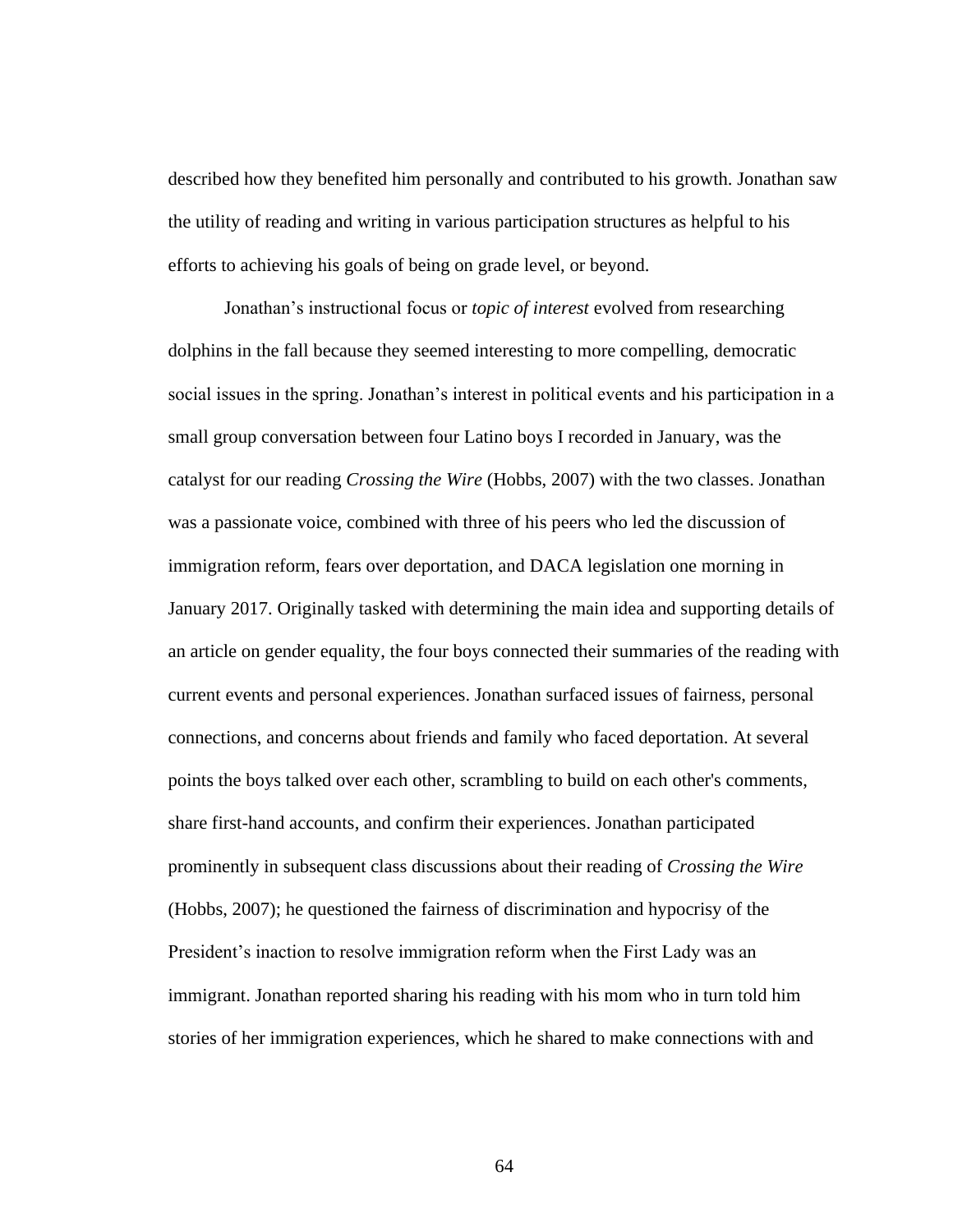build on his peers' comments in whole group discussions. Jonathan actively engaged in readings and discussions about democratic issues, discrimination, and bullying.

Jonathan benefited from the social interaction of whole group readings and book club discussions as his *optimal participation structures*. In such settings Jonathan was afforded opportunities to grapple with challenging texts, perhaps previously denied to him because of his 'bubble' status as an approaching grade level student. The social interaction of book clubs and whole group readings and learning from and about others' experiences were influential to Jonathan:

Well, learning other people's backgrounds, or what they've been suffering or struggling through, is very exciting to learn. Because my learning has been to my background, not to other people's background. It's fun to imagine what other people's backgrounds are instead of mine, and doing something different once in a while.

Moreover, in the fall Jonathan discussed the personal benefit of engaging in learning with peers when he stated the affordance of book clubs was: "To expand how I, how I connect to people and how reading will let me go to get higher education" (12.12.2017). In a traditional classroom setting that prioritized skill acquisition and individual accomplishment, I am not convinced I would have seen Jonathan as a strong student. However, he benefited from the social aspects of literacy in his fourth-grade community of practice that provided him opportunities to read challenging material, discuss politically relevant topics, and learn from and with his peers.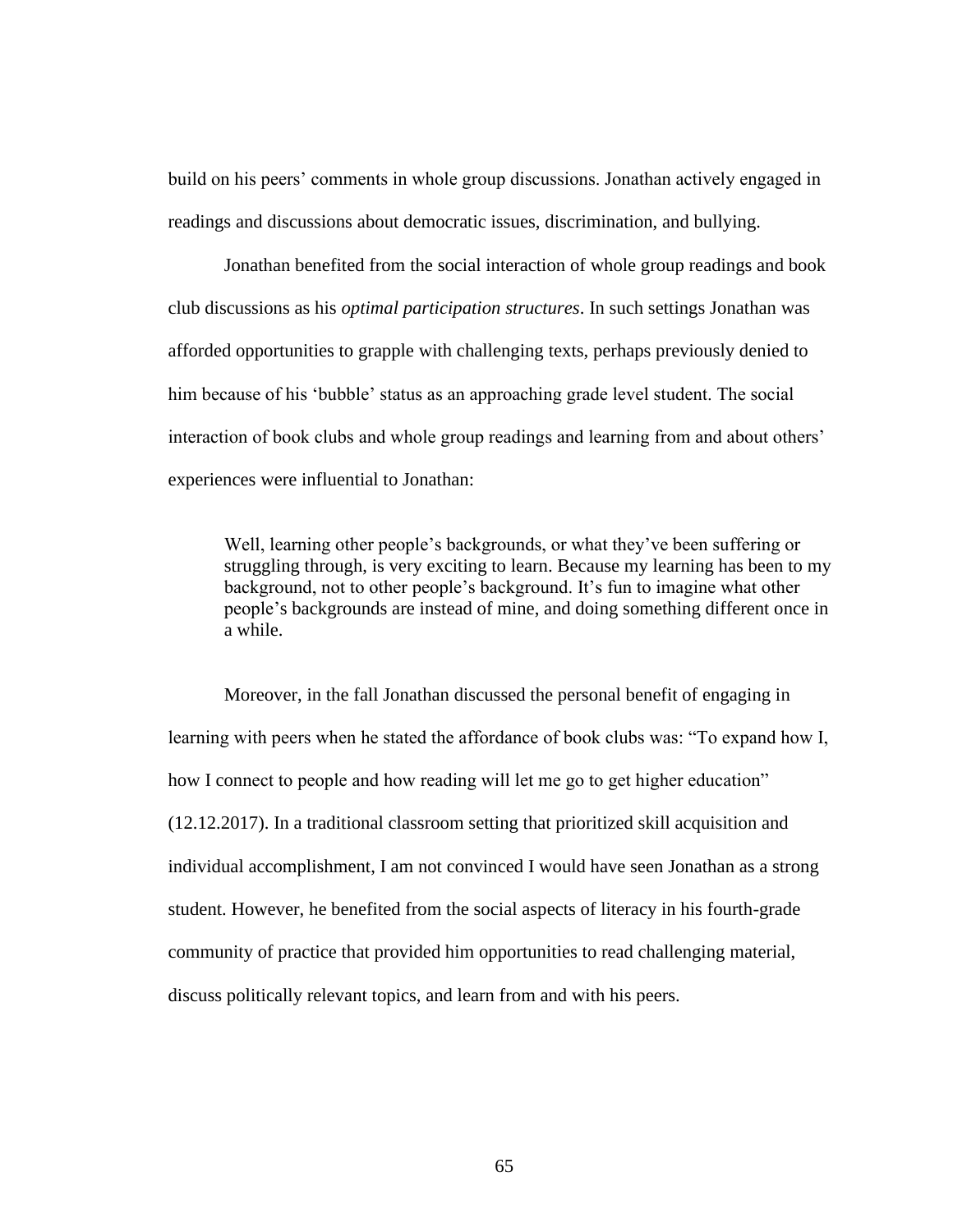Ever *The Tortoise* or *The Little Engine That Did*, Jonathan ended his spring interview telling us the importance of fourth grade for his future. Initially, Jonathan told us he wanted to be a cook, but this year changed him:

Jonathan: I don't want to take my brother's idea, but I want to reach bigger than his idea.

Salem: What's his idea?

Jonathan: Being a lawyer. I don't know. I just thought of this idea. Basically, this is the lowest goal I would want, but I want to reach bigger now because of this year.

Finally, Jonathan captured many of our participants' ambivalence as our year together came to a close. Reflecting on his experiences in fourth grade he said, "Well, I don't want it to come to an end, but it has to be one way because I want to go up and reach my dreams instead of staying down here. And I want to stay down here, but I want to reach my dreams, too" (6.4.2018). Jonathan's persistence and his willingness to engage with others shaped the nature of his success in fourth grade.

### *Diego: Horatio Alger & The Future Politician*

Last year I was on the tightrope and wobbling. I was kind of alright, in the middle struggling. Now I'm in the good, like nothing's wrong. (12.12.17)

Diego's *personal orientation* as Horatio Alger reflected his consistent commentary that his hard work and determination would lead to success. He was a Latino student with an engaging smile, who conversed comfortably with everyone, and much like the author, Horatio Alger's novels, Diego saw the utility in his efforts and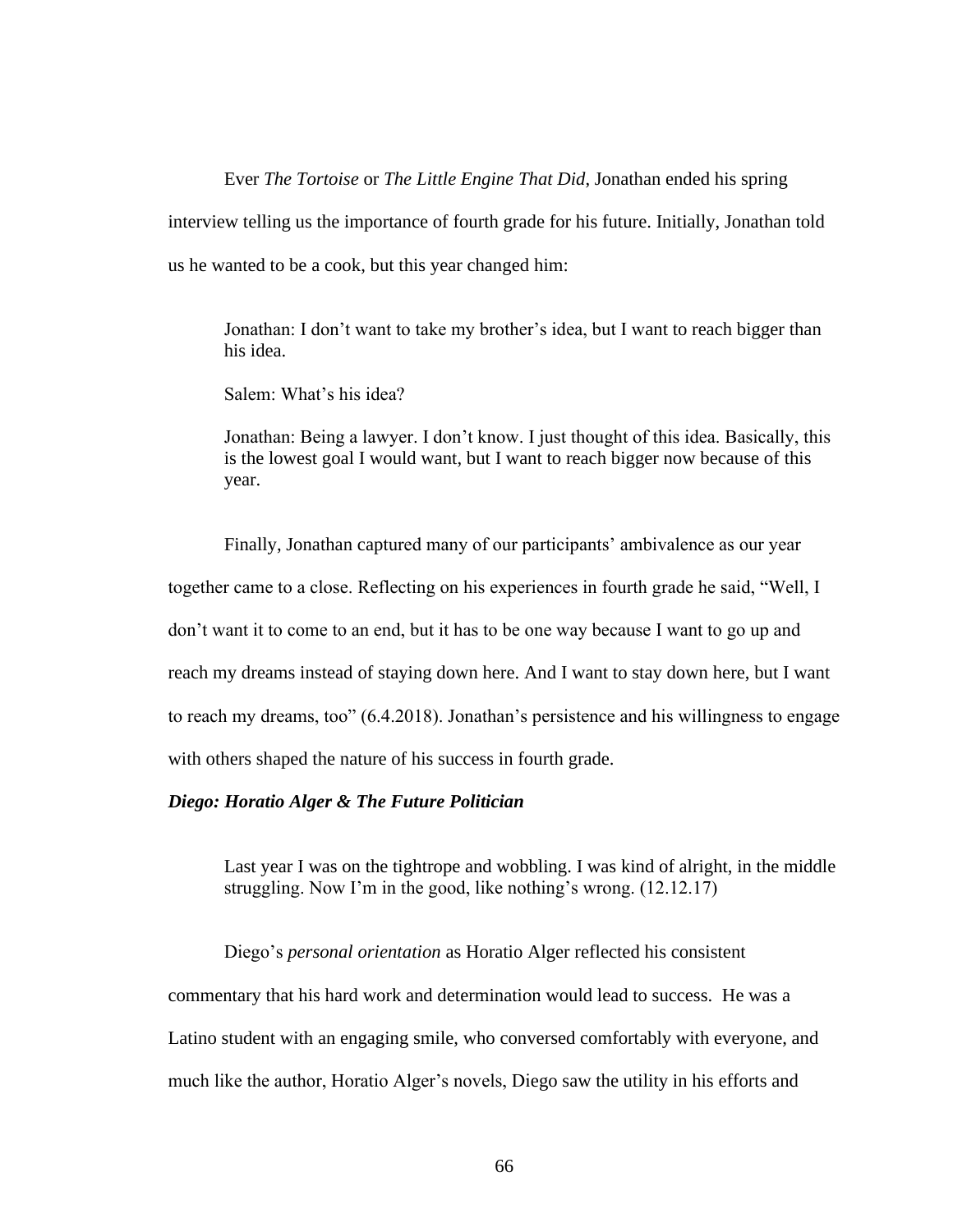maintained a laser focus on working hard and doing well. He proudly discussed his nomination as a Ben Carson Scholar and how he expended a lot of effort on his application to secure scholarship money for his future higher education. Diego described his family in ways that espoused middle-class values more so than the other students; he reported family walks at a local park, visiting the downtown library to check out books, and talked about his older sister's competitive swimming. My *Horatio Alger* kept his groups organized and focused on the task at hand; he was practical and pragmatic. Diego secured space in the cafeteria for his book clubs to meet during lunch to continue their work and challenged his groups to reread or read more than the proposed amount. Diego was intent on a clear path to success, one that stemmed from his hard work and determination, much like a *Future Politician*.

Diego's *indicators of success* were his test scores and individual achievement. Diego discussed his teacher's comments on first and second quarter progress reports that praised his efforts to learn more and knew his growth on mock testing before the final end of grade test. Diego was disappointed that he scored the same percentile as his projection, "At least I didn't drop. But I wanted to be higher than 83" (6.4.2018). Despite his individual success Diego expressed disappointment in the class' overall performance:

Well, you guys really did a great job. And I find that it's kind of us as students who didn't complete our job. Like you guys did the best you could and it was our turn to like return the favor, I guess. And we didn't complete it exactly.

Diego moved to Merritt School as a third grader; prior to that he attended a traditional school that he described as one of the best schools in North Carolina, but after his sister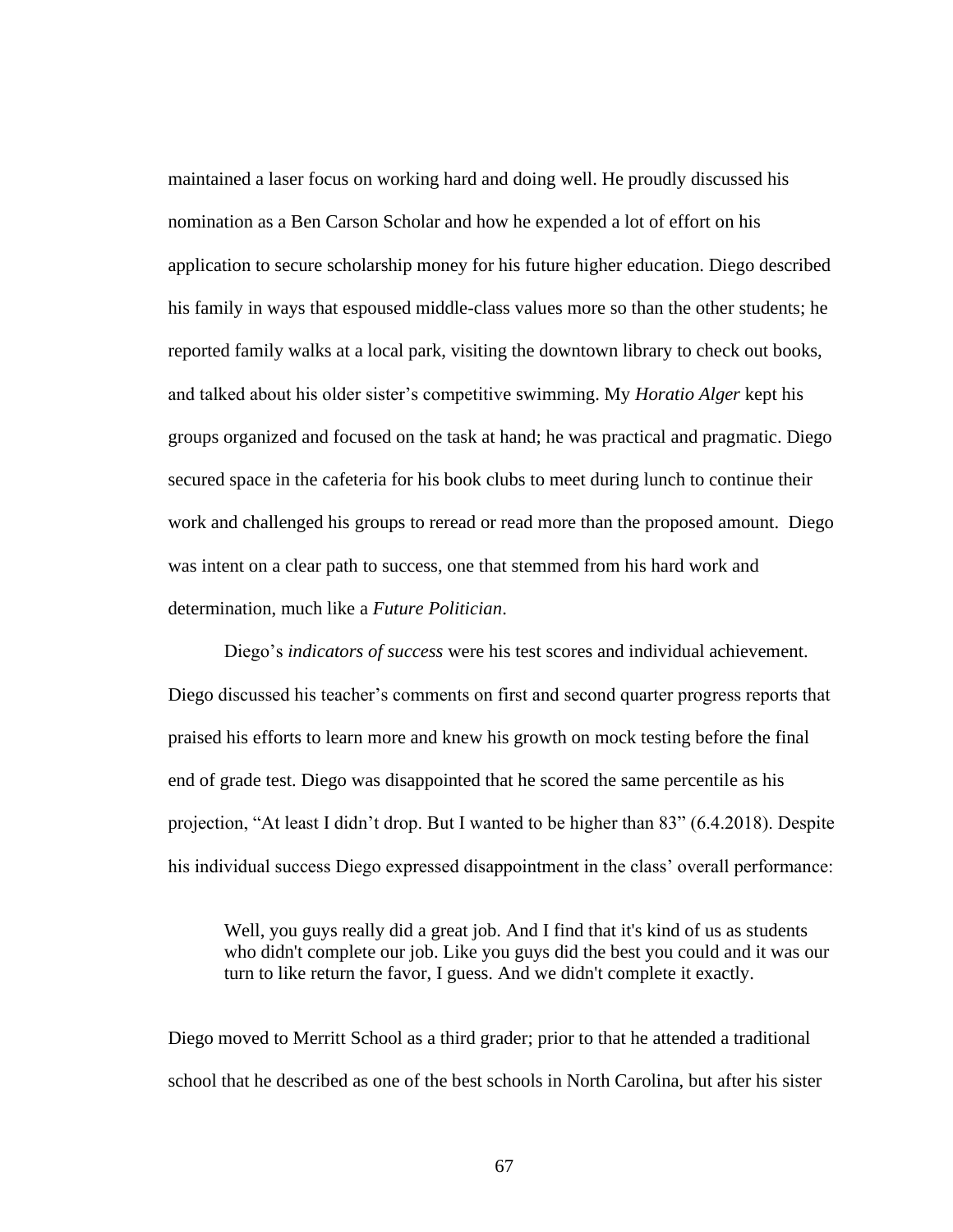finished there something happened, and he believed it was no longer as good as it once was. Diego discussed his Ben Carson scholarship as a badge of honor, a highlight on his resume that would eventually lead him to greater success. Reminiscent of a politician's acceptance speech he thanked Sam and me in his final interview stating, "Well, I would like to thank you all for being so kind and caring. And giving us our own opinions and choices that we can make" (6.4.2018). Diego saw traditional achievement measures as indicators of his success and how individual accomplishments were advantageous to achieving his goals.

Diego diplomatically and deliberately discussed the value of each of the participation structures during his interviews; he noted the utility of each and how they lent to his literacy development in fourth grade. Essentially, he told us, give me the tools and I will make it work, though he valued group interactions and independent thinking time; he was able to see the interconnectedness between the literacy participation structures. Diego's *optimal instructional opportunity* was anything that included choice and challenge. In December he said:

I said good because like all those five things we're doing...I was like actually good at it. Also, midway through first quarter and like they were starting to bring on new stuff and I like new challenges, I guess. And there were more challenges and I was like this is the best thing that ever happened to me.

Diego continued that he liked hearing from other students' perspectives in the whole group settings, but also appreciated the solitude of independent reading and writing time. He noted how it was okay to disagree or think differently and he liked that their teachers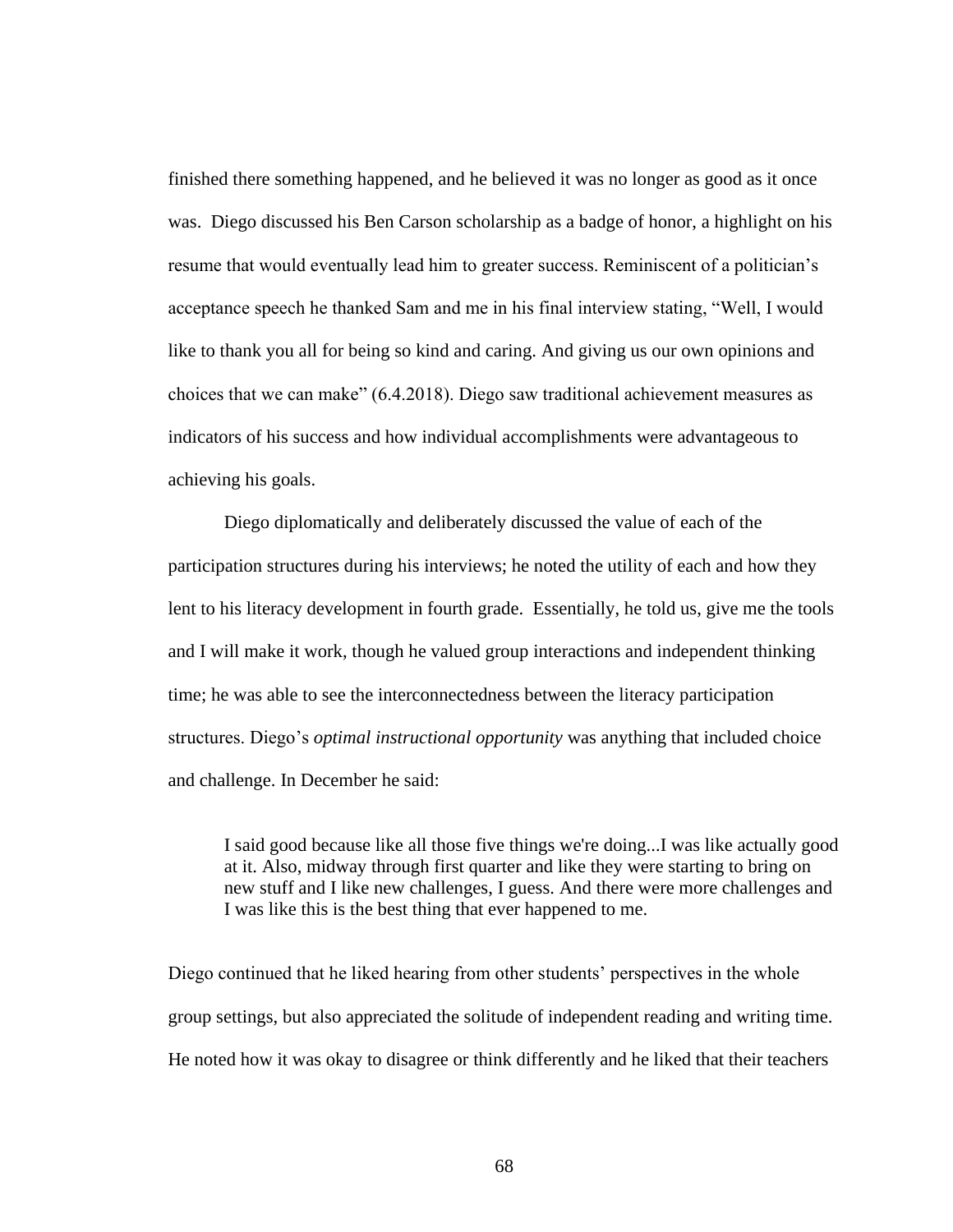modeled for them and gave them a choice regarding which text to read, with whom to work, and how to respond.

Diego as *Horatio Alger* was a consistent presence in the class's development of community norms and development of pathways of success, but he was also an enduring presence in the class readings and discussions of relevant, challenging topics. Diego's *topics of interest* initially included informational texts, because he felt they provided opportunities to deepen his learning, and eventually topics that discussed immigration reform and Dreamer's legislation. He was a central voice in the previously mentioned immigration discussion between the four Latino boys that prompted us to read *Crossing the Wire* (Hobbs, 2007); Diego relayed personal experiences with immigration and posed questions for the classes to consider during whole group reads and small group discussions. He praised the class reading *The Skin I'm In* (Flake, 2007) because it gave them an opportunity to learn about how to stand up against discrimination.

Diego saw himself as part of a 'rags to riches' Latino 'American Dream', hence why I called him *Horatio Alger*. He expressed his family's immigration plight and the risks his father took to immigrate to the United States and saw his efforts as his individual contribution to the family's success. I envision his future campaign stump speeches, appealing to the working Latino families he hopes to represent as *The Future Politician*. Diego saw the benefit of choice and challenge to his development. In true Diego fashion he moved to another school for fifth-grade, on to the next stop on his personal trajectory.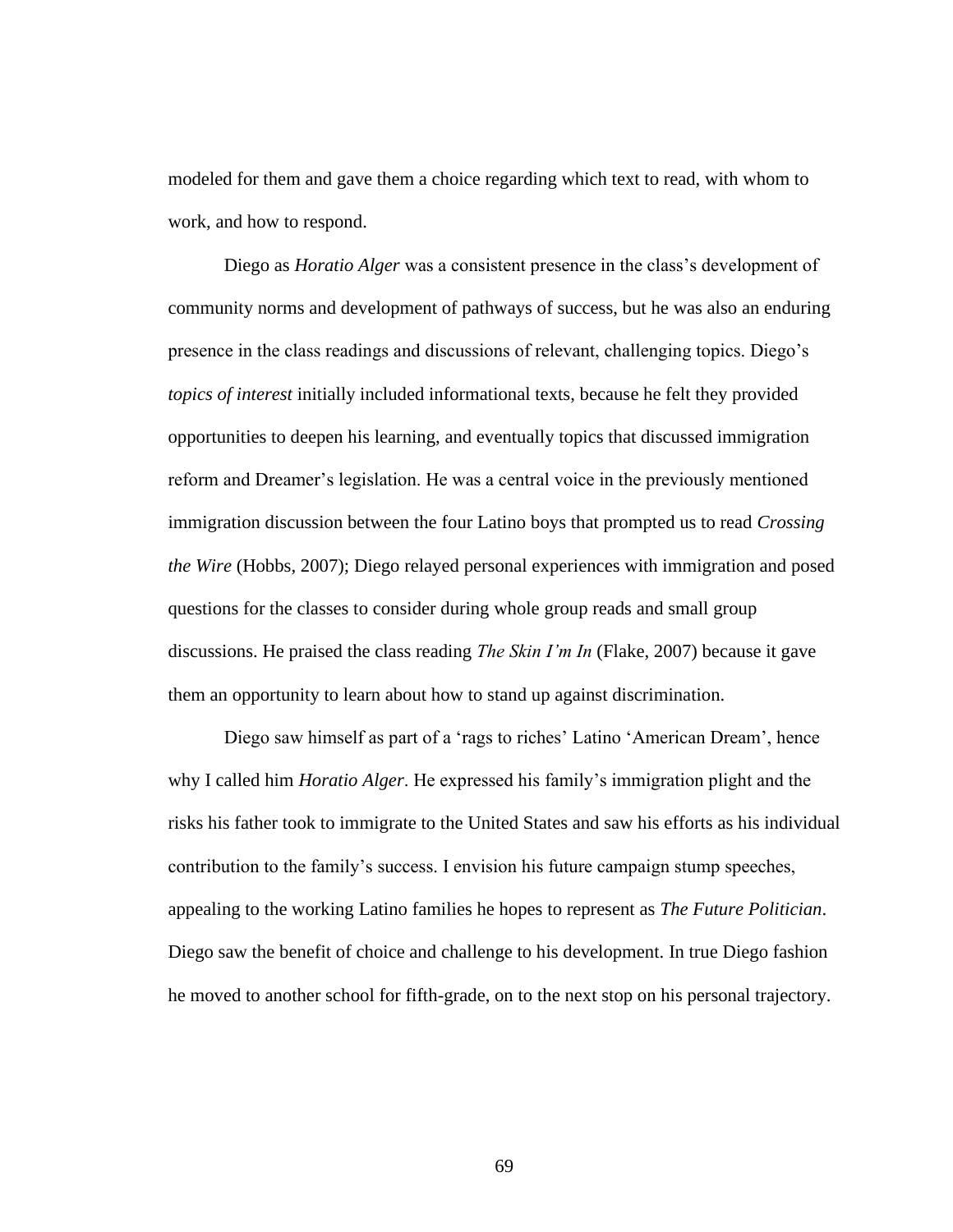## *Josue: The Social Worker & The Inclusion Specialist*

They probably think, because they think differently than me. Some people that are lower level they're probably that way because they don't really like talking a lot, and then at the end you find out that they're actually really good readers. (12.15.17)

Josue, a smart, yet humble Latino boy established his *personal orientation* as *The Social Worker* and *Inclusion Specialist* early in year. When given the opportunity to choose groupmates, Josue frequently chose three boys, all of whom were identified as exceptional and were often pulled from the classroom for intensive intervention. He consistently coached them with patience, encouraged their participation, and dutifully answered their questions and asked for their feedback when the group was making decisions. I observed Josue engaged in a book club with his three group members, after a nearly 23-minute discussion where the group was relating content learning and their lived experiences, they decided to read on. Josue looked directly at Jason, who had struggled to keep up, and said, "You got this?" (11.13.17). His personal orientation as the *Inclusion Specialist* was a key point of his December interview; when asked about his desire to include the three boys, he responded:

Because I don't feel like people who have a level lower should be with people who have the same level as them. Because like, if someone's a higher level than them they could probably learn more from them and they improve and they get to that level they are. (12.15.17)

Josue maintained his personal orientation as the *Social Worker*; during the winter Jason had emergency eye surgery after an accident that left him visually impaired. When Jason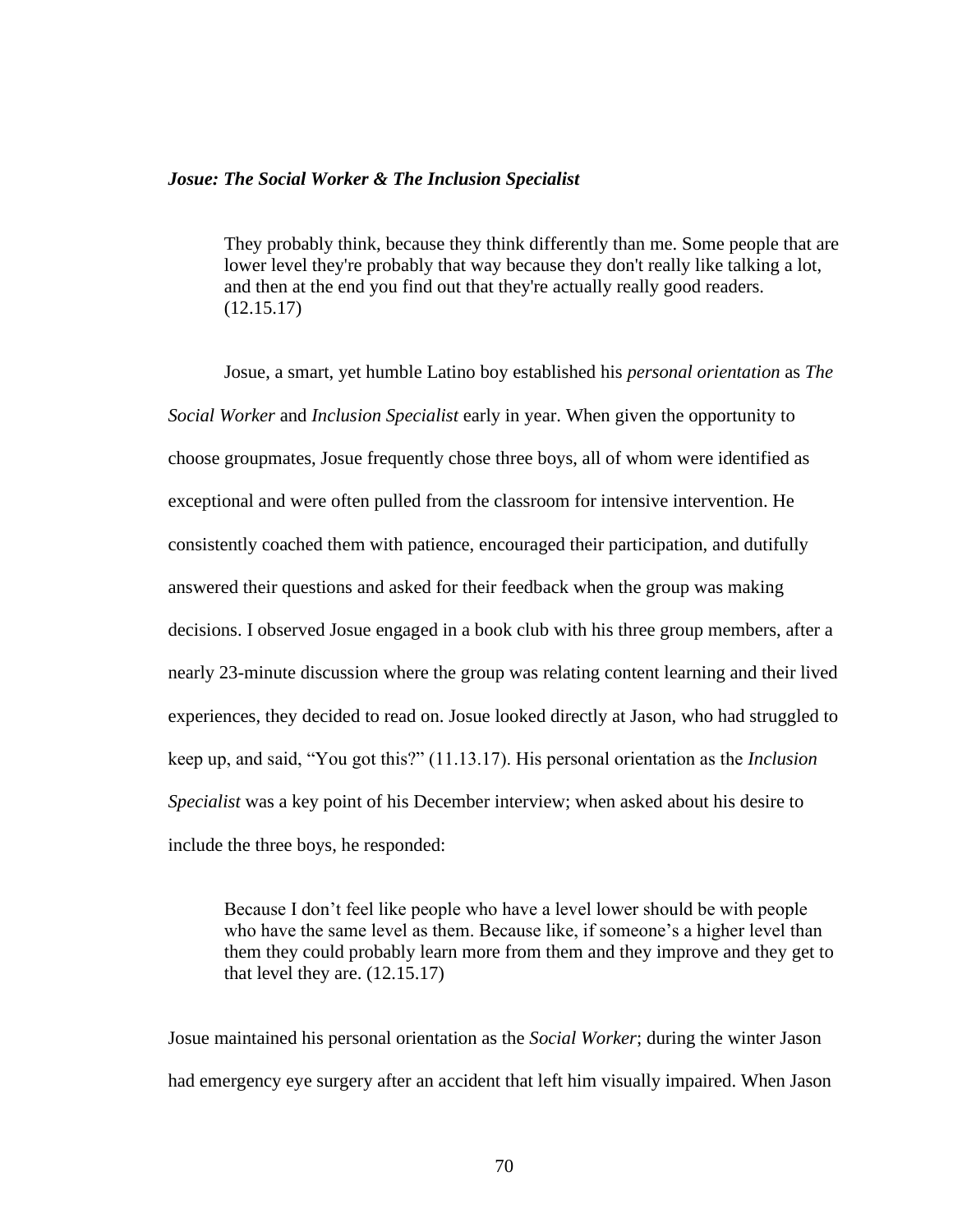returned to school with an eye patch Josue checked in with him each morning at breakfast to see how he was feeling and read chapters aloud to him to avoid straining his good eye. Finally, during a teacher planning session in October, Lila referred to Josue as Damian's 'mentor', as she reflected on group interactions she observed. Josue worked well with his classmates, but it was his persistent attention to and inclusion of the marginalized readers that deemed him the *Inclusion Specialist.*

Josue's *indicators of success* included his contributions to support others and his individual growth in terms of reading levels. Like others, he was well aware of his reading levels from prior years, the students he was typically grouped with were stronger readers, and what his projections were for end of grade tests. Josue talked about book levels in terms of comprehension, with comments that linked his reading level to his ability to understand what the words told him. For example, when he discussed his end of grade test he said:

I need to work on more, understanding the questions and how you use some strategies. I didn't feel as confident because I felt like I was confused. When I read the passages, some were long, the questions were difficult. (6.7.2018)

After further discussion, Josue reported scoring just below his projected score on the reading test. Seeming rather dismayed, he sighed, "I felt like I could do better than that, at least I passed it. And didn't just go down" (6.7.2018). Despite passing the end of grade test, Josue's personal growth was not as sharp as some others, however, his contribution of supporting others was significant and he praised opportunities to collaborate with peers in December, "in this year, we actually get to help each other and we actually can choose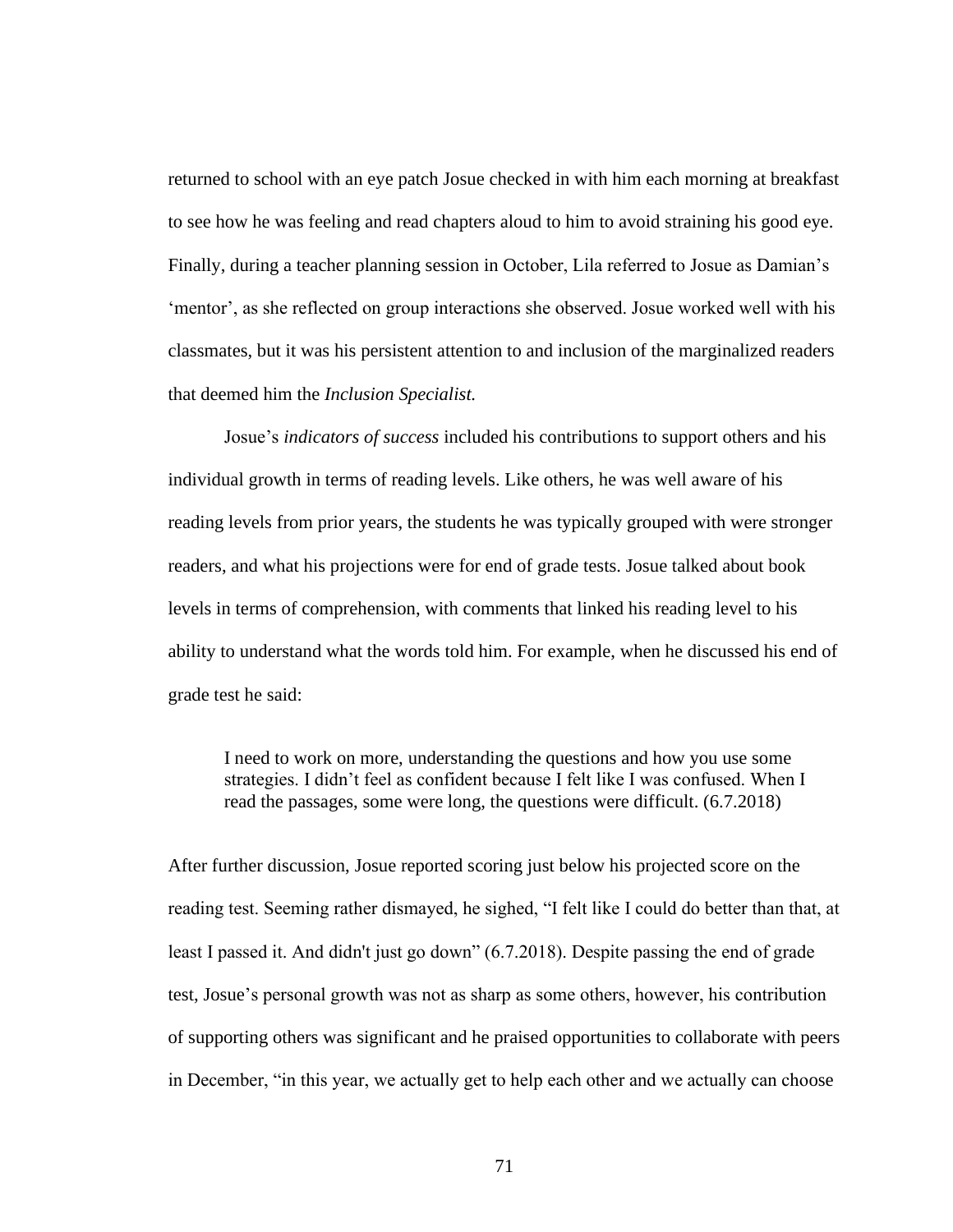our groups instead of choosing our own levels" (12.15.17). Josue likely sacrificed personal growth for the sake of including others.

With Josue's attention to making meaning his *topics of interest* included reading texts with themes such as persistence, survival, and moving forward. Josue was insightful and consistently looked for ways to make personal connections to his readings. Consider his reaction when asked about reading relevant texts such as *The Skin I'm In* (Flake, 2007):

From the beginning, I was like, ahhh, I don't think it's gonna be a good book. But now, Malika found out her dad wrote poems, he died in a car crash. I feel like, she says she's ugly, well other people say that. But I think she sees more in herself.

He continued:

What got me hooked was when Malika was having those issues, at school and everything. I had something like that in common at my old school. These three kids were always judging me because I wore clothes that didn't match. I felt like Malika but they weren't judging my skin, they were judging me on my look. I felt like the book and me had a connection. I loved how she fixed it, but I never fixed my problem, I left it alone. (6.7.2018)

As Josue read, he saw his life in the texts and explored ways of applying lessons from the

book to his life. Consider his recollection of book clubs:

Our book is kind of sad, but it still motivates me to read. Because it's like if you get lost from your family, it doesn't mean you can't find them, it just means that you have to try to find them, instead of give up and leave that in the past. If you miss something, keep on looking for it, don't forget it. [Reading Call of the Wild] (6.7.2018)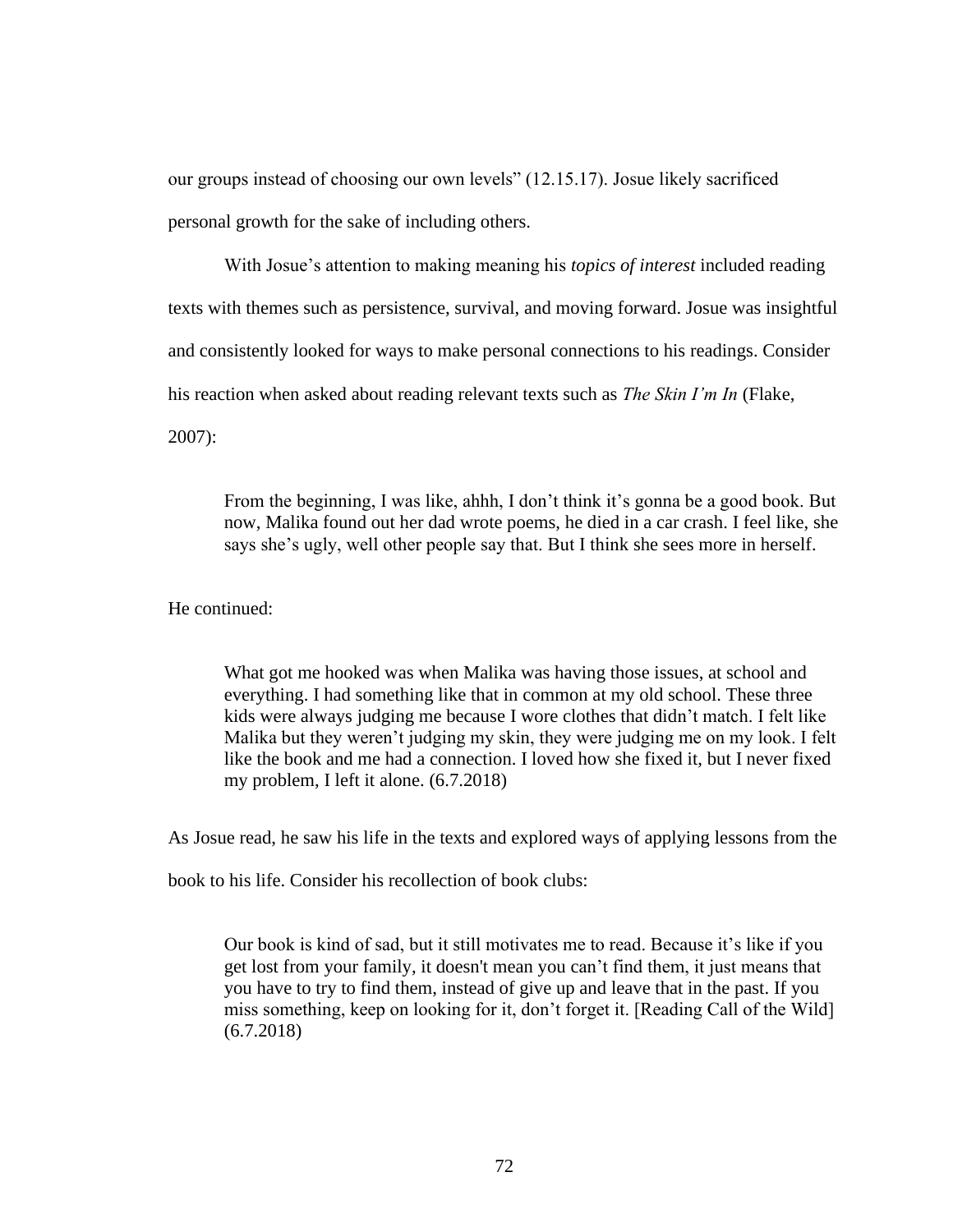His *topics of interest* were evidenced in his contributions to whole class discussions; Josue could be heard surfacing themes of perseverance and reflecting how characters continued to try hard things, despite previous setbacks.

Josue, the *Inclusion Specialist*, thrived in book clubs and whole class discussion opportunities as his *optimal participation structures*. Book clubs did not support him in academically challenging work most of the time, but he engaged in the socially challenging work of including marginalized readers and supporting their involvement. It was in book clubs where Josue emerged as the *Social Worker* and *Inclusion Specialist* that defined his successful contributions that year. Specifically, Josue noted the importance of the two classes working together collaboratively, "Because we're all together. We all get to our share ideas. And it's really fun, because Ms. Southern's class thinks differently than our class. And if we combine them together, we can get something that me and our class couldn't get" (12.15.2017). Interestingly, a result of Josue's participation in whole group discussions with both classes yielded a relationship with Amanda, not his teacher of record; she observed his contributions in the whole group setting and recommended a few mystery titles he might like to read. Josue, the *Social Worker*, relied on the interactive nature of his instructional opportunities to support his understanding of texts, his personal interpretations, and his advocacy to include less proficient readers in the community of practice.

# *Rhianna: The Facilitator & The Collectivist*

It [group work] helps me because some of my other groupmates, they know things that I don't know. So, everybody's different abilities in my group all ties in to one really good ability (12.14.2017)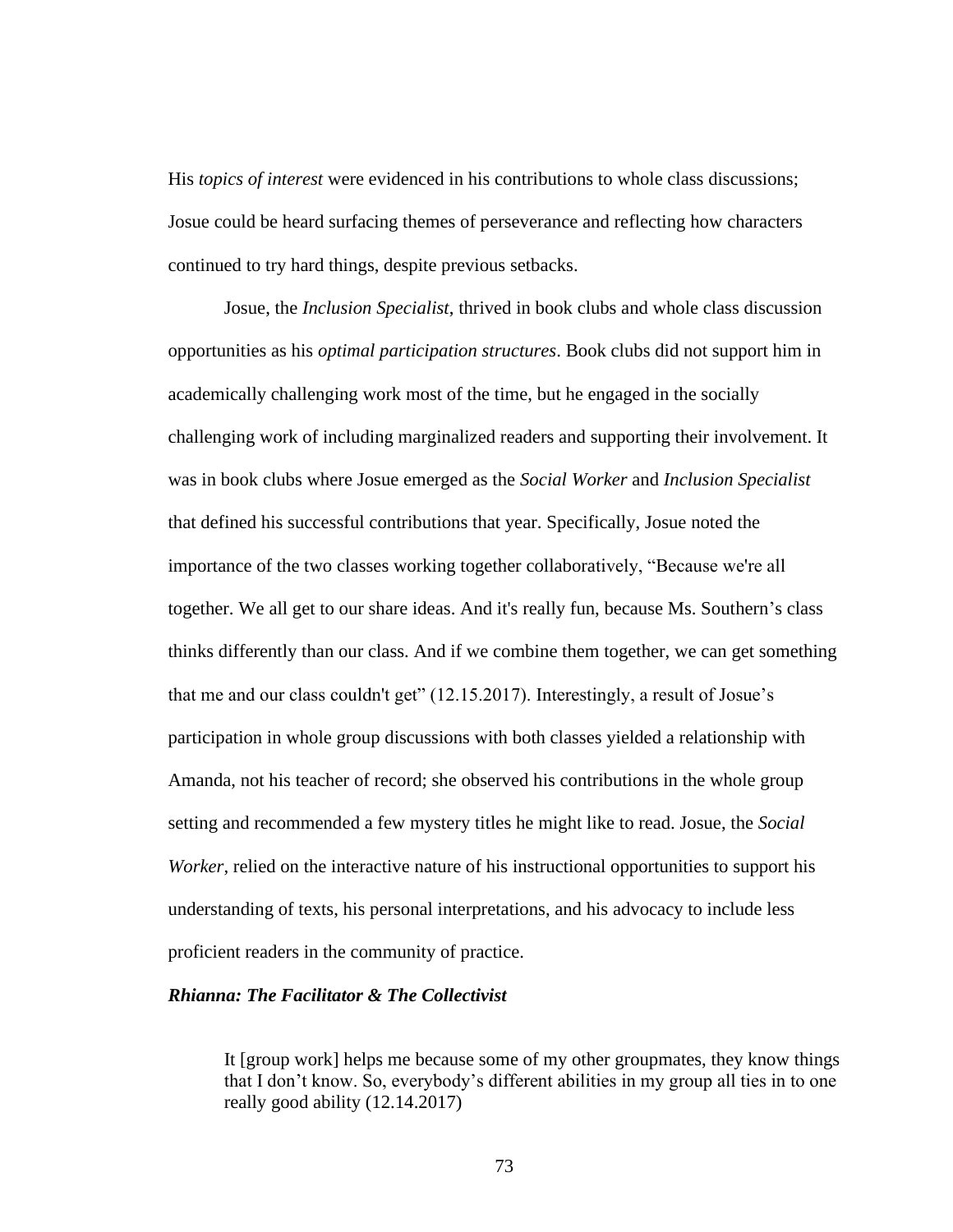Rhianna, a bi-racial teacher's child, immigrated to the United States from Canada. While she was easily one of the smartest students in terms of traditional achievement measures, she never positioned herself as such, in fact she consistently praised the effort and contributions of others, thus evidence of her *personal orientation* as the *Collectivist*. She was the stereotypical 'ideal' student who shied away from talking about herself, with merely a diminutive thanks if you complimented her. Rhianna was the quiet, yet pragmatic presence in whole group discussions that established group norms, often naming others to involve them in the joint enterprise, for example when she said, "Shi'Asia, I'd like to hear what you have to say" (9.25.2017). I thought of Rhianna as the *Facilitator* when I examined the way she led small group discussions, often restating what she heard her peers say to summarize, or asking groupmates to support their assertions with textual evidence, much like a teacher would facilitate a group. In the spring Rhianna partnered with Heaven to offer individual writing conferences to students seeking additional feedback on their work. She was the quiet, supportive voice, frequently praising her peers' efforts before offering suggestions or next steps. Rhianna, the *Collectivist* and the *Facilitator* privileged opportunities to interact with her peers and engage in collaborative sensemaking.

Despite being a *Collectivist*, Rhianna's personal *indicators of success* were inherently individualist; she saw her traditional achievement measures and test scores as evidence of learning. In fact, she is the only case student who mentioned anxiety towards testing. Rhianna's comments about end of grade tests: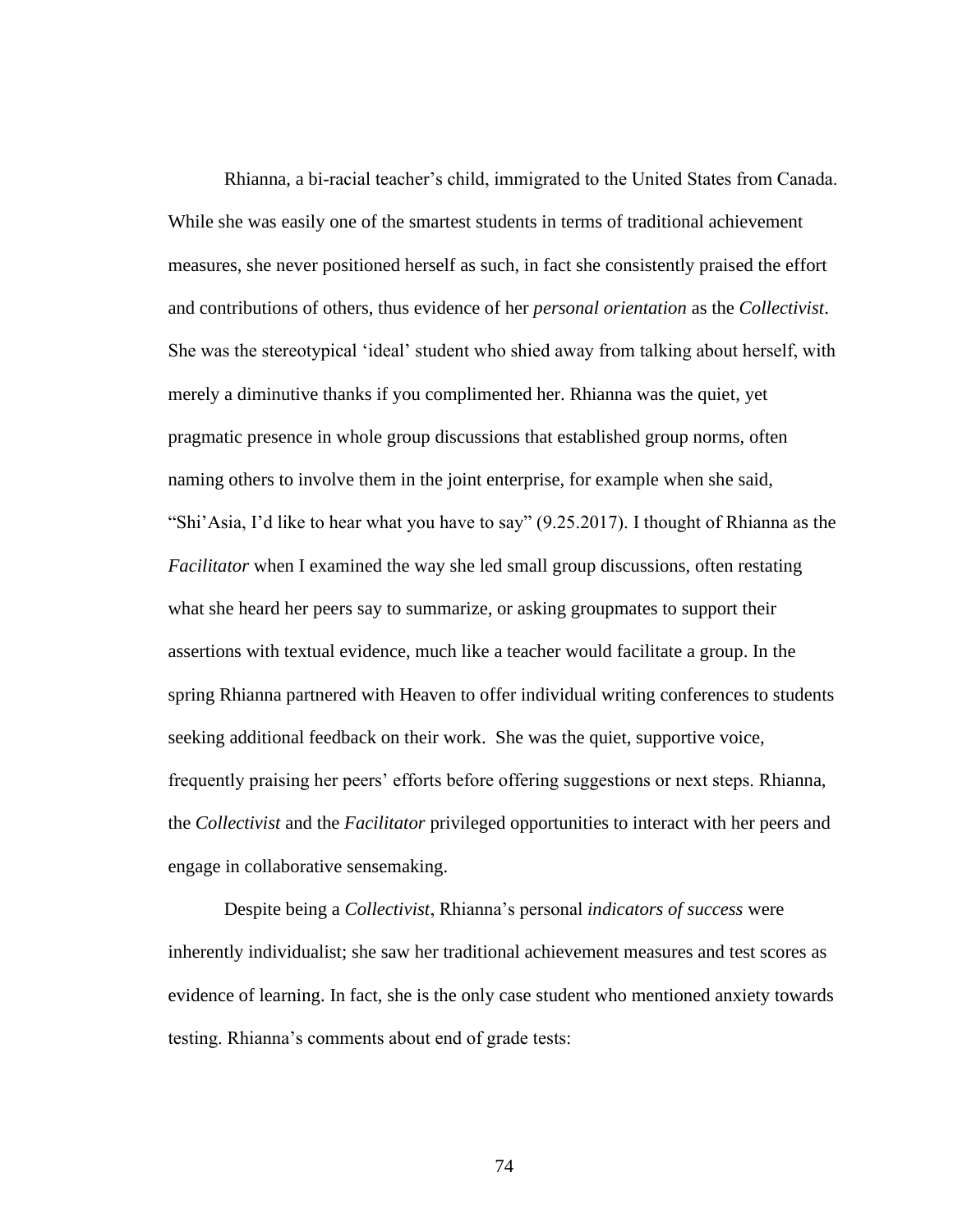Yes, testing. I had a break down before testing. And so, I always get nervous before tests because like I know I've learned everything but at the same time I think I'm going to freeze up and everything will just go away and I won't know what to do. So, I just freeze up and I get nervous.  $(6.5.2018)$ 

Rhianna was aware of her growth in various aspects of reading; in the fall she mentioned that as she listened to herself read; she noticed her fluency had improved. Never one to take credit for her own success, at the end of the year she stated:

I had a really good teacher and she taught me a lot of new things that I haven't learned before and I had some ups and downs but at the end of the day it was always a good day because I was learning something new.

Even though Rhianna viewed group work and her teacher as essential to her learning, her primary indicators of success were her results on traditional achievement measures.

Rhianna's *instructional foci* were history and personal relevance. She sought opportunities for personal relevance, particularly if it supported her acquiring deeper understanding, but she would read anything. She liked opportunities to read nonfiction, especially texts that helped her understand the world, "I like it because you do get to focus on it and you get to find cool meanings behind the book and I like informational text because it's about history some of them and I like to read those books because it gives me things to think about and how the world came to be, things like that" (6.5.2018). While she preferred historical pieces that deepened her understanding, Rhianna found utility in the fictional texts we read that dealt with relevant topics. In a whole class discussion, she shared how her immigration story differed from her classmates from Central and Latin America; as a Canadian immigrant her only memory of crossing the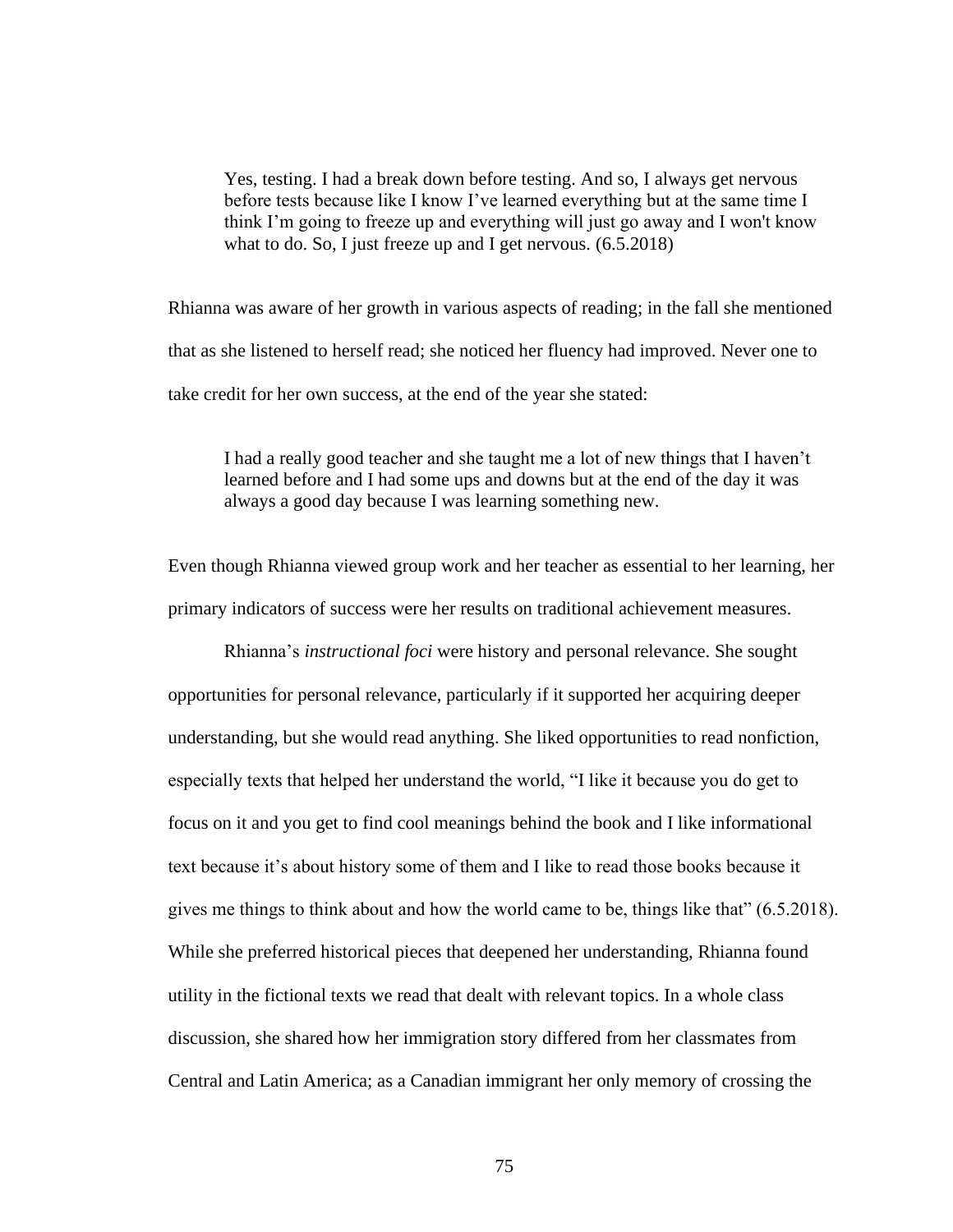border was having to throw away her banana at Customs, which stood in stark contrast to the recollections of some of her classmates. Rhianna noted the distinction between her connections with *Crossing the Wire* (Hobbs, 2007) and her peers' when she commented:

Well, to be honest with you I kind of liked the Skin I'm in better because I can relate more with it because Crossing the Wire was more about Hispanics and how having a tough time in life and have to cross the border and my parents never had to deal with that. So, with the Skin I'm in I get to relate more with my personal life because I'm a brown young lady and I got teased like that in my younger elementary years, so I can relate with the Skin I'm In more. (6.5.2018)

Rhianna's comments linking her desire to learn more history to better understand the world and her quest for personal connection reflect how she attempted to make sense of her place in the world, her becoming, through her fourth-grade literacy opportunities.

Rhianna's *optimal instructional opportunity* was anything that involved opportunities for collective sensemaking with her peers. Specifically, in December, she named book clubs as influential to her learning because she had the opportunity to read books she had never heard of and explore new authors she found interesting. Further, Rhianna credited her improved reading to opportunities to talk with others to understand classmates' perspectives and how they shaped her own. In June she reflected:

I liked shared reading because like I said like when you're reading along with her [teacher] you see things that other people might not notice so when you see that you just think about it but you keep reading along to find newer things, but you're still thinking about it and when it's time to discuss you get to share that with your class and then like they can think about it and then add something new to it that the whole class gets to think about. Like one time we were reading the Skin I'm In and Heaven asked a really good question and the whole class had to think about it for like five minutes because it was a good question but you had to think deeper about it because it was not surface level and the more you thought about it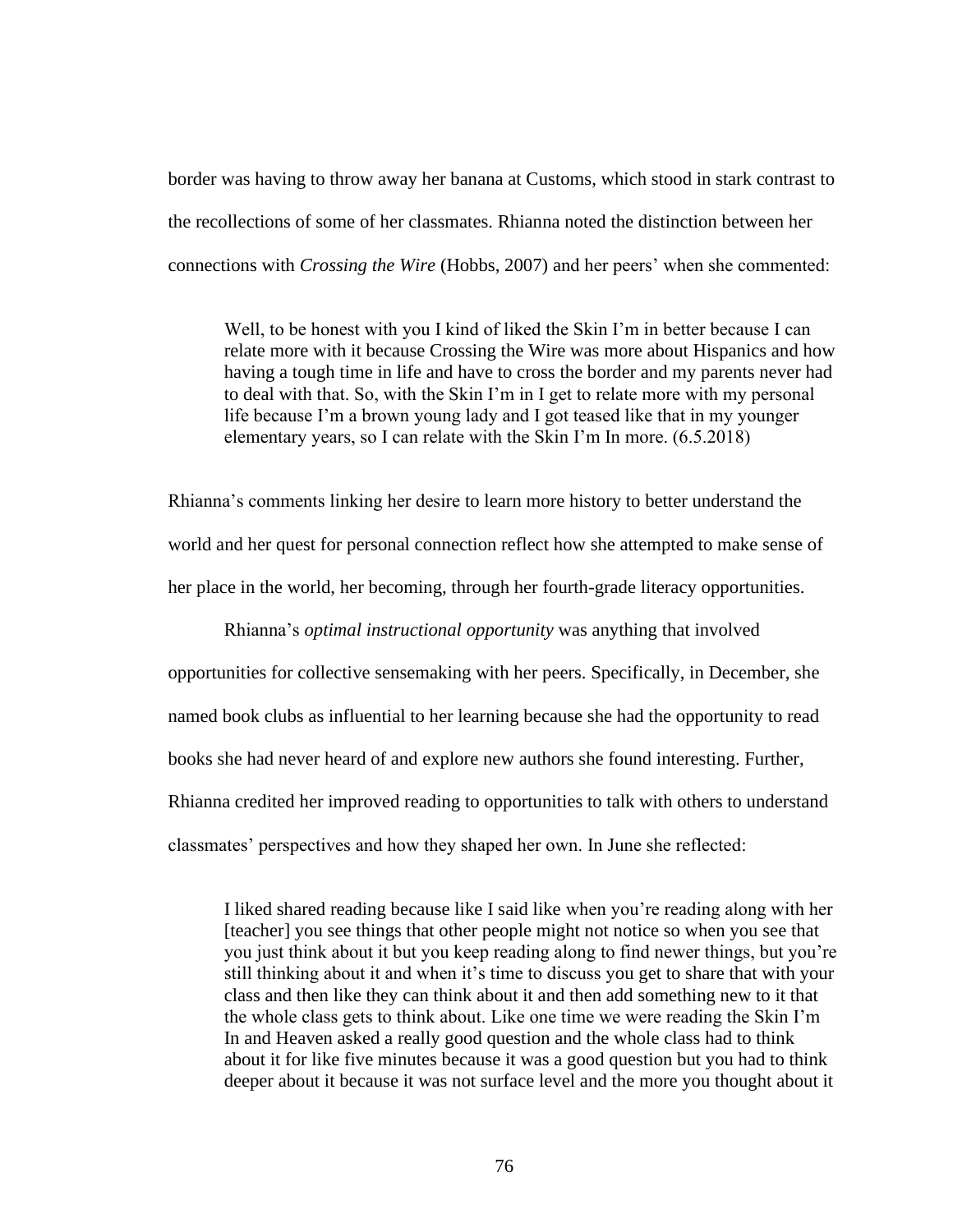the more ideas you got about it. Each of those activities [literacy participation structures] the teachers let you make a lot of choices. (6.5.2018)

Consistent with the message many of her peers reflected, Rhianna noted the importance of choice and stopping to think deeply about what others were saying in their community of practice.

Rhianna, the *Collectivist* and the *Facilitator*, was the reliable, responsible student who looked for ways to deepen her understanding and connect personal meaning through interactions with her peers. She happily facilitated groups, yet never sought the individual acknowledgement of such leadership contributions. In April she wrote a poem demonstrative of her reification.

> My Face By Rhianna

What does my face say to the world? My face says brown is beautiful my face says and wants to join people together. My face says a lot but all of it is important like the fact that my face isn't perfect. But the real question is what will my face say in the future?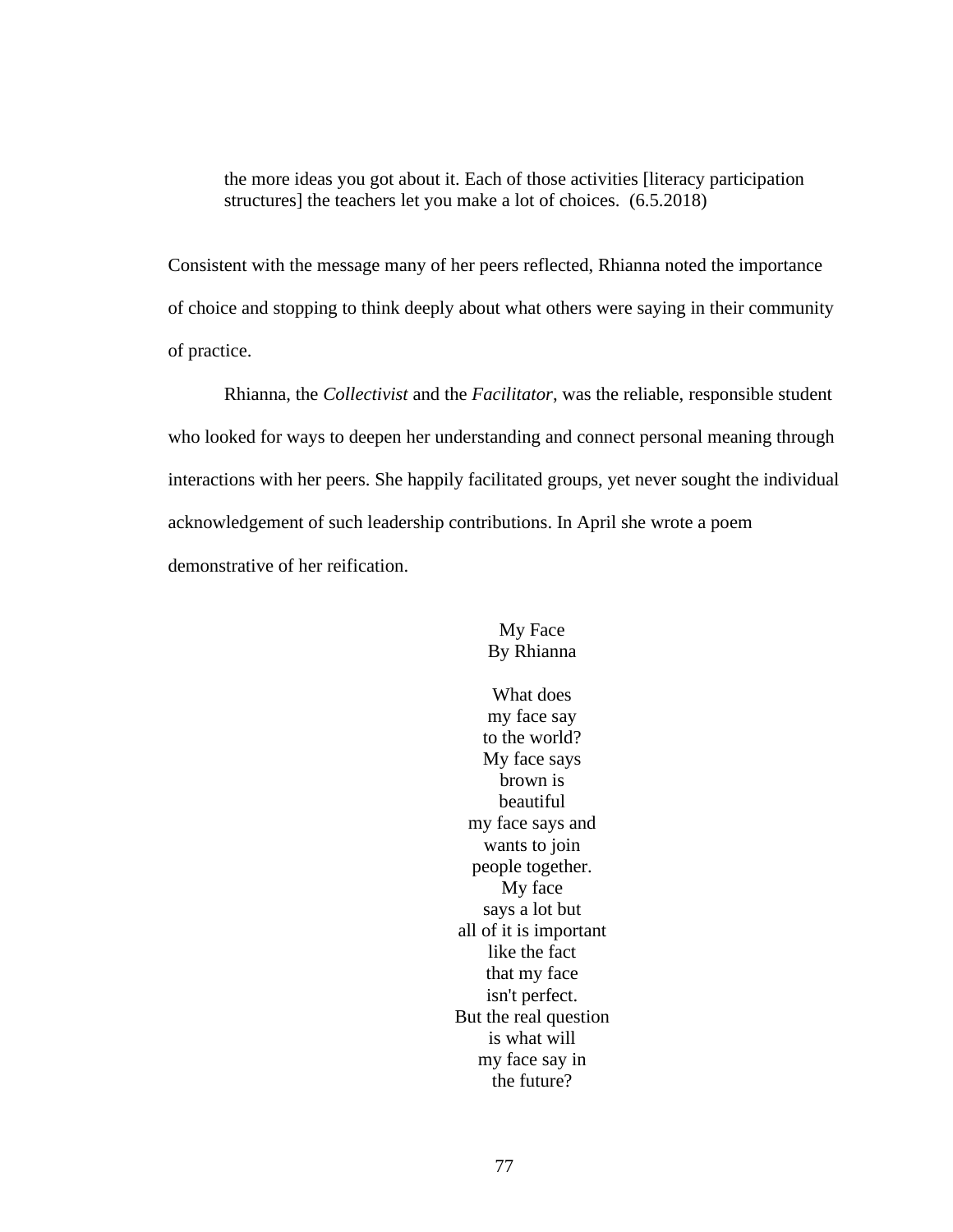Rhianna's writing reflects her initial becoming, how she became more aware of her place in the world, while simultaneously emphasizing her desire for people to come together, evocative of her personal orientation as a *Collectivist*.

## *Justice: The Tough Guy & The Social Activist*

If you are a good reader you should be able to help others if they're not the brightest. (12.12.2017)

Justice, the self-proclaimed 'tough guy' was an African American student who had recently moved from Chicago with his father to escape neighborhood violence. Initially he was unenthused being in a new school and was circumspect of his new surroundings. Through his participation in his class' community of practice he shared stories from his past, including he had gotten in trouble by associating with the 'wrong kids' and he and his father narrowly escaped violence on a city bus. At times I observed Justice at his desk scowling over a disagreement he had with his teacher, Amanda. His reputation as the *Tough Guy* mostly dissipated as he and his classmates influenced the nature of their instructional opportunities through their input and contributions to the shared repertoire. When students were negotiating norms or discussing complex topics, Justice confidently offered alternative perspectives, pushing others to evaluate before simply agreeing. I asked Justice about his contributions to class discussions, he replied, "I didn't like to discuss with people at first, but now I do it. I get to share my opinions and disagreements with others" (6.6.2018). Justice's emergence as the *Social Activist* evidenced early when he encouraged less proficient readers in book club. He noticed a group member playing instead of participating. Justice chose to mentor his peer, "I try to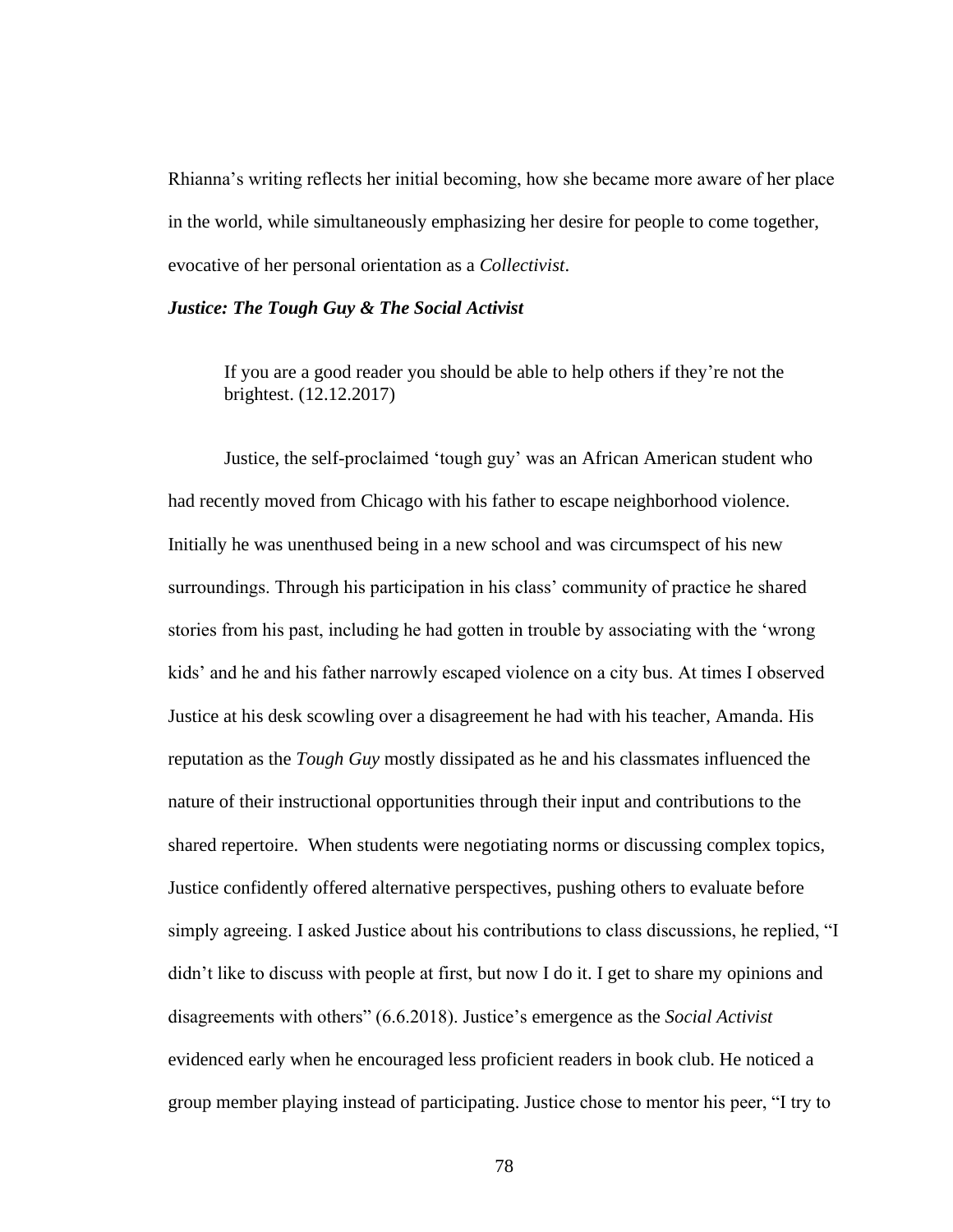encourage him to talk. He sometimes listens, sometimes he doesn't. If you are a good reader you should be able to help others if they're not the brightest" (12.12.2017). Finally, Justice' *personal orientation* as the *Social Activist* was evidenced in his desire to learn about ethical issues and justice, such as his research on the school to prison pipeline or reading to learn what people with Asperger's experience.

Justice's *indicators of success* included his desire to be the best, "I want to be at the top, I want to be number one" (12.12.2017) through hard work and participation. He considered himself a smart reader because he read on grade level and "I'm an active reader because I answer questions and I give hard questions." Justice contrasted his schooling experiences in Chicago to his fourth-grade literacy opportunities:

I feel good because this is probably the hardest, I've worked in my whole life based on school because my past teachers in Chicago just didn't care. Like, we would just do whatever, but Ms. Southern, she kind of pushes you. I feel like if I was still in Chicago, I probably would have been on a like a third-grade reading level probably. (6.6.2018)

His desire to be number one did not come at the expense of others, Justice was aware of the importance of helping others through mentoring peers in book clubs. Justice's idea to improve his reading level was to read challenging books, ones higher than his current level; he shared this advice with his group members. Despite passing his end of grade test, he did not meet his projected score. Justice overslept the morning of the test and arrived at school after the test began; he was visibly frustrated and acknowledged his attitude prevented him from doing his best. Though test results did not reflect his best work, Justice proudly stated he read 37 books in fourth grade, compared to the seven he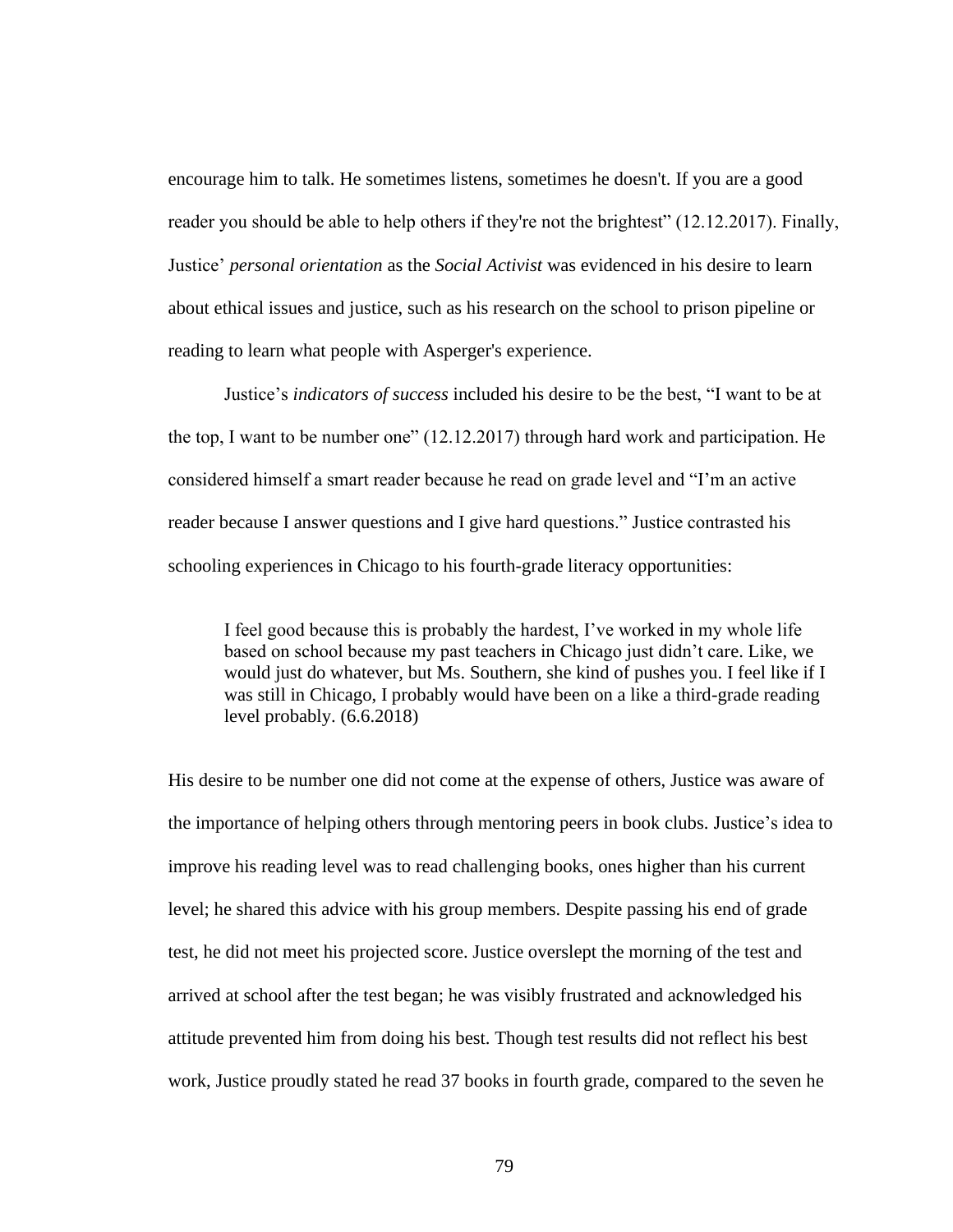read the prior year. Such an accomplishment is reflective of his desire to improve through prolong effort and hard work.

Justice was introspective, he frequently reflected on his prior experiences as a student and contrasted them to his participation and academic identity as a fourth grader. He was aware of society's expectations for him as an African American male and recognized a strong work ethic would help him succeed. Justice's *topics of interest* included fairness, justice, and defining yourself against societal expectations. When given the choice to read the required text from the reading program or *Crossing the Wire* (Hobbs, 2007), Justice chose to read the fictional account of Victor and Rico coming to the United States, "I chose Crossing the Wire because, even though I could put myself in [title], it wouldn't be the best choice for me. Victor and Rico are sacrificing themselves, not just basketball" (2.9.2018). His comment led to a class discussion on the merits of text selection and surfaced students' continued requests for challenging books with topics in which they could grapple and make sense collectively. I was surprised he chose the immigration text over the basketball book, thinking he would want to read it for enjoyment, because of our in-the-moment conversations about various sports. Justice responded, "Yeah, I like to interpretate" as further indication of his desire to read, discuss, and interpret inherently complex issues. Justice chose to research the school to prison pipeline after reading an alarming article that linked prison capacity projections to fourth-grade reading scores. He was understandably concerned about what that meant for students' futures and eloquently captured society's expectations of young black males in his writing: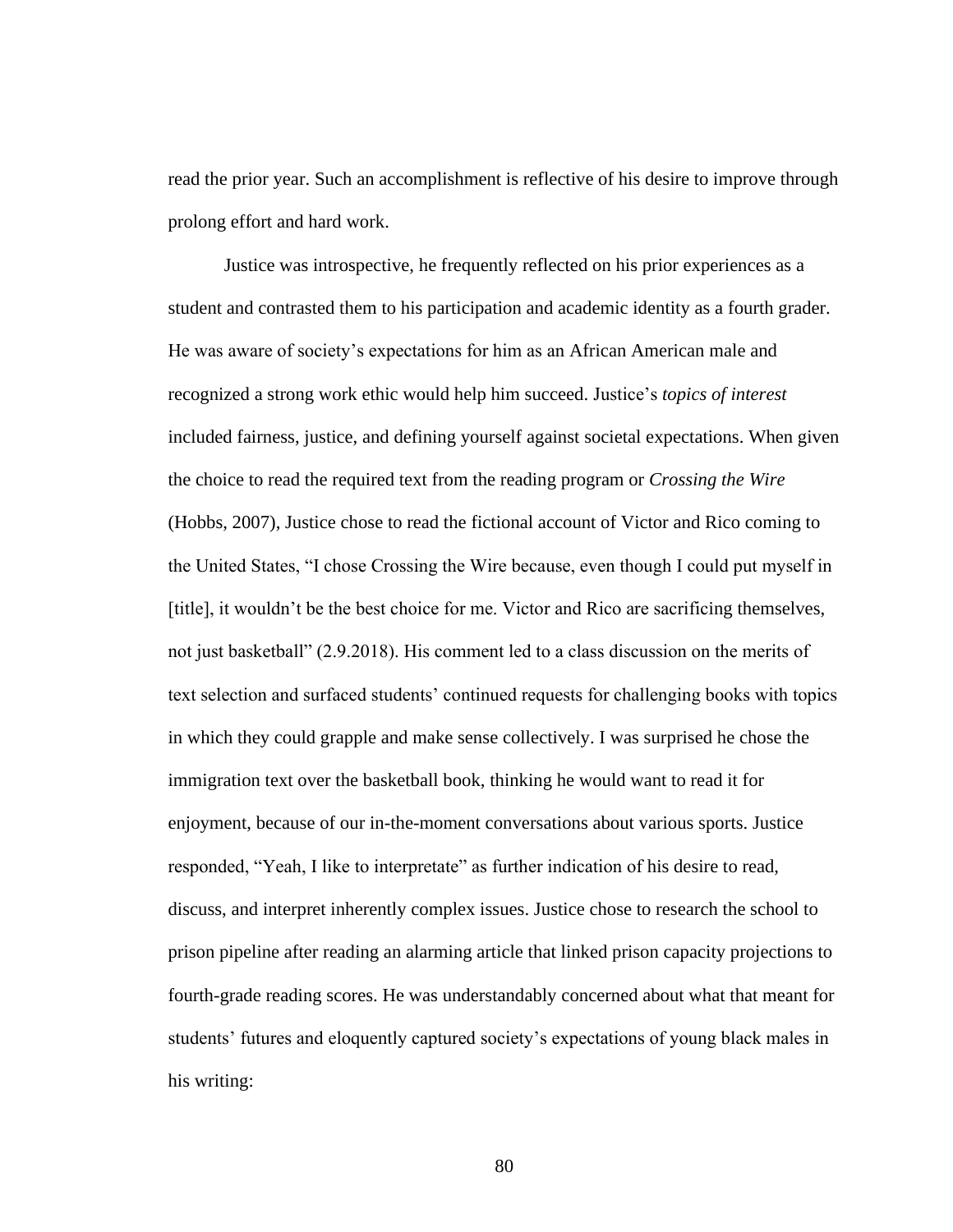#### What Does My Face Say to the World?

My face says that I have a bad attitude and that I don't care about school. It says that I'm mean, very angry, disrespectful and don't know why I'm at school. My attitude is nasty and that I don't care about anything. Also that I don't like to be talked to and I get mad over small stuff. My face says that I might be one of the prison pipeline kids.

What will my face say and attitude say to Ms. Southern from here on out? I'm a young, black respectful boy. Doesn't talk back, doesn't argue. Works my hardest and stays focused. Doesn't play and stays on topic. And will be helpful to my peers and learn from them too. And when you tell me something I will do it with no response and my face says I won't be one of the prison pipeline kids.

Finally, Justice's desire to learn more about issues of justice and fairness were not exclusive to his personal struggles, he saw the benefit of hearing other perspectives. I directly asked him why he was interested in such issues, he responded, "Probably because things that I went through. And things that I know and I'm close to what other people have been through too and it's interesting to see what other people have to go through" (6.6.2018). Justice's *topics of interest* reflected his personal experiences and desire to learn from other perspectives.

Whole class discussions and independent reading were *optimal participation structures* for Justice. He benefitted from sharing collectively and hearing different perspectives in the whole class discussion format, yet, he appreciated the opportunity to get lost in a book and challenge himself to read texts that he thought contributed to his development. Justice discussed his affinity for independent reading because he could, "get in the zone and read and read and read. And then I get to learn about that book and how it could help me in life" (12.12.2017), an acknowledgement of his becoming, linking his academic studies to his future life goals. He also praised the opportunity to interact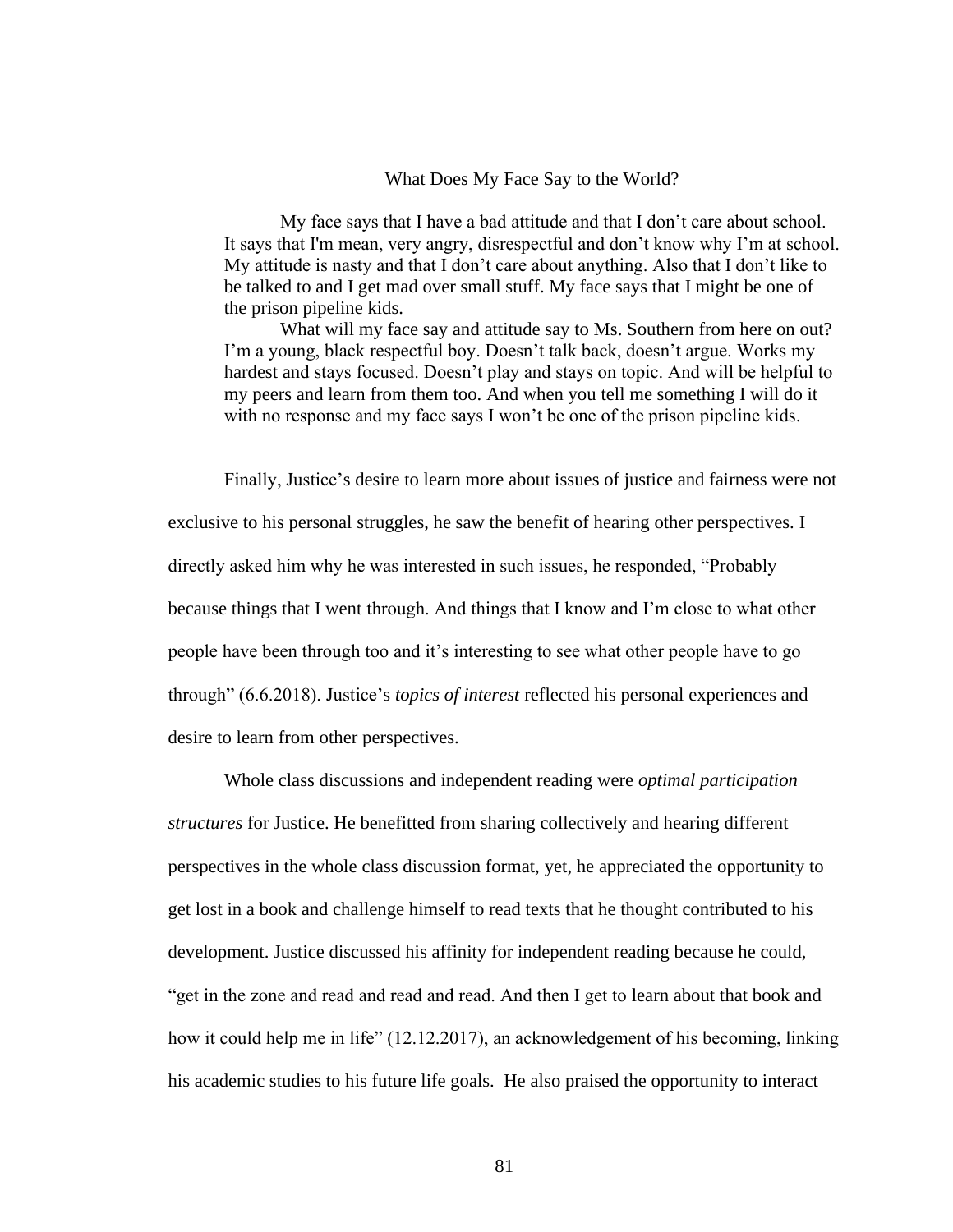with others and hear what others think in whole class discussions. Justice saw the whole class discussions as a place to express himself and share his personal interpretations, while benefitting from hearing other perspectives. Such personal expression was important to his understanding, "You're giving your kids a chance to let out their steam and what they think about what you're trying to say to them and they're letting us think on a whole other level and having to think outside the box and not usually just thinking on base level" (6.6.2018).

Justice was a study of contrasts; he was the *Tough Guy* from Chicago, yet he was the *Social Activist* who mentored others; he explored the tensions in his life and was eager to shatter societal expectations. He believed in his personal work ethic, but he also acknowledged his teacher's role. In both his December and June interviews Justice referenced Amanda's influence and how she had high expectations for him.

Because this year, my teacher, like last year my teacher pushed me, but she didn't push me as hard as Ms. Southern is. Cause last year, my teacher, she just let us read on the same reading level but like once every blue moon she let us take a test and see if we should go to the next reading level. (12.12.2017)

In June, Justice spoke with admiration for Amanda, "I don't know where she got it from, but I just know that I worked the whole school year" (6.6.2018). A few weeks after school ended in June, Justice's dad texted Amanda to thank her for an incredible school year and to let her know he and Justice were moving back to Chicago that summer for a job opportunity.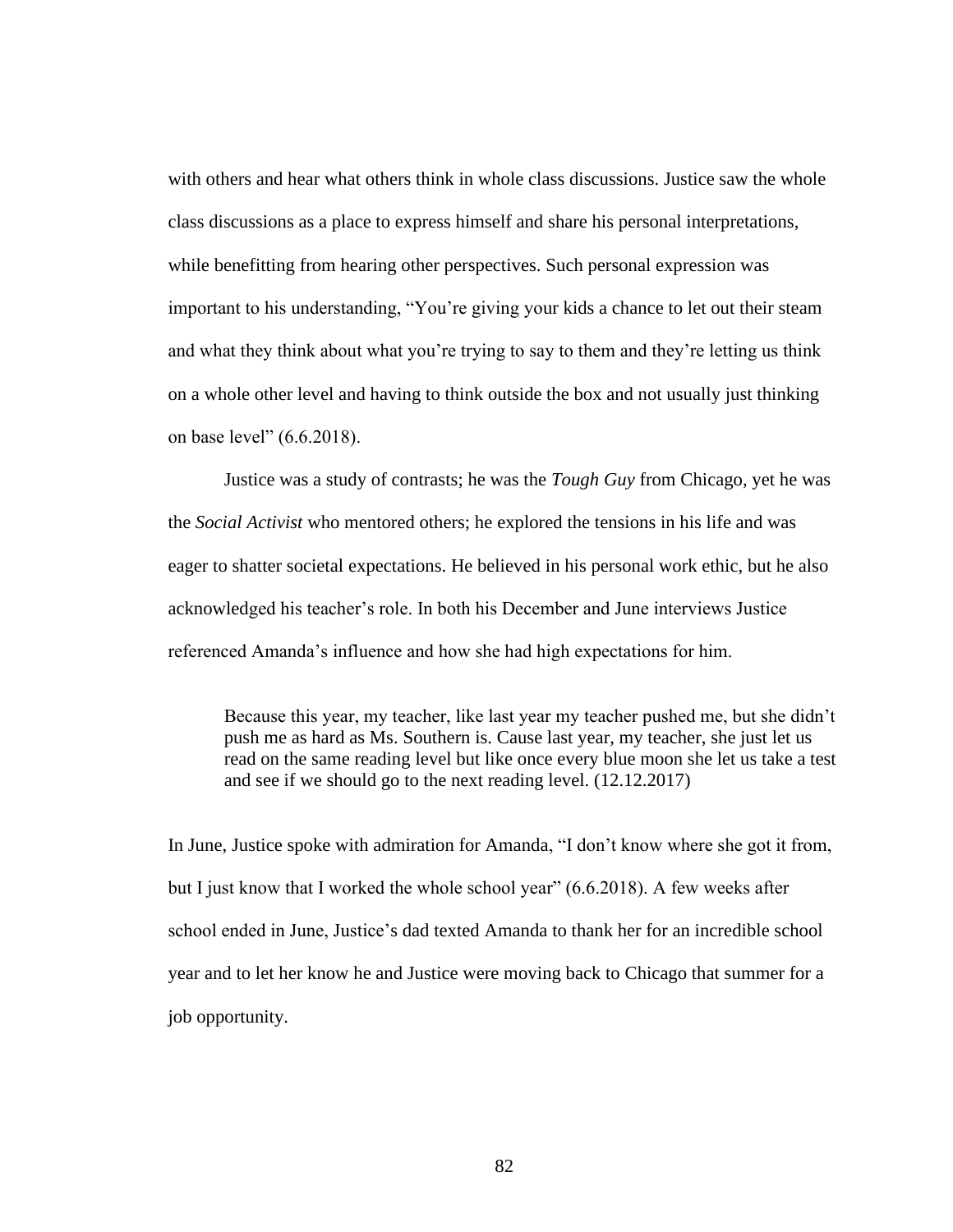#### *Heaven: The Spokeswoman & Poetess*

They [teachers] don't think like us, so I think that we learn more from kids because we get different opinions. I feel like I get more out of my peers instead of my teacher. (12.15.2017)

Heaven came to fourth grade with a reputation as a difficult student. She was an African American student in transition; she frequently experienced homelessness and moved between shelters and temporary housing throughout the year. Consequently, she often came to school late or fell asleep in class. As a warm demander with high expectations and a recognition of her inherent ability (Delpit, 2012), Lila won Heaven over; she wanted to work for Lila and sought Lila's validation. Heaven's personal orientation as the *Spokeswoman* emerged early in the year as students worked to establish normative practices. In whole class discussions, she happily offered an alternative perspective, respectfully disagreed with peers, and pushed the class to reconcile misunderstandings and explore character intention. Despite her participation in book club, it was Heaven's comment, "these books are too vanilla, I cannot relate to the characters" (10.3.2017) that prompted us to re-evaluate what books we offered, as her peers emphatically agreed with their *Spokeswoman*. Ever the one to have a pulse on the needs of the class, Heaven, the *Poetess*, implemented writing consulting groups with Rhianna in response to her peers' desire to write poetry; she reflected in December about her plan for poetry groups, "I wanted to bring in poetry clubs 'cause I like doing it and there is eight people in my classroom who actually like to do it too" (12.15.2017). Heaven's personal orientation as the *Spokeswoman* reflected her strong relationship with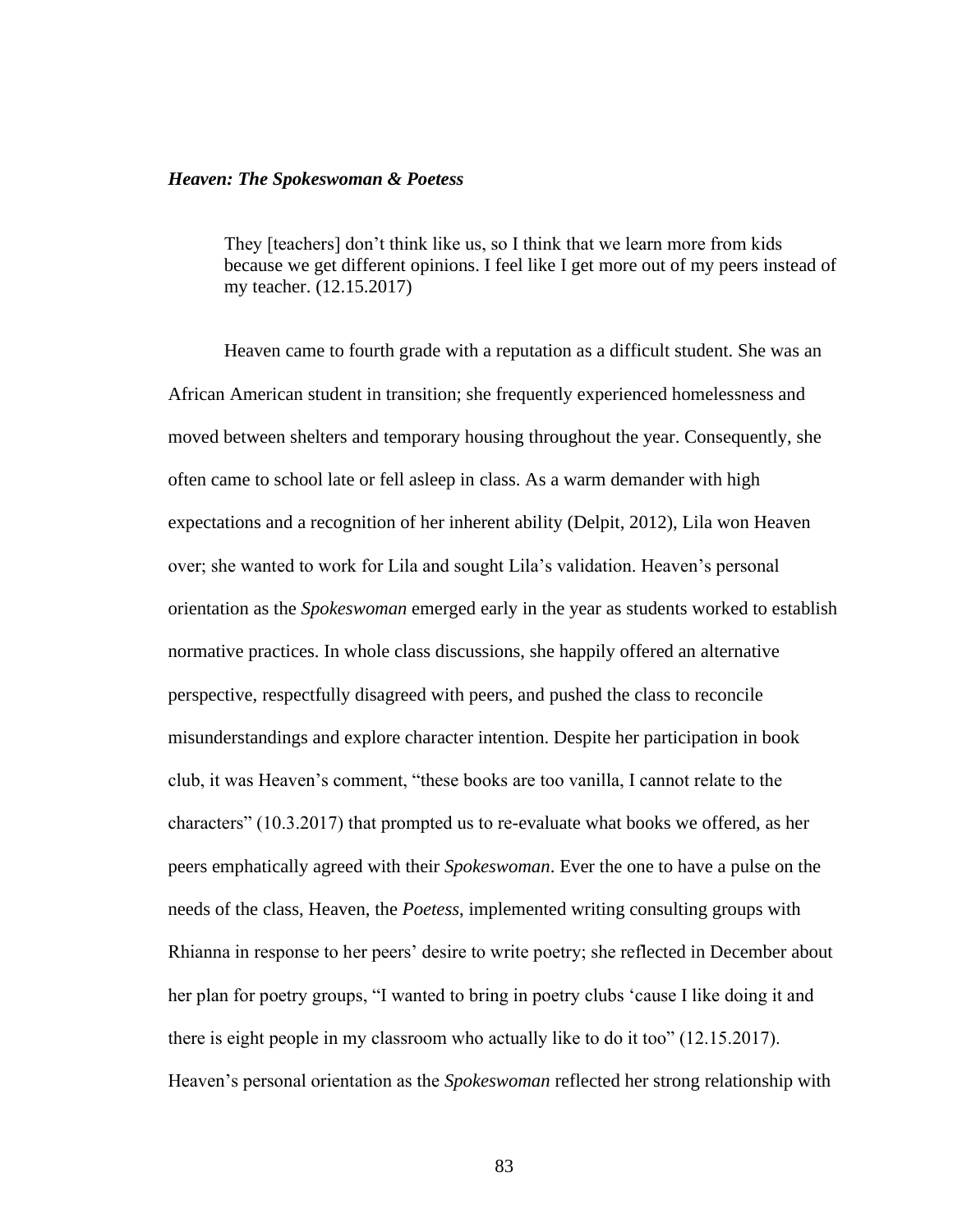Lila; Lila leveraged Heaven's leadership potential and as a consequence, Heaven gave feedback openly and honestly on behalf of herself and her classmates.

Heaven's *indicators of success* included public recognition for individual accomplishment and challenging herself. In her fall survey, Heaven named herself as a great reader; when I asked her to elaborate, she claimed to be a great reader, yet still improving. She discussed her reading levels by the colored leveling system their reading program used, and then said, "I just wanna' go all the way and one other thing, I wanna' beat [Student from previous year]'s high score, 'cause she made it all the way to bronze and I want to make it to bronze too!" (12.15.2017). There was much schoolwide publicity when students reached new reading levels; it was displayed on the in-school announcements presentation when students earned the next colored reading ribbon. Heaven was acutely aware of how to improve her reading; she wanted to read challenging texts and write about her understanding. She expressed a love for literature, but also saw the benefit of reading nonfiction to deepen her understanding. Heaven reflected nonchalance regarding her test performances at the end of the year, flippantly commenting she earned fours (considered proficient), and maybe next year she would earn a five. Heaven wanted to improve as a reader, and she wanted to be recognized for her accomplishments.

Heaven displayed two *topics of interest* consistently throughout the year; she wanted to study and write poetry and she wanted to read and discuss issues of fairness. In December Heaven expressed her desire to include more poetry in their studies, she told me, "I was going to bring this up to Ms. Franklin, I was going to confront Ms. Franklin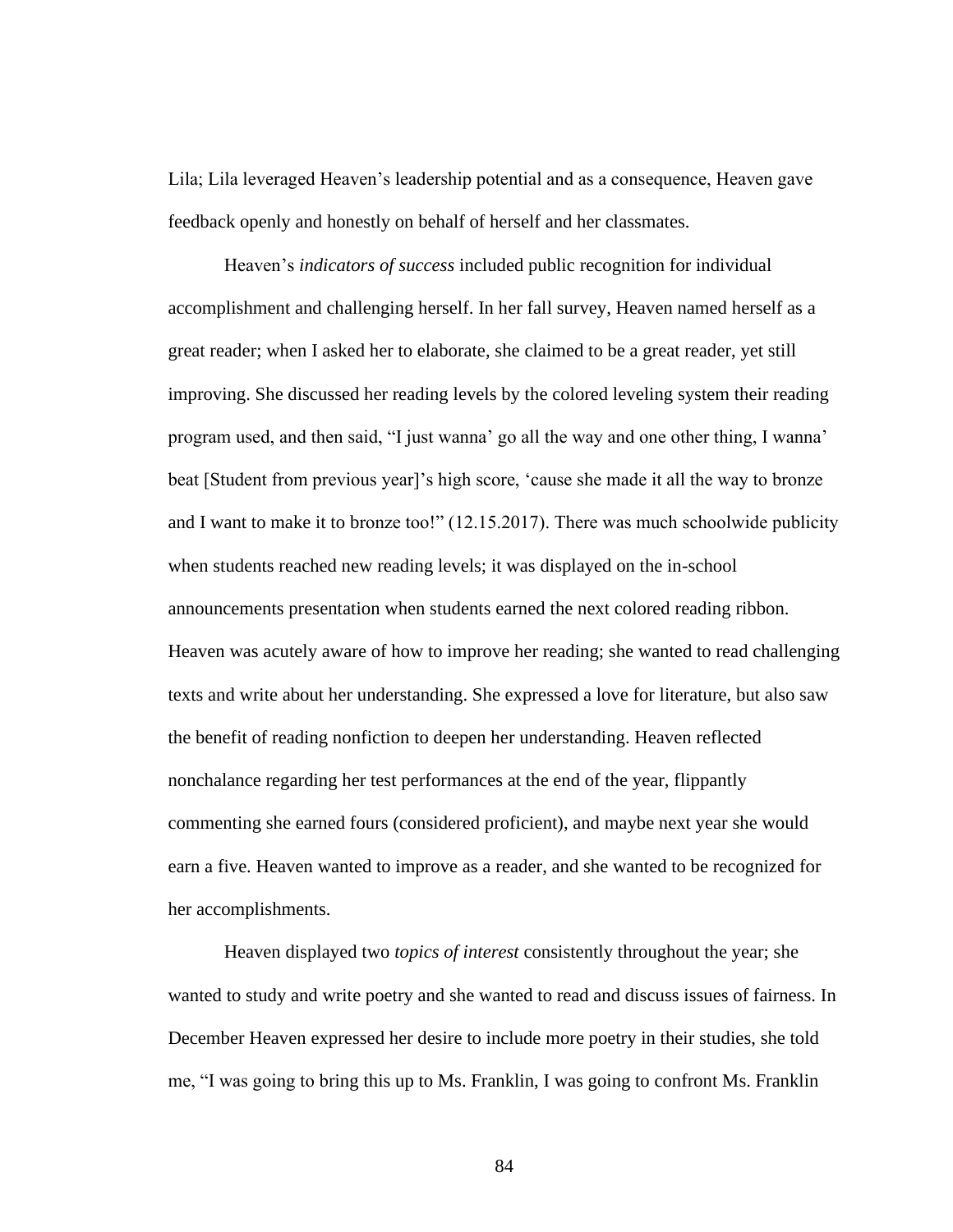about this, I think that during writer's workshop we should just add in poetry clubs to that" (12.15.2017). Heaven's poetry was a medium to demonstrate understanding and make sense of her lived experiences in relation to what she read. She wrote the following poem:

> I'm broken I'm that broken down toy You never played with I'm that broken down pencil You never used I'm worn out I'm that worn out dress you No longer wear I'm that worn out Barbie You never shared I'm that worn out pair of pants You never put on I'm that worthless old rag doll You used to play with Or am I No I'm not I'm that person you Never seen I'm that girl in the back Of the class that doesn't laugh I'm that girl that has Nothing to say to anyone I'm that girl that wishes she Would say what she wants to say Poem inspired by Mockingbird

Heaven's notebook, filled with poetry she wrote was stained, pages were tattered and torn, she lost more than one notebook in the transition between temporary housing and shelters, but it was a tangible representation of her understanding and connection to what she read and her projection of her struggles into the world. She spoke passionately about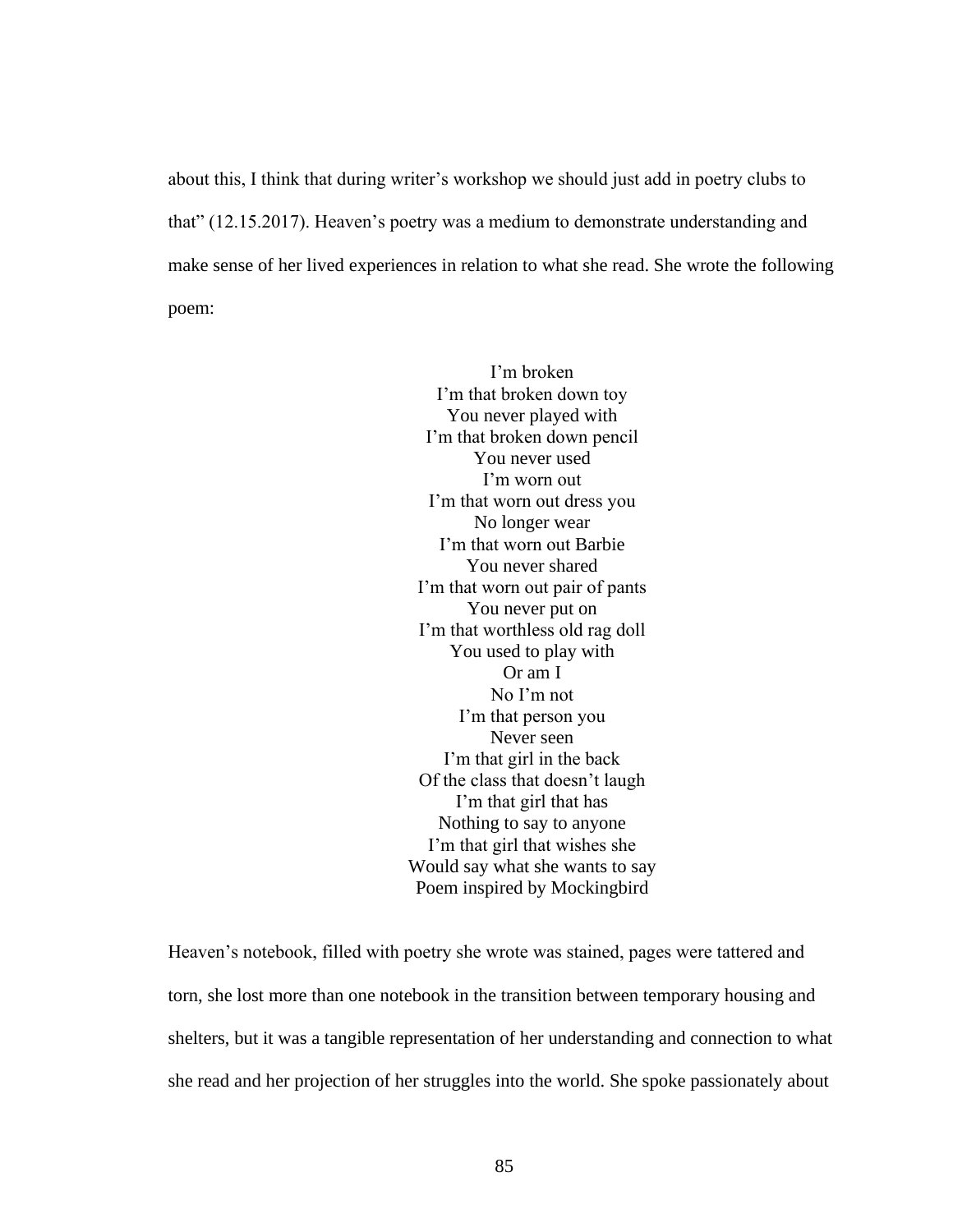her poetry and was fully involved in leading writing conferences with her peers. Heaven was a leading voice in foregrounding issues of fairness in class discussions. Early in the year when students were making superficial connections to the Judy Blume texts, it was Heaven who pushed others to think about characters' intent and motivation, posing questions, like, 'Why do they keep leaving him alone, aren't there any parents? They don't treat the brothers fairly, of course, he's going to act out.' She was consistently concerned with treating people fairly. She picked up on this as a theme in the texts she read, "Like it was fun hearing about some people in our class like they had connections with Rico and Victor and how they're parents were from Mexico or something and like the Skin I'm in how people talk about how people shouldn't treat people that type a way, like how John-John treats Malika" (6.5.2018). Her emphasis on writing poetry and reflecting on issues of fairness were demonstrative of Heaven's participation and reification in her fourth-grade literacy experiences.

Heaven's *optimal participation structures* were opportunities to discuss challenging material and writer's workshop. She saw the connection across participation structures early; Heaven noted the importance of collaborative groups such as book clubs and whole class reads to hear different perspectives and share her own. She was the *Spokeswoman* who championed the efforts to read more relevant material, texts that challenged students to think about fairness and complex issues, topics that prompted her to reflect and write about her thinking. Heaven evidenced the importance of clearing up misconceptions with others through discussion and exploration of topics in relation to their lives. Her participation in the community of practice influenced her personal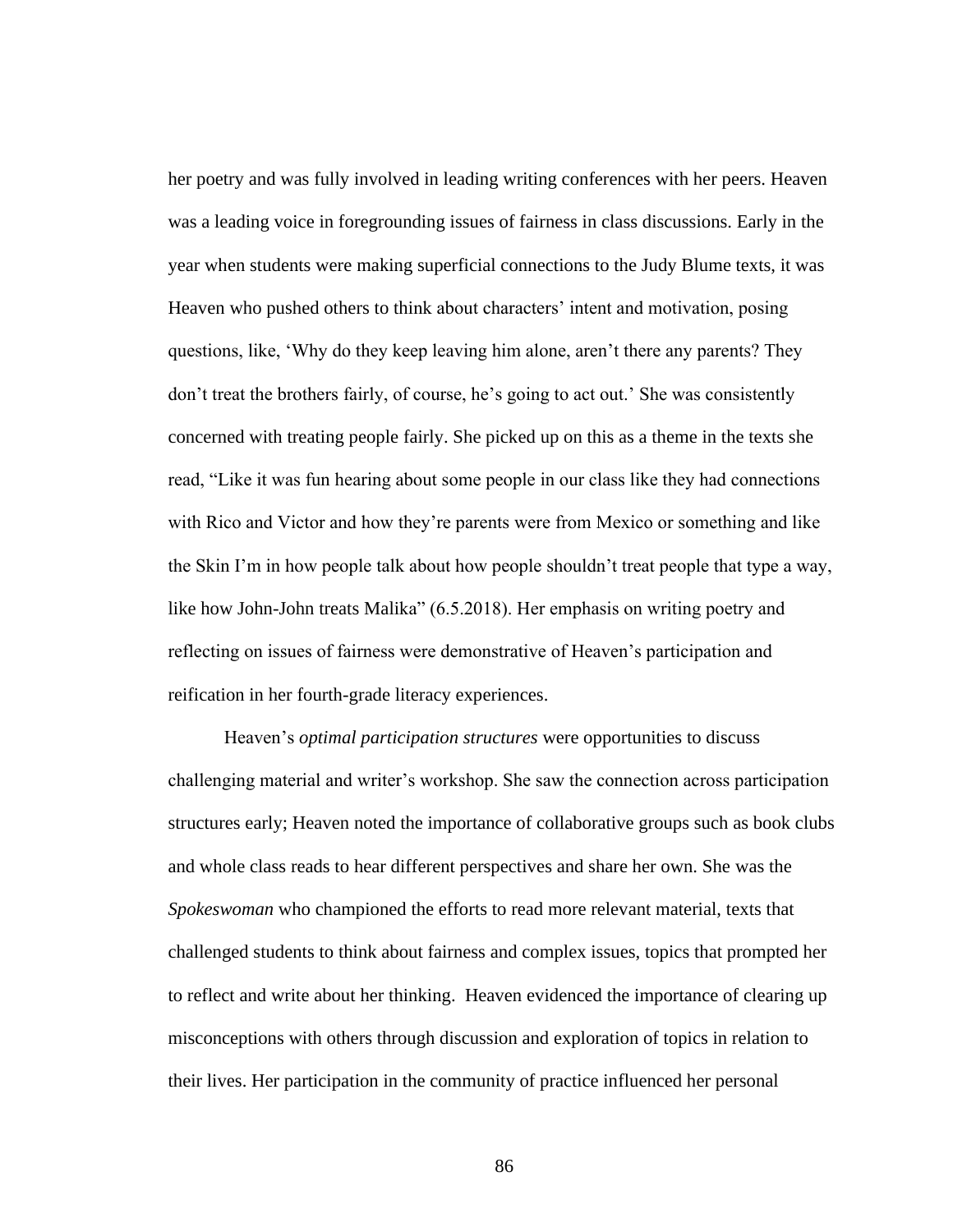understanding and her writing demonstrated her reification. She wrote this in response to reading *The Skin I'm In* (Flake, 2007):

> What my face says? You know what it says It says that I'm competitive And It says I like to crack open a book It says I like to laugh It says that my voice is louder than a bomb It says that I have more than one emotion So yeah that's what it says And maybe one day it will seem unknown Well here is the poem where I am officially exposed

Heaven was a confident voice influencing the negotiation of meaning and establishing the

normative practices for different participation structures. She also used opportunities to

write to demonstrate her understanding and reification of herself onto the world.

Heaven discussed her work ethic and her attitude toward hard work in both her

interviews; in the winter she reflected how Lila appreciated her efforts:

Because she's [Lila] always talk about how I'm so smart and I like to, that's the reason I wrote about my journey of writing and reading and I love to learn. And being at school a lot. And even though, when I'm really frustrated, I never really give up. So, that's why I think I'm really hard working.

In the spring she summarized the school year:

It went pretty good. I tried my hardest all the time and I work my butt off and I got what I deserved.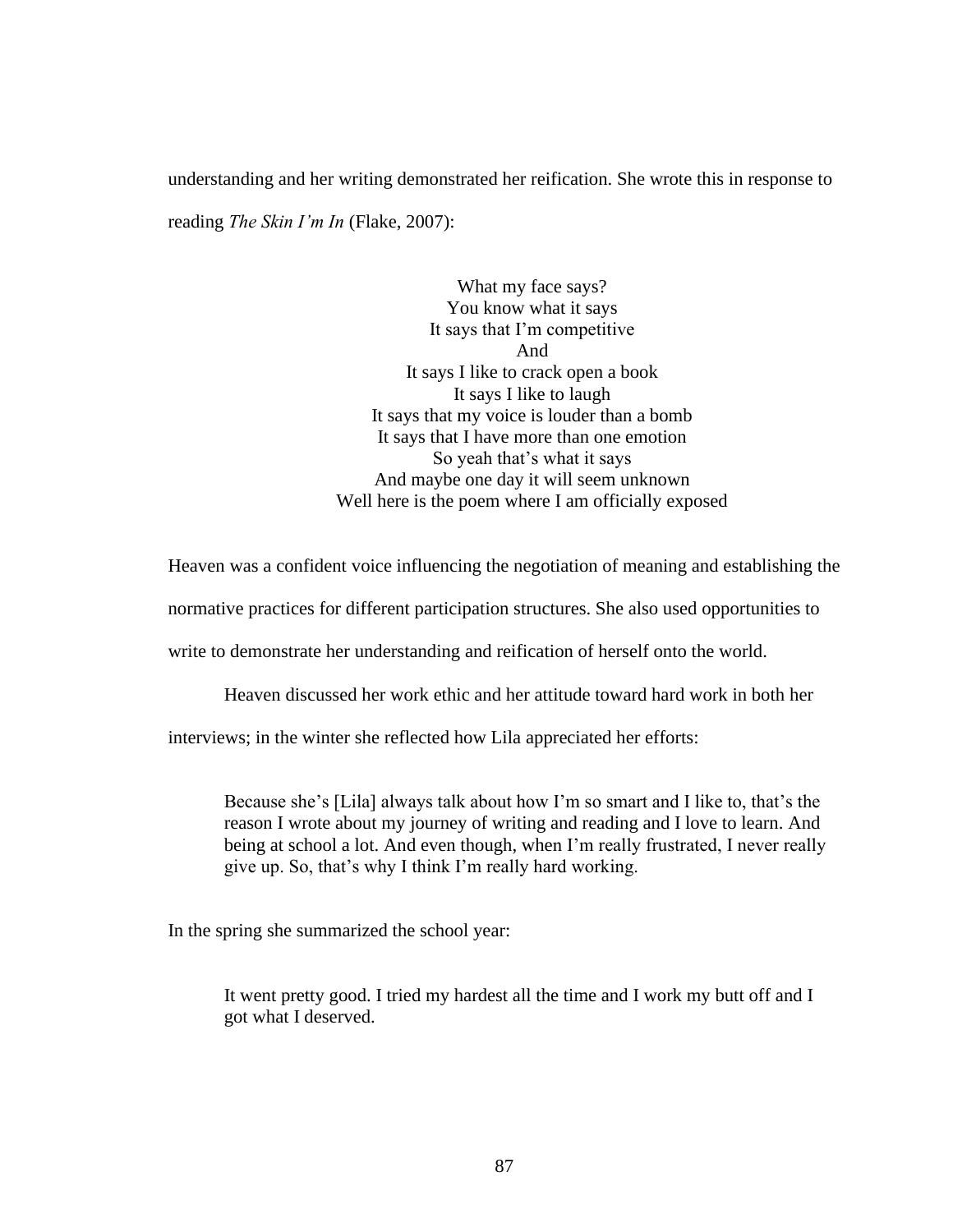Her remarks about her hard work and affinity for being at school contrast her comments about her prior school experiences where she did minimal work and saw school as a chore, where she got reprimanded for her challenging behavior. Heaven, our *Spokeswoman* and *Poetess*, came to fourth grade with the weight of a reputation as a defiant student, but she worked hard and left Lila's class with an air of confidence and validation. Despite many efforts to keep her at Merritt for fifth grade, Heaven and her mother moved, and she enrolled in another school.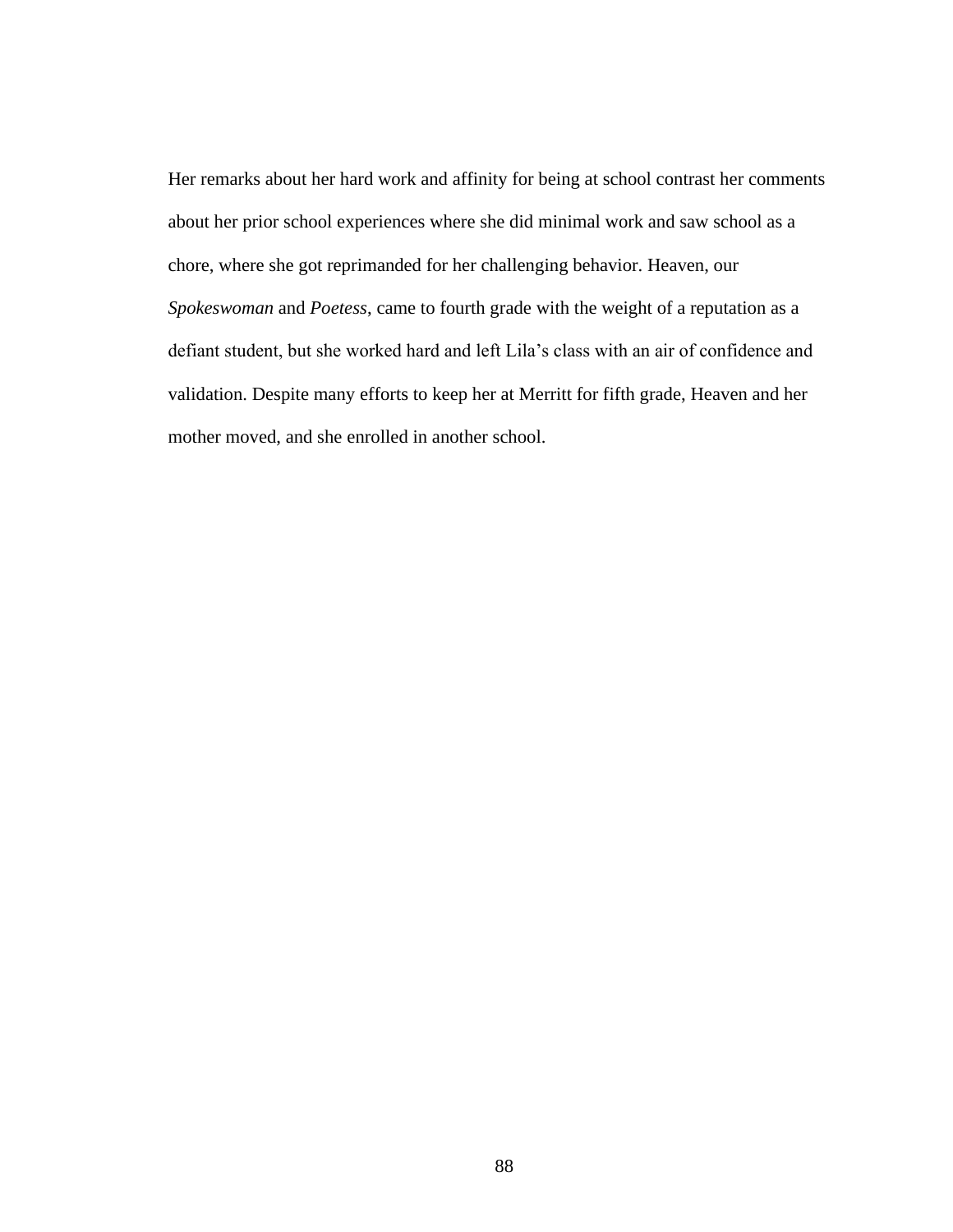# CHAPTER V

## **DISCUSSION**

When students have opportunities to interact with classmates, contribute to the nature of their studies, and participate and reflect on joint meaning making, situated learning predicts their adoption of positive learning trajectories (Lave & Wenger, 1991). This adoption stands in contrast to students' perceptions of their prior instructional experiences, where they were told what to read and how to read with few opportunities to share and collaborate with classmates. Implementing instructional strategies consistent with situated learning's emphasis on interaction and joint meaning making expanded students' opportunities for learning, experiences that promoted positive academic identities within a curriculum that engaged them in an examination of the links between their present academic studies, past lives, and future goals. This adoption of new learning trajectories also impacted positively their performances on traditional achievement measures, e.g., word recognition abilities and achievement on mandated end-of-grade literacy assessments.

An emphasis on promoting demonstrations of agency provided the impetus for this adoption as teachers aligned the curriculum with students' interests and expectations, soliciting their input and feedback, which, in turn, dramatically changed instructional activities, sometimes on an hour-by-hour basis. When granted agency, students interacted with classmates; provided input and feedback to teachers who dramatically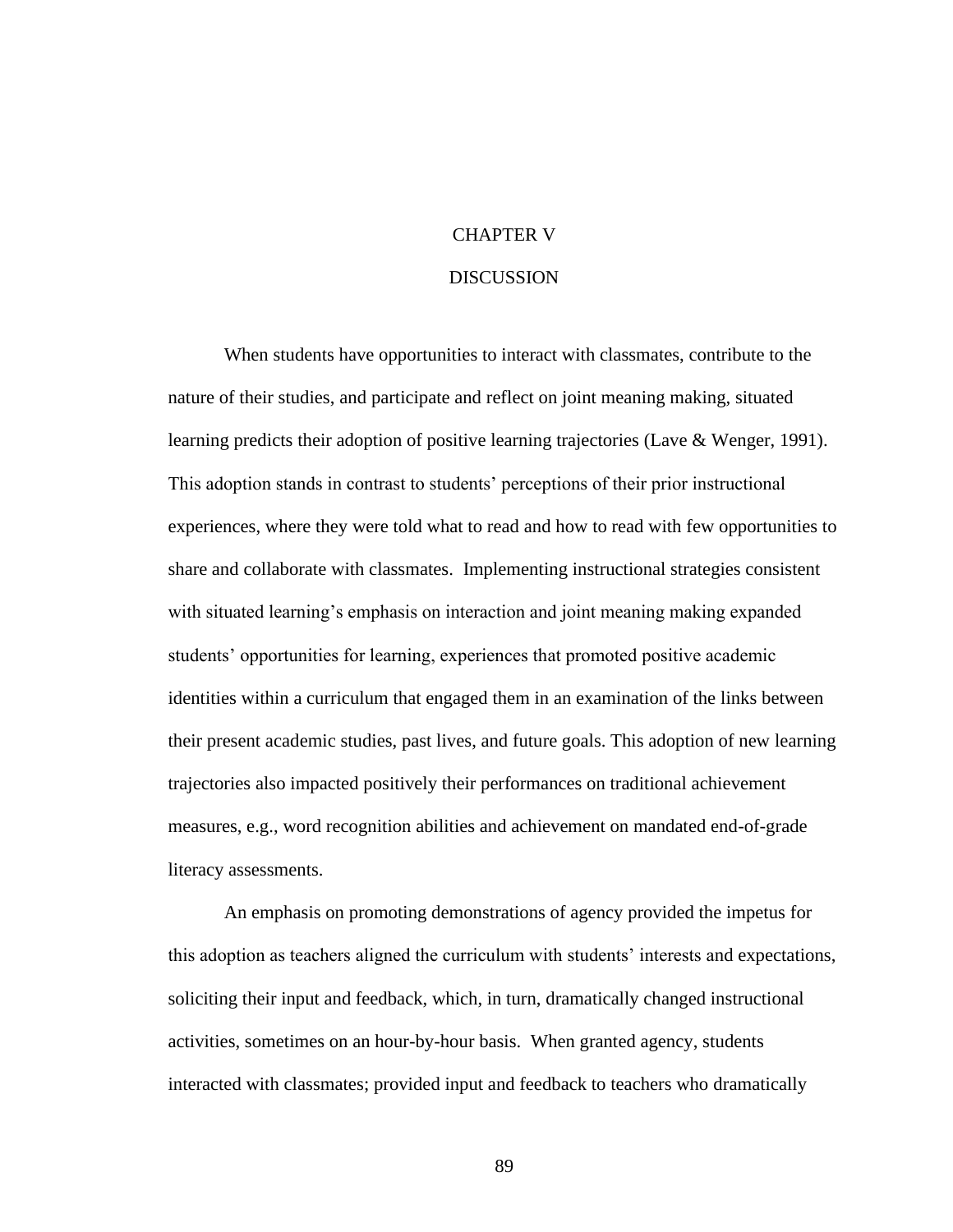altered the nature of daily instructional opportunities, which allowed students to engage with others to negotiate meaning within newly established normative practices (Vaughn, 2020; Lave & Wenger, 1991). For example, as students met collaboratively in book clubs, they struggled to identify with the middle-class characters living in Manhattan in the Judy Blume texts; consequently, they requested texts that centered on their daily challenges and were reflective of the sociopolitical context of my study. This finding and other are consistent with sociocultural views of agency (Akos, 2005; Reeve & T'Seng, 2011; Vaughn, 2020), which highlight the importance of an interaction between the community of practice's context and student initiative.

Throughout demonstrations of agency, teachers aligned classroom assignments with students' interests, each of which required authentic reading and writing abilities; students, in turn, requested more opportunities to become engaged in activities which reflected their lived experiences, leading them to think about issues of fairness and justice in the world. Students requested more relevant readings, wanted to practice the writing of thematic summaries far beyond the time that was recommended in district pacing guides, and contributed to discussions based on their reflections and needs. Their input and feedback were critical determinants of how teachers designed their instruction, an indication of how agency promoted, influenced, and jointly determined emerging norms for success with communities of practice. While such actions could not always be anticipated, each one helped the students to examine personal expectations while reflecting on the meaning of their engagement in daily studies. Soliciting input and requesting feedback was far easier for teachers to accomplish than their ability to address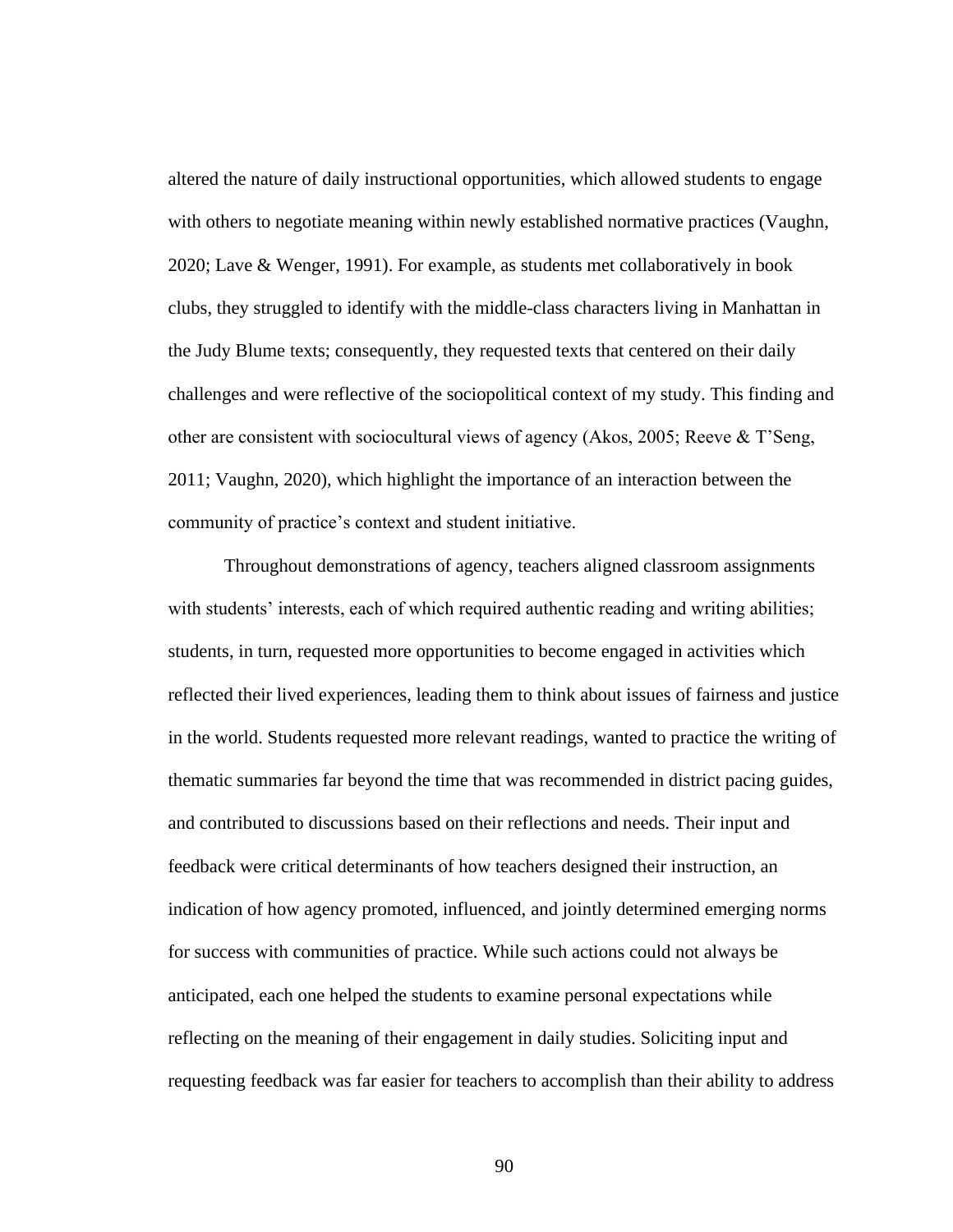students' requests to personalize daily instructional activities while simultaneously providing the necessary supports for students to successfully complete the resulting assignments. Without their successes across these two areas, however, Delpit (2012) believes reification for marginalized students is unlikely to occur.

While acts of participation and reification overlapped, often with no clear demarcation between them, each enabled the other, contributing to unique, yet complementary purposes. As previously stated, participation is how we recognize ourselves in each other; reification is a projection of ourselves on the world (Wenger, 1998). As such, as noted in the diversity of experiences and orientations across the case studies, reification aligned more with students' construction and discovery of unique personal histories and their resulting contributions to the learning processes as they negotiated meaning within emerging personal areas of study, whereas participation aligned more directly with their ability to meet the challenges of their community of practice's newly established norms.

When the community of practice provided new norms for success, ones that differed from students' prior schooling experiences, students adapted to the new criterion for success, as evidenced by their ability to read challenging material, identify with characters' intentions and motives, and their engagement in sensemaking by offering multiple perspectives. Their participation and ability to adapt to new norms for success led to increased opportunities to adopt positive learning trajectories and engage in their studies, all of which are necessary for reification. Accordingly, reification and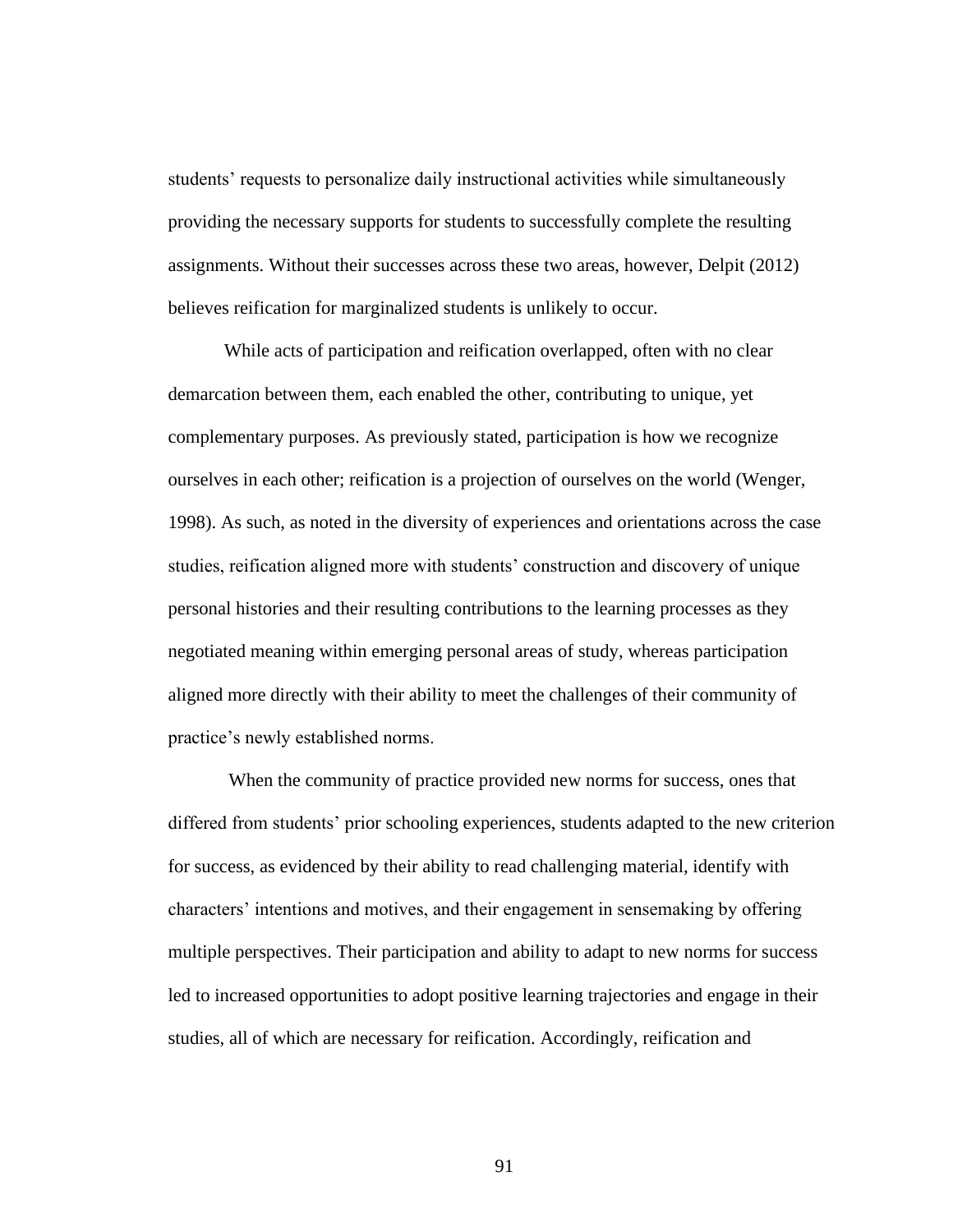participation served as a lens through which educators can understand the intertwining development of students', learning, engagement, and identity (Nasir, 2002).

The key to establishing communities of practice that emphasize student participation and reification is the promotion of multiple pathways for students to succeed and see themselves reflected in their studies and interactions with others; through their input and feedback into the direction of their instructional opportunities, again where participation begets reification, and reification leads to further participation within the community of practice (Lave  $&$  Wenger, 1991; Wenger, 1998). As a result, while students participated in similar literacy activities, each individual developed a unique identity. Aspects of students' reification were detected in the nuanced examination of individual case student data where their identities emerged and evolved as a result of their participation, and their engagement and interaction with others shaped their mutual understanding of relevant topics, how they were positioned in the world, and how such understanding influenced their future selves. In terms of reification, there was a political slant to conversations students initiated which reflected the greater sociopolitical landscape: these conversations were not viewed by students, teachers, or parents as contentious, rather they saw them as opportunities to explore who they were in relationship to others. As such, conversations surfaced a variety of topics, ranging from their animal research and conservation efforts to more controversial topics such as school shootings and civil rights. Acts of reification varied by individual, but evidence of each case students' reification consistently emerged across four areas.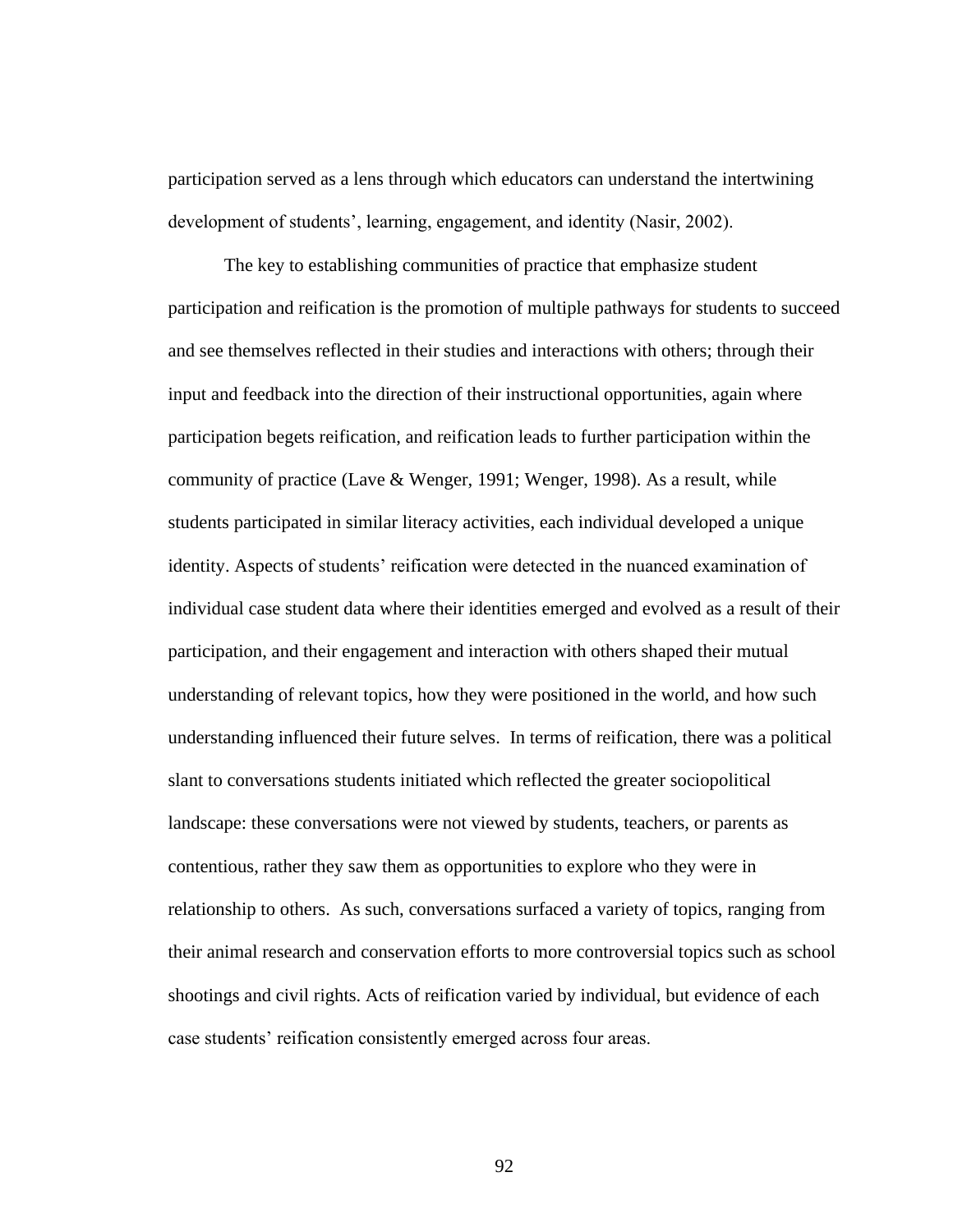Students' evolving personal orientations unscored how they were able across the year to discover unique spaces within the curriculum. Justice and Heaven, two African American students who entered fourth grade with reputations for being difficult shifted their orientations through their reifications to demonstrate strong leadership abilities and the potential to study challenging topics such as discrimination and prison. Rhianna and Jonathan demonstrated aspects of reification in their writings, exploring what their faces said to the world as bi-racial and Latinx students; Daniella's reification surfaced in her emerging confidence to engage in her studies while helping others; Abe requested meaningful texts that helped him explore character development more deeply as evidence of his reification; Diego led conversations about immigration policy while he planned his life goals; and Jose engaged in the socially challenging work of including and advocating for others who differed intellectually as demonstrative of his reification. As previously stated, students' participation within the joint enterprise of their communities of practice was essential for these students to develop and foster their reification. Without teachers addressing students' ability to complete assignments in a timely fashion, ask relevant questions, engage in and complete challenging tasks, and read and write extended prose while collaborating with classmates, their identification with schooling would have been limited (Jackson, 2003).

Situated learning provided a good framework for this intervention because of its attention to individual and group aspects of participation and reification. Through cocreating group norms that emphasized sensemaking, opening space for collective problem-solving, and fostering relationships between students, individuals engaged in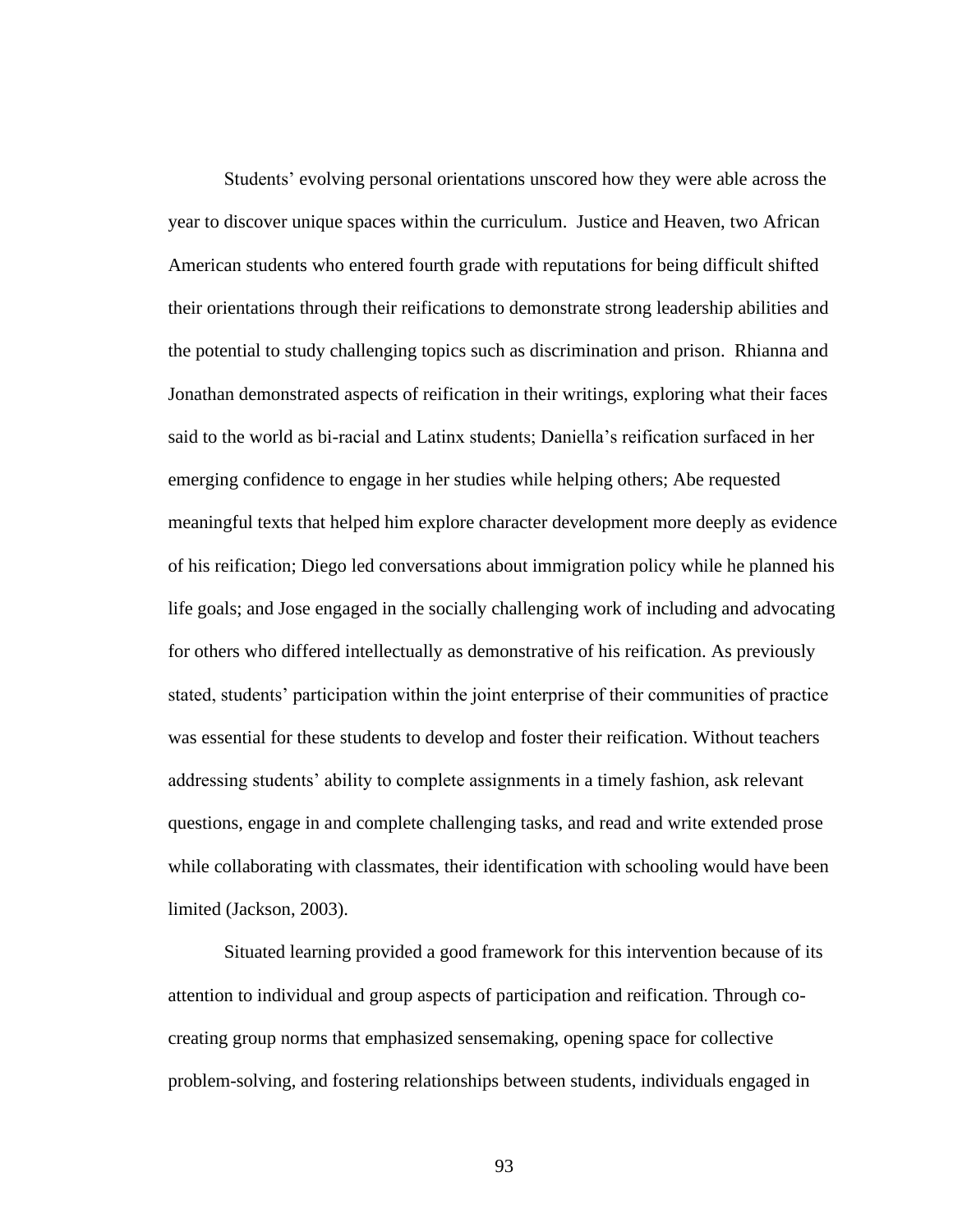studies that were personally relevant and evidenced their emerging identities, which encouraged their participation and broadened their opportunities for demonstrations of their learning. The supportive community of practice with multiple pathways of success that emphasized joint meaning making and interactions for further discussion and sensemaking were influential to students' participation and acts of reification.

My study has implications for instructional practice, specifically the role of texts in literacy design. Early in the intervention students indicated they wanted more challenging texts that reflected characters' struggles demonstrative of their own lived histories. Choice was an integral part of the intervention from the initial planning stages (Ivey & Johnston, 2013; 2015). Yet, students' continued requests for socially and personally relevant texts, ones they could ponder and write about, led us to adopt realistic fiction books with characters who more closely reflected their cultural backgrounds, but also ones that centered on inherently controversial topics such as immigration, racial discrimination, civil war, and students experiencing physical differences (Haberman, 1991). This is a critical distinction, selecting texts that included characters that merely looked like them was not enough for the students. For example, this distinction was most prominent when Justice rebuked the reading curriculum's required text of an African American basketball star, in favor of a text about immigration, because the text afforded him opportunities to identify with a character's struggle. Increasing student book choice differed from their prior literacy experiences, but the inclusion of challenging texts that more closely aligned with their identities and personal struggles encouraged student participation in ways I did not predict. For instance, Jonathan not known for his academic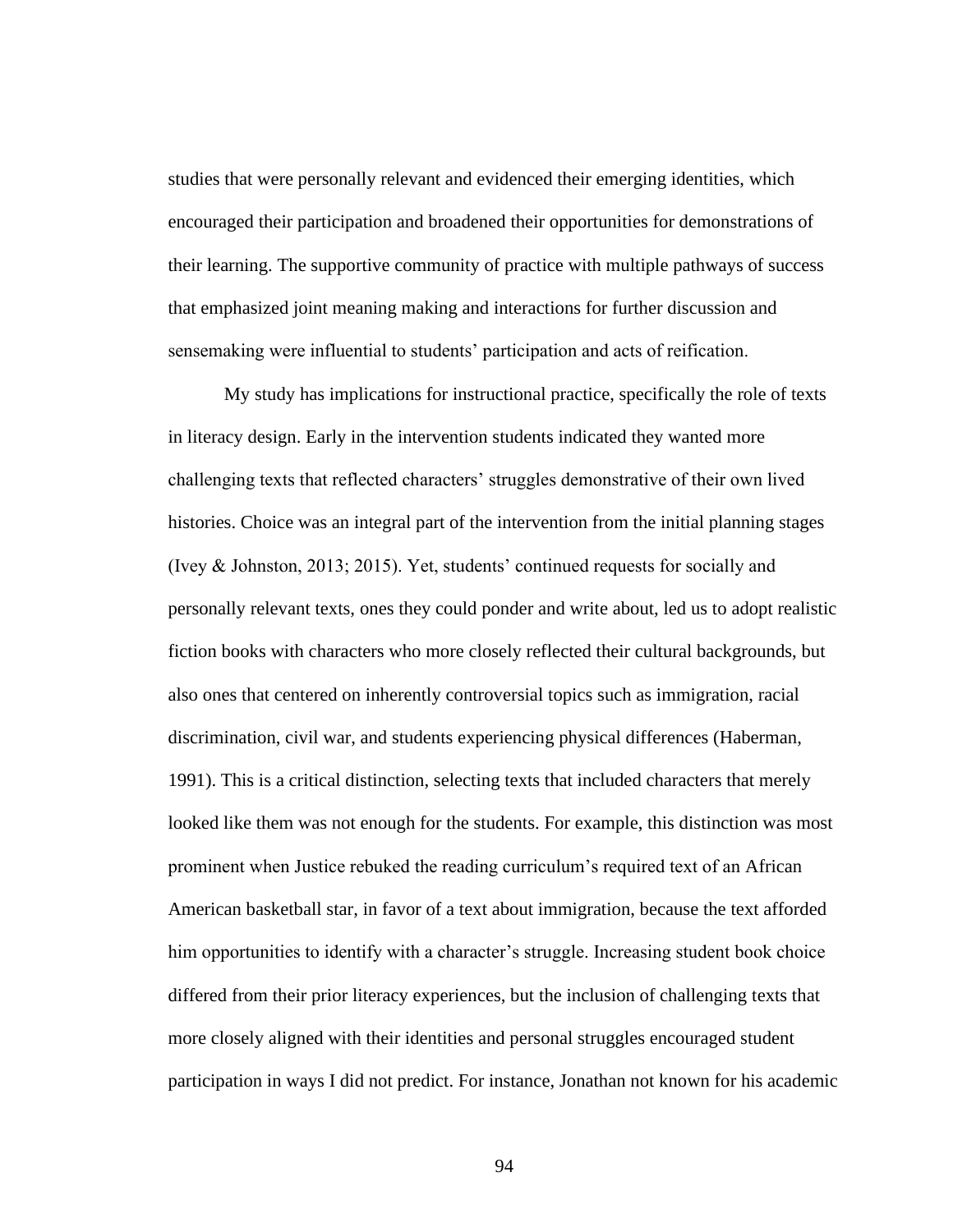achievement, stood out as an active voice in class discussions about immigration policy, credited challenging material and opportunities to interact with others as expanding his future options (Cuban, 2009; Ivey & Johnston, 2013).

I questioned earlier; would one school year be sufficient time to detect change across the three outcomes? Further, is the duration of an academic year long enough for students to adopt more positive learning trajectories and link their fourth-grade literacy studies to their future life goals, their ideological becoming? The answer is yes. Establishing communities of practice in which students collaborated through interactions with their peers and teacher to determine normative practices for mutual engagement and negotiating meaning within the joint enterprise were critical to the success of students' abilities to adopt positive learning trajectories. Such an influence was demonstrated in students' participation and reification aspects; students' participation to provide input and feedback into the nature and direction of their studies influenced their reification, the ways they demonstrated their becoming, how they projected themselves into the world. One school year was sufficient to see emerging, yet nuanced development across the three outcomes as a consequence of students' participation and reification, an indication they were able to adopt more positive learning trajectories in a mere school year, within their community of practice.

Attention to the development of outcomes across the year counters educational policy that demands directly teaching skills to get instant results. Students' test scores, their performances on end of grade tests and decoding tasks, demonstrated the emphasis on the three outcomes concurrently supported their achievement on traditional measures,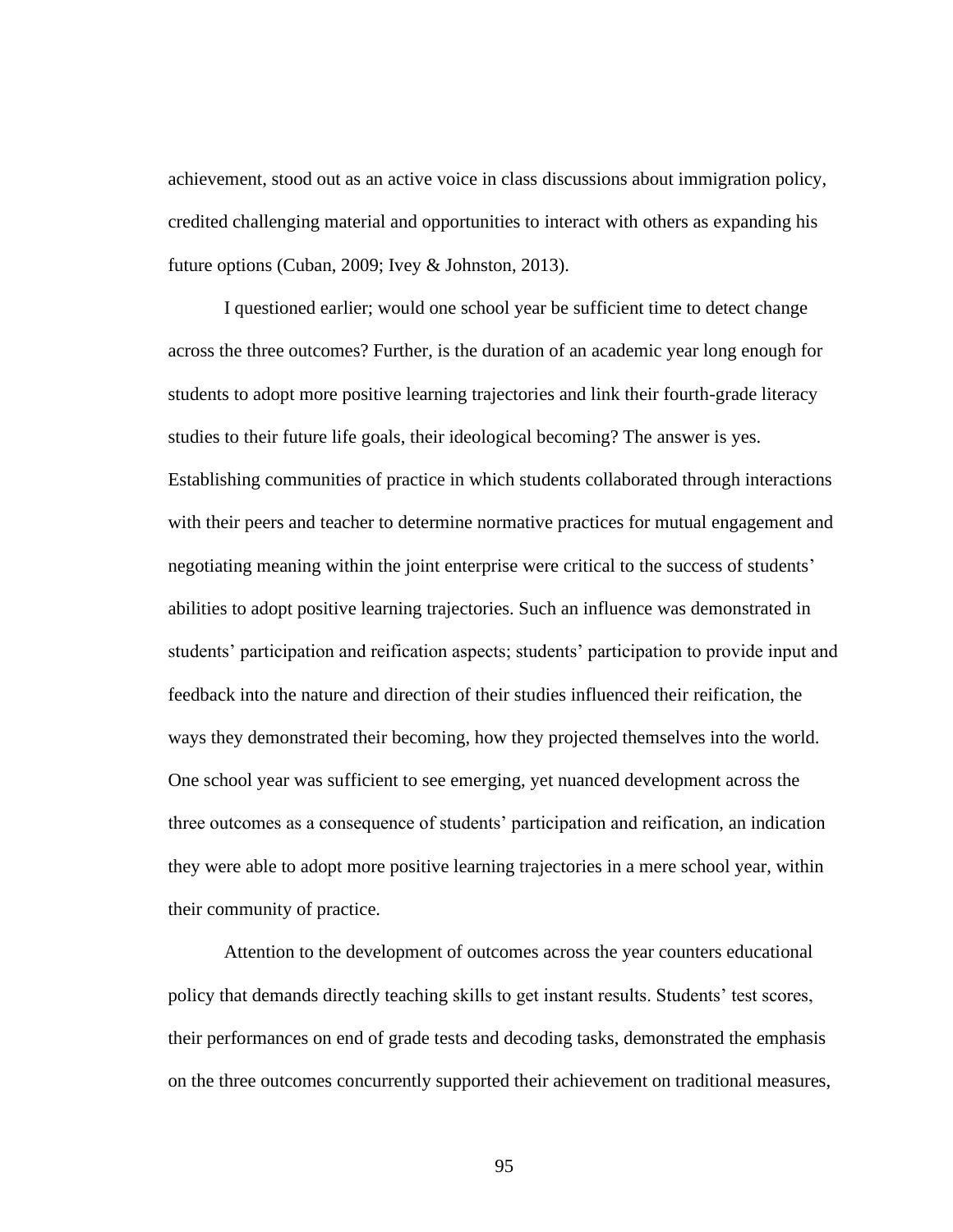an endorsement for future educational policy to expand what counts as learning. My study supports future policy implications that shift the direct-coupling accountability frameworks dominating the instructional landscape of our schools by demonstrating you can increase standardized test performances while also attending to broad notions of student learning, increasing their academic identities, and engaging them in personally relevant studies. Counter to present claims of finding 'a magic bullet' (Cohen, 1987), schools need to shift to a more comprehensive accountability approach with a focus on multiple outcomes fueled by an emphasis on student agency.

This study was heavily grounded in classroom experiences; the intervention, giving fourth-graders agency in their literacy practices, was successful largely because the students experienced success. Students experienced success across the three outcomes; their learning was expanded to include opportunities to set and work towards goals, they read strategically and closely, and engaged in prolonged tasks that required effortful reading, writing, and discussing with others. Their identity work included giving input and feedback about instructional experiences that reflected their interests and related their learning to their future goals, while they engaged in studying their interests and found possibilities to personalize their studies to identify others with shared interests that related to their lived experiences and expanded goals for their future selves. Several students commented they worked harder than ever in fourth grade; they credited their teacher and peers for encouraging such engagement and demonstrated pride as a result of their effortful year. Students' participation in their community of practice were uniform across cases, with agency influencing their expanded learning opportunities, academic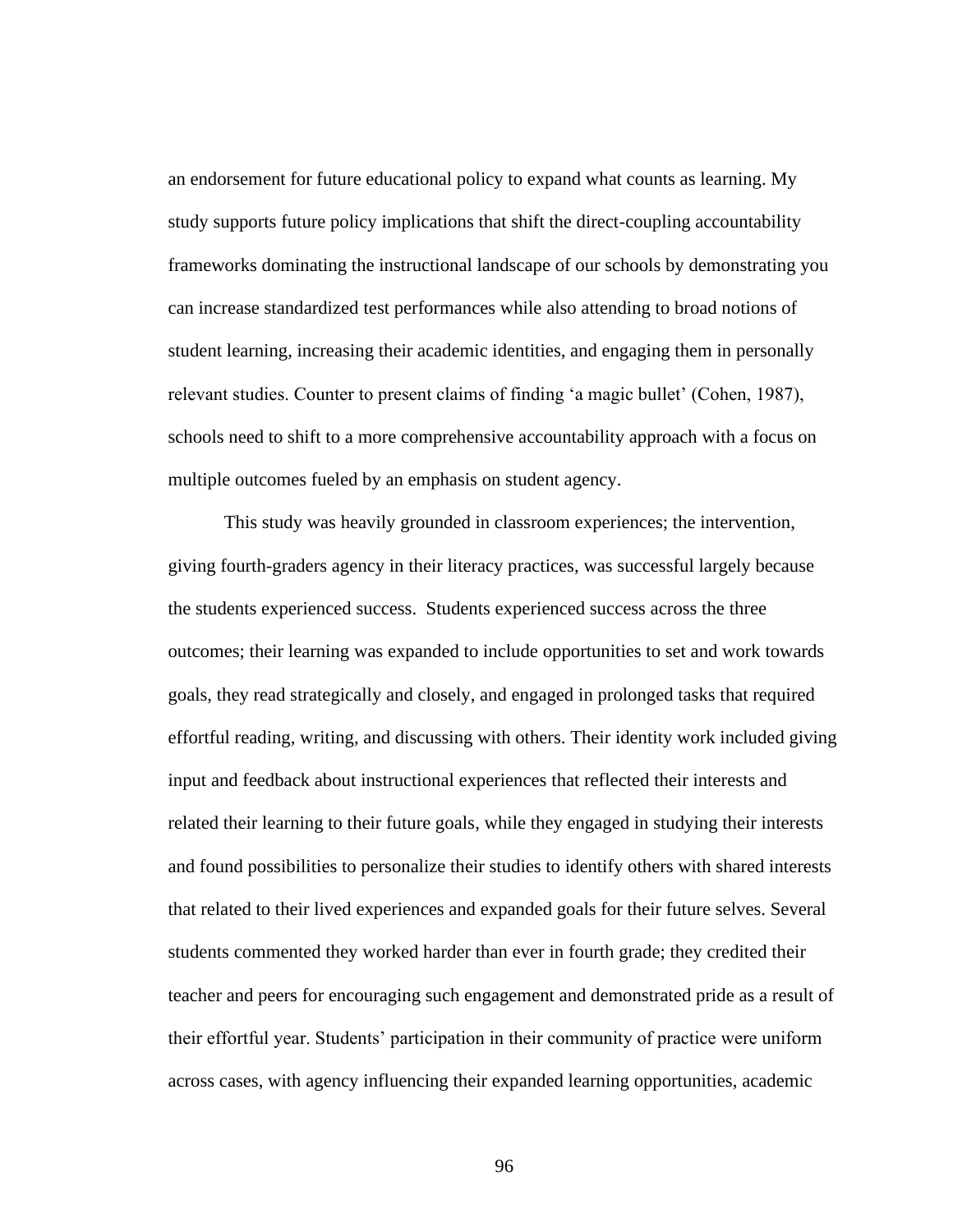identity, work, and their engagement in their studies, yet their individual acts of reification, particularly their personal orientations, differed amongst students.

The success of my dissertation study hinged on the ability of the instructional intervention, in which we emphasized student agency with school-dependent students (Delpit, 2012), to influence three central outcomes, establishing learning broadly, attending to students' academic identities, and engaging students in relevant literacy work. My study has implications for how teachers involve school-dependent students (Delpit, 2012) in their studies, thereby expanding their learning opportunities. We substituted the Judy Blume texts when the students told us they were too 'vanilla'; their input was significant to making the curriculum relevant, consistent with Delpit's (2012) ideas, and without it, we would have not known to make the change. Through this indepth qualitative analysis, Lila, Amanda, Sam, and I knew these students well, and they knew us. We celebrated successes, we listened to harrowing stories of personal risk, we laughed at each other's jokes, and we shared dismay at news headlines as students feared for the safety and security of their loved ones. In knowing the students well, the teachers slowed down the curriculum and modeled strategies longer; they turned students towards one another, contributing to their emerging identities as knowledgeable experts and coconstructors of meaning; students advocated for what they needed, and supported one another in their goals, and teachers de-emphasized testing as the sole criterion for success. All of this took time, included intensive support, frequent communication from collaborative colleagues, and courage to trust and reflect on formative assessment data collected daily in-the-moment.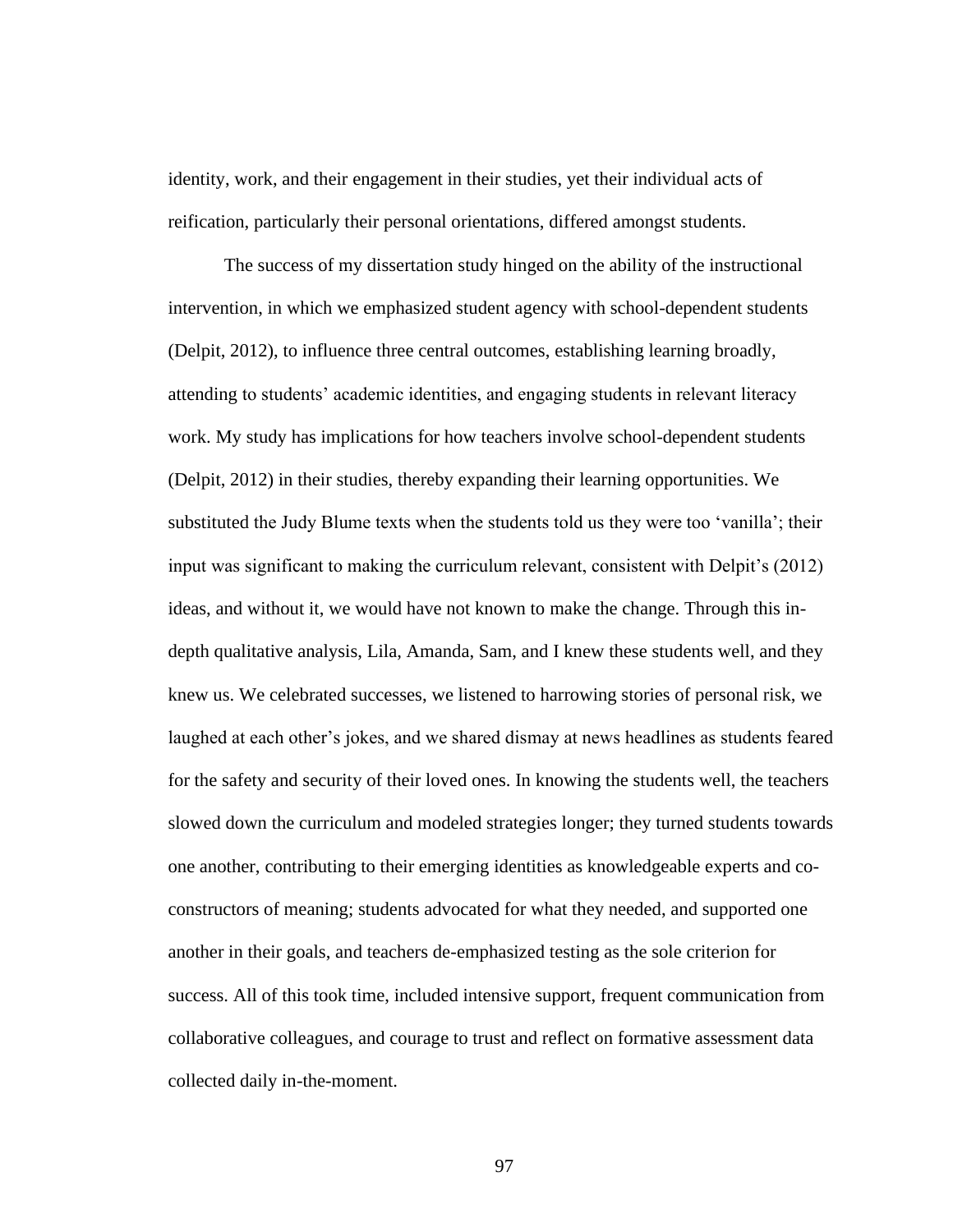As part of the interview protocol we asked for student feedback on each of the literacy participation structures implemented, in hopes of identifying students' favored structure to focus our attention. In the middle of the year students favored book clubs but had positive reactions to each of the structures for different reasons; by the end of the year the distinction between structures was less clear. Students struggled to identify one structure they favored over another, citing the affordances of each and how they contributed to their learning, identities, and engagement through the participation and reification frameworks. This implies no single participation structure will capture the depth and complexity to address the educational reform effort sought through eliciting student agency; much like the intertwining of outcomes (Nasir, 2002), it was the intertwining of the structures that supported students' development in literacy. Further, as previously stated, while our intervention did not prioritize skills-based instruction, participating students increased their competencies as defined by traditional achievement measures, confirming that prioritizing broad notions of learning, attending to students' identity-work, and engaging them in their studies increased their achievement.

A limitation of this study is the peripheral participation of students identified for exceptional services that took them out of the general classroom for extended time for intervention instruction, despite student requests to remain with their peers for core instruction. Though, their stories are interspersed with the case students who mentored them and included them in the community of practice, the students who were pulled from the classroom were not present enough in the data to determine the impact of their participation and reification as a consequence of being granted agency in their literacy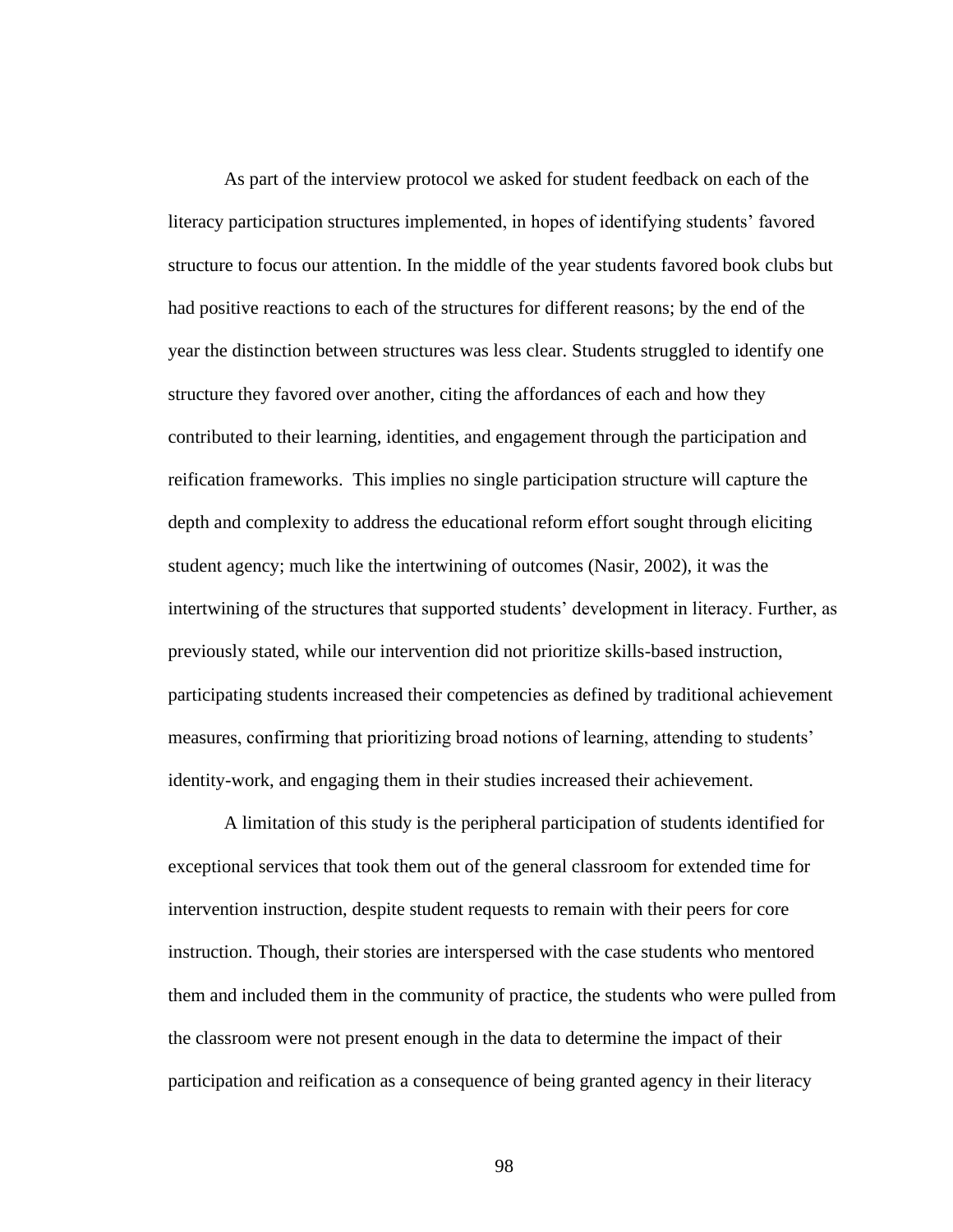studies in ways that other students demonstrated development across the three outcomes. Such a limitation is concerning for equitable educational opportunities and raises questions about how to support achievement outcomes for students with a variety of intellectual abilities.

Additionally, while students made anecdotal reference to discussing their learning with their families and teachers shared parents' comments of increased reading for their students, a way to strengthen future studies would be include families in the interview process to gain a clearer understanding of how students' lived experiences were impacted by their participation in their classrooms' communities of practice from their family's perspective. This additional layer of understanding would strengthen the connection between students' lived experiences and their academic tasks, further addressing the identity watersheds and abating disidentification with school (Jackson, 2003), with the likelihood of increasing participation and acts of reification.

Finally, the findings from this study were compelling, particularly the reification findings of individual students, yet I feel they were just the initial step towards developing students' learning, identities, and engagement in ways that supported their ideological becoming. What a wonderful opportunity to study this community of practice longitudinally, over the course of years to learn how extended opportunities to interact with others, influence instructional experiences through the selection of relevant topics of study with inherently controversial issues, and engage in discussions from different vantage points would contribute to pathways for success and an identification with schooling (Jackson, 2003) for the diverse learners in our classrooms. If one school year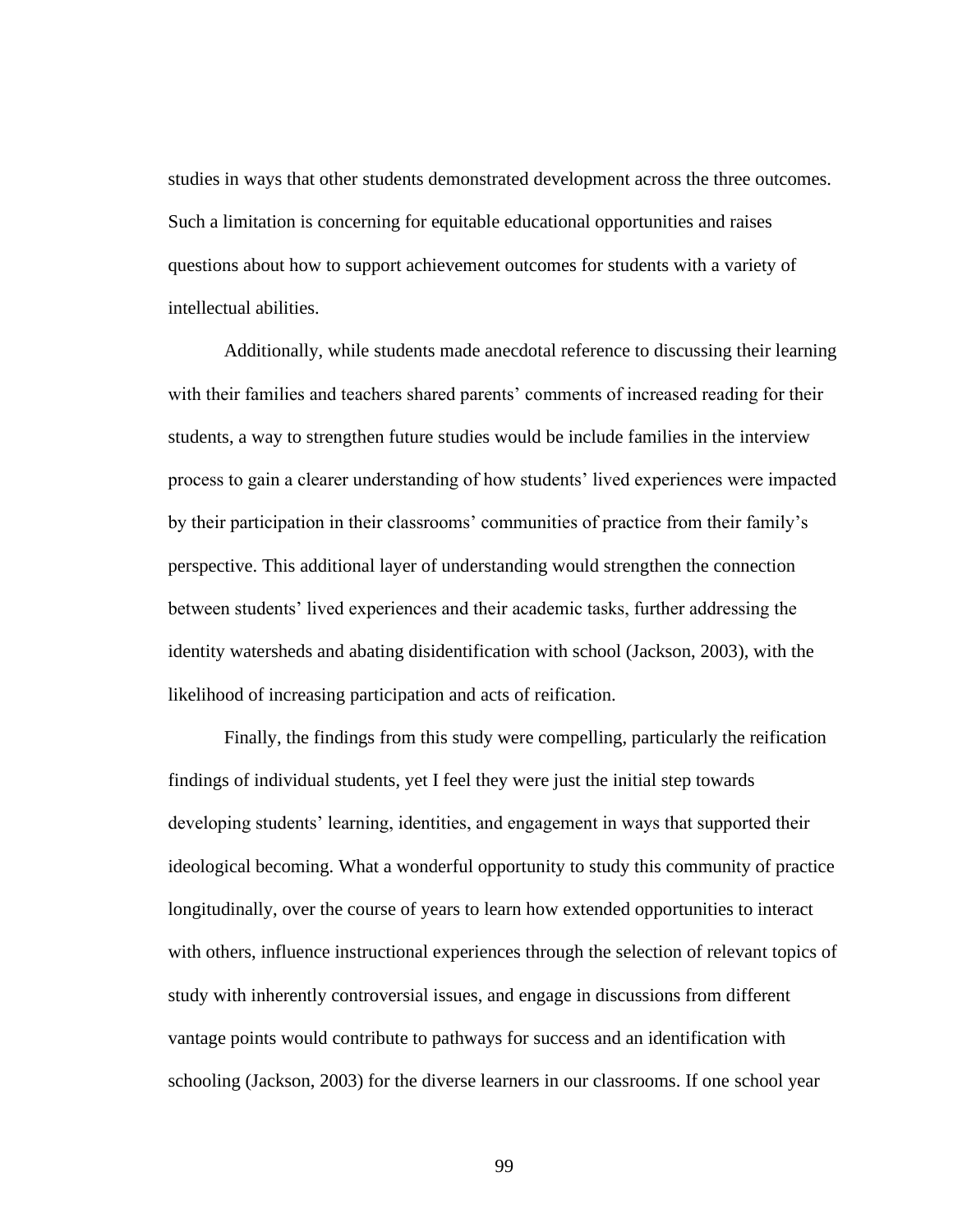made such a profound difference for some students, I can only imagine the possibilities if their entire public-school career, from kindergarten through high school afforded such opportunities for participation and reification.

While the primary focus of my dissertation is to understand the participation and reification of students being granted agency in their fourth-grade literacy instruction, I would be remiss if I did not acknowledge the collaboration between the participating teachers, Lila and Amanda, Sam, and me. Students benefitted from the near constant communication and collaboration between Lila and Amanda; frequently their drives to and from school were consumed with calls to alter instruction based on the day's formative assessment and noticings. Moreover, Lila and Amanda benefitted from consistent university support in re-structuring the adopted reading program to more closely align with their desired goal of increasing student engagement in their literacy studies. Not all teachers are afforded opportunities to experience such camaraderie and collaboration in designing instruction with their students' interests in mind.

In summary, by reforming literacy instructional practices to emphasize student agency, students directed the nature of their studies to broaden their learning, contribute positively to their academic identities, and engage with others to link their studies to their future life goals. They engaged in a community of practice that included their participation in establishing what counts as success and offered them opportunities for reification, to project themselves onto the world. The nature of the tasks, the possibilities for collaboration, and the shift in students' identities, and increased engagement support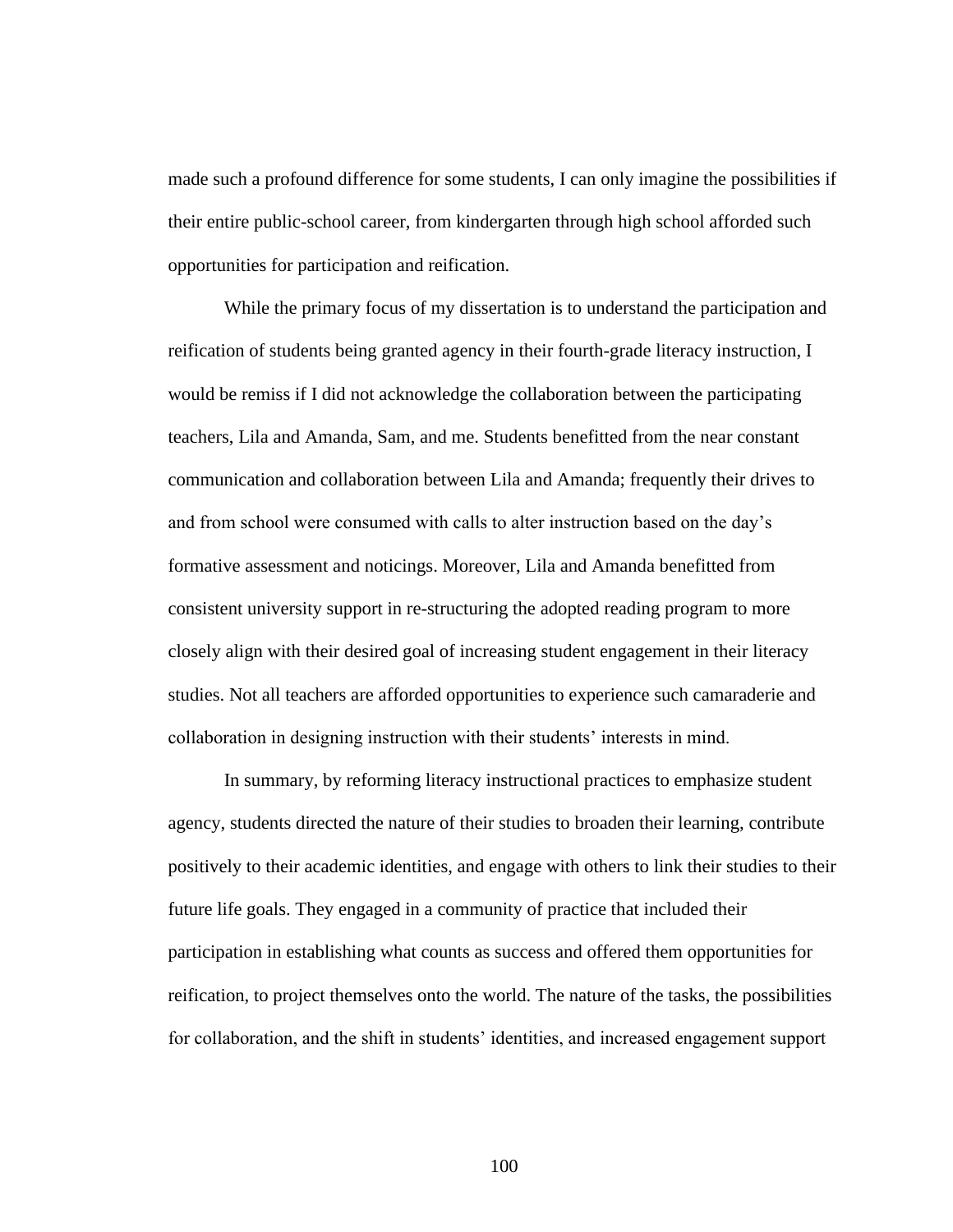leveraging students as agentic in their literacy instruction. In short, the students led, we followed.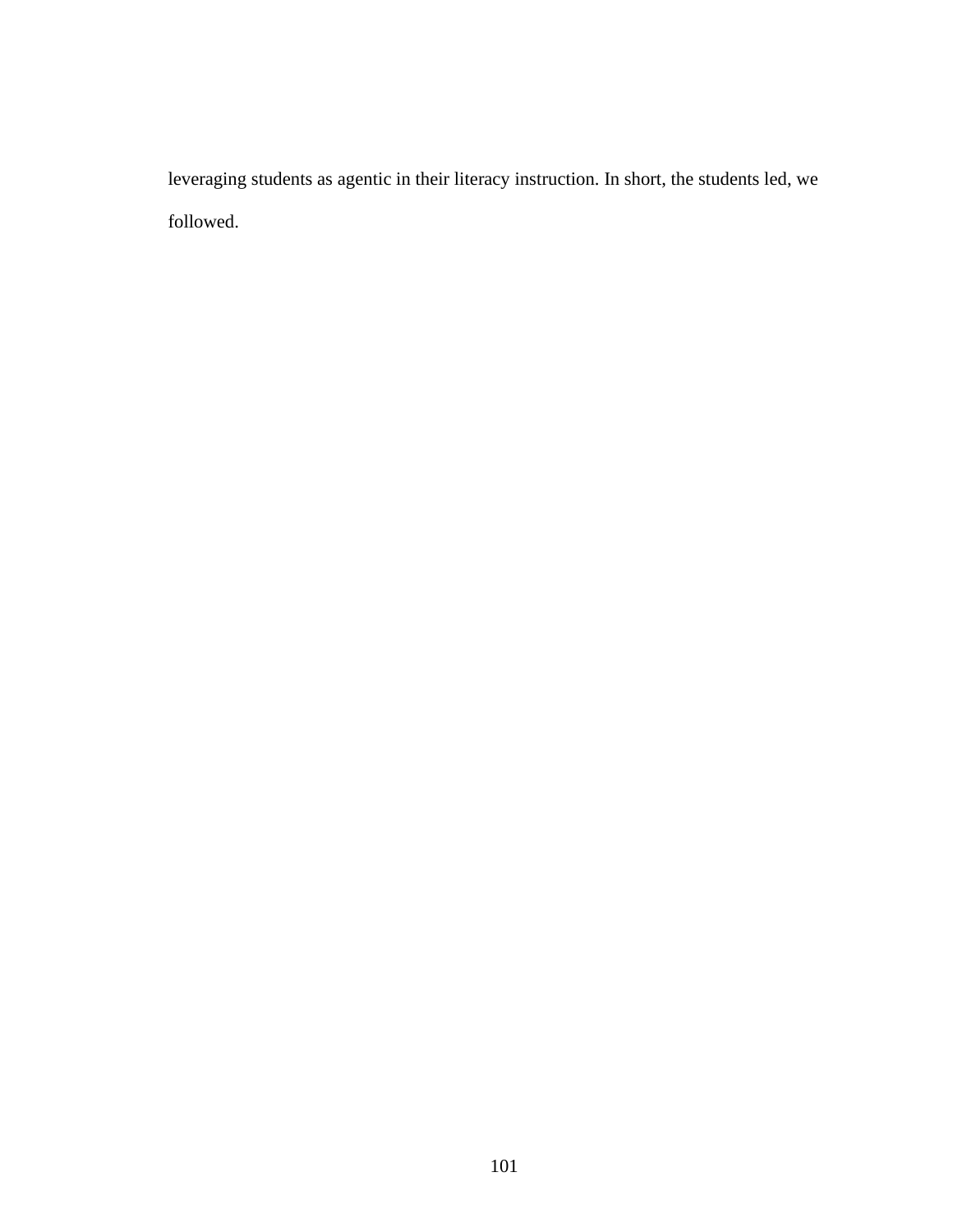## **REFERENCES**

- Abrams, L. M., Pedulla, J. J., & Madaus, G. F. (2003). *Views from the Classroom: Teachers' Opinions of Statewide Testing Programs*. *Source: Theory Into Practice* (Vol. 42). Winter.
- Akos, P. (2005). Advice and student agency in the transition to middle school. *Research in Middle Level Education, 27*(2), 1-11.
- Allington, R. L. (1994). What's special about special programs for children who find learning to read difficult? *Journal of Reading Behavior*, *26*(1), 95-115.
- Anders, P. L., Hoffman, J. V. and Duffy, G. G. (2000). Teaching teachers to teach reading: Paradigm shifts, persistent problems, and challenges. In M. Kamil, P. Mosenthal, P. D. Pearson, & Barr, R. (Eds.), *Handbook of Reading Research*, Vol. III. (pp. 721–744). Mahwah, NJ: Lawrence Erlbaum Associates, Inc.
- Armbruster, B. B., Lehr, F., Osborn, J., O'Rourke, R., Beck, I., Carnine, D., & Simmons, D. (2001). Put reading first. Washington, DC: National Institute for Literacy.
- Au, W. (2007). High-Stakes testing and curricular control: A qualitative metasynthesis. *Educational Researcher, 36*(5), 258-267.
- Au, W. (2011). Teaching under the new Taylorism: High‐stakes testing and the standardization of the 21st century curriculum. *Journal of Curriculum Studies, 43*(1), 25-45.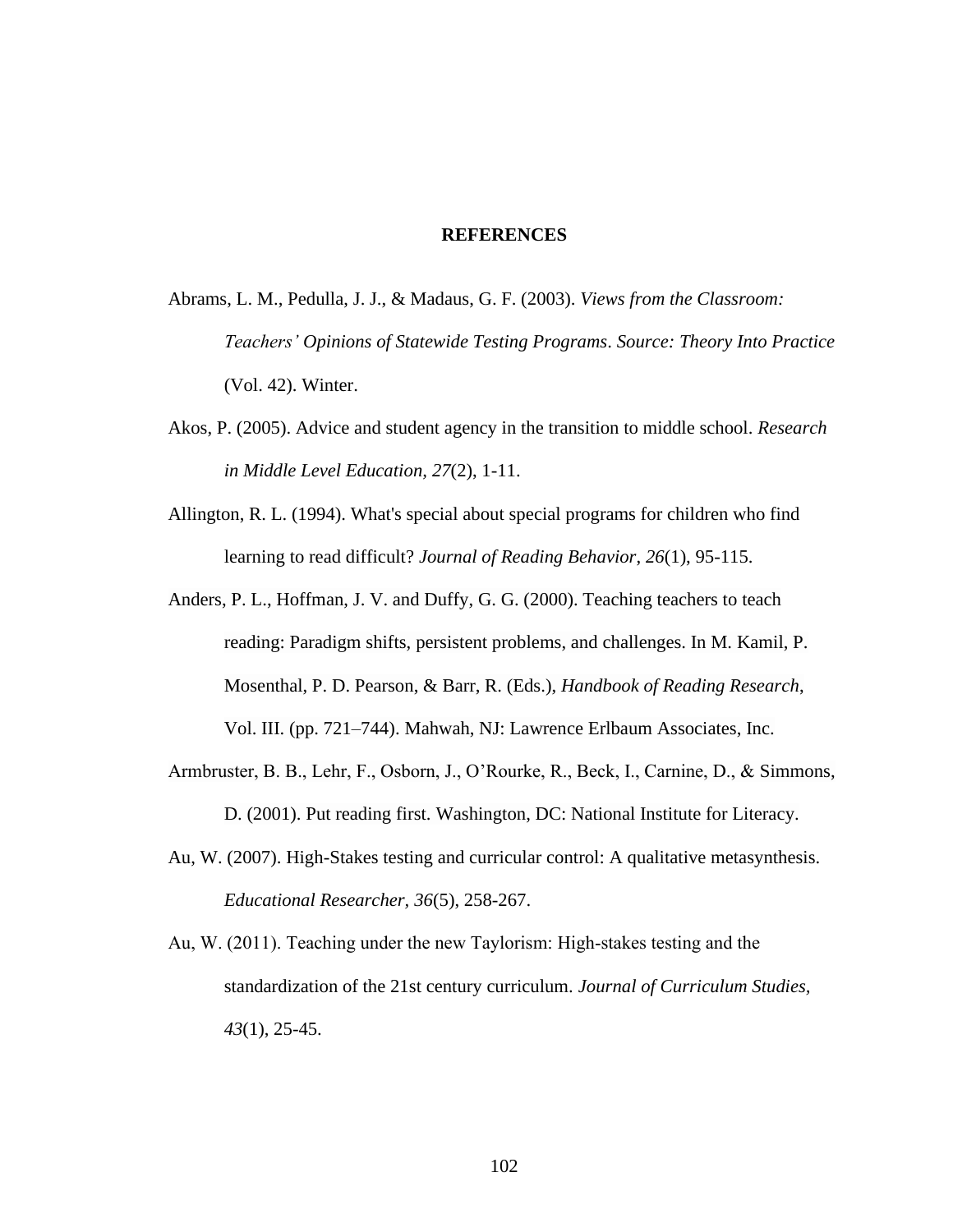- Aukerman, M. (2013). Rereading Comprehension Pedagogies: Toward a Dialogic Teaching Ethic that Honors Student Sensemaking. *Dialogic Pedagogy: An International Online Journal*, *1*(2013), 1–31. https://doi.org/10.5195/DPJ.2013.9
- Aukerman, M. (2015). How should readers develop across time? Mapping change without a deficit perspective. *Language Arts, 93*(1), 55–62.
- Aukerman, M., & Chambers Schuldt, L. (2017). Bucking the authoritative script of a mandated curriculum. *Curriculum Inquiry*, *47*(4), 411–437. https://doi.org/10.1080/03626784.2017.1368353
- Aukerman, M., Martin, P. C., Gargani, J., & Mccallum, R. D. (2016). A randomized control trial of shared evaluation pedagogy: The near-term and long-term impact of dialogically organized reading instruction. *L1 Educational Studies in Language and Literature*, *16*(2), 1–26. https://doi.org/10.17239/L1ESLL-2016.16.02.02
- Aukerman, M. S. (2007). When reading it wrong is getting it right: Shared evaluation pedagogy among struggling fifth grade readers. *Research in the Teaching of English*, *42*(1), 56–103.
- Boaler, J., & Greeno, J. G. (2000). Identity, agency, and knowing in mathematics worlds. In J. Boaler (Ed.), *Multiple Perspectives on Mathematics Teaching and Learning*, 171-200. Westport, CT: Ablex Publishing.
- Boardman, A. G., Boelé, A. L., & Klingner, J. K. (2018). Strategy instruction shifts teacher and student interactions during text‐based discussions. *Reading Research Quarterly, 53*(2), 175-195.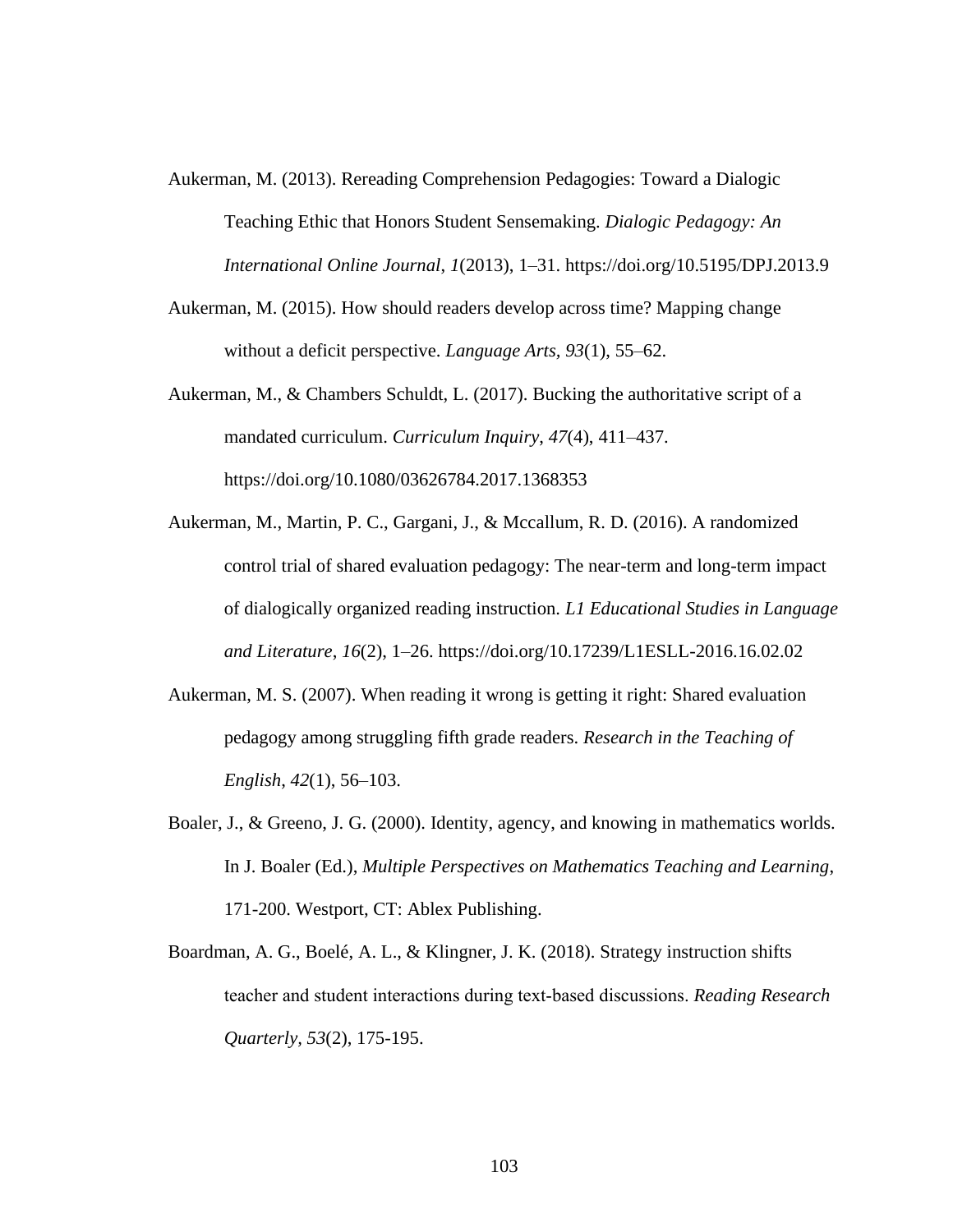- Broaddus, K., & Bloodgood, J. W. (1999). "We're supposed to already know how to teach reading": Teacher change to support struggling readers. *Reading Research Quarterly, 34*(4), 426-451.
- Bryk, A. (2015). Accelerating how we learn to improve. *Educational Researcher, 44*(9), 467–477.
- Carlone, H. B. (2012). Methodological considerations for studying identities in school science: An anthropological approach. In *Identity construction and science education research* (pp. 7-25). Brill Sense.
- Cobb, P., Confrey, J., diSessa, A., Lehrer, R., & Schauble, L. (2003). Design experiments in educational research. *Educational Researcher, 32,* 1, 9-13.
- Cohen, S. A. (1987). Instructional alignment: Searching for a magic bullet. *Educational Researcher*, 16, 16-20.
- Cole, M., & Scribner, S. (1974). *Culture & thought: A psychological introduction.* Oxford, England: John Wiley & Sons.
- Crick, R. D. (2012). Deep engagement as a complex system: Identity, learning power, and authentic inquiry. In S. L. Christenson, A. Reschly, & C. Wylie (Eds.), *Handbook of research on student engagement* (pp. 675-694). Boston, MA: Springer.
- Cuban, L. (2009). *Hugging the middle: How teachers teach in an era of testing and accountability.* New York: NY: Teachers College Press.
- Delpit, L. D. (2012). *"Multiplication is for white people": Raising expectations for other people's children.* New York, NY: The New Press.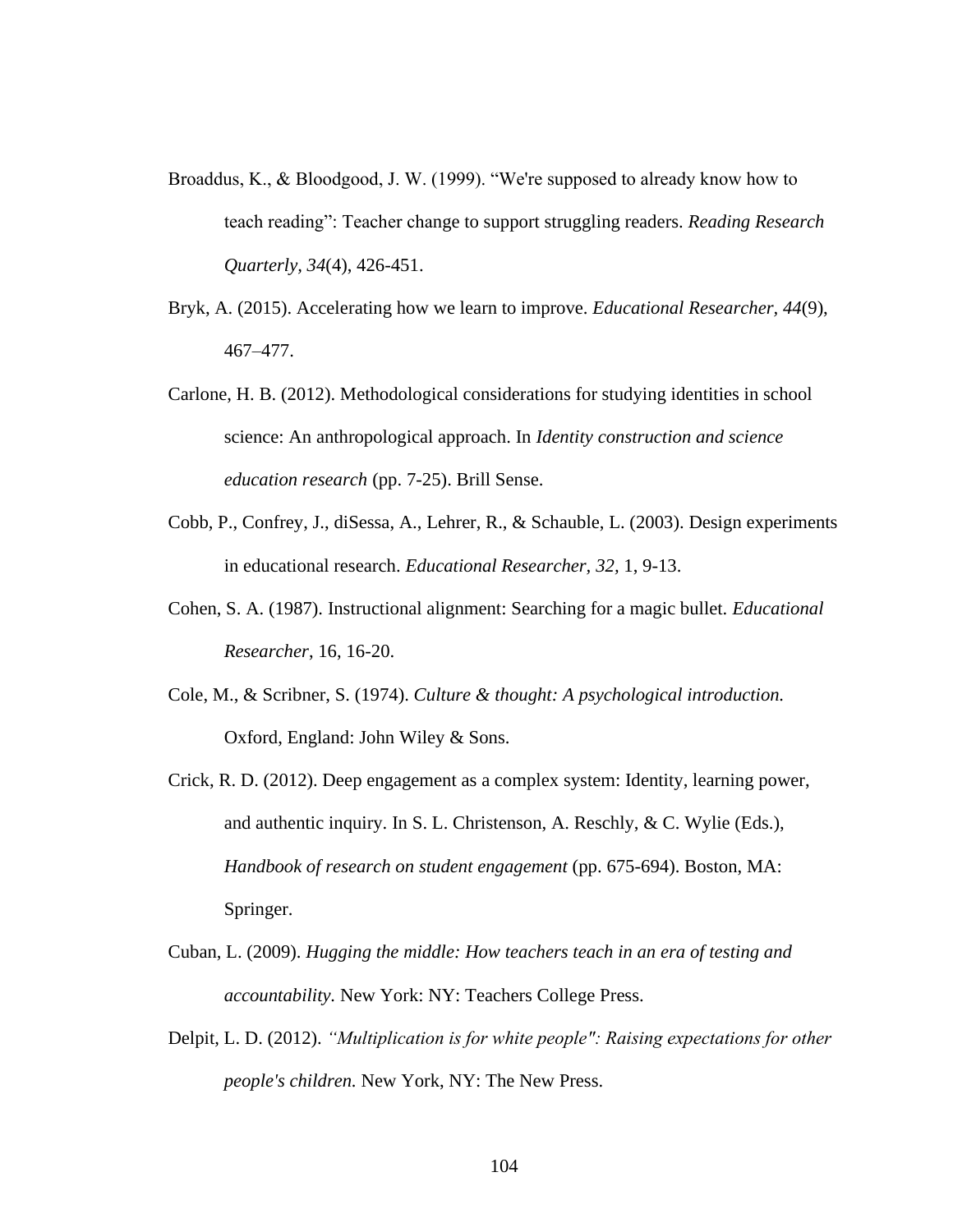- Desimone, L. M. (2013). Teacher and administrator responses to standards-based reform. *Teachers College Record*, *115*(8), 1–53.
- Dewey, J. (1933). How we think: A restatement of the relation of reflective thinking to the educative process. Boston, MA
- Duffy, G. G. (1993). Rethinking strategy instruction: Four teachers' development and their low achievers' understandings. *The Elementary School Journal, 93*(3), 231- 247.
- Duffy, G. G. (1998). Teaching and the balancing of round stones. *Phi Delta Kappan, 79*(10), 777-780.
- Duffy, G. G. (2005). Developing metacognitive teachers: Visioning and the expert's changing role in teacher education and professional development. In S. Israel (Ed.), *Metacognition in literacy learning: Theory, assessment, instruction, and professional development,* (pp. 299-314). New York, NY: Guilford Press.
- Eccles, J., & Wang, M. T. (2012). Part I commentary: So what is student engagement anyway?. In *Handbook of research on student engagement* (pp. 133-145). Springer, Boston, MA.
- Emirbayer, M., & Mische, A. (1998). What is agency? *American Journal of Sociology*, 103(4), 962-1023.
- Flake, S. (2007). *The skin I'm in.* Random House.
- Gardner (1983). *A Nation at Risk: The Imperative for Educational Reform Author(s): National Commission on Excellence in Education Source*.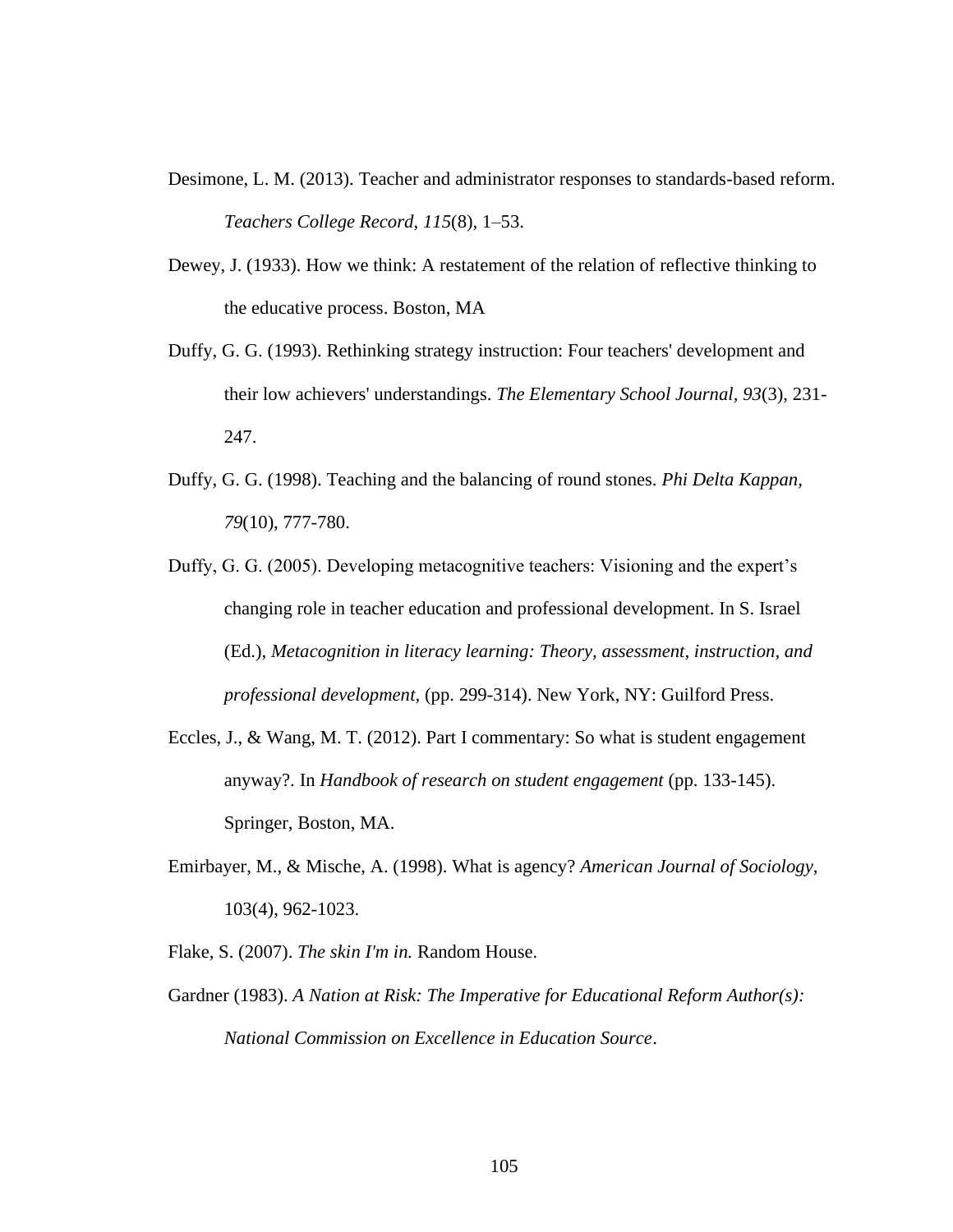- Gay, G. (2002). Preparing for culturally responsive teaching. *Journal of Teacher Education, 53* (2), 106-116.
- Gee, J. P. (2000). Identity as an Analytic Lens for Research in Education. *American Educational Research Association*, *25*, 99–125.

Gillham, B. (2000). *Case study research methods.* Bloomsbury Publishing.

- Gordon, K. (2008).Tightening the ship or slowly sinking? Reshaping teachers' work conditions. *Research in the Sociology of Education*, *16*(08), 103–131. https://doi.org/10.1016/S1479-3539(08)16004-9
- Guthrie, J. T., Wigfield, A., & VonSecker, C. (2000). Effects of integrated instruction on motivation and strategy use in reading. *Journal of Educational Psychology, 92*(2), 331-341.
- Haberman, M. (1991). Pedagogy of poverty versus good teaching. *Phi Delta Kappan, 73,* 290-294.
- Haberman, M. (1995). Selecting "star" teachers for children and youth in urban poverty. *Phi Delta Kaplan, 76*, 777-781.
- Hickey, D. T. (2003). Engaged participation versus marginal nonparticipation: A stridently sociocultural approach to achievement motivation. *Elementary School Journal, 103,* 401–429.
- Hickey, D. T. (2011). Participation by design: Improving individual motivation by looking beyond it. In D. M. McInnerny, R. A. Walker, G. A. Liem, D. M. McInnerny, R. A. Walker, & G. A. Liem (Eds.), *Sociocultural theories of*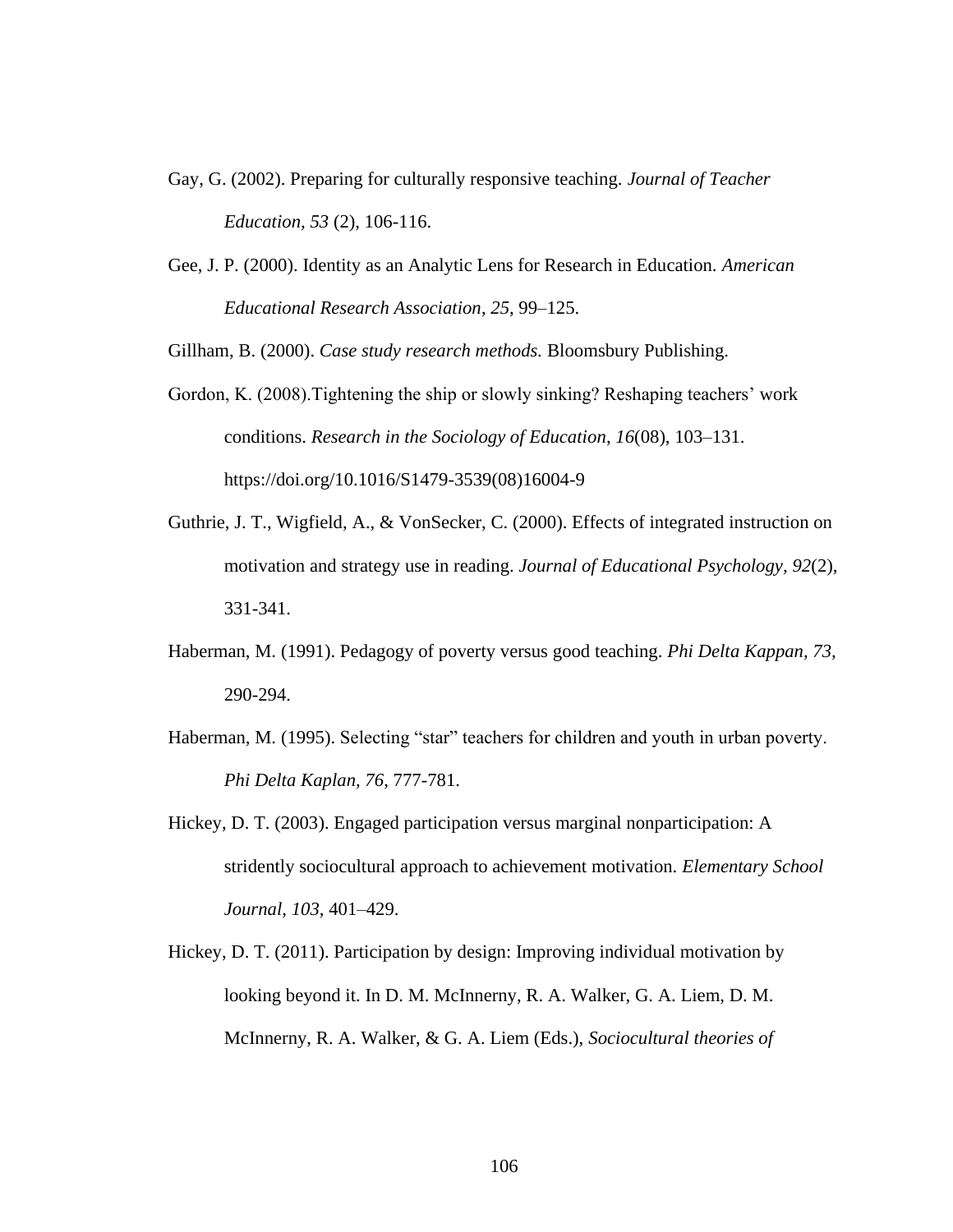*learning and motivation: Looking back, looking forward, Vol. 10, (pp. 137–161).* Charlotte, NC: Information Age.

- Hickey, D. T. & Schafer, N. J. (2013). Design-based, participation-centered approaches to classroom management. In C. Evertson & C. Weinstein (Eds.), *Handbook on classroom management: Research, practice, & contemporary issues* (pp. 281- 308). New York, NY: Simon & Schuster Macmillan.
- Hobbs, W. (2007). *Crossing the wire.* Harper Collins.
- Hoffman, J. V., & Duffy, G. G. (2016). Does Thoughtfully Adaptive Teaching Actually Exist? A Challenge to Teacher Educators. *Theory into Practice*, *55*(3), 172–179. https://doi.org/10.1080/00405841.2016.1173999.
- Holland, D., & Lave, J. (2001). (Eds.) *History in person: Enduring struggles, contentious practice, intimate identities.* Albuquerque, NM: School of American Research Press.
- Holland, D., Lachicotte, W., Skinner, D., & Cain, C. (1998). *Agency and identity in cultural worlds*. Cambridge, MA: Harvard University Press.
- Ingersoll, R. M. (2003). *Who controls teachers' work? Power and accountability in America's schools.* Cambridge, MA: Harvard University Press.

Ingersoll, R. (2007). Short on power, long on responsibility. *GSE Publications*. (65) 129.

- Ivey, G., & Johnston, P. H. (2013). Engagement with young adult literatures: Outcomes and processes. *Reading Research Quarterly, 48*(3), 255–275.
- Ivey, G., & Johnston, P. (2015). Engaged reading as collaborative transformative practice. *Journal of Literacy Research, 47*(3) 297–327.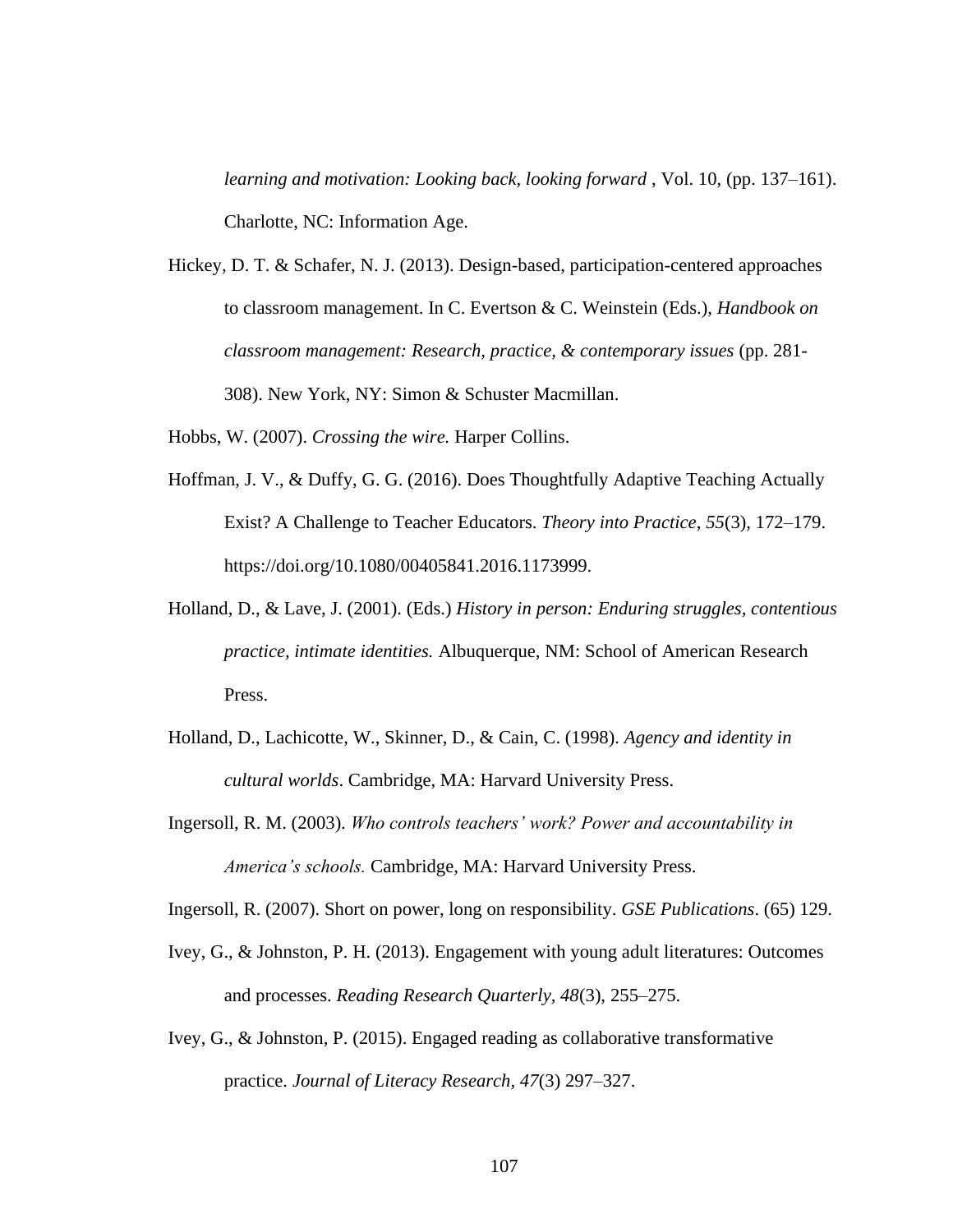- Jackson, D. B. (2003). Education reform as if student agency mattered: Academic microcultures and student identity. *Phi Delta Kappan, 84*(8), 579-585.
- Johnston, P. H. (2012). *Opening minds: Using language to change lives.* Portland, ME: Stenhouse Publishers.
- Johnston, P. H. (2019). Talking children into literacy: Once more, with feeling. *Literacy Research: Theory, Method, and Practice*, *68*(1), 64–85. https://doi.org/10.1177/2381336919877854
- Jones, M. G., Jones, B. D., Hardin, B., Chapman, L., Yarbrough, T., & Davis, M. (1999). The impact of high-stakes testing on teachers and students in North Carolina. The *Phi Delta Kappan, 81*(3), 199-203.
- Lasky, S. (2005). A sociocultural approach to understanding teacher identity, agency and professional vulnerability in a context of secondary school reform. *Teaching and Teacher Education*, *21*, 899–916. https://doi.org/10.1016/j.tate.2005.06.003
- Lave, J. (1997). The culture of acquisition and the practice of understanding. In D. Kirshner & J. A. Whitson (Eds.), *Situated cognition: Social, semiotic, and psychological perspectives* (pp. 63-82). Mahwah, NJ: Lawrence Erlbaum Associates.
- Lave, J., & Wenger, E. (1991). *Situated learning: Legitimate peripheral participation.* New York, NY: Cambridge University Press.
- Leslie, L., & Caldwell, J. S. (2011). *Qualitative Reading Inventory* (6th ed.). Boston, MA: Allyn & Bacon.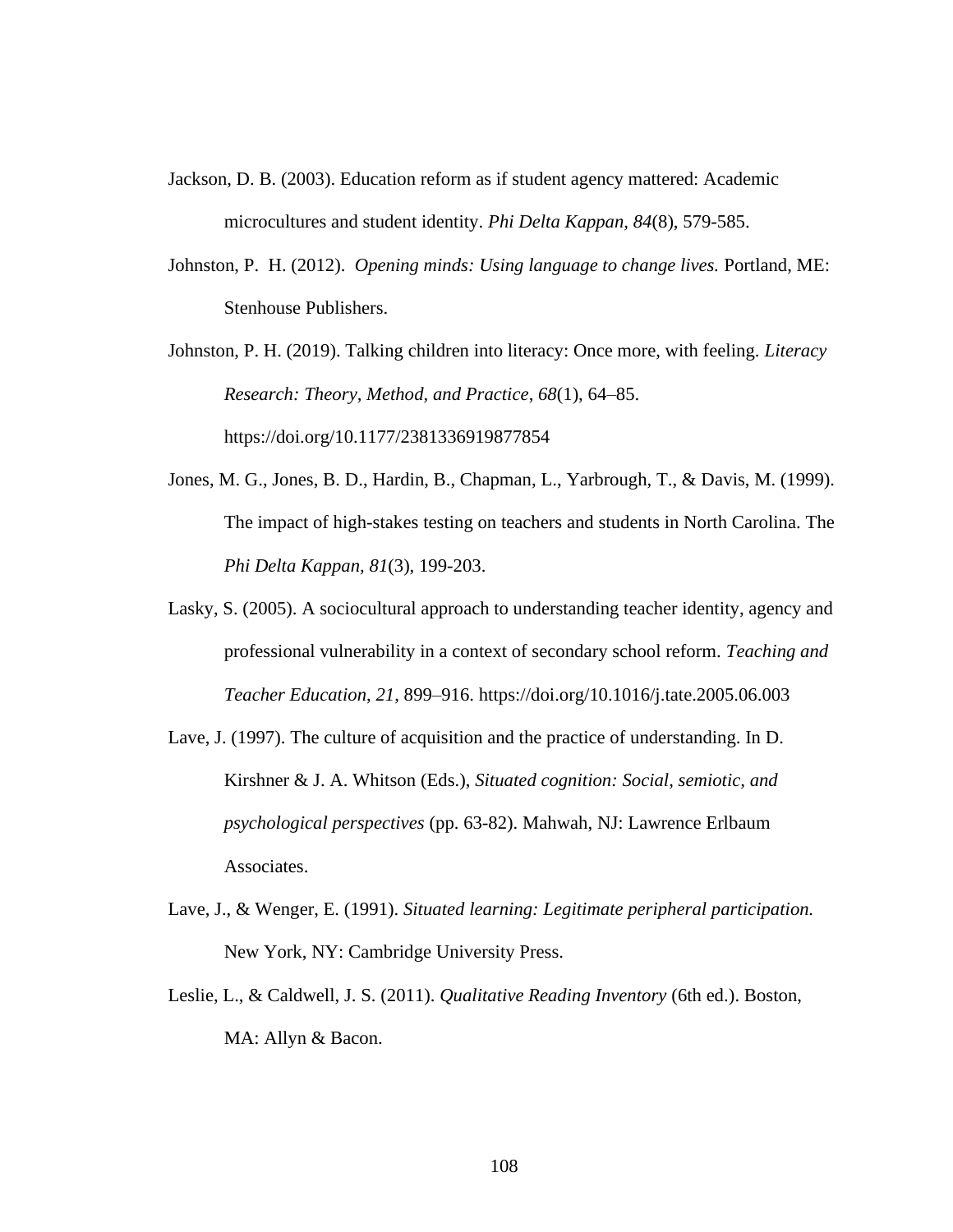- Lewis, C., Enciso, P., & Moje, E. B. (Eds.). (2007). *Reframing sociocultural research on literacy: Identity, agency, and power* (pp. 1-11). Mahwah, NJ: Lawrence Erlbaum Associates.
- Lincoln, Y. S., & Guba, E. G. (1985). *Naturalistic inquiry,* Vol. 75. Newbury Park, CA: Sage.
- Lutz, S. L., Guthrie, J. T., & Davis, M. H. (2018). Scaffolding for Engagement in Elementary School Reading Instruction, *6838*(2017), 11–30.
- Lysaker, J. T., & Miller, A. (2013). Engaging social imagination: The developmental work of wordless book reading. *Journal of Early Childhood Literacy*, *13*(2), 147- 174.
- Markus, H. & Nurius, P. (1986). Possible selves. *American Psychologist, 41*(9), 954-969.
- Massey, D. D. & Miller, S. D. (2017) Self-regulation and reading comprehension: Moving beyond the individual's cognition in regulated learning. In S. Israel (Ed.), Handbook of research on reading comprehension (2<sup>nd</sup> Ed) (pp. 293-315). New York, NY: Guilford Press.
- Merriam, S. B., & Tisdell, E. J. (2016). Designing your study and selecting a sample. *Qualitative research: A guide to design and implementation.*
- Miles, M. B., Huberman, A. M., & Saldaña, J. (2014). Qualitative data analysis: A methods sourcebook (3rd ed.). Thousand Oaks, CA: Sage.
- Miller, S. D. (2003). How high and low challenge tasks affect motivation and learning: Implications for struggling learners. *Reading & Writing Quarterly, 19,* 39-57.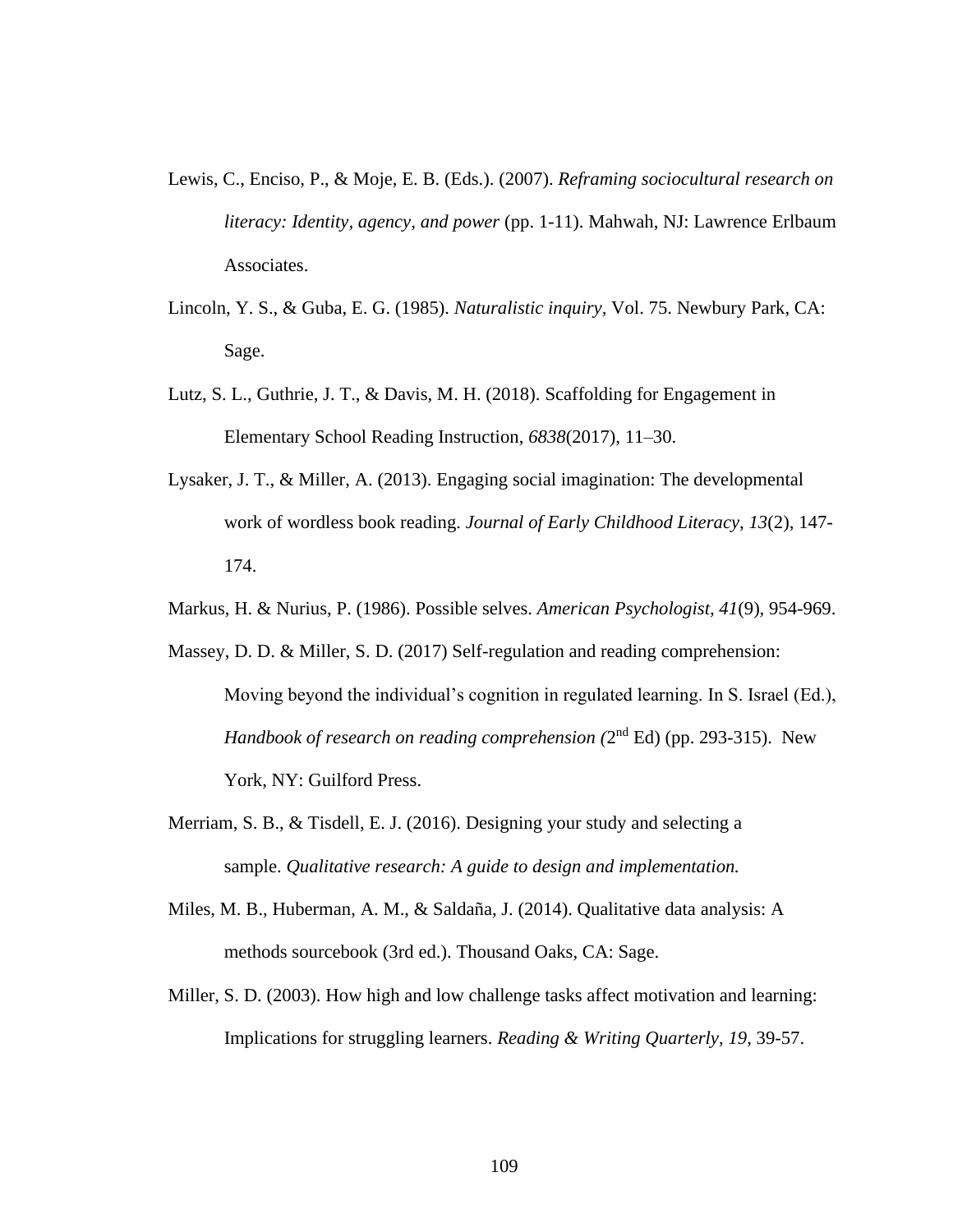- Miller, S. D., & Duffy, G. G. (2006). Are we crazy to keep doing this? *Reading Today, 24*(3), 18.
- Miller, S. D., & Meece, J. L. (1999). Third Graders' Motivational Preferences for Reading and Writing Tasks. *The Elementary School Journal*, 100(1). https://doi.org/10.1086/461941
- Miller, S. D., Adkins, T., & Hooper, M. L. (1993). Why teachers select specific literacy assignments and students' reactions to them. *Journal of Reading Behavior, 25*(1), 69-95.
- Miller, S. D., Hayes, C. T., & Atkinson, T. S. (1997). State efforts to improve students' reading and language arts achievement: Does the left hand know what the right is doing? *Literacy Research and Instruction, 36*(4), 267-286.
- Miller, S. D., Heafner, T., & Massey, D. (2009). High-school teachers' attempts to promote self-regulated learning: "I may learn from you, yet how do I do it?" *The Urban Review, 41*(2), 121.
- Moje, E. B., Luke, A., Davies, B., & Street, B. (2009). Literacy and identity: Examining the metaphors in history and contemporary research. *Reading Research Quarterly*, *44*(4), 415–437. https://doi.org/10.1598/rrq.44.4.7
- Nasir, N. I. S. (2002). Identity, goals, and learning: Mathematics in cultural practice. *Mathematical Thinking and Learning, 4*(2-3), 213-247.
- Nasir, N. I. S., & Hand, V. (2008). From the court to the classroom: Opportunities for engagement, learning, and identity in basketball and classroom mathematics. *The Journal of the Learning Sciences, 17*(2), 143-179.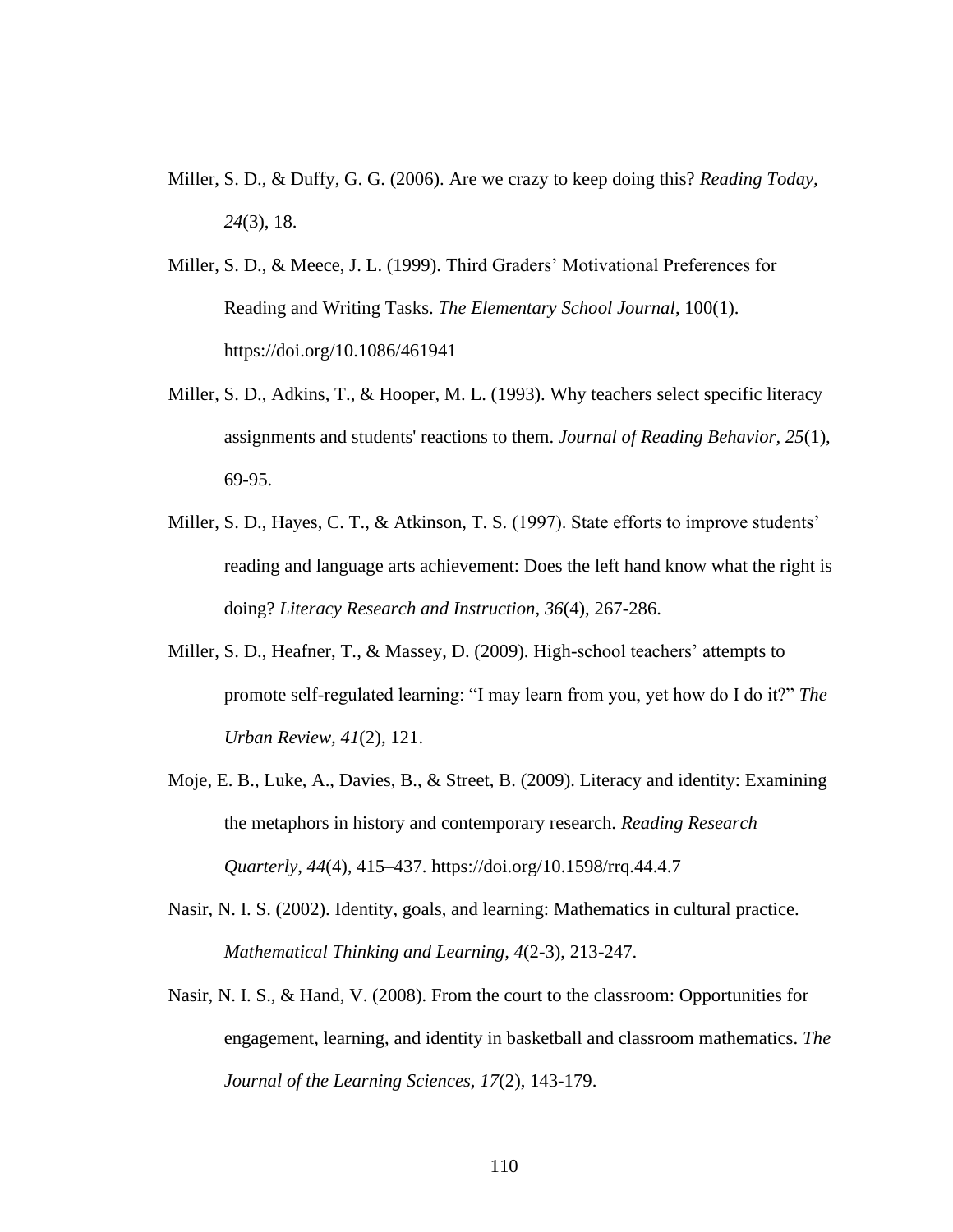- NAEP. (2017). *Reading framework*. Washington, DC: U.S. Department of Education, Institute of Education Sciences, National Center for Education Statistics.
- NAEP. (2019). The nation's report card. Washington, DC: U.S. Department of Education, Institute of Education Sciences, National Center for Education Statistics.
- National Governors Association Center for Best Practices & Council of Chief State School Officers. (2010). *Common Core State Standards for English language arts and literacy in history/social studies, science, and technical subjects*. Washington, DC:
- No Child Left Behind Act of 2001. (2002). (PL 107-110). Retrieved from http://www .ed.gov/policy/elsec/leg/esea02/index.html
- North Carolina Department of Public Instruction (2019). Test specifications.

http://www.dpi.nc.gov

- North Carolina Department of Public Instruction (2018). Test results.http://www.dpi.nc.gov.
- Nystrand, M. (1997). *Opening dialogue: Understanding the dynamics of language and learning in the English classroom.* New York: Teachers College Press.
- Nystrand, M., & Gamoran, A. (1991). *Instructional Discourse, Student Engagement, and Literature Achievement*. *Source: Research in the Teaching of English* (Vol. 25).
- Parsons, S. A., Vaughn, M., Scales, R. Q., Gallagher, M. A., Parsons, A. W., Davis, S. G., … Allen, M. (2018). Teachers' Instructional Adaptations: A Research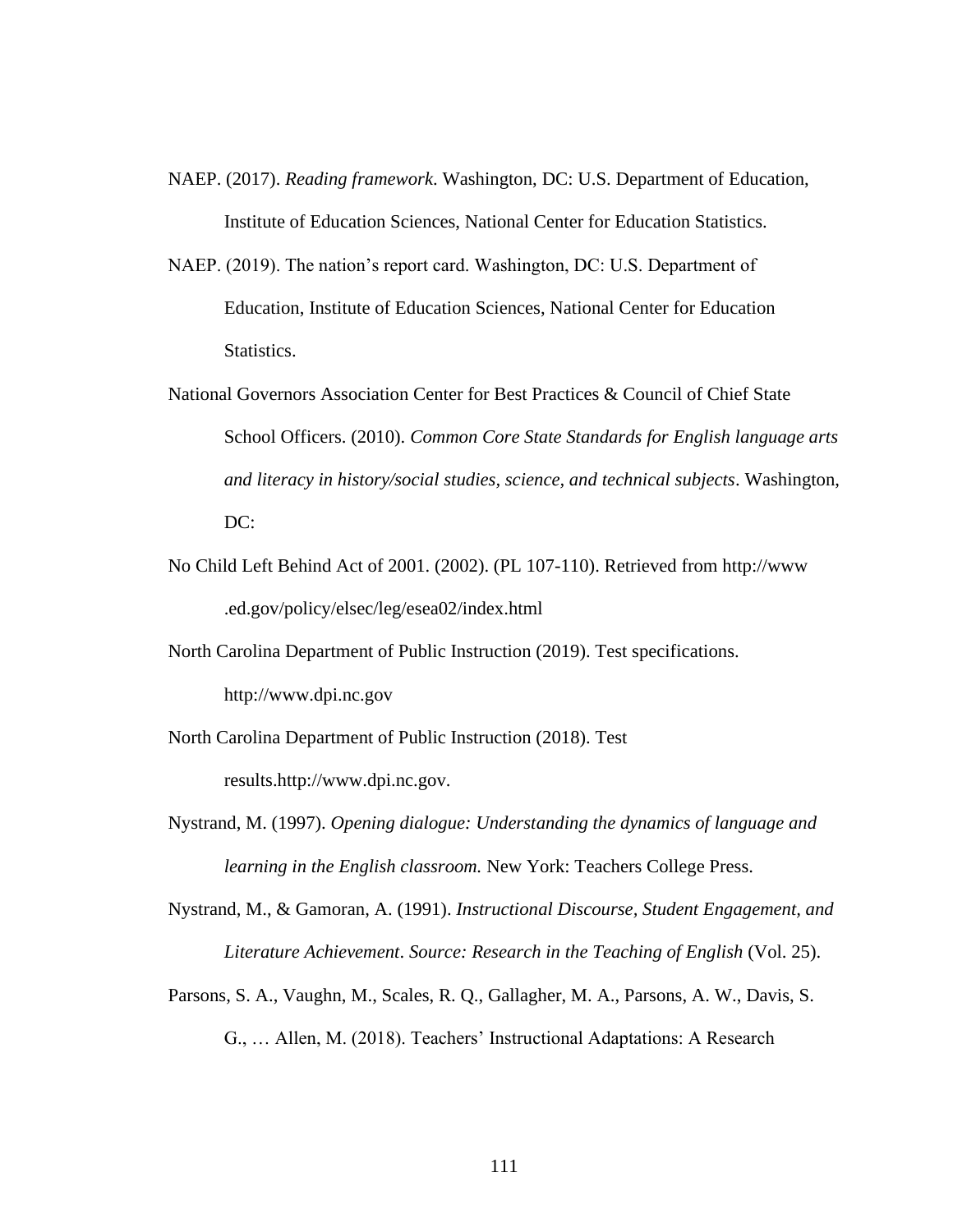Synthesis. *Review of Educational Research*, *88*(2), 205–242. https://doi.org/10.3102/0034654317743198

- Pearson, P. D., & Gallagher, M. C. (1983). The instruction of reading comprehension. *Contemporary Educational Psychology*, *8*(3), 317–344. https://doi.org/10.1016/0361-476X(83)90019-X
- Popham, W. J. (2001) Teaching to the test? Helping all students achieve, *Educational Leadership, 58,* 16-20.
- Reeve, J. & T'Seng, C. M. (2011). Agency as a fourth aspect of students' engagement during learning activities. *Contemporary Educational Psychology, 36,* 257–267.
- Reinking, D., & Bradley, B. (2007). *On formative and design experiments: Approaches to language and literacy research.* New York, NY: Teachers College Press.
- Reinking, D., & Bradley, B. A. (2008). *On formative and design experiments: Approaches to language and literacy research* (Vol. 3). Teachers College Press.
- Reinking, D., & Watkins, J. (2000). A formative experiment investigating the use of multimedia book reviews to increase elementary students' independent reading. *Reading Research Quarterly, 35*(3), 384-419.

Reznitskaya, A., Glina, M., Carolan, B., Michaud, O., Rogers, J., & Sequeira, L. (2012). Examining transfer effects from dialogic discussions to new tasks and contexts. *Contemporary Educational Psychology*, *37*(4), 288–306. https://doi.org/10.1016/j.cedpsych.2012.02.003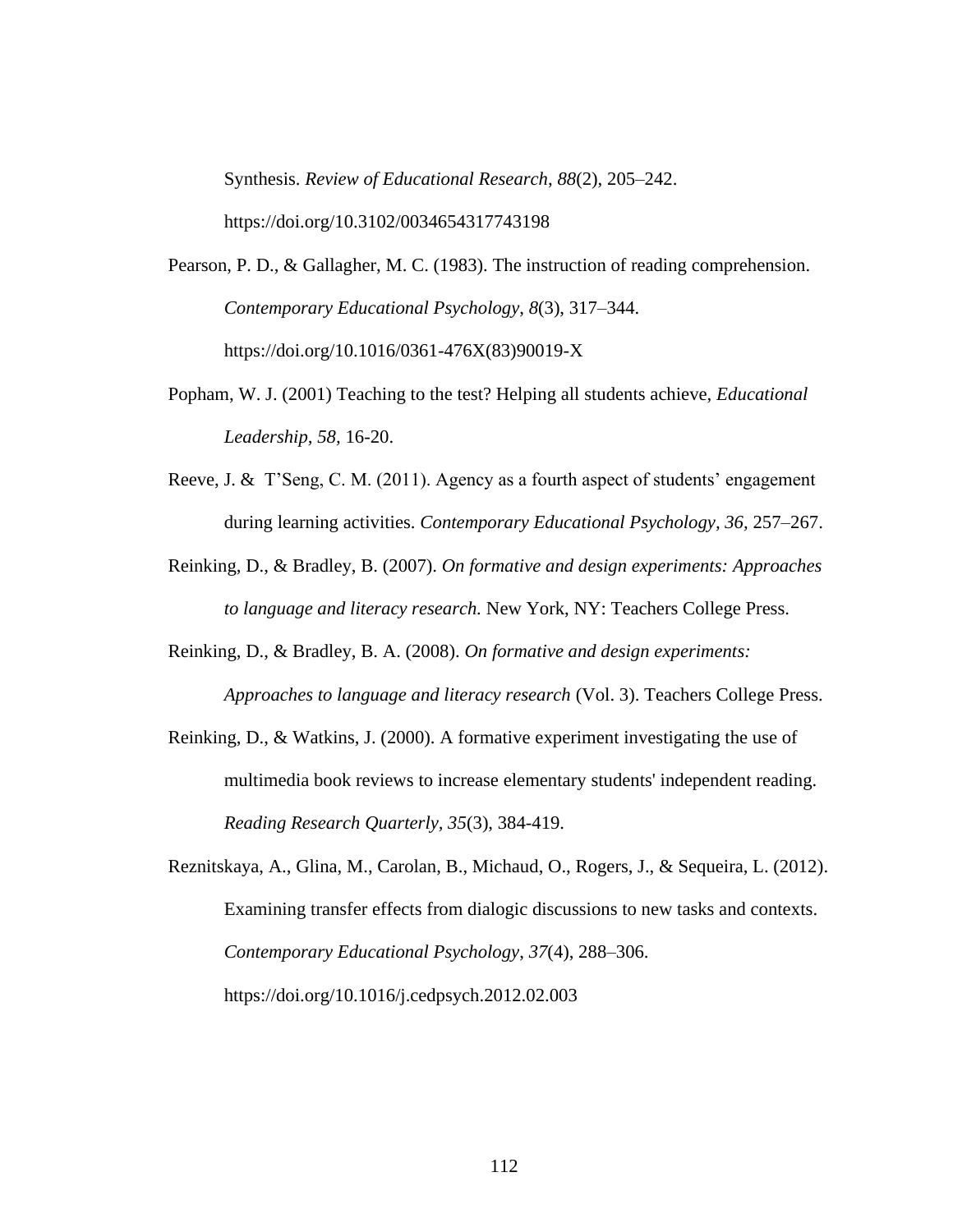- Reznitskaya, A., & Gregory, M. (2013). Student Thought and Classroom Language: Examining the Mechanisms of Change in Dialogic Teaching. *Educational Psychologist*, *48*(2), 114–133. https://doi.org/10.1080/00461520.2013.775898
- Roth, W. M., & Lee, Y. J. (2007). "Vygotsky's Neglected Legacy": Cultural-Historical Activity Theory. *Review of Educational Research*, *77*(2), 186–232. https://doi.org/10.3102/0034654306298273
- Roth, W. M. (2011). Object/motives and emotion: A cultural-historical activity theoretic approach to motivation in learning and work. In D. M. Mcinerney (Ed.), *Sociocultural theories of learning and motivation: Looking back, looking forward*  (Vol. 10, pp. 43-63). Charlotte, NC: Information Age Publishing.
- Santori, D. (2011). "Search for the answers" or "Talk about the story?": School-based Literacy Participation Structures. *Language Arts, 88*(3), 198-207.
- Schunk, D., Meece, J., & Pintrich, P. (2014). *Motivation in education: Theory, research, and applications* (4th ed.). Boston: Pearson.
- Shepard, L. A. (2000). The role of assessment in a learning culture. *Educational Researcher, 29*(7), 4–14.
- Stake, R. E. (1995). The art of case study research. Sage.
- Stetsenko, A. (2008). From relational ontology to transformative activist stance on development and learning: Expanding Vygotsky's (CHAT) project. *Cultural Studies of Science Education, 3*(2), 471–491.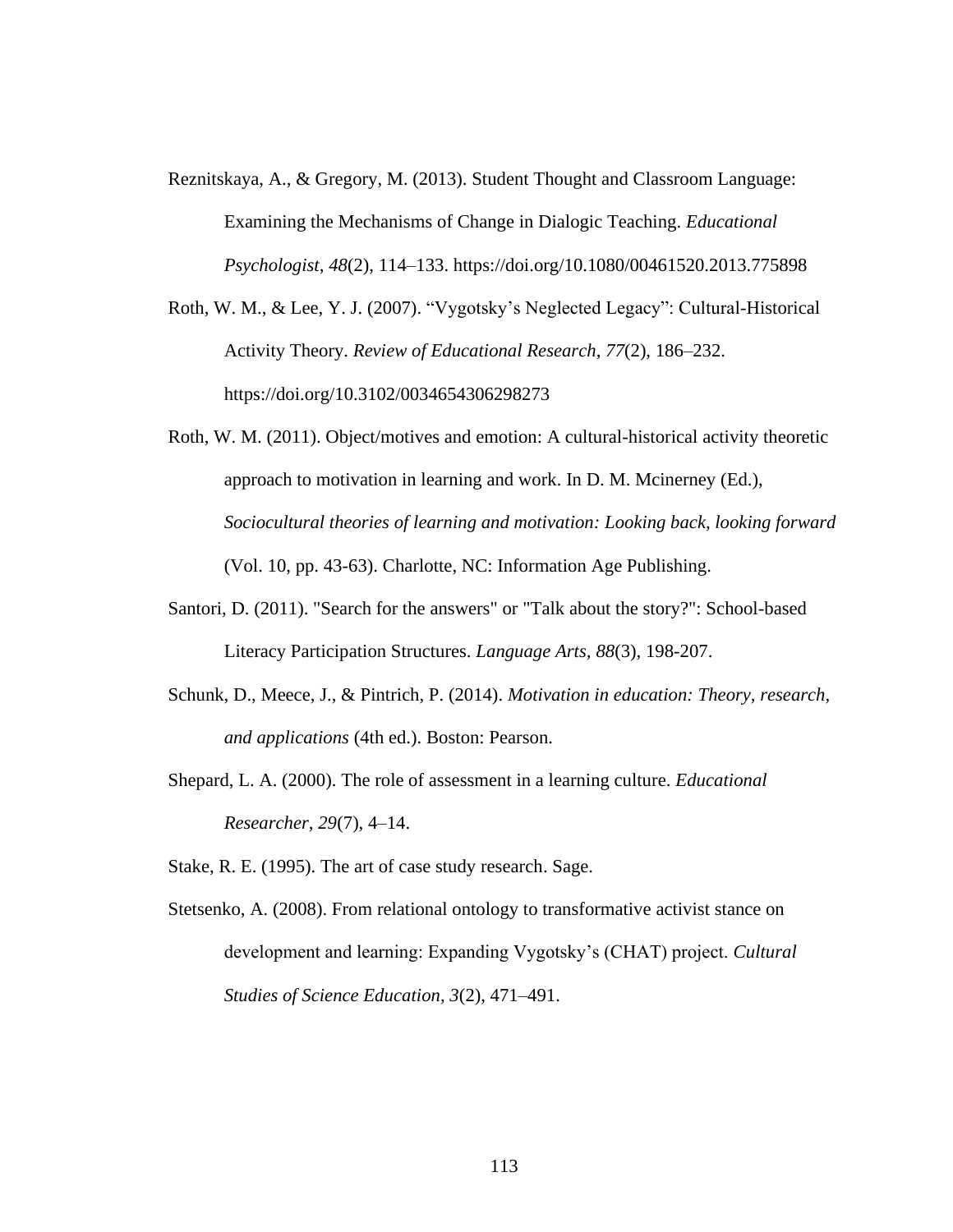- Stetsenko, A. (2009). Teaching–learning and development as activist projects of historical Becoming: expanding Vygotsky's approach to pedagogy. *Pedagogies: An International Journal, 5*(1), 6-16.
- Stetsenko, A. (2012). Personhood: An activist project of historical becoming through collaborative pursuits of social transformation. *New Ideas in Psychology, 30*(1), 144–153.
- Stoller, A. (2015). Taylorism and the logic of learning outcomes. *Journal of Curriculum Studies, 47(*3), 317-333.
- Strauss, A. L. (1987). *Qualitative Analysis for Social Scientists.* New York, NY: Cambridge University Press.
- Tan, E., Calabrese Barton, A., Kang, H., O'Neill, T. (2013). Desiring a career in STEMrelated fields: How middle school girls articulate and negotiate identities-inpractice in science. *Journal of Research in Science Teaching, 50*(10). 1143–1179.

Taylor, F. W. (1911). *Principles of Scientific Management*.

- Thomas, G. (2004). Introduction: Evidence and practice. In G. Thomas and R. Pring (Eds.), *Evidence based practices in education* (pp. 1-20). McGraw Hill: UK.
- Tudge, J. & Scrimsher, (2003). Lev S. Vygotsky on education: A cultural-historical, interpersonal, and individual approach to development. In B. J. Zimmerman & D. H. Schunk (Eds.), *Educational psychology: A century of contributions* (pp. 207- 228). Mahwah, NJ: Lawrence Erlbaum Associates.
- United States Congress House Committee on Appropriations. (2009). *The American recovery and reinvestment act of 2009: Report together with minority and*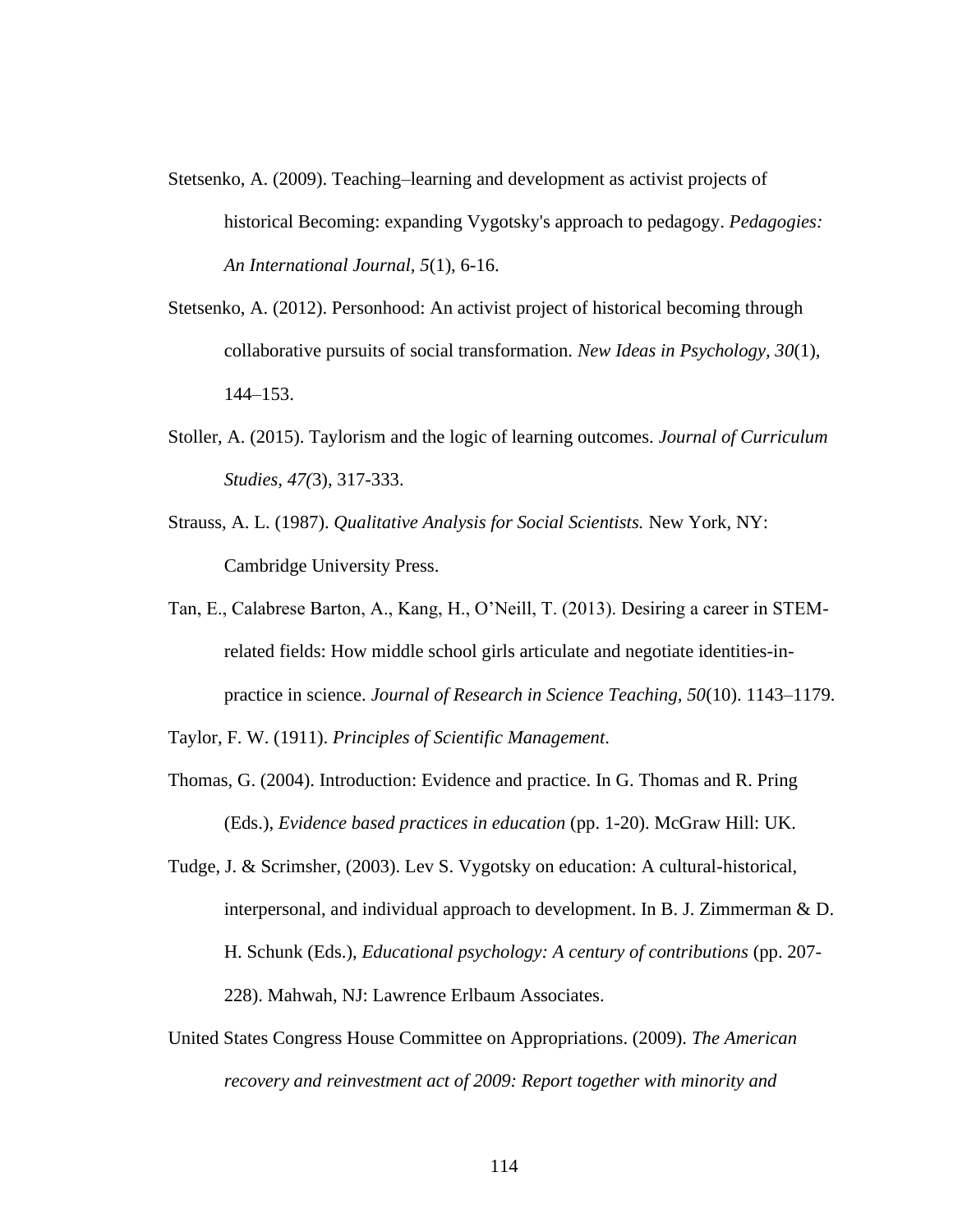*additional views (to accompany h.r. 679)* (Report / 111th congress, 1st session, house of representatives, 111-4). Washington, D.C.: U.S. G.P.O. (2009).

- U.S. Department of Education. (2002). *Guidance for the Reading First program*. Washington, DC.
- Vaughn, M. (2020) What is student agency and why is it needed now more than ever?, *Theory Into Practice*, 59:2, 109-118, DOI: 10.1080/00405841.2019.1702393
- Vaughn, M., Parsons, S. A., Gallagher, M. A., & Branen, J. (2016). Teachers' Adaptive Instruction Supporting Students' Literacy Learning. *Reading Teacher*, *69*(5), 539–547. https://doi.org/10.1002/trtr.1426
- Vygotsky, L. S. (1994). The problem of the environment. In R. van der Veer & J. Valsiner (Eds.), *The Vygotsky Reader* (pp. 338-354). Oxford, England: Blackwell. Original work published in 1935.
- Wells, G. (2006). *Monologic and Dialogic Discourses as mediators of Education*. *Source: Research in the Teaching of English* (Vol. 41).
- Wells, G. (2011). Motive and motivation in learning to teach. In D. M. McInnerny, R. A. Walker, G. A. Liem, D. M. McInnerny, R. A. Walker, & G. A. Liem (Eds.), *Sociocultural theories of learning and motivation: Looking back, looking forward*  (Vol. 10. pp. 87-107), Charlotte, NC: Information Age Publishing.
- Wells, G. (2012). Inquiry as an orientation for learning, teaching, and teacher education. In G. Wells & G. Claxton (Eds.), *Learning for life in the 21st century* (pp.197- 210). Oxford, UK: Blackwell Publishers Ltd.